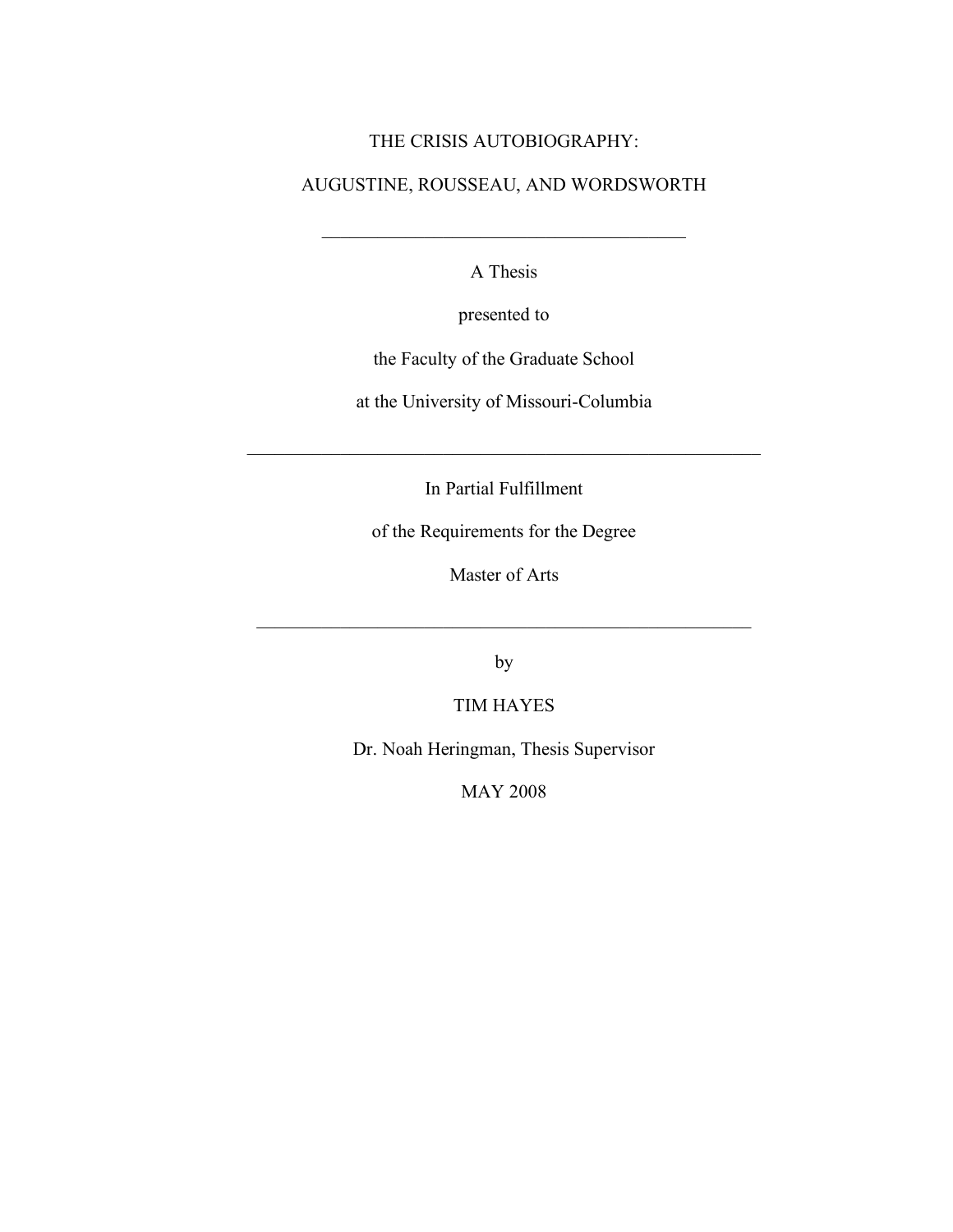The undersigned, appointed by the dean of the Graduate School, have examined the thesis entitled

#### THE CRISIS AUTOBIOGRAPHY:

## AUGUSTINE, ROUSSEAU, AND WORDSWORTH

presented by Tim Hayes, a candidate for the degree of Master of English Literature,

and hereby certify that, in their opinion, it is worthy of acceptance.

Professor Noah Heringman

Professor David Read

Professor Scott Cairns

Professor Ilyana Karthas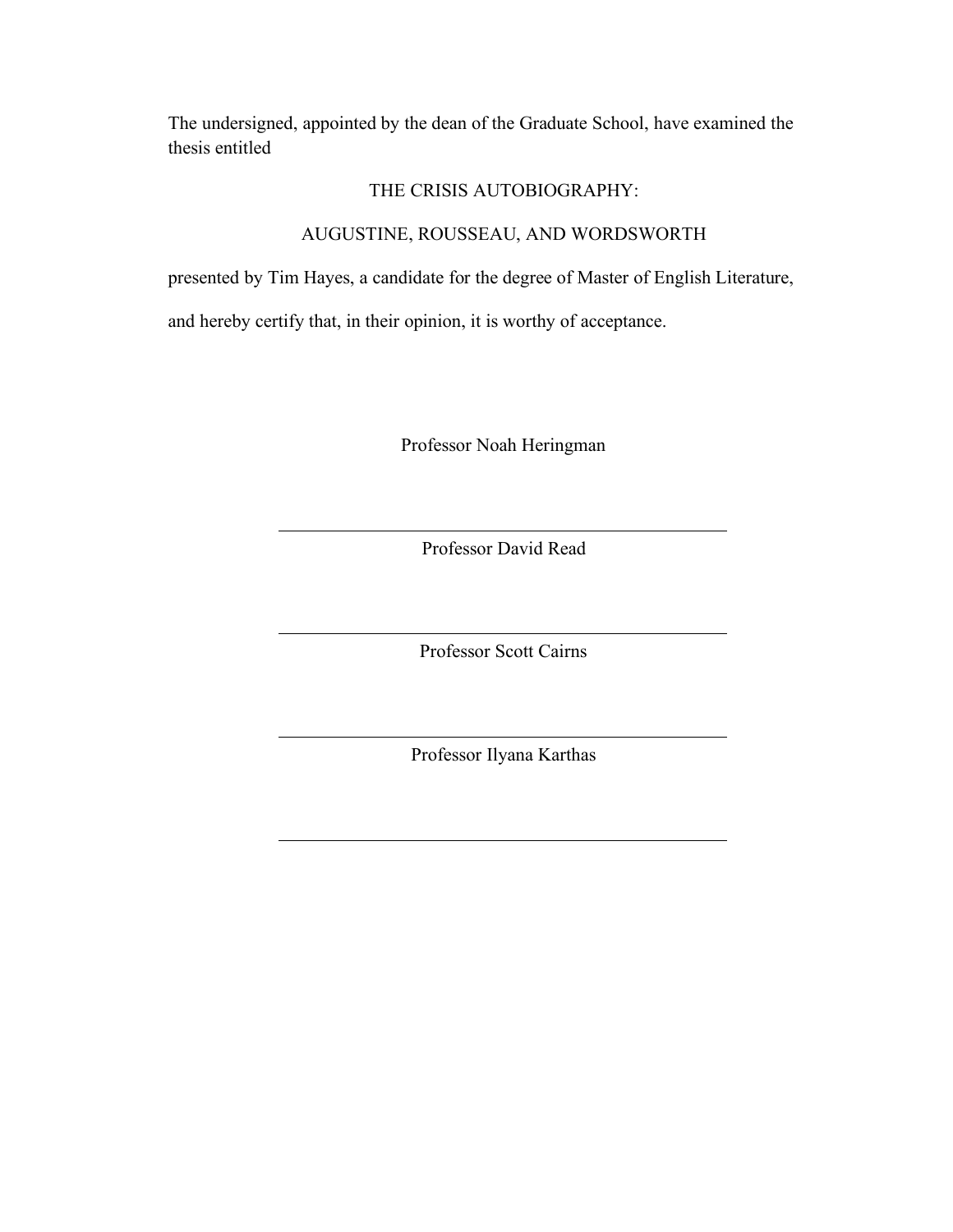### ACKNOWLEDGEMENTS

I would like to thank Noah Heringman, David Read, Scott Cairns, Ilyana Karthas, and Dennis Trout for their help and encouragement during the long course of this project. It would not have been possible without them.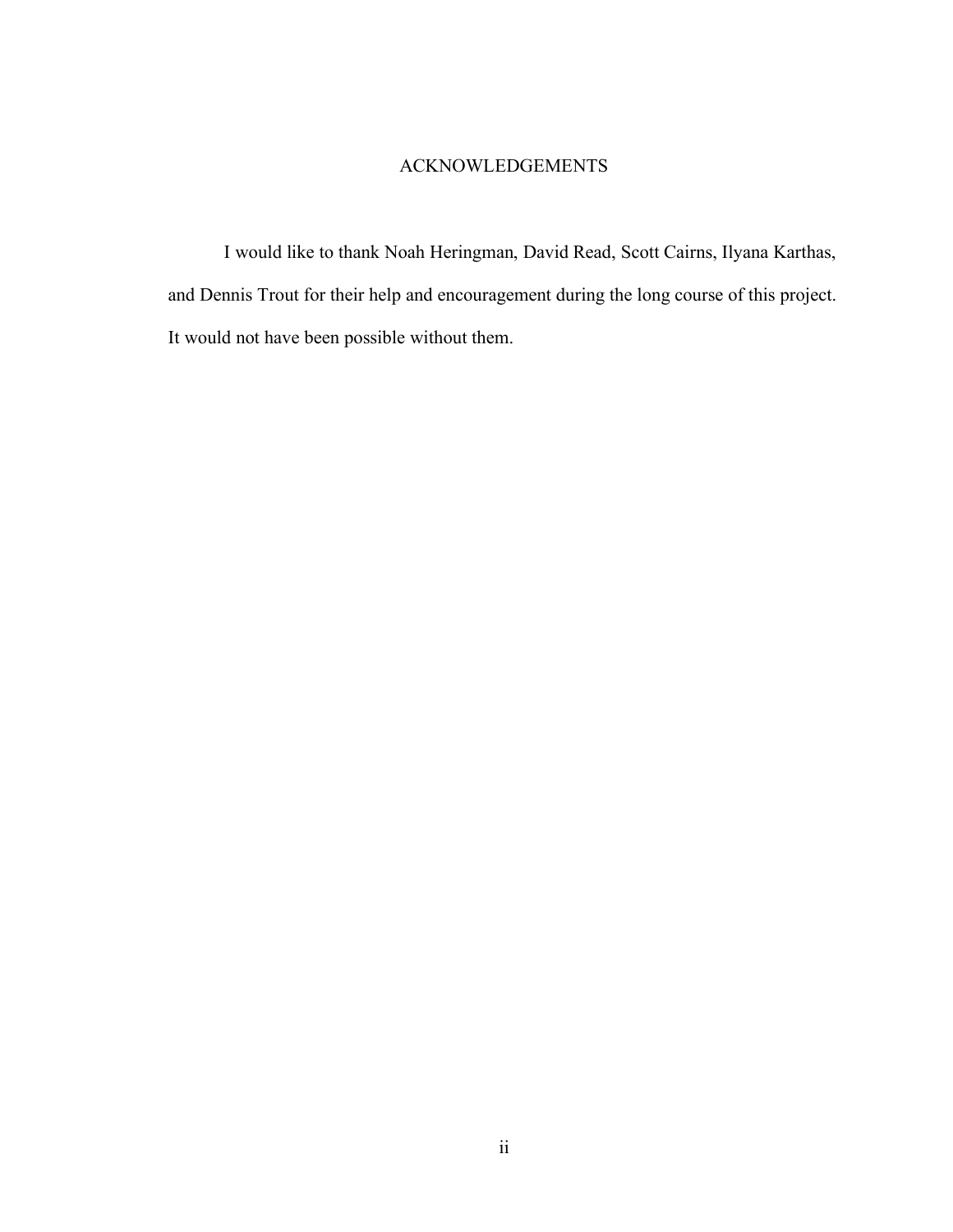# TABLE OF CONTENTS

| Chapter |  |
|---------|--|
|         |  |
|         |  |
|         |  |
|         |  |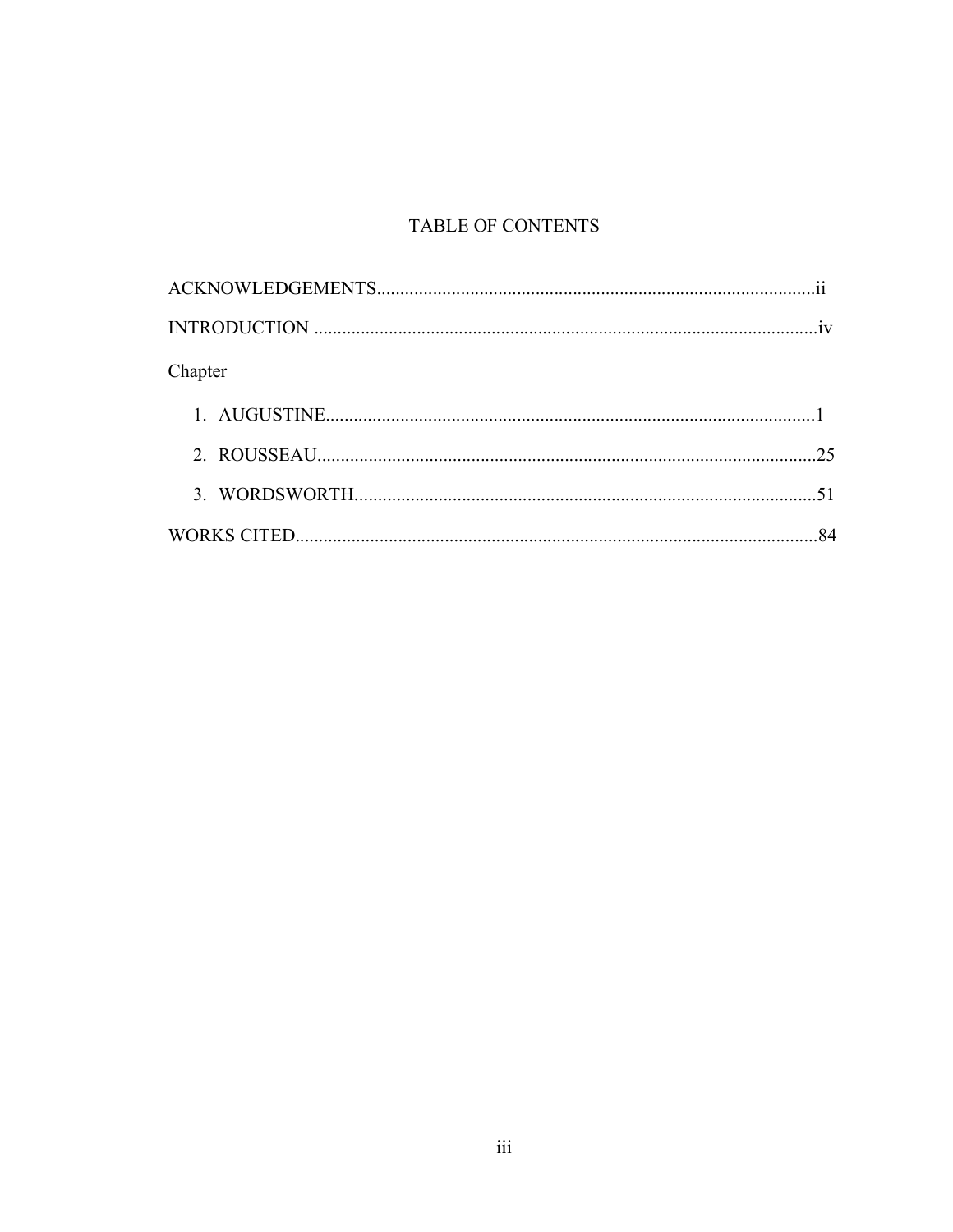#### INTRODUCTION: THE CRISIS AUTOBIOGRAPHY

The comparative study of texts that belong to the confessional genre is, I believe, a field of literary studies in which there remains a great deal of work to be done. Despite the contributions of journals like *a/b* and the growing number of volumes published in what is often called "autobiography studies," there are still notable gaps in the critical literature. This project, which on the broadest level can be defined as a comparative study of Augustine's *Confessions*, Rousseau's *Confessions*, and Wordsworth's *Prelude*, is an attempt to bridge one of those gaps.

I have chosen the authors and texts with which I will engage partly at the prompting of an alarmingly arbitrary critical muse, and partly as a result of some insights gleaned while reading M.H. Abrams' classic, *Natural Supernaturalism*. It was Abrams who first put these three texts side-by-side under the general heading of "crisis" autobiography," and it is from his work that this project has its genesis (Abrams 87). The engaging second chapter of *Natural Supernaturalism* broaches the notion of "crisis" in autobiographical narrative and provides some intriguing (though brief) commentary on Augustine and Wordsworth, but strikes me as more of a gesture towards a possible area of study than a self-contained, exhaustive analysis. After all, Abrams' primary interest lay elsewhere. But I see this project as taking up that strand of criticism and weaving it into something new.

During the course of my research, I discovered that there are remarkably few scholarly works that engage with both Augustine, Rousseau, and Wordsworth on a more than superficial level. Indeed, there is only one, full-length scholarly work that engages

iv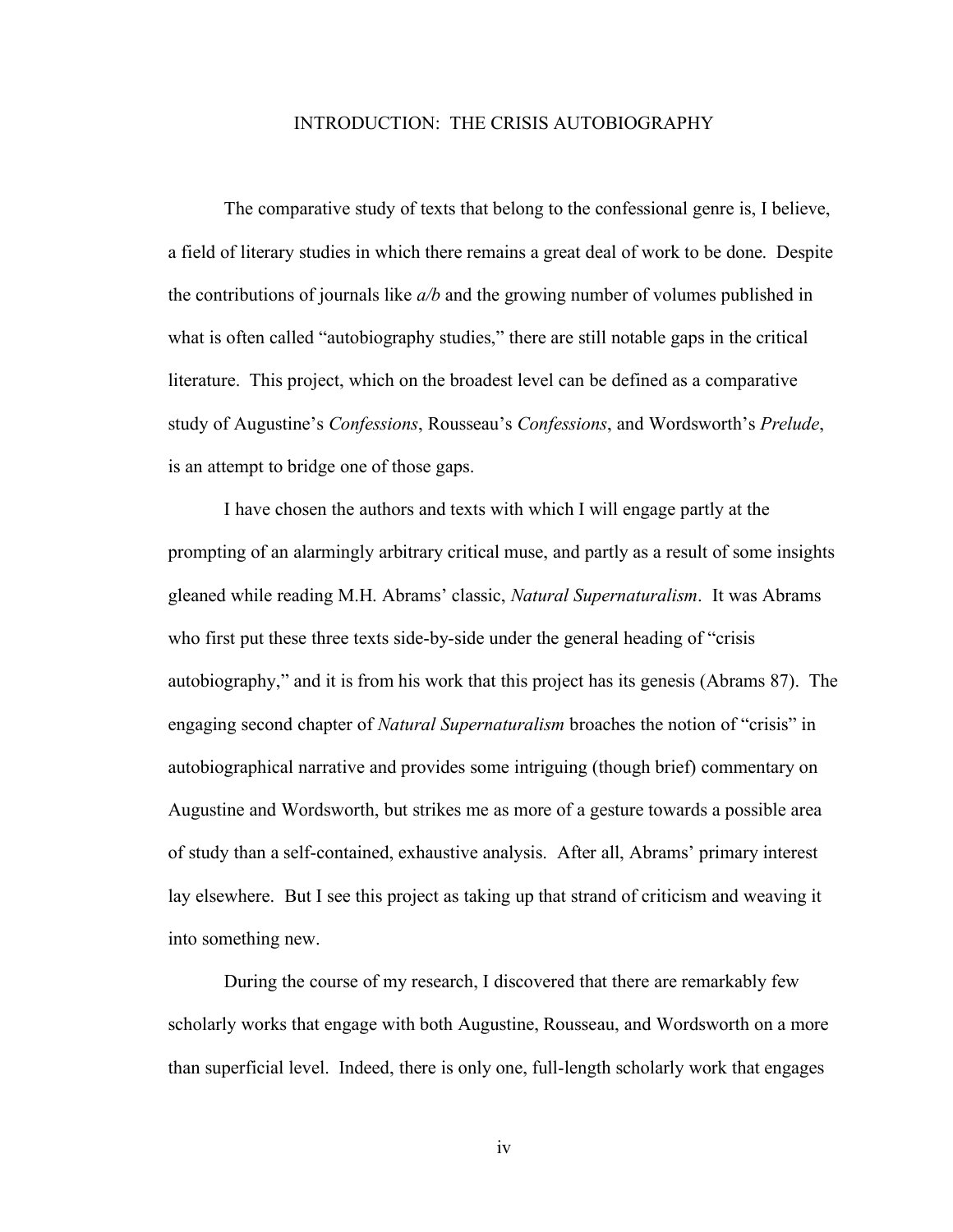with all three of these authors *as* autobiographers: Elizabeth de Mijolla's

*Autobiographical Quests*. <sup>1</sup> Partly, it seems, this critical reticence results from the fact that such a project, in spanning some 1500 years, would inevitably defy the impulse to remain within clearly delineated professional specializations. But the number of works that selfconsciously deal with the relationship between Rousseau's *Confessions* and Wordsworth's *Prelude* (works that could both be brought together under the imprecise aegis of "Romanticism") is also notably small. Aside from Eugene Stelzig's *The Romantic Subject in Autobiography* (and a few important, though little-read critical articles), the Rousseau-Wordsworth connection – in the context of autographic writing – has not been systematically addressed. Often the names "Augustine," "Rousseau," and "Wordsworth" appear within a single work, but the confessional strands that connect all three (and the inversions/disjunctions that mark them off from one another) have seldom been explored.

In undertaking a project such as this – that is to say, one which concerns itself with writers and texts from across a broad swath of history - I recognize that there are certain risks involved. If one concerns oneself primarily with ideas at the expense of historical context, then one is all too likely to construct an interesting, conceptual *wunderkammer* which is nevertheless a bad piece of criticism. One cannot, after all, treat the history of ideas without having an idea of history. Concomitantly, if the critic allows himself to be sucked entirely into the vortex of historical research, then he is likely not to

<sup>&</sup>lt;sup>1</sup> Though this book has been invaluable to my research, I feel that de Mijolla's treatment of Augustine is problematic. She uses Augustine's *Confessions* as a kind of rhetorical strawman. In her account, he stands in for the theistically grounded, classical, "mimetic" form of autographic writing. She opposes Montaigne, Rousseau, and Wordsworth to Augustine by emphasizing their "distinctly modern" explorations of personal "memory." This mimesis/memory antithesis structures her entire argument, but it relies upon an oversimplification of Augustine. This essay will attempt to complicate this treatment of Augustinian confession and, thereby, serve as a corrective to the simplistic binary that governs de Mijolla's study.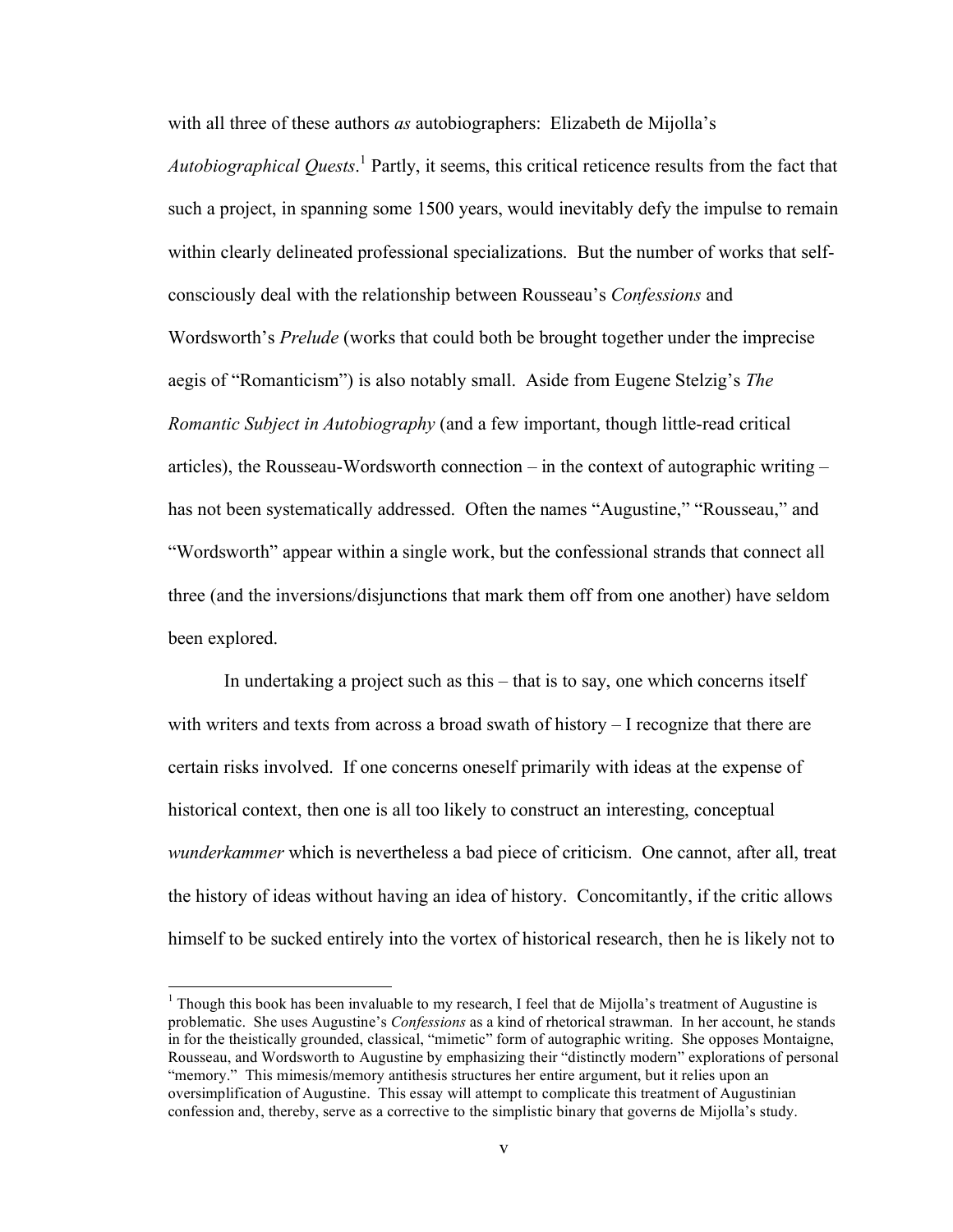emerge (if ever) until years later – and still with a lingering feeling that historical certainty has not been achieved. History is infinitely dense, so one must learn to settle for provisional accounts – hints and guesses though they be. I have attempted to navigate squarely between this theoretical Scylla and Charybdis by focusing upon ideas (namely: autobiography, crisis, memory, authority, supplementation, and hybridity) but contextualizing them to the best of my ability within their specific, historical milieux. For example, I will not speak of Augustine and Wordsworth as contemporaries, though I am willing to trace certain lines of continuity (with an eye to rupture and discontinuity) in the *Confessions* and the *Prelude*.

Let us begin, then, with *crisis*. The word enters the English language in 1543 in the context of medical pathology and signifies "the turning-point of a disease for better or worse" (*OED*). It is instructive to keep this medical layer of meaning in mind in the context of the crisis autobiography, for often the authors with whom I am concerned pathologize past mental states and describe their personal development in terms of key, crisis moments. However, to return to etymology, the term "crisis" becomes more general over time and, by the early  $17<sup>th</sup>$  century, is used indiscriminately to signify any kind of dramatic turning point in the progress of anything (*OED*). This is the passive meaning of crisis: the reaching of a turning point. There is also an active side of crisis; it derives from the original Greek root meaning "decision" or "discrimination." Thus, one reaches a crisis point and must make a fatal decision which, in the medical (as well as the spiritual) context, could mean the difference between recovery and death. When I use the term crisis in this essay, I mean by it a turning point which necessitates a fatal decision.

vi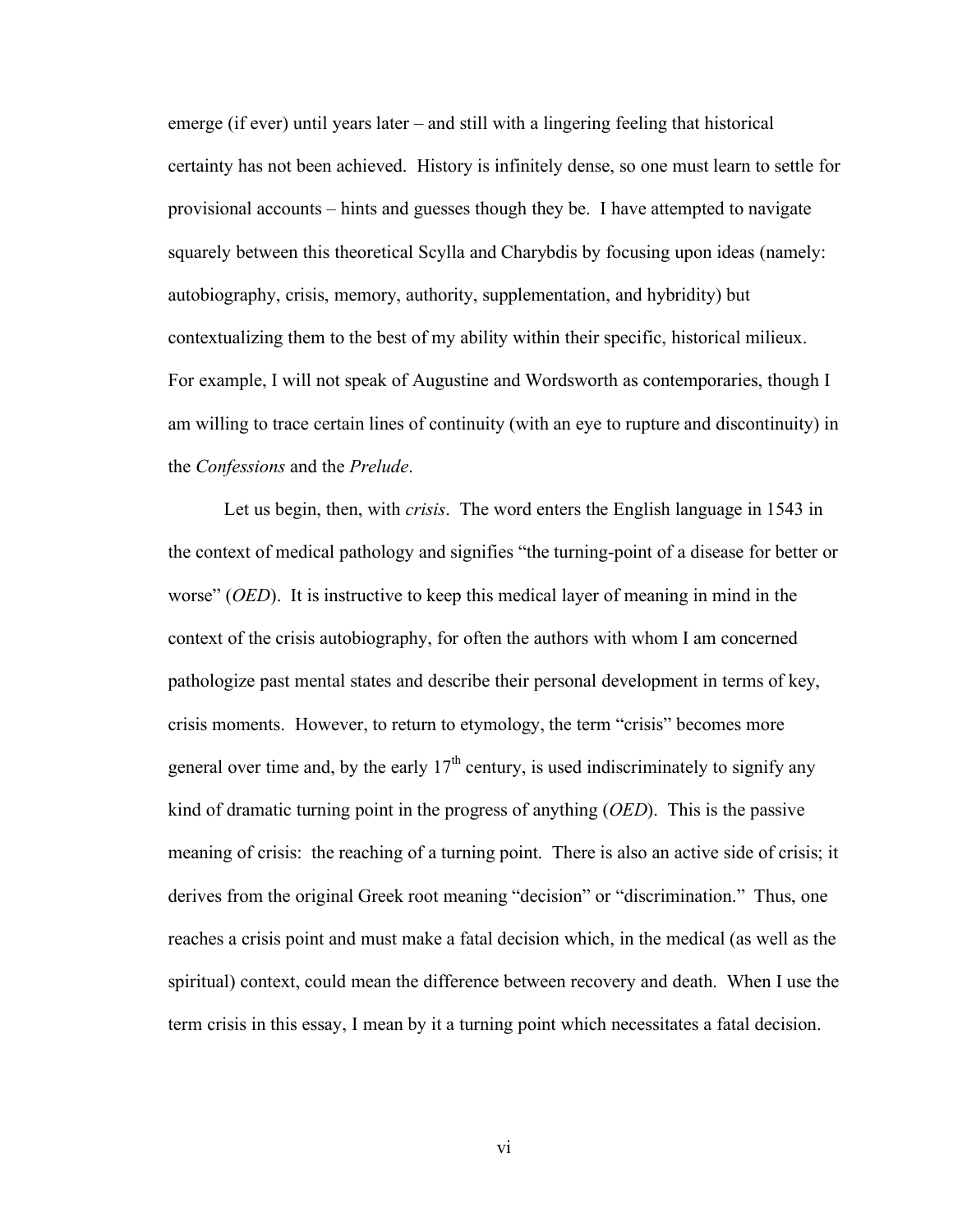What, then, is a "crisis autobiography"? Before leaping ahead, I will first attempt to sketch what I mean by the term "autobiography." As I am well aware, this is dangerous ground (if, that is, there is any ground upon which to stand); it has been called, "variously, the 'unruly' genre, the 'restless' genre, 'the most elusive of literary documents' (Abbot 598). As James Olney has observed regarding autobiography, "one always feels that there is a great and present danger that the subject will slip away altogether, that it will vanish into thinnest air, leaving behind the perception that there is no such creature as autobiography" (3). Partly, this sense of "elusiveness," this critical anxiety over the protean subject "slipping away," derives from the formal multiplicity of autobiographies themselves (consider, for instance, what it means to argue that the *Prelude* belongs to the same literary category as either of the *Confessions*); largely, however, the problematic nature of autobiography is the result of a basic imprecision in the critical language.

In his essay, "Autobiography, Autography, Fiction: Groundwork for a Taxonomy of Textual Categories," H. Porter Abbot has provided a valuable tool for clarifying the critical discourse on autobiography. His most valuable insight is that autobiography should be treated not as a *genre*, but as a *mode* of narrative (Abbot 611). Within this framework, the genre is the confession, the narrative mode is autobiography, and the textual attitude definitive of such works is described as "autographic." Abbot contends that "autographical acts are distinguished by a proposed identity of writer and subject. This proposal cancels the fictional act and ties the narrative to time and this life. In this way, autography is immediately contextualized" (Abbot 609). In effect, autographic writing has an ontology different from both fictional and factual writing: the very nature

vii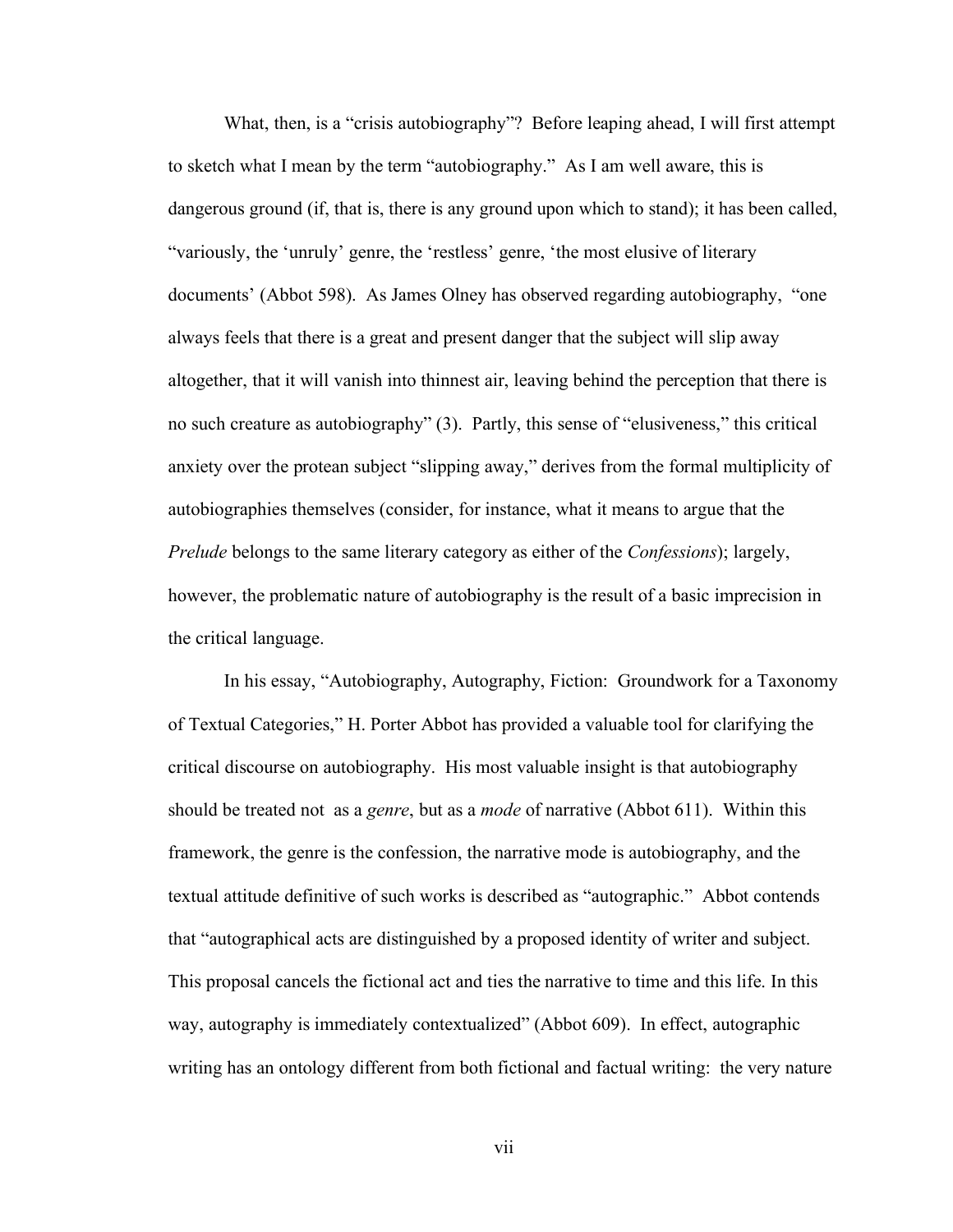of the autographic act forbids anything like fictive closure because the author (who is supposed to be identical to the represented self of the autobiography) is still alive, still changing. Any gesture towards closure in autobiography is doomed to failure by the continued existence of the authorial self. The identity which autobiography seeks to express "is always blurred, for the narrative can only bring the autobiographer to that continual 'passing' in which he writes" (Abbot 609).

Like Abbot, I conceive of autobiography as a mode of confession defined by the autographic impulse to close the ontological gap between writer and subject. As such, autobiography will always remain incomplete because the disjunction between writer and subject is – in principle – beyond closure. Though an autobiographer may seek to impose a fictive finality onto a life which is still in-the-making (and though some readers may be willing to accept this finality as definitive), we must remember that the autographic project is always incomplete because (unless the author is capable of arresting time) the life escapes each version of the life and the ontological gap remains. But this failure sheds light on one of the most fascinating features of confessional writing: it is a genre defined by an irreducible and inescapable *anxiety*.

By anxiety I mean "uneasiness or trouble of mind before some uncertain event" (*OED*). In the context of confessional writing, the "uncertain event" is the unfolding of future time: the evanescence of the moment of confession, the impossibility of articulating a definitive, totalizing version of the self. The autographic impulse seeks an impossible identity between writer and subject, and the perpetual distance which remains between one and the other is one cause of this confessional anxiety. This anxiety is the motivation for Rousseau's famous conflation of self and subject: "no one can judge until

viii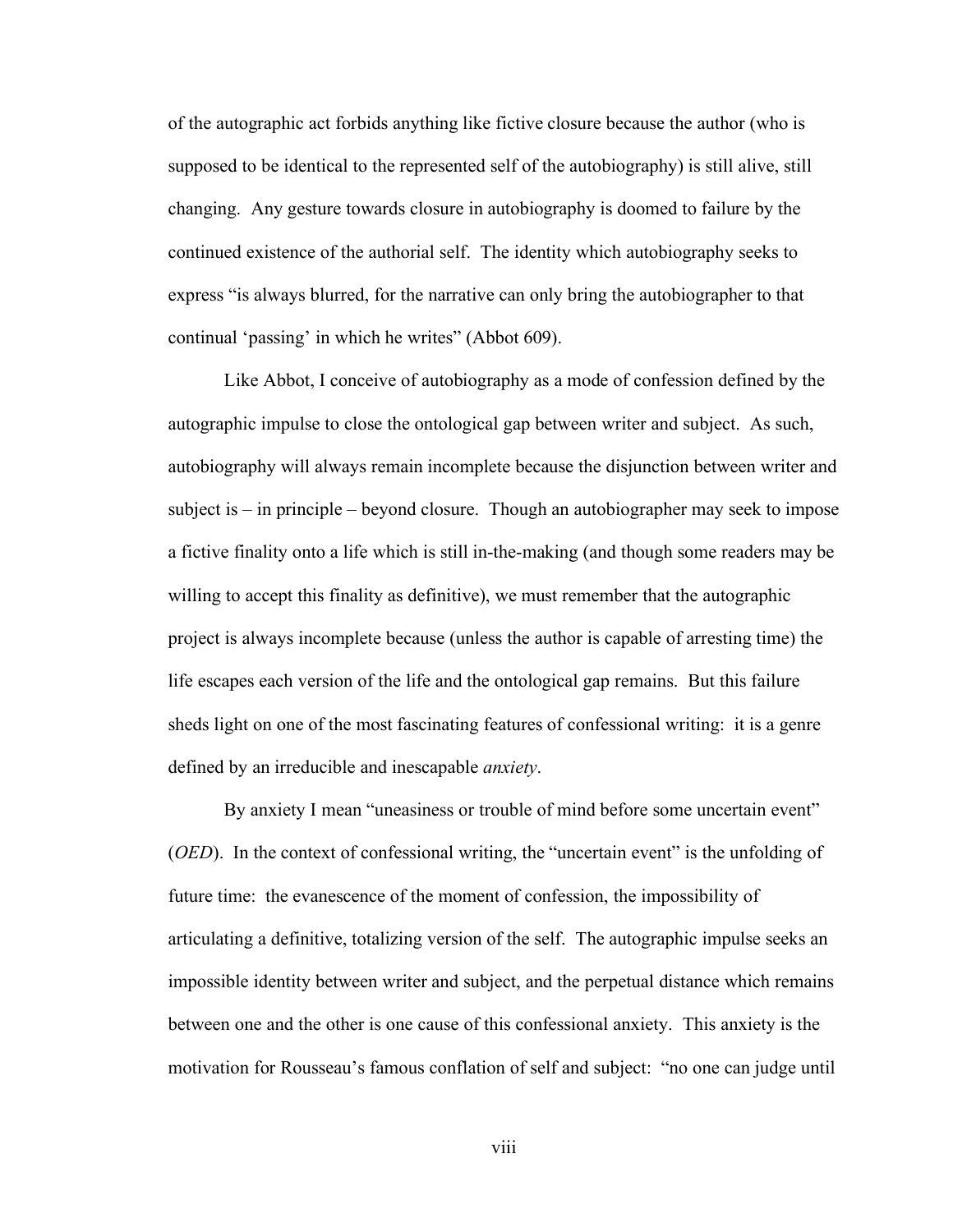after they have *read me*" [italics mine] (5). Another cause of this anxiety arises from the troublesome insufficiency of memory. As Wordsworth famously articulates the problem within the *Prelude*:

> Of these and other kindred notices I cannot say what portion is in truth The naked recollection of that time, And what may rather have been called to life By after-meditation. (*Prelude* 1805 645-649)

The dilemma here is that, in order to construct a version of the self "in all its truth" (Rousseau 3), one would need access to "the naked recollection" of the past – but memory is notorious for its distortions. Not only is the self unfolding in time (rendering autographic finality impossible), but the memory is limited and prone to distortion (rendering autobiographical authority problematic).

In all three of the texts with which I will engage, memory is a site of both interest and anxiety. In Augustine's *Confessions*, there is a great deal of space dedicated to the concept of memory; however, his overall account bears at its heart an indissoluble tension. He seems unable to decide whether memory should be conceived of as a "vast storehouse" of passive memory-contents, or a "cloister" in which memories play a more active role. Rousseau, on the other hand, oscillates between a purgative view of memory (in which the traumatic past is inscribed in order to be forgotten) and a compensatory view of memory (in which the romanticized past is inscribed in order to be held before the mind's eye as a boon). In *The Prelude*, Wordsworth allows the associative and nonlinear logic of memory to define the circuitous structure of the poem itself. However, he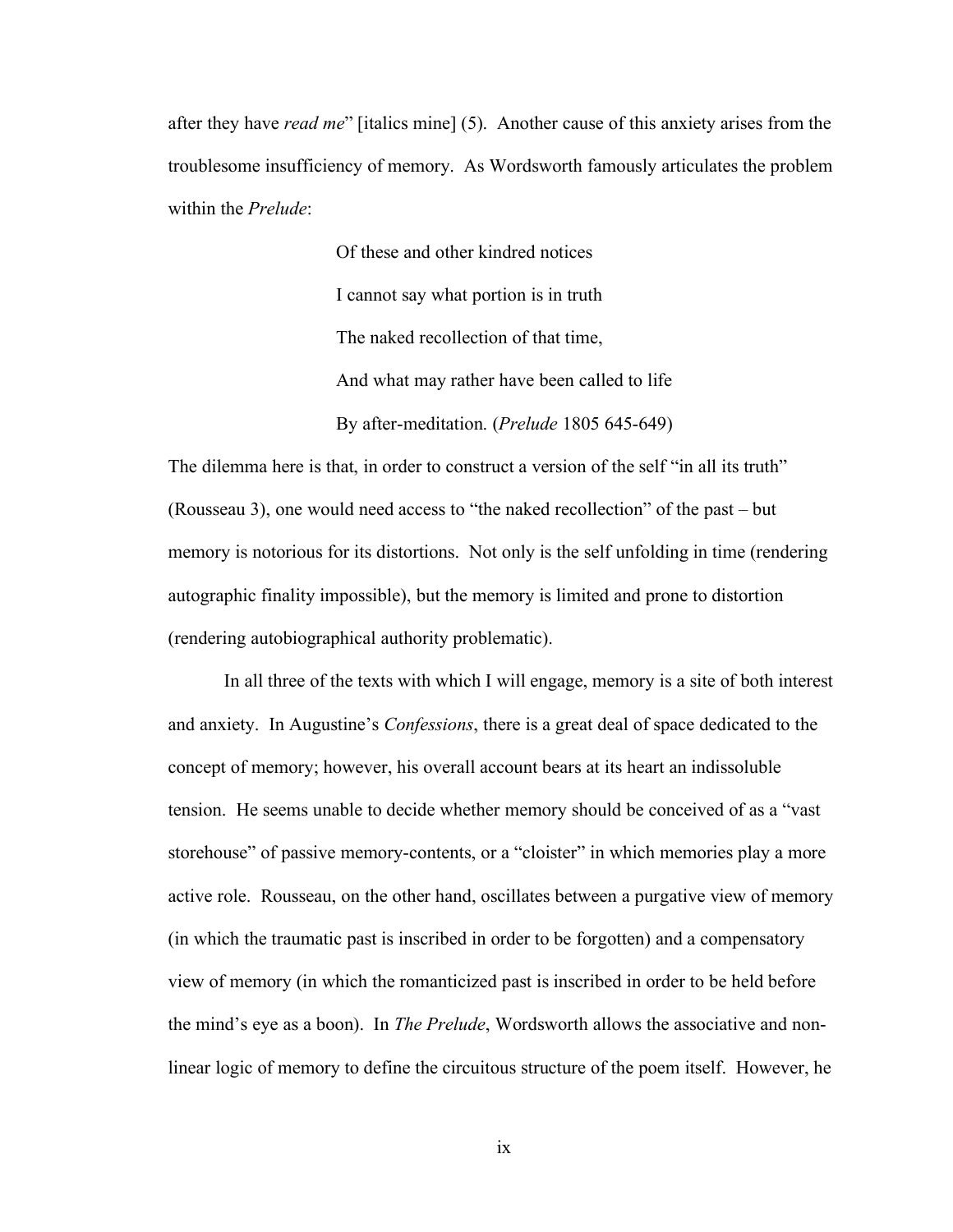too is anxious about the distortions of memory: the way in which "naked recollection" is obscured by "after-meditation." Despite this anxiety, Wordsworth, through his "Spots of Time" theory, ultimately valorizes memory in a way which is significantly different from either of the other writers. However, none of these writers is entirely at ease with this protean phenomenon, and the need to articulate a "theory of memory" arises from this basic uneasiness.

To complicate matters further, the position of the authorial self in autobiography is always metastable.<sup>2</sup> The self defines itself against both the imagined other as contemporary and the imagined other as tradition. For instance, the Wordsworth of the 1805 *Prelude* defines himself against both proponents of Enlightenment scientism, political conservatives, and the city (conceived as a dark inversion of nature), and against the prominent figures in English poetry: Shakespeare, Spenser, and Milton. Of the poets, it is Milton with whom Wordsworth is in closest dialogue throughout the *Prelude*; Milton is the strong poet (to borrow Bloom's vocabulary), the overbearing other, the angel with whom Wordsworth must wrestle for the bard's mantle. The process at work in autobiography is a dual-othering: the narrative of the self always implies opposition both to the contemporary scene (as other) and the resident ghosts of tradition (as other). It is this tension that shapes the self-narrative – perhaps even constitutes the self as a figure against a ground of negations. The autobiographer occupies a metastable space between the historical present and the historical past. Unable to give the self over to either without being absorbed, the self-writer is defined by a complex and thoroughgoing

 <sup>2</sup> <sup>I</sup> borrow this term from Sartre's *Being and Nothingness*, where he uses it to discuss the dynamics of <sup>a</sup> consciousness in bad-faith.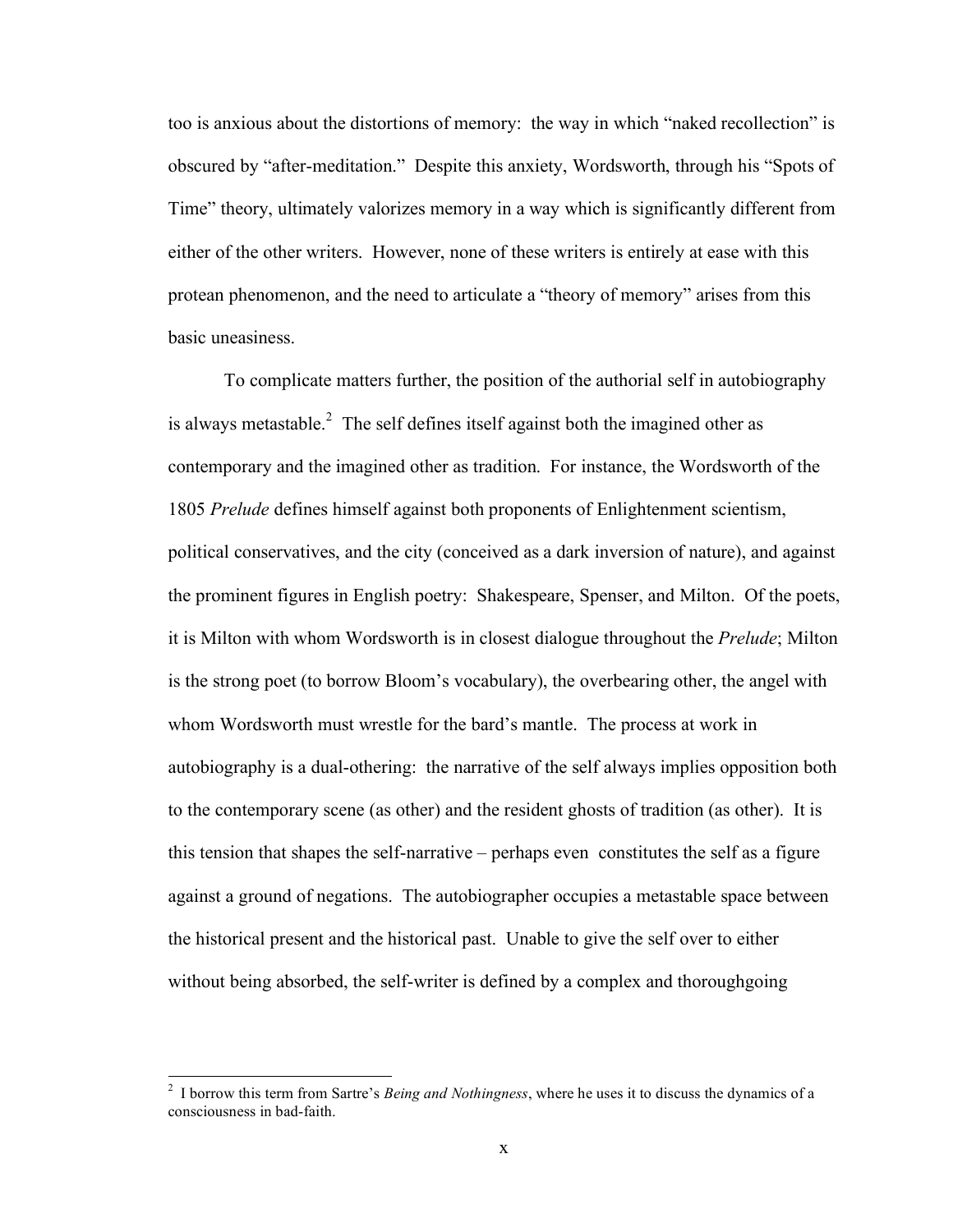anxiety: "His grief is that his mother should feed on him, himself and what he saw" (Stevens 507).

Thus, the genre of confession is defined by anxiety and its characteristic features (in the context of the autobiographical mode) are a need for external supplementation and a tendency towards both formal and stylistic hybridity. Both tactics are coping strategies which attempt to alleviate the difficulties of the autobiographical project. The three texts with which I am primarily concerned all point towards external supplements in order to address the problem of autobiographical authority. In his *Confessions*, Augustine (who is the only author of the three I will examine who has a completed "holy book" as a supplement) grounds his authority in the Bible – in particular, *Genesis* and *Psalms*. Rousseau, in his *Confessions*, suggests time and again, "recasting this work, or at least adding to it the supplement I feel it so badly needs" (316). Similarly, Wordsworth justifies the *Prelude* in light of his own perpetually deferred, philosophical epic: *The Recluse*. In terms of hybridization, all three authors fuse and confuse both generic categories and stylistic strategies in their respective self-narratives. The impulse towards hybridization, I will contend, is basically alchemical: it is an attempt to create a more authoritative text through the fusion of elements of high and low literature. Augustine combines aspects of pagan "autobiography" (usually mimetic and abstract, rather than rooted in personal memory and idiosyncrasy) with an innovative style of self-revelation (intimate dialogue with God). Rousseau blends both generic categories (confessional, philosophical, historical) and stylistic modes (gothic, picaresque, pastoral) in a text which has often frustrated scholarly taxonomies. Wordsworth, too, blends the genres of poetry and confession, as well as the traditionally antithetical modes of lyric and epic poetry.

xi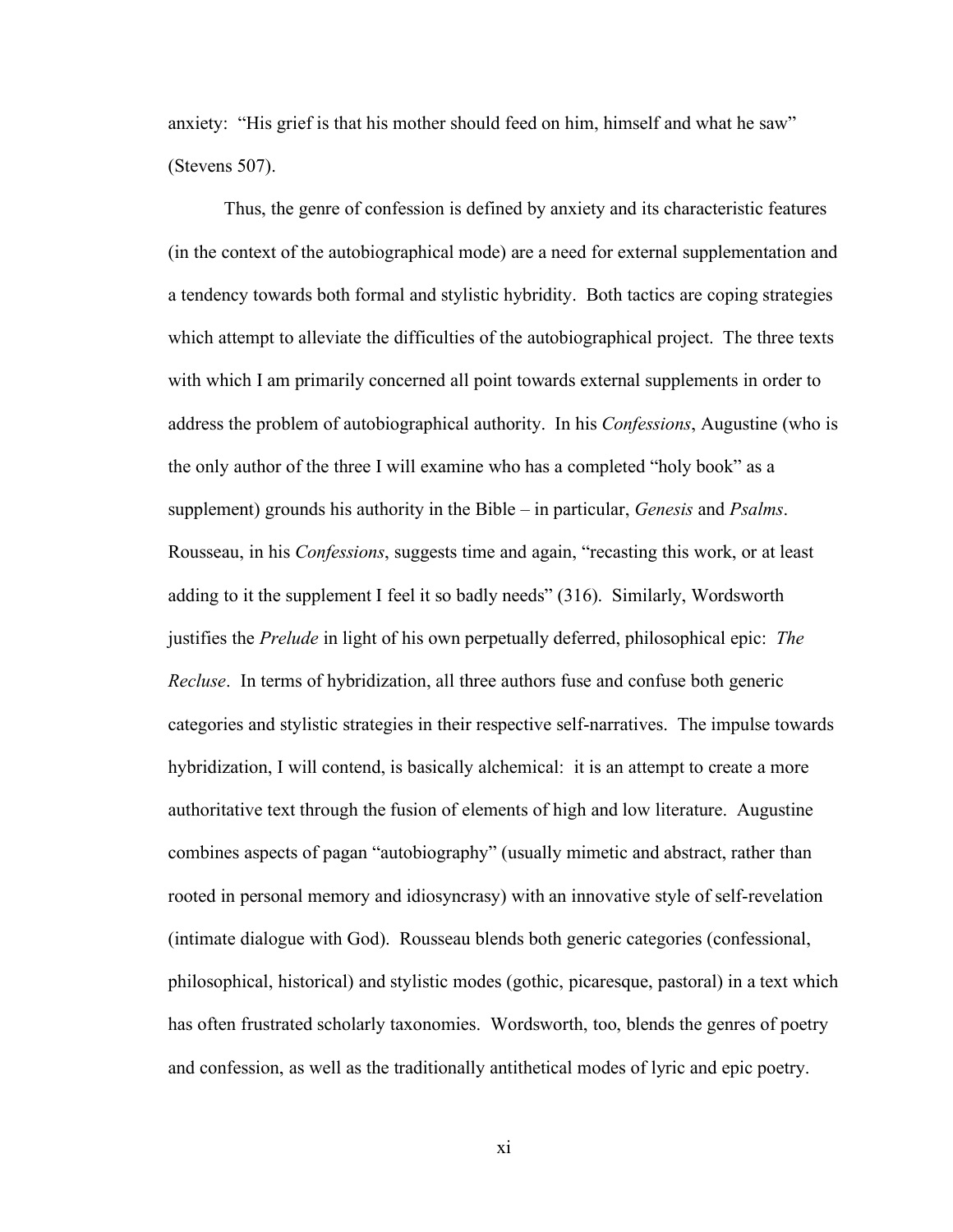We are now in a better position to define the term "crisis autobiography." The term has a dual meaning: it refers both to the autobiography of crisis (the narrative of a fatal "turning point" and decision) and the crisis of autobiography (the anxiety of a narrative mode which seeks closure and certainty despite the ontological impossibility of either). In this essay, I will use the term to refer to that mode of confessional writing which is concerned both with the narration of personal crisis and the crisis of personal narration.

To employ one of Abbot's terms, this essay seeks to read Augustine, Rousseau, and Wordsworth both comparatively and *autographically*:

> To read autographically is to ask of the text: How does this reveal the author? It is to set oneself analytically apart from the author in a project that often succeeds in spite of him. Historical truth or falsity are important only insofar as they express the identity of the author. As it is always symptomatic, autography, unlike factual writing, is in this regard always true. (613)

One must be careful, however, to avoid the problematic notion that the critic somehow knows more about the autographic writer than the writer knows about himself. The critic, even as psychoanalyst, does not occupy a privileged position in relation to the text; that is to say, the critic cannot presume to offer an alternative, totalizing account of any autographic project. What the critic can do is to notice those rhetorical gestures within autographic writing which move towards closure and totality and to resist them through skeptical negation and analysis. For instance, an autographic reading of Augustine would resist the Augustinian rhetoric of "disinterested" objectivity through an appeal to the

xii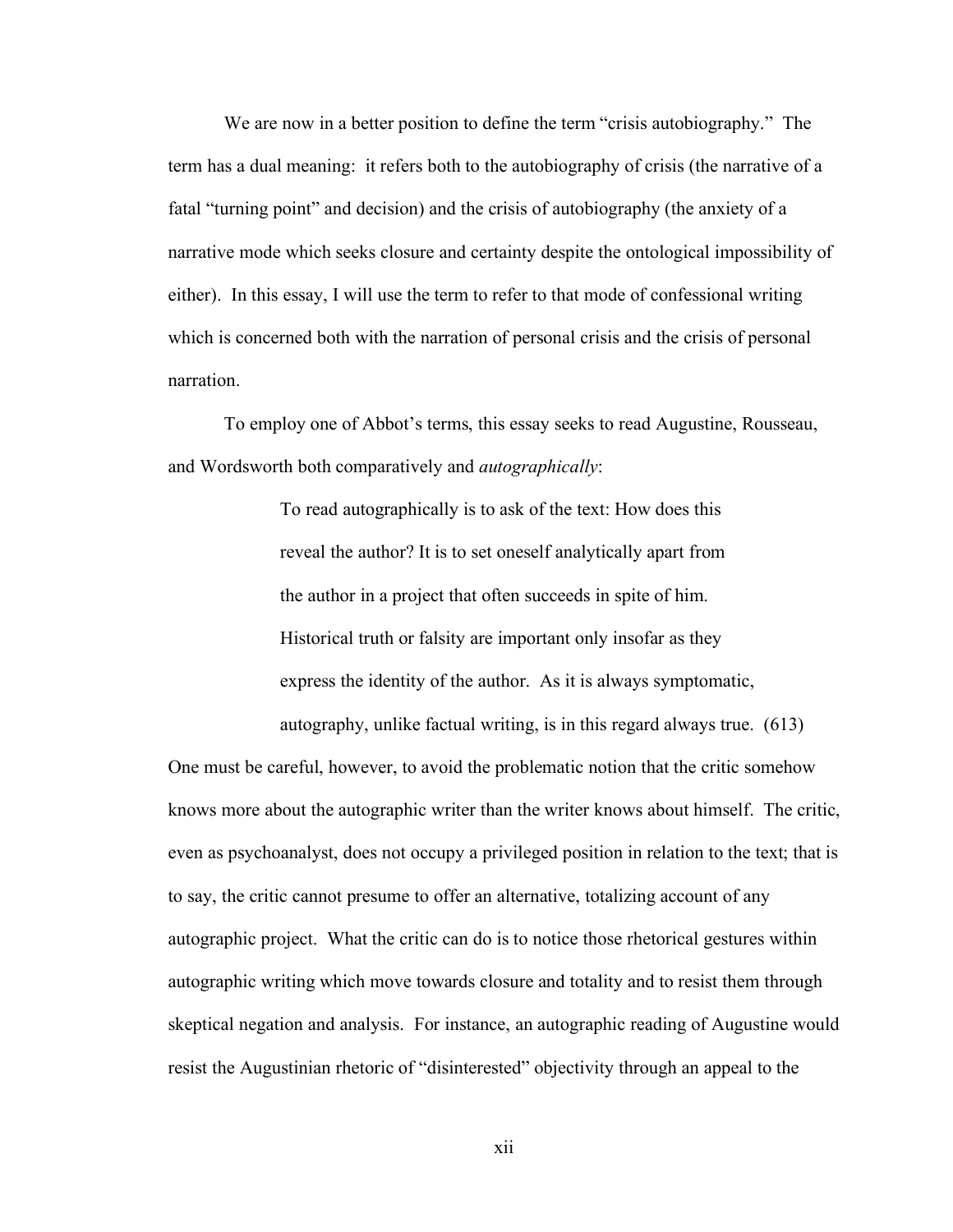political motivation of the text within its late-Roman historical context. The autographic reading focuses upon the dynamic relationship between confession and concealment in order to better understand both the motivation for and the meaning of a given, autographic project.

In this context, I will occasionally bring to bear insights drawn from Freud's psychoanalytic method (particularly in relation to his conception of the supplement and surrogate) and Bloom's *Anxiety of Influence*. Since it is a complex, psychological anxiety which partly determines the formal characteristics of the crisis autobiography, these Freudian and Bloomian concepts will help to shed light upon the texts as historically and psychologically contextualized documents. Bloom's theory, applied to autographic writing in general (as opposed to poetry in specific) helps to explain the creative appropriations and (mis)readings in which Augustine, Rousseau, and Wordsworth all engage. Indeed, one can trace a genealogy of inversion that runs straight from Augustine to Wordsworth and which further validates the critical project of comparative analysis. Rousseau's project is, in part, as systematic inversion of the Augustinian confessional mode, while Wordsworth appropriates the Rousseauvian project of self-revelation both to critique and distance himself from Rousseau and to trace the progress of the development of the poet's mind.

The primary aim of the essay is to explore the ways in which all three authors cope with both the anxiety of self-definition and the anxiety of self-narrative within the mode of the crisis autobiography. The focus will be both historical and psychological, as the autobiographical act marks the moment of intersection of self and history. Through

xiii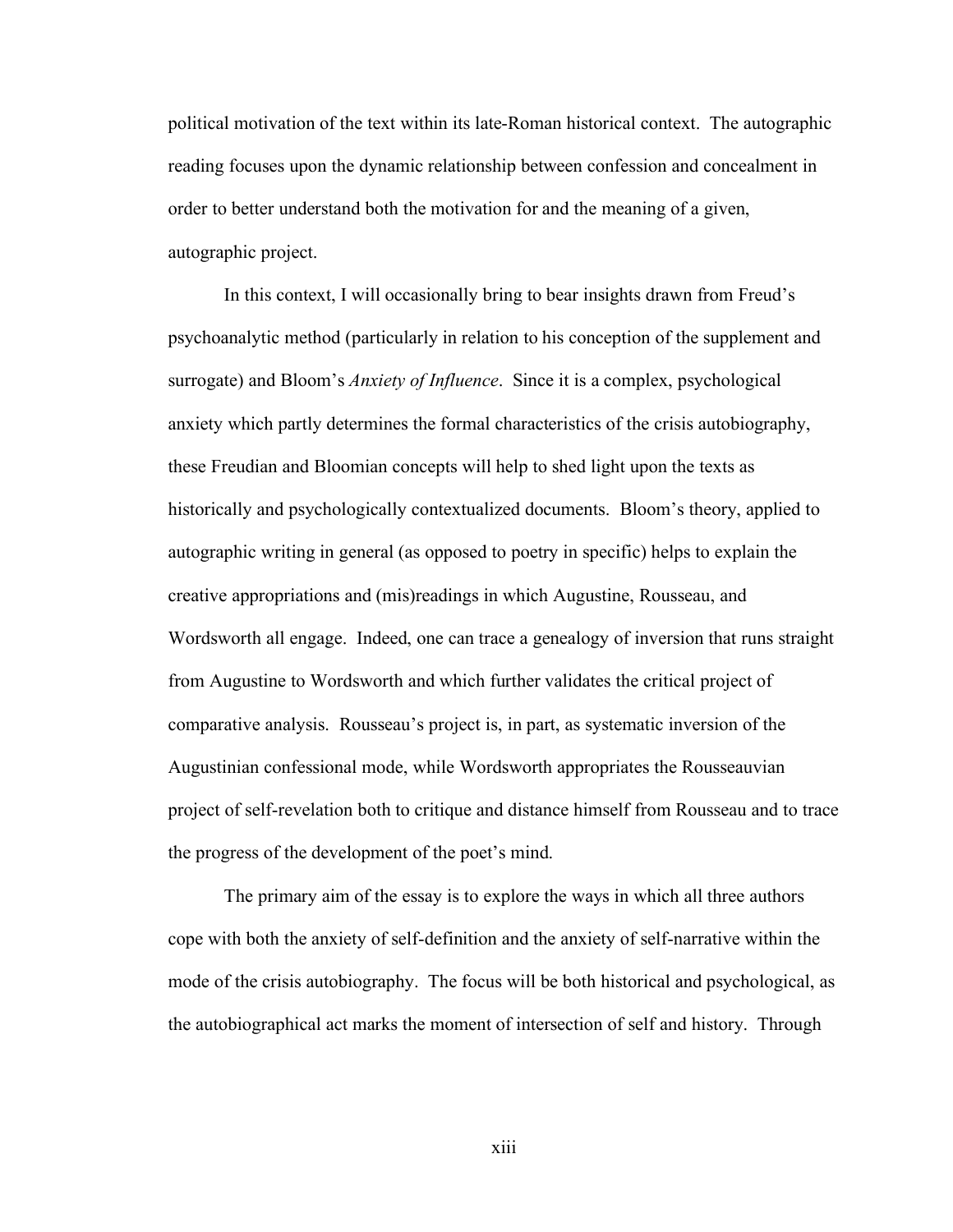this comparative analysis, I hope to contribute to the field of autobiographical studies and to clear up some of the generic and conceptual vagaries which trouble that discourse.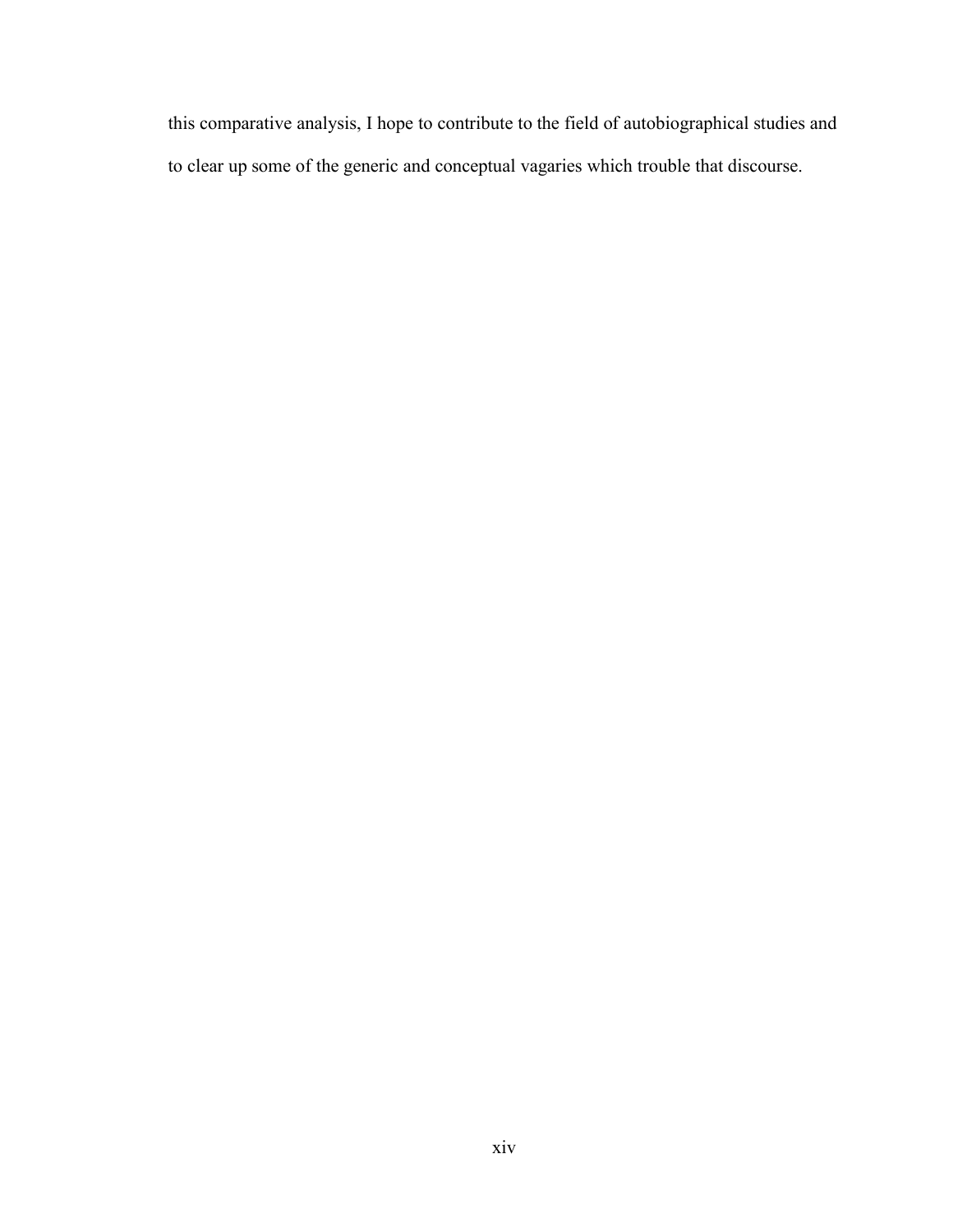#### CHAPTER 1: AUGUSTINE

Charles Taylor argues in *Sources of the Self*, his landmark work on the origin and development of the modern concept of identity, that "it was Augustine who introduced the inwardness of radical reflexivity and bequeathed it to the Western tradition of thought" (131). It is always a bold and dangerous move on a scholar's part to assert that a given figure in intellectual history is the "origin" of a particular trend, for influence is difficult to measure and our knowledge (especially of the context of Classical literature) is woefully incomplete. One is tempted to ask: do "inwardness" and "radical reflexivity" really begin with Augustine?

Before attempting to address this difficult question, it is worth asking a more basic one: what does Taylor mean by the "inwardness of radical reflexivity?" This term refers primarily to Augustine's innovative, epistemological method, which, directed towards certain knowledge, turns away from the "outwardness" of the world (the realm of becoming – history and time) towards the "inwardness" of the self (which at its deepest level corresponds to the realm of being – eternity and timelessness). For Augustine, God "is to be found in the intimacy of self-presence" (Taylor 134), so the inward turn is a necessary phase in the lifelong pilgrimage toward redemption and wisdom. In order to understand the workings of the spirit, one must look away from the world and towards the inwardness of the self. In short, Augustine "transfers the locus of the primary concern with evil from the providential history of mankind to the providential history of the individual self (Abrams 95). He concludes his *Confessions* with a clear statement of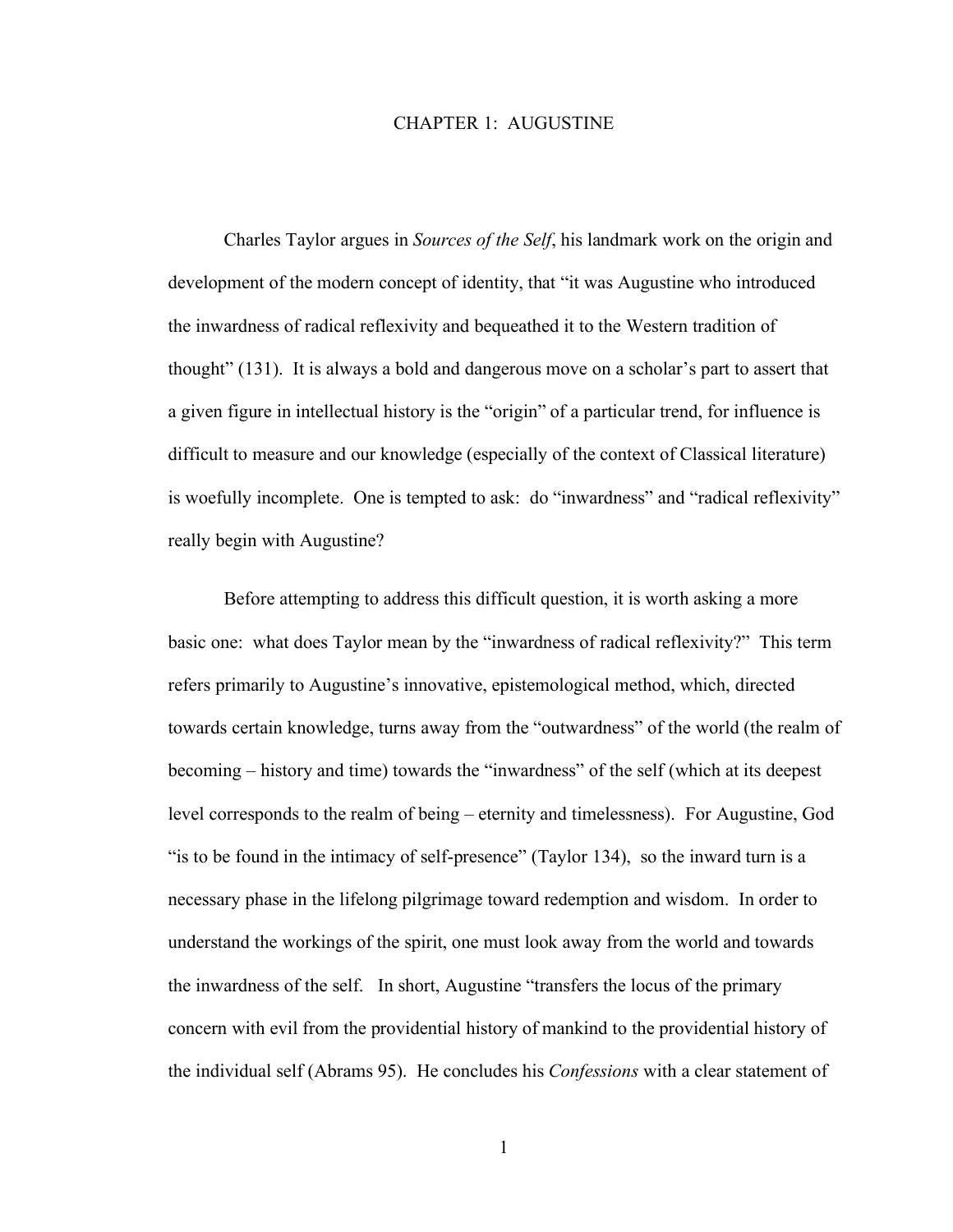this inward method, "we must knock at your door. Only then shall we receive what we ask and find what we seek; only then shall the door be opened to us" (347).

But this idea is not so revolutionary. Earlier thinkers had articulated this kind of unworldly self-contemplation long before Augustine. Consider, for instance, Augustine's great Pagan influences: Plato and Plotinus. The basic, Platonic (and neo-Platonic) dualism between spirit and matter implies its own, requisite inwardness: one must look beyond the vanishing images of the material world (which are nothing but faulty replicas in the first place) and towards the subtle realm of ideal forms. The outward body is a passing thing as well, and only the immortal soul endures. If what Taylor means by "inwardness" is simply this privileging of self-contemplation over world-contemplation, then Plato beats Augustine to the punch by several centuries (and Plato is himself trumped by earlier philosophers).

There is, however, something truly unique about Augustine's inwardness. One can feel the Platonic and neo-Platonic influences, but there is in the *Confessions* a new chord being struck, and it sounds unlike anything else in the Classical world. As Peter Brown reminds us, "we forget that a Late Roman man who first opened his copy of the *Confessions*, would have found them a startling book: traditional forms of literary expression, that he had taken for granted, would flow into it only to be transformed beyond recognition" (158-9). Biography, though a popular form in Late Antiquity, was a basically prescriptive genre which implied a set of pre-established conventions relating to how one should write a life. In short, recounted lives were expected to be exemplary (that is, simplified and polished so as to be impressive), and biographies were largely didactic. Even works with explicitly "autobiographical" content tended to be more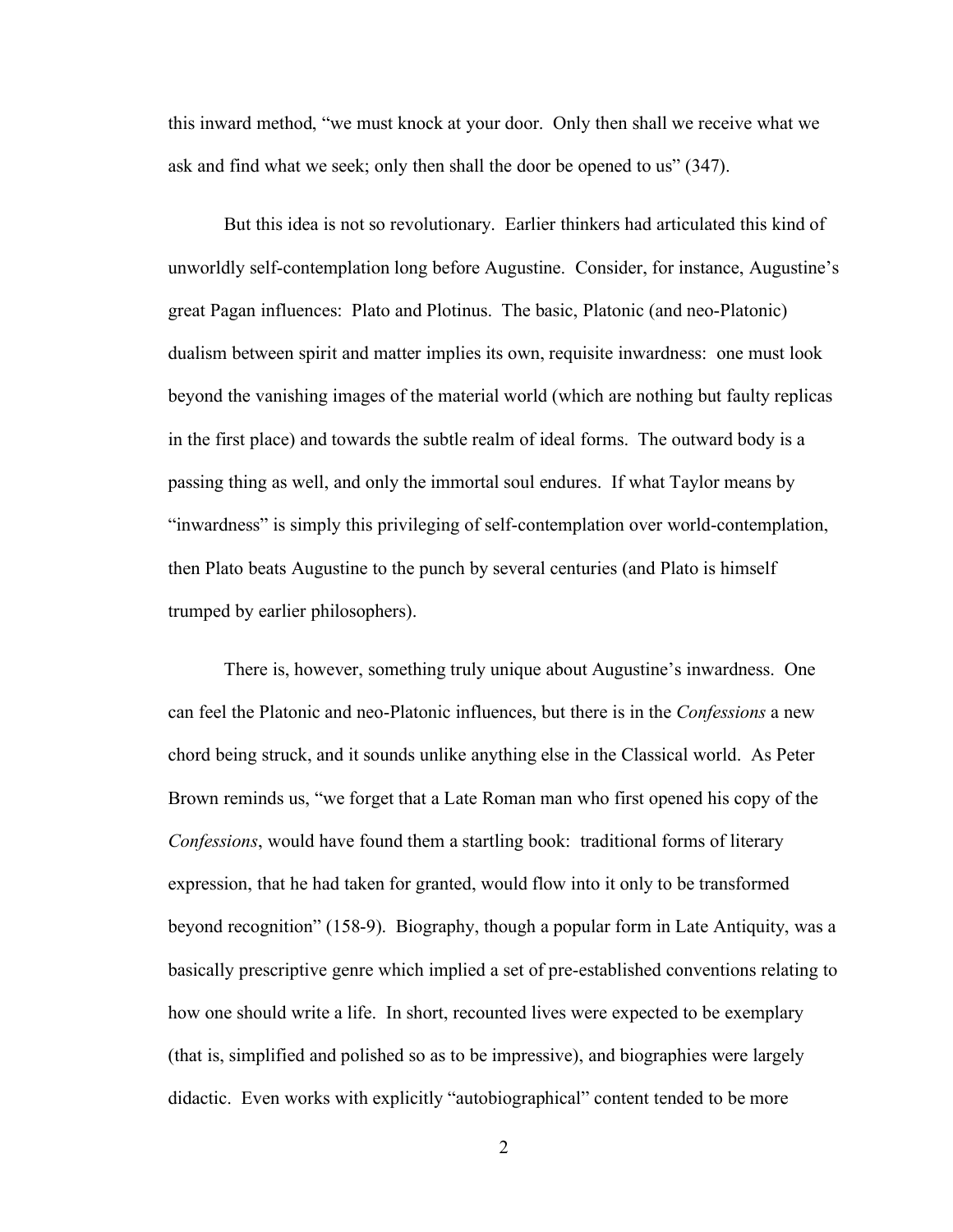abstract and philosophical; consider for instance the famous *Meditations* of Marcus Aurelius. In Aurelius' *Meditations*, we feel closer to the purified idea of a man than to what Yeats once called the "bundle of contradictions" that sits down at the breakfast table in the morning.

Augustine, for perhaps the first time in Western history, turns back (in text) upon the idiosyncratic self – that "bundle of contradictions" – and opens up the "vast storehouse of memory" to a new kind of analysis. This is the "radical reflexivity" of Augustine's brand of "inwardness," which makes the self (and here, "self" means more than the generalized self of Classical biography) a problem to itself. Where Aurelius offers maxims and pithy fragments of wisdom from an infinitely remote vantage, Augustine takes us into his personal memories – the theft of pears, the arrival in Carthage, the abandonment of Monica – and dares to speak of them, not exclusively as homilies pointing towards the divine will, but also as unique events in a human life which have left enduring traces. He provides not only a historical and allegorical interpretation of his life, but also (a much stranger thing) the outline of his emotional development: what he felt at what he saw. When he confesses that "I was lashed with the cruel, fiery rods of jealousy and suspicion, fear, anger, and quarrels," he is helping to develop a new form of self-narrative. As Peter Brown reminds us, "for a Late Roman man, it is precisely this intense, autobiographical vein in the *Confessions*, that sets it apart from the intellectual tradition to which Augustine belonged" (163).

It is precisely here that Augustine is unique, for he stands at the beginning of what would come to be that radically reflexive genre known as "confession," and also of its most contentious mode, autobiography. He is also the first to face the peculiar problems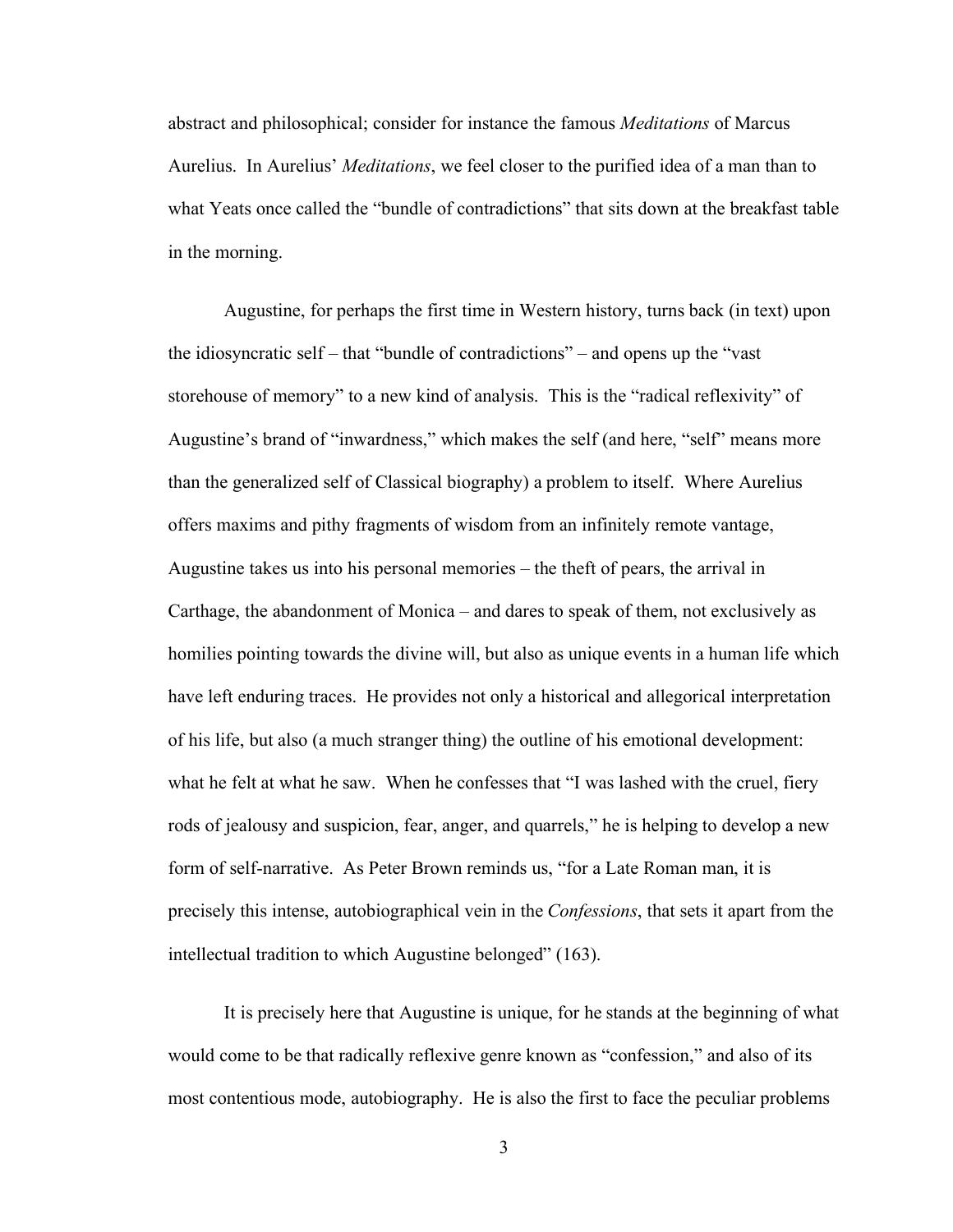which the genre entails: the protean nature of memory, the ontological gap between writer and subject, the dilemma of autographic authority, and the subsequent anxiety of self-narrative. Unlike later inheritors of the autobiographical tradition, however, Augustine stands upon what he considers to be an unassailably authoritative foundation: the Bible. As an authoritative supplement, the Bible helps Augustine to cope with the fundamental anxieties of his autographic project; however, it is important to remember that these problems *do* occur to him *as* problems. Although it is tempting to treat the *Confessions* as an untroubled, Classical forbear to modern autobiography, this is ultimately an oversimplification of the both the text and the author. Elizabeth de Mijolla portrays the *Confessions* in this light in her *Autobiographical Quests*, when she asserts, "Truths assured – and the scriptural phrases, figures, and forms found for them – Augustine achieves what few autobiographers attempt: the complete explanation of a life" (45). I would contend, however, that to read the *Confessions* in this manner is to read them fictively rather than autographically: to overlook the gaps, omissions, and silences in favor of a fictive totality.

This is not to say, however, that it is not tempting to read the *Confessions* fictively. One of the most striking aspects of Augustine's *Confessions*, especially for a modern reader, is the apparent self-assuredness with which the project is executed. Here we seem to find little of the anxiety of authorship that leads Rousseau in his *Confessions* to suggest time and again, "recasting this work, or at least adding to it the supplement I feel it so badly needs" (Rousseau 316). Also lacking is the fragmentariness of Wordsworth's *Prelude*, which is rife with lacunae and moves according to an associative logic that thematizes the troublesome insufficiency of memory. Augustine, on the other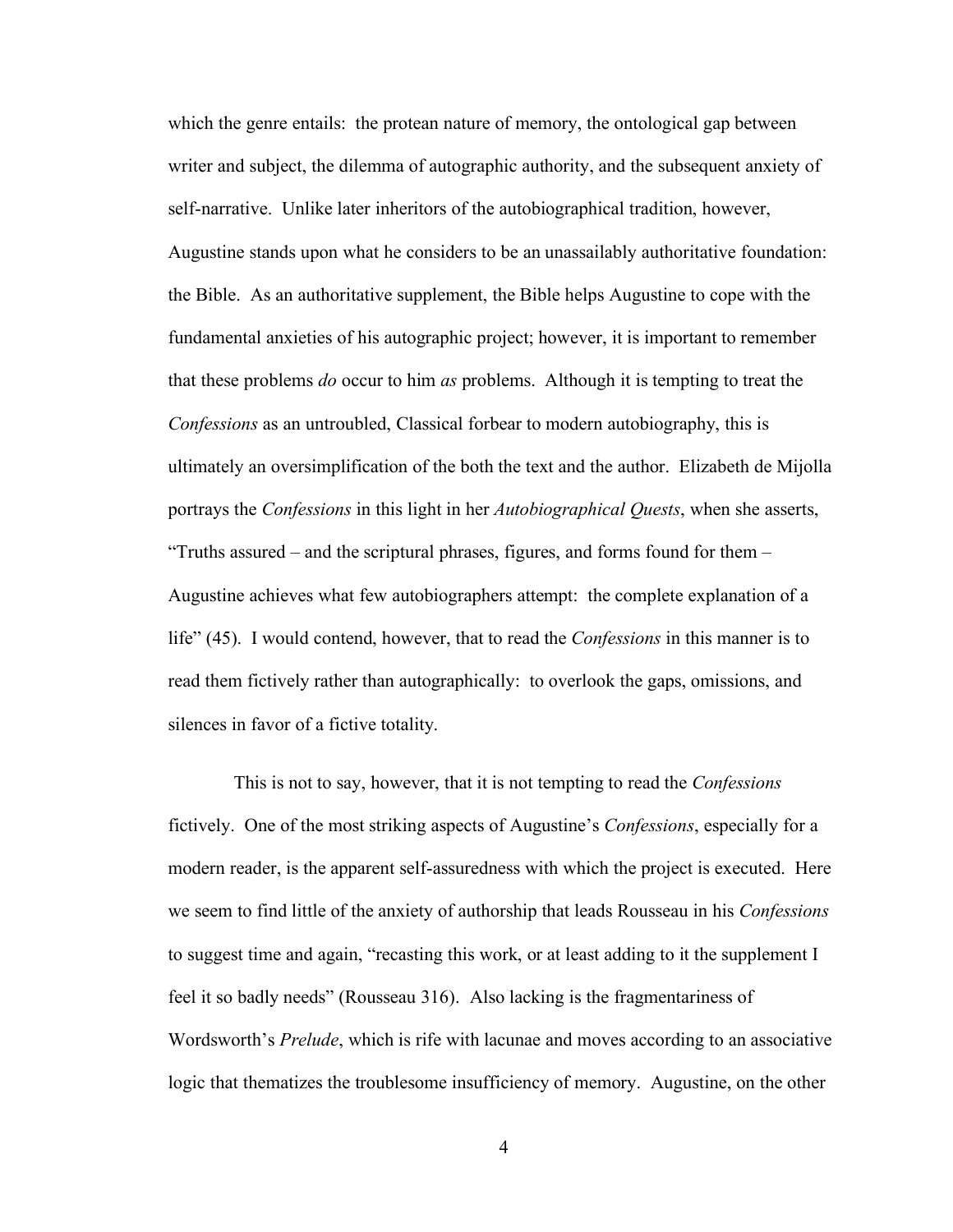hand, approaches his self-narrative with what seems to be a clear confidence both in the nature of his authority and the accuracy of his memory: the two requisites for the type of superficially unambiguous autobiography that he constructs. While Rousseau's and Wordsworth's narratives are riddled with complexities and silences, Augustine seems to offer a version of himself in full daylight, almost archetypal in the clarity of its outlines.

One might reasonably ask, aside from being separated by some fourteen centuries (a healthy chunk of time, to be certain), what accounts for this apparent difference? In short, it seems, the answer is "God." While Augustine thinks and acts within a Christian context in which God guarantees both the authority of the faithful and the transparency of memory, neither Rousseau nor Wordsworth (at least at the time of the 1799 or 1805 *Prelude*) share his certainty. For Augustine, the existence of God allows him to "act in truth, making my confession both in my heart before you and in this book before the many who will read it" (207), but this apparent simplicity masks a deeper, philosophical complexity (and an autographic anxiety which is deeper still). In order to understand the Apollonian architecture of Augustine's *Confessions*, it is necessary to examine more deeply the relationship between God and memory that makes this form of confessional literature possible.

The primary metaphors that govern Augustine's understanding of memory are spatial. In Book X, he first refers to memory as "a great field or a spacious palace, a storehouse for countless images of all kinds which are conveyed to it by the senses" (214). Clearly, Augustine conceives of memory as a passive "space" to which the fleeting moments of sensation are somehow carried and subsequently organized. What is interesting here is the revisionary element built into the prose: he first compares the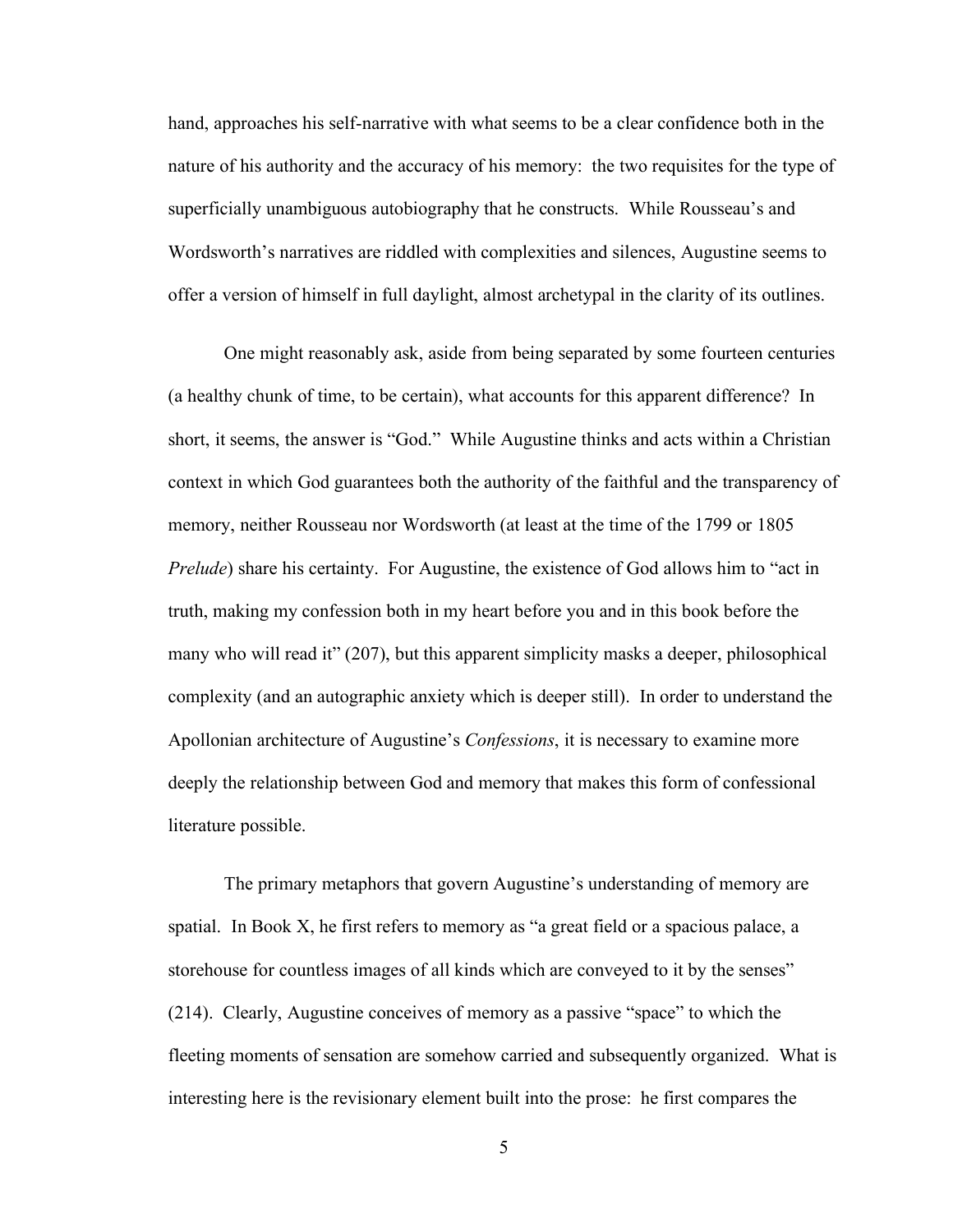memory to a "great field," which becomes a "spacious palace" and finally a "storehouse for countless images" (214). The movement is telling. The notion of a "great field" is unsettling because it implies a lack of closure – as if the memory were entirely unbounded and open. Thus, he shifts his metaphor to "a spacious palace," which captures both the closure and exaltedness that he seeks; however, a palace is an active place whose "contents" (in this case, courtiers, royalty, etc.) are dynamic and self-willed. "A storehouse," on the other hand, suggests a static space where items are packed away and organized according to some recognizable logic; furthermore, the contents of a storehouse remain in place unless reorganized by a human agent. This notion of a "great storehouse" (215) is probably the most accurate metaphor for Augustine's version of memory; however, later in Book X, he continues to modify the equation, referring to "the vast cloisters of my memory" (215). Again, this image conveys his sense of the sacredness of memory but loses the essential qualities of passivity and static organization. Though the "great storehouse" model is the most accurate metaphor in terms of Augustine's later treatment of memory, it is interesting to note his revisionary treatment of the idea. He names and renames memory like a dissatisfied Adam, unable to find the perfect word to represent the idea. Ultimately, the insufficiency of language revealed in this perpetual renaming points towards a distinctly modern insight: memory exceeds – and, in exceeding, deconstructs – our models of memory.

Augustine rejects an indeterminate or relativistic definition of memory because his epistemological model is absolute: "You have walked everywhere at my side, O Truth, teaching me what to seek and what to avoid, whenever I laid before you the things that I was able to see in this world below and asked you to counsel me" (248). In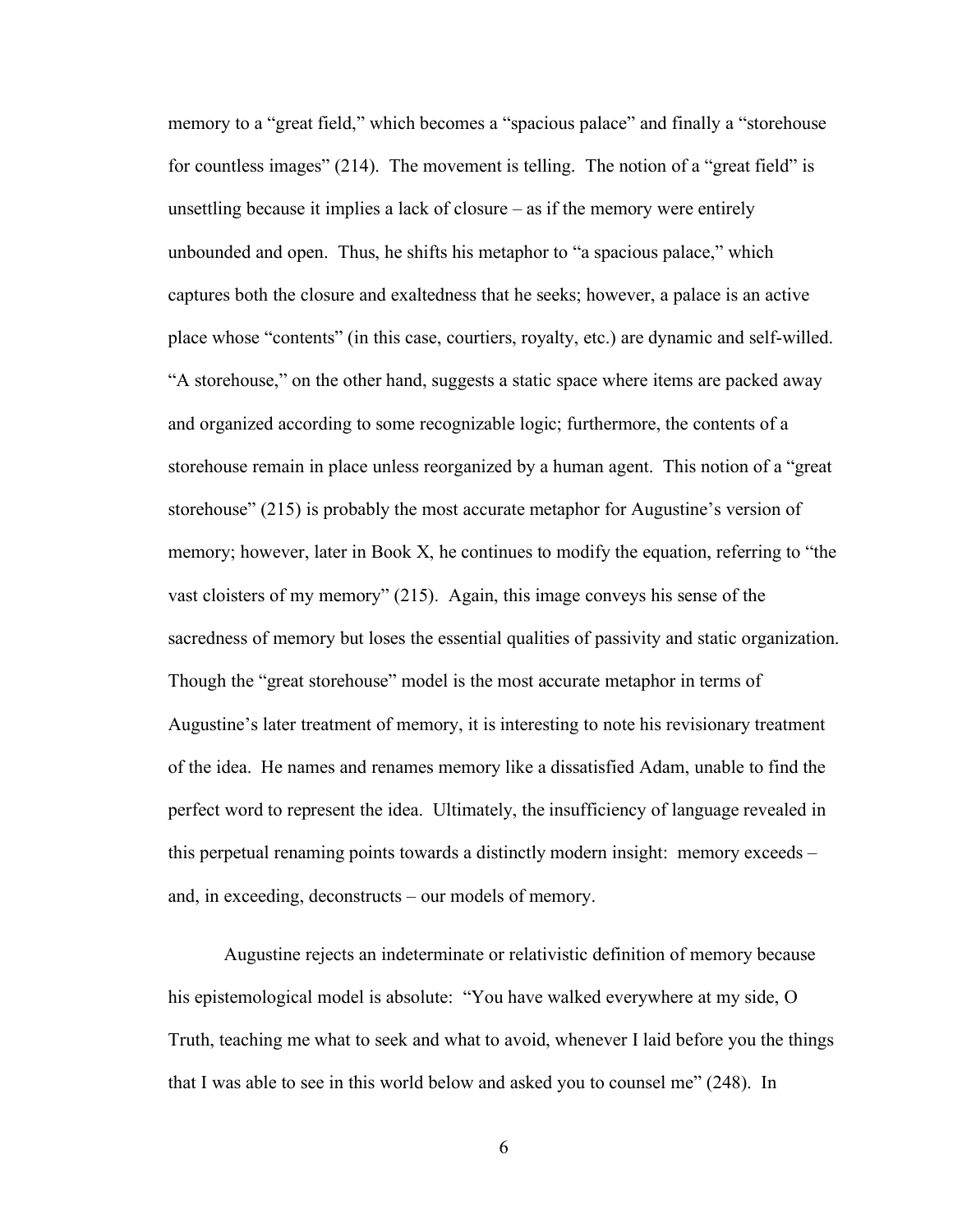Augustine's thought, nothing is allowed to remain shadowy or nebulous before the piercing light of divine revelation. Thus, Augustine offers something like a "great storehouse" model of memory:

> When I use my memory, I ask it to produce whatever it is that I wish to remember. Some things it produces immediately; some are forthcoming only after a delay, as though they were being brought out from some inner hiding place; others come spilling from the memory, thrusting themselves upon us when what we want is something quite different, as much as to say 'Perhaps we are what you want to remember? (214)

One would be hard-pressed to find a tidier version of memory in Western literature. In Augustine's model, memory is "a faculty of my soul" (216) which "I use . . . to produce" whatever in the memory is desired. There is occasionally a period of time which elapses between the act of will and the response of the desired memory-content, but there is no notion of resistance (whether it take the form of repression, obsession, neurosis, etc.) of which to speak. In Augustine, the memory is quiescent and transparent. Although some overeager memory-contents might "thrust themselves upon us" at the wrong moment, the mistake is basically good-natured (the inadvertent transgression of the humble servant). It is interesting to note, however, that this notion of memories which "thrust themselves upon us" suggests a "storehouse" whose contents are not quite static. Perhaps this is the reason for the "cloister" metaphor: the "contents" of a cloister (namely, monks) are passive before God's will and eager to please. By analogy, the memory (as cloister) would be the architectural space, and the contents of memory would be the monks who offer their services to the divine will (in this case, the will of each individual agent with a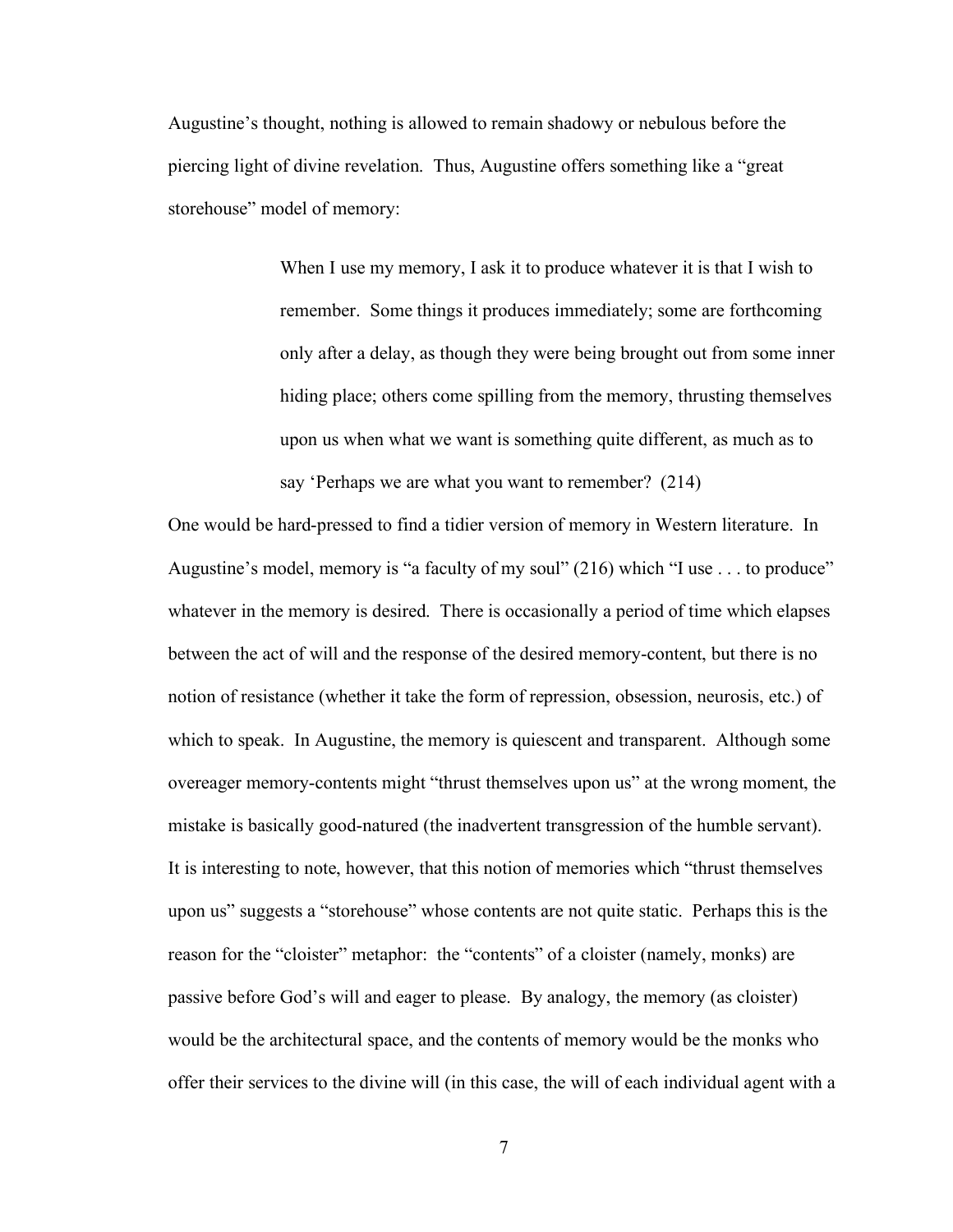memory). It is likely in this context that Augustine modifies his metaphor once again: "The power of the memory is prodigious, my God. It is a vast, immeasurable sanctuary" (216). Despite its prodigiousness, memory is obedient before the human will as the human will (when rightly comported) is obedient before the divine.

As Elizabeth de Mijolla contends, "this is an enviable orderliness in remembering. An orderliness to which a post-Freudian autobiographer would not lay claim" (Mijolla 20). In positing the possibility of dynamic psychic contents, Augustine moves in a current of thought that would later be explored more fully by Freud; however, through the metaphor of the cloister/sanctuary, he limits his insight and reduces it to a recognizable (and less problematic) paradigm. Indeed, for Augustine, who posits the absolute freedom of the human will as an answer to the metaphysical problem of the origin of evil in a universe governed by an omnibenevolent, omniscient, omnipotent God, the notion of a memory with a "will of its own" would throw an unwelcome cog in the machinery of agency. However, he is not blind to memory's complexity:

> Who can plumb its depths? And yet it is a faculty of my soul. Although it is part of my nature, I cannot understand all that I am. This means, then, that the mind is too narrow to contain itself entirely. But where is that part of it which it does not itself contain? Is it somewhere outside itself and not within it? How, then can it be part of it, if it is not contained in it? (216)

Here, Augustine is confronting problems which would (over a millennium later) lead Freud to posit the existence of the personal unconscious. Like much of his *Confessions*, the language here is considerably ahead of its time: "the mind is too narrow to contain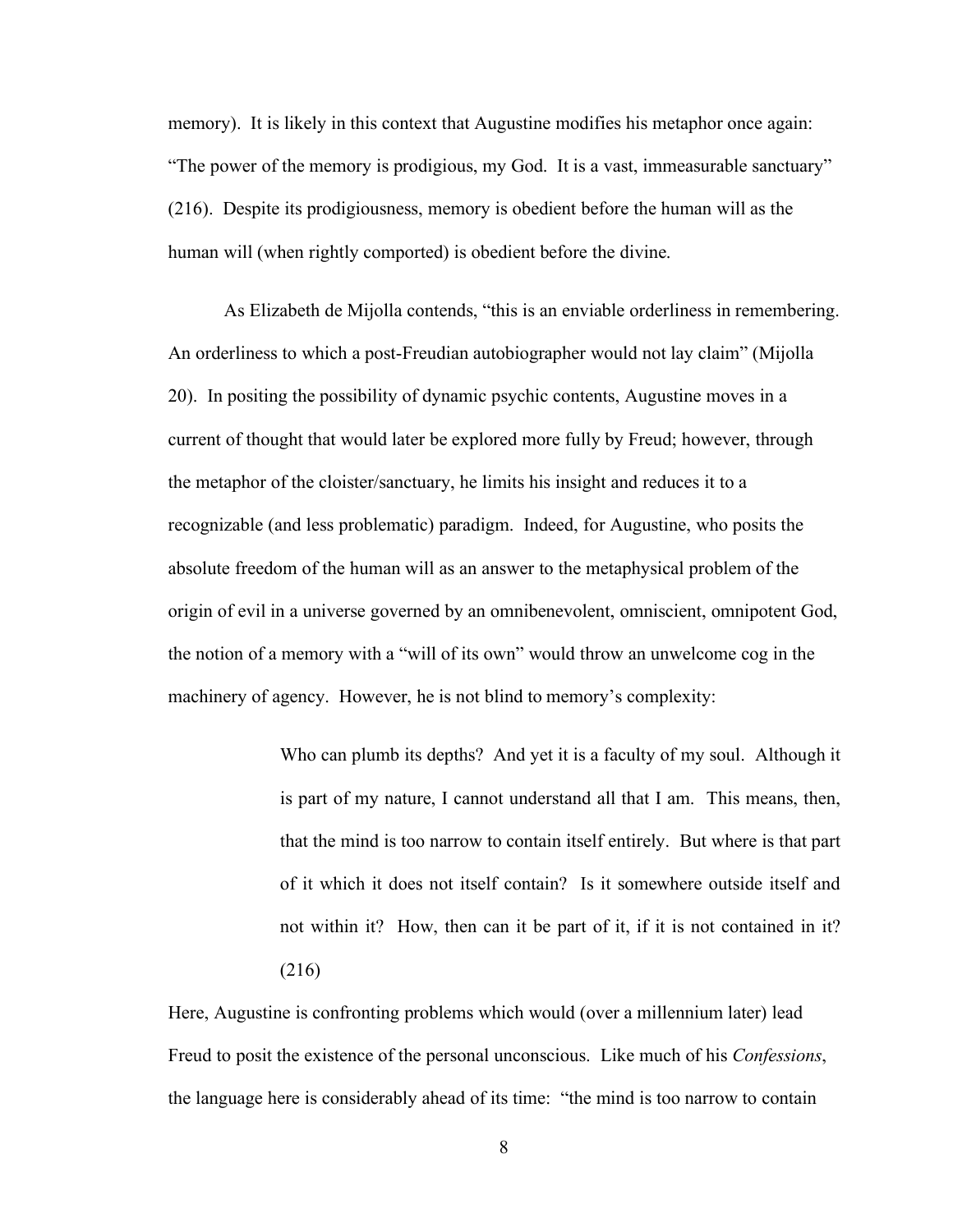itself entirely." This notion of a mind which somehow exceeds itself seems to prefigure the Freudian critique of unitary consciousness:

> The unconscious system may . . . be compared to a large ante-room, in which the various mental excitations are crowding upon one another, like individual beings. Adjoining this is a second, smaller apartment, a sort of reception-room, in which consciousness resides. But on the threshold between the two there stands a personage with the office of door-keeper, who examines the various mental excitations, censors them, and denies them admittance to the reception-room when he disapproves of them. (*General Introduction* Freud 305)

Within the Freudian paradigm, conscious awareness is only a "smaller apartment" attached to the "large ante-room" of the unconscious (which includes memory, the contents of which "are crowding upon one another, like individual beings"). When Augustine asks of memory, "But where is that part of it which it does not itself contain? Is it somewhere outside itself and not within it? How, then can it be part of it, if it is not contained in it?" (216), he is on the verge of a radically new model of consciousness but distrusts the implications of his basic insight. As a result, he falls back on wonderment and mystification: "I am lost in wonder when I consider this problem. It bewilders me" (216).

This bewilderment before a memory which seems to transcend the human capacity to model it, though left unexplored in the *Confessions*, remains present as a kind of seed-thought in Rousseau and Wordsworth for whom the Christian God is not offering such clear mandates. When the accuracy and validity of memory is no longer guaranteed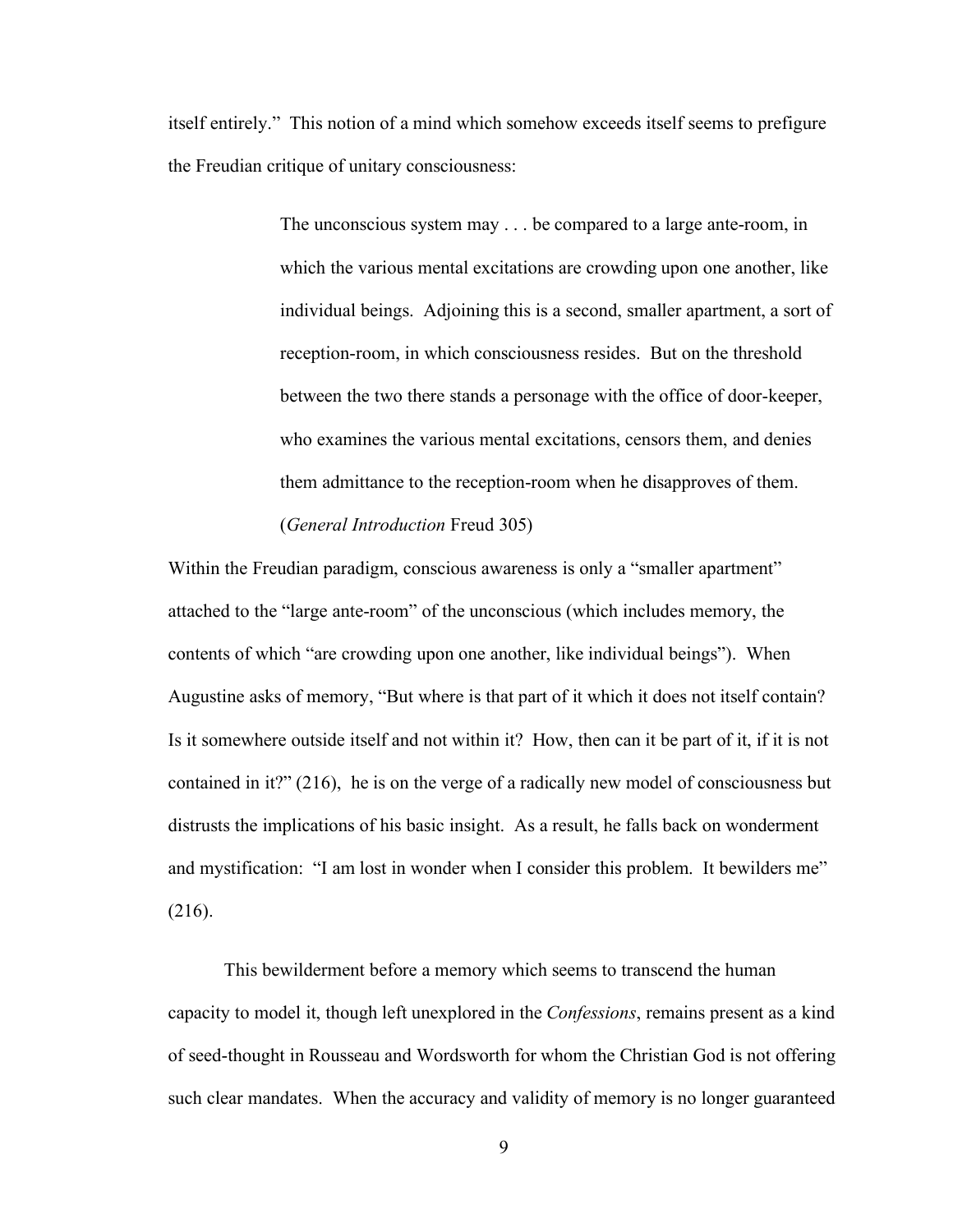by an all-powerful, just, and benevolent God, the authority of the autobiographer becomes a problem (as does the basic egocentricity of the autobiographical project). Both Rousseau and Wordsworth attempt to address the problem of autobiographical authority through reference to external supplements (the unwritten *Recluse* for Wordsworth, and the unfinished Supplement of *Rousseau*) and through hybridization (elements of the Gothic, picaresque, pastoral and philosophical are fused – and confused – in Rousseau's *Confessions*, while Wordsworth's *Prelude* melds the seemingly mutually exclusive lyric and epic with the confessional tradition). Through fusion, the hybrid text attempts to achieve that of which no single genre seems capable, while the supplemental gesture defers questions of truth and authority to an ambiguous, external text (in short, a Biblical surrogate). What is present in Augustine as a seed blossoms into the mad, tangled tree of modern, confessional literature. Augustine himself is not beyond these problems; in fact, they seem to haunt his self-narrative as a kind of anxious undercurrent.

So what kind of narrative is Augustine's *Confessions*? The short answer is that it is a narrative of personal and spiritual crisis and conversion which is self-consciously modeled after the Biblical archetype of Fall and Redemption. On a structural level, the first nine books comprise what modern readers would be more likely to identify as the "autobiographical" narrative, while the last four consist of a detailed and highly personalized exegesis of the first book of *Genesis*. Within the first nine books, there is an intricate and intentional symmetry; the narrative develops in a series of concentric rings (Trout 17). The first book treats Augustine's birth, infancy, and early education, while book nine – its structural antithesis – relates Monica's death and Augustine's rebirth through baptism. Books two and eight share a similar, structural relation, as the former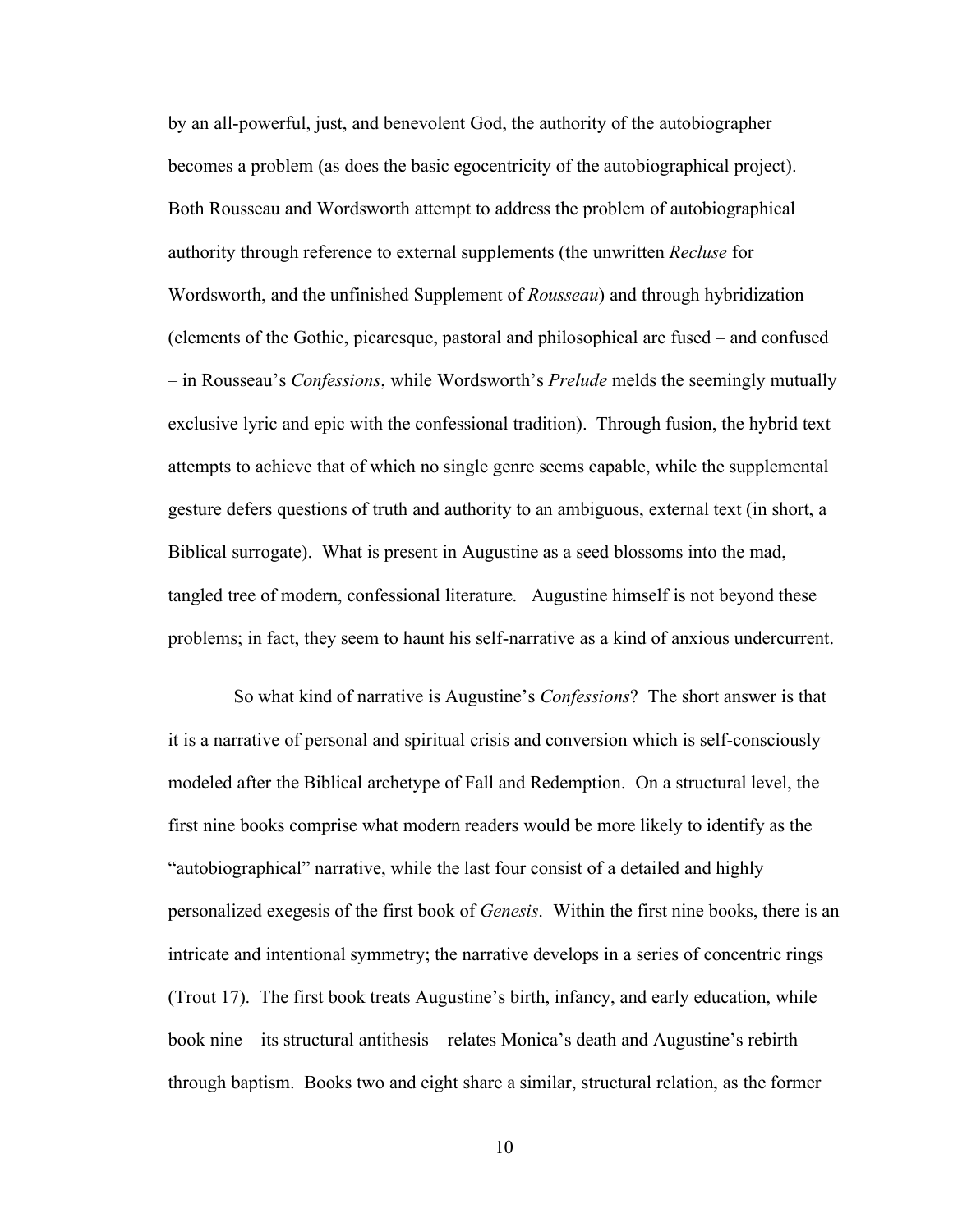deals with the notorious pear theft that seems to loom so large in Augustine's mind (as first conscious sin and the beginning of the "Fall" narrative), while the latter (and most famous book) details Augustine's famous conversion under the fig tree in Milan. Books three and four are parallel to six and seven: the first two outline Augustine's growing fascination (and eventual disillusionment) with Manicheism, while the later two trace his movement away from that embattled sect and towards Catholicism (via Ambrose, the Neo-Platonists, and Paul). Book five is the structural hinge where Augustine leaves Carthage (and his Manichean past) for Rome and a new life. I lay out this structural survey to emphasize the fact that the *Confessions* are nothing like "raw revelation of self"; the book is very carefully structured and the images/vignettes that Augustine chooses to relate all serve a larger purpose. A more difficult problem is determining exactly what that purpose is.

Part of the answer (and the more obvious part) is that the *Confessions* is a narrative of crisis and transformation. As Peter Brown contends, Augustine wrote the *Confessions* "in the spirit of a doctor committed only recently, and so all the more zealously, to a new form of treatment. In the first nine books, therefore, he will illustrate what happens when this treatment is not applied, how he had come to discover it, and, skipping a decade, he will demonstrate, in Book Ten, its continued application in the present" (170). Augustine himself seems to situate the book in this therapeutic context when he relates Monica's faith in his eventual conversion: "She had no doubt that I must pass through this condition, which would lead me from sickness to health, but not before I had surmounted a still graver danger, much like that which doctors call the crisis" (112). "This condition" is Augustine's youth, defined (in his own terms) as a phase of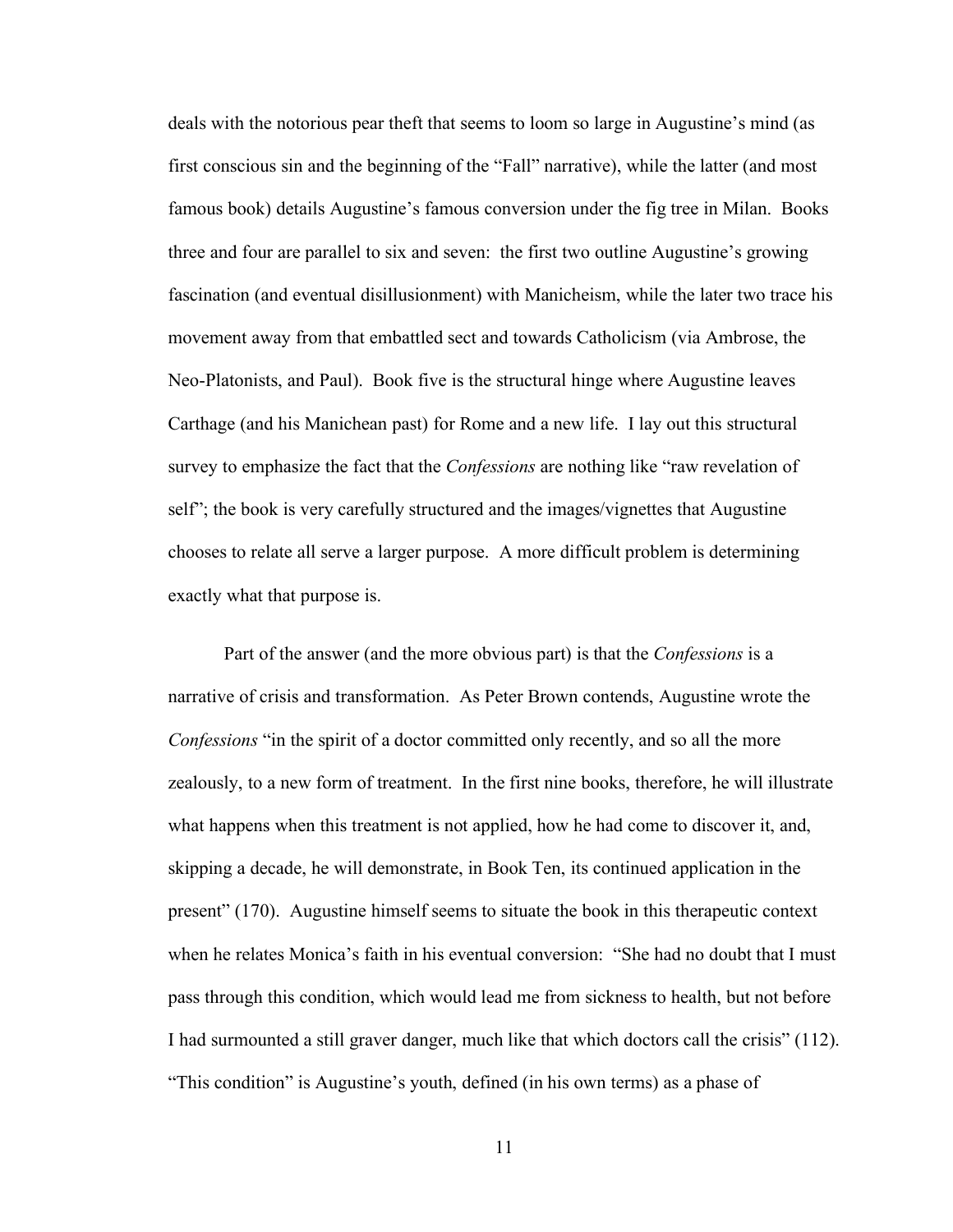delusional belief, violent lust, and sinfulness. The crisis moment, according to this reading, occurs in Book VIII during the famous conversion scene in the Milanese garden. Here, during a moment which Augustine describes as "a great storm [breaking] within me," he asks of himself: "How long shall I go on saying 'tomorrow, tomorrow'? Why not now? Why not make an end of my ugly sins at this moment?" (177). After prolonged inner turmoil, he hears what seem to be the voices of ghostly children calling, "Take it and read, take it and read"; at which point, he picks up a copy of *Paul's Epistles* that has been sitting on his desk, reads the first passage he finds, and interprets the message (which is an exhortation away from worldly lusts and towards Jesus Christ) as a sign of divine grace. If we take this account at face value, this is the point at which the young Augustine knows what he must do, and the baptism in Book IX is the necessary consequence of his mystical insight. In any case, Book VIII is the crisis moment where the old Augustine dies and the new Augustine is born (to be followed shortly by the figurative death and rebirth in baptism). Books X through XIII then shift into a speculative mode of prayer which sheds light on the life of the soul of the new Bishop of Hippo.

That, at least, is how Augustine tells the story. And this is how the majority of Augustine's biographers over the years have told the story as well. Even Peter Brown, whose landmark *Augustine of Hippo* has been invaluable to this project, seems to buy into this style of reading the *Confessions* – a style which I consider to be basically fictive. To read fictively is to attribute a kind of representational innocence to a text, and this is an especially dangerous decision in relation to autobiography. As H. Porter Abbot contends: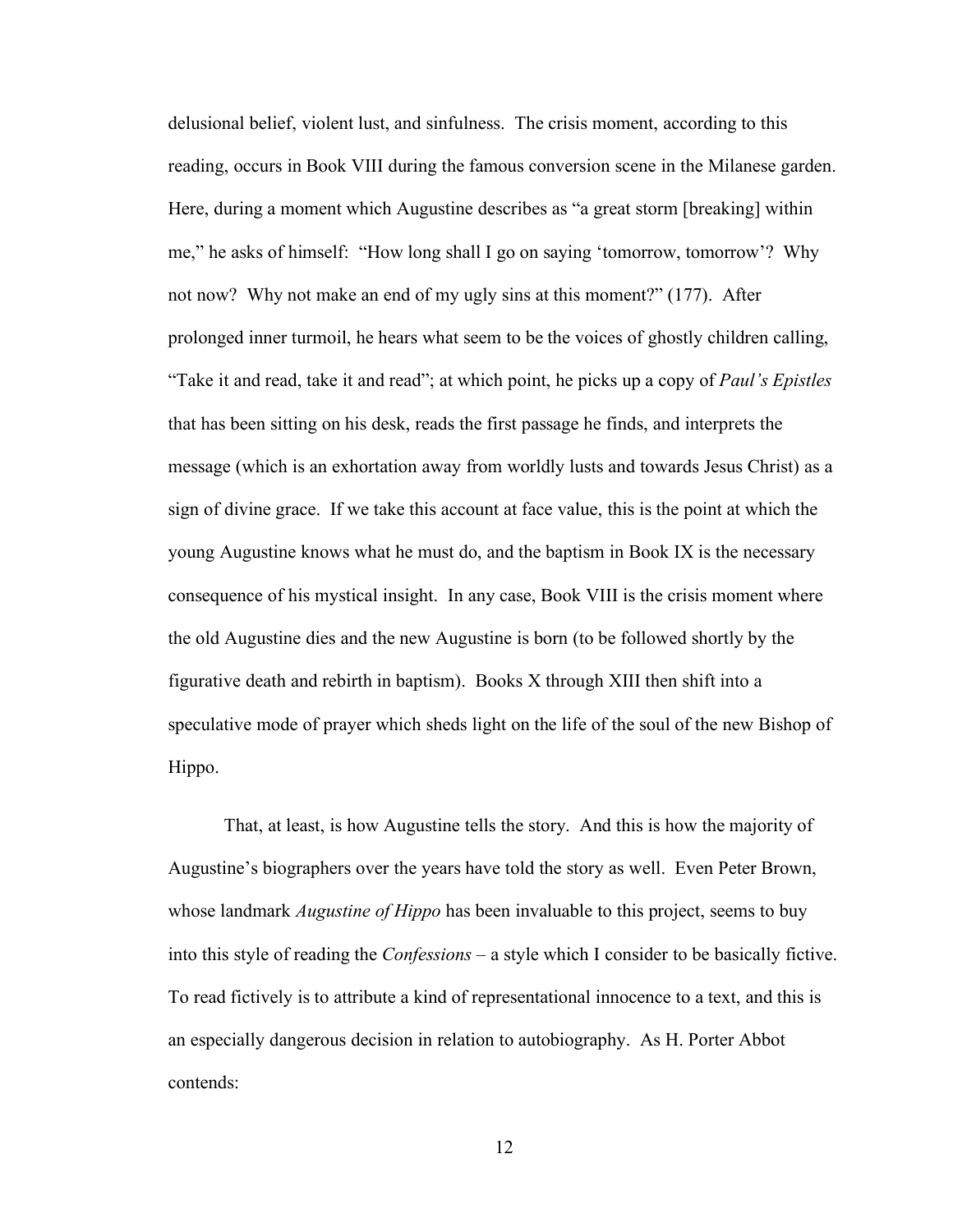Innocence – in the sense of pure representation, disengaged from a life in progress – is only possible when texts are accorded a purely fictive (or purely factual) response. The autobiography of David Copperfield, for example, can be presumed innocent because David Copperfield did not exist. But all autobiographies, even those aspiring to the Pascal/Buckley ideal of an achieved life story, are corrupted by the present. (602)

Augustine, despite his claims to rebirth and transfiguration, is not exempt from this "corruption by the present" – the original sin of autobiography. What I propose is an autographic, rather than a fictive, reading of the *Confessions*: one which will take into account not only the text as it presents itself, but also the historical and psychological context of its composition. In this reading, I am indebted to the skeptical eye of James J. O'Donnell, whose *Augustine: A New Biography* has informed my interpretation of the *Confessions*.

Though a purely fictive reading is likely to interpret the *Confessions* as a narrative of personal crisis and transformation, an autographic reading would tend to see it also as a work of self-definition, self-defense, and self-promotion. One must first remember that, when Augustine began writing the *Confessions* in 396, he was not so far removed from his experience as an auditor among the Manichees. His authority was tenuous at best, and he was aware of the need to distance himself from his prior association with that sect (which had by then fallen into disfavor in the Roman world). One must also consider the fact that he was the new bishop of a minority, Catholic church in Hippo, a city in North Africa where the Donatists were the dominant Christian denomination. As O'Donnell contends,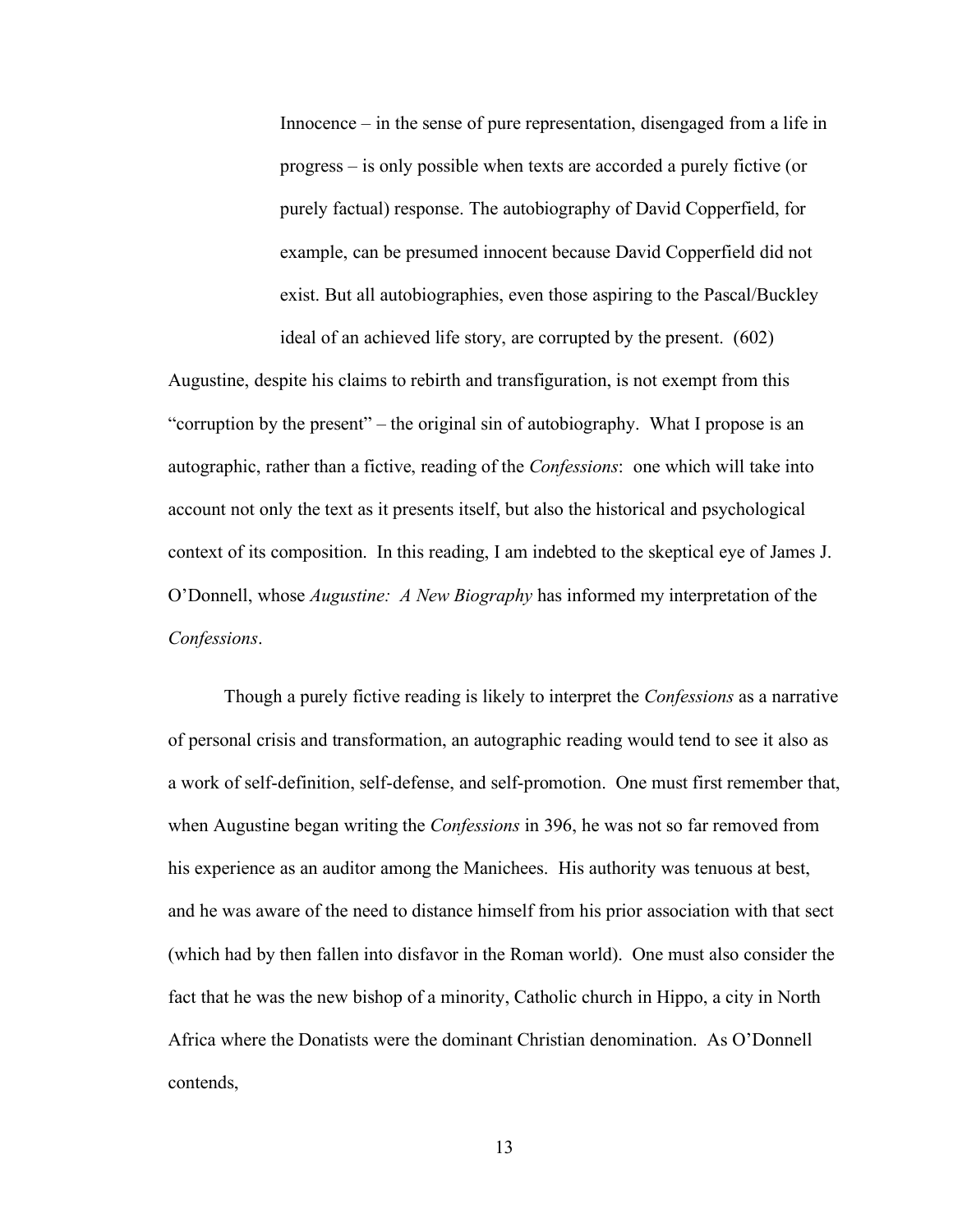We do not understand Augustine at this crucial point in his life unless we see that the central preoccupations of the *Confessions* are the Manichees, whom he seeks to dismiss before the work is one-third complete – and the Donatists, whom he never mentions. Between them he sets his own performance, an artful confession, exculpatory in the way public confession exculpates and justifies at the same time. (53)

In the *Confessions*, Augustine is engaged in that process of dual-othering which is the hallmark of autographic writing: he defines himself both against the Manichees (and by implication, his past life) and against the Donatists (the dominant representatives of religious life in Hippo). For the Manichees, Augustine reserves some of his most bitter invective; he refers to their religious tenets as "superstitious, soul-destroying fallacies" (75) and "the blasphemy of . . . false beliefs" (68). For the Donatists, he reserves an especially icy silence; he would take aim at Donatism once firmly established as bishop. It is against the ground of these negations that Augustine seeks to define his own identity; however, this desire leads to a kind of narrative distortion which a purely fictive reading would fail to catch.

The first, necessary distortion (at least in terms of Augustine's project of selfdefinition) relates to his portrait of himself as a lascivious youth. Consider, for instance, the famous passage on his first trip to Carthage: "I went to Carthage, where I found myself in the midst of a hissing cauldron of lusts" (55). A little further on, he confesses to have "muddied the stream of friendship with the filth of lewdness and clouded its clear waters with hell's black river of lust" (55). This rhetoric, while both lyrical and intense, must strike the skeptical ear as hyperbolic. Indeed, some of Augustine's contemporaries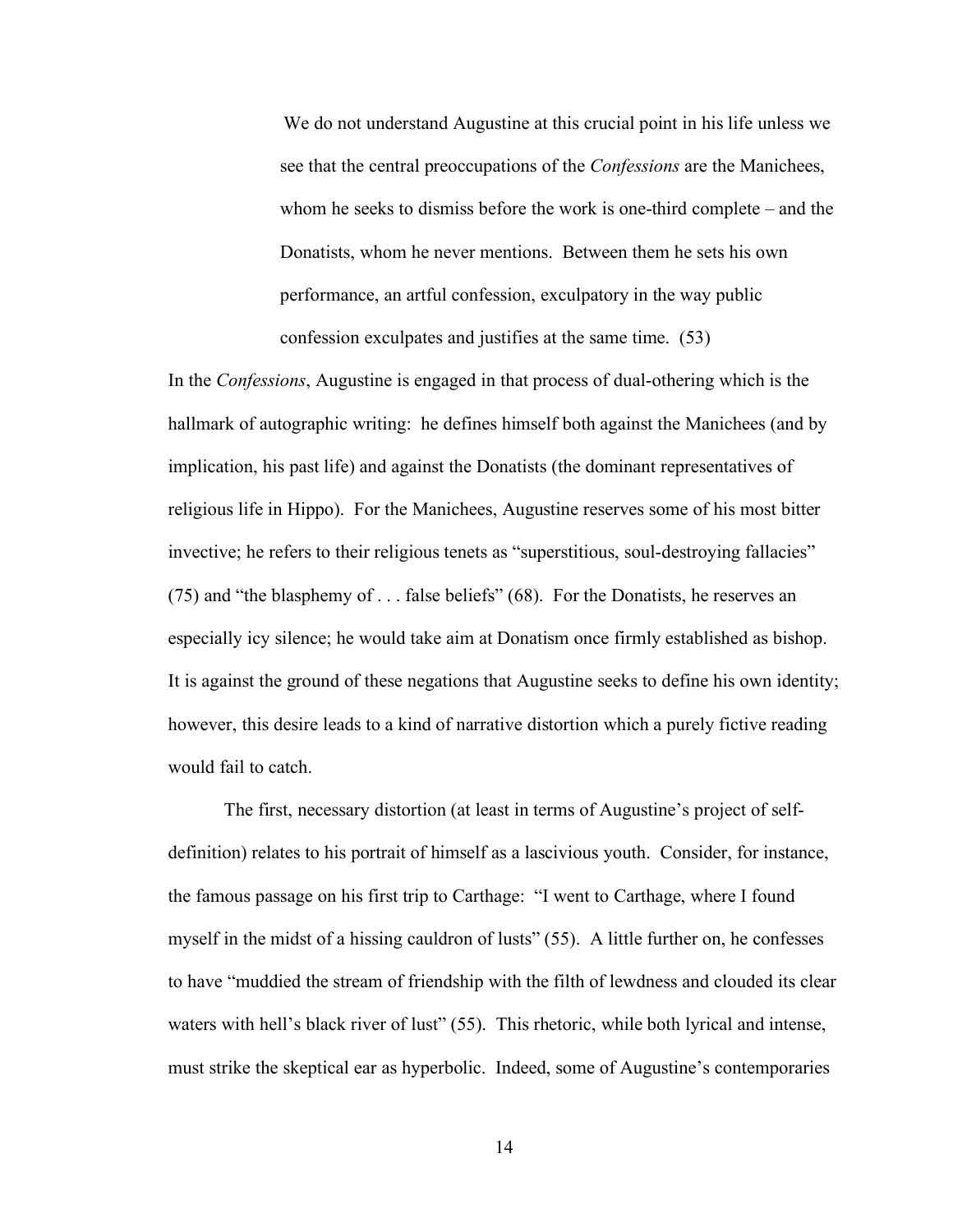from this period paint a considerably different picture than that of a sensualist, driven by an almost pathological lust. Vicentius, a friend of Augustine's during his time at Carthage, recalls in an epistle a very different figure from the one Augustine presents in the *Confessions*: "When I knew you, you were far from being a Christian. Given over to your literary studies, you were steadfast in your pursuit of good behavior and high principles" (O'Donnell 46). Similarly, Secundius, an auditor of the Manichees with whom Augustine had associated in Rome, depicts (in a letter addressed to Augustine which attempts to persuade him to rejoin the Manichees) a temperate and austere youth: "You were a chaste man, pure and poor, but you went over to the barbarous tribes of the Jews and you fill your teaching with their silly fables" (O'Donnell 46). These competing versions of the young Augustine should at least render his self-representation in the *Confessions* suspect (though we must be careful not to give more weight to these perhaps equally fictive, ideologically motivated interpretations).

Why, though, does Augustine feel the need to cast himself in the role of the youthful hedonist? The answer is twofold: to reinforce the archetypal structure of the narrative he is weaving (a narrative grounded in the Biblical model of the Prodigal Son), and to attach the notion of *cupiditas*, or "inordinate desire," (which for Augustine is at the heart of all sin) to his Manichean period and, by implication, to the Manichees themselves. Both of these goals are essential to Augustine's project: the first answers to the Bloomian anxiety of influence, while the second serves his polemical impulse to define the self against a radicalized and debased other.

First, Augustine must define himself as a fallen sensualist in order for the Prodigal Son archetype to come through clearly. One must keep in mind that, in the Roman world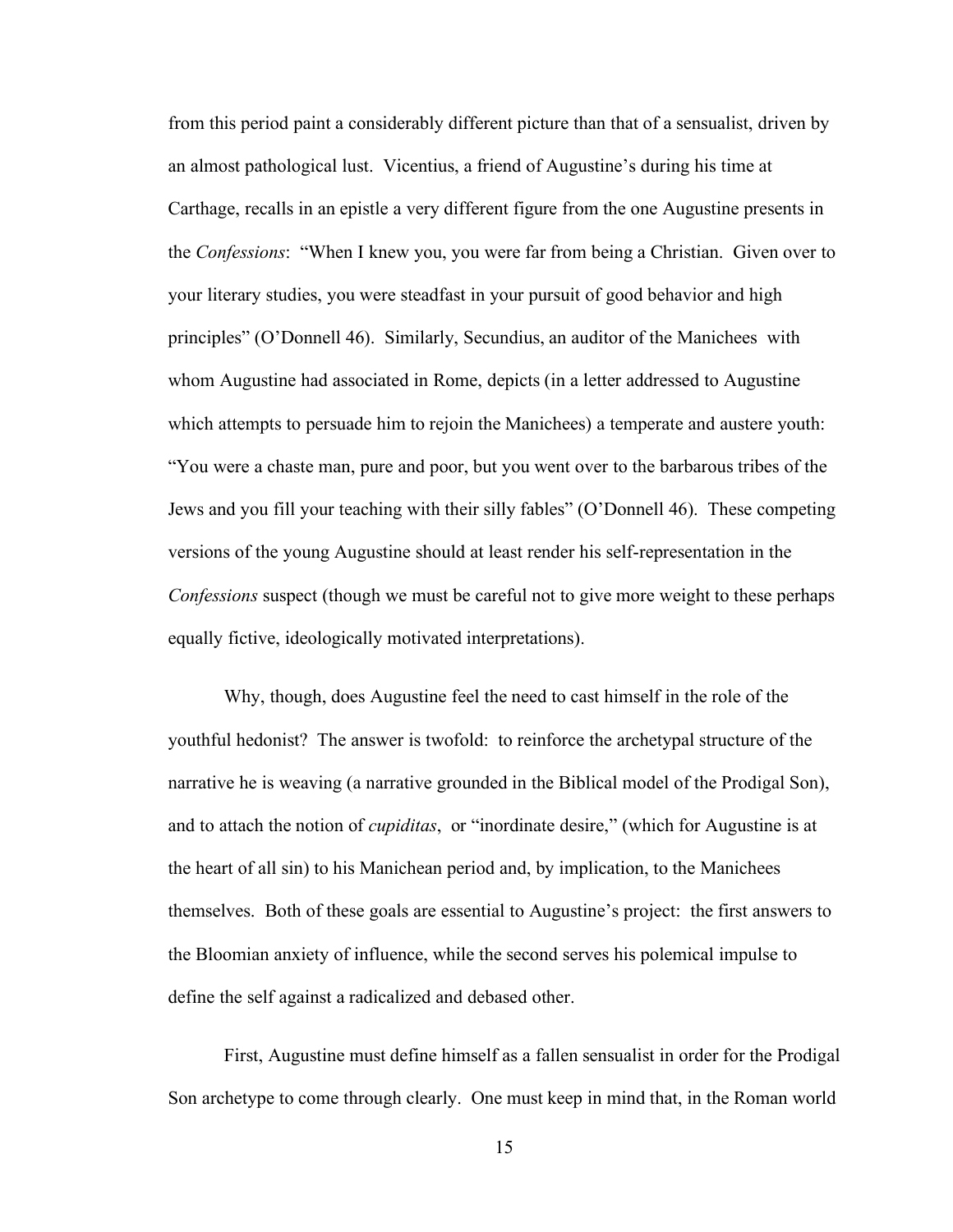at the time of the *Confessions'* composition, a literary audience would have been more likely to recognize the Pagan archetype of Aeneas (that other famous voyage of return) than the Hebrew pattern of the Prodigal Son. Indeed, in the 4<sup>th</sup> century, Vergil's *Aeneid* is both a school text (Augustine himself admits to having studied it) and a repository of cultural traditions that predate primitive Christianity. Since a large part of Augustine's project consists of intentional, Christian self-definition, Aeneas (though common cultural property at the time) is the wrong archetype: he is a pagan icon who represents a set of values largely antithetical to those of incipient Catholicism. In Bloomian terms, Vergil is the great, classical forbear whom Augustine must supersede in order to progress (in this case, not as a poet, but as a Christian).

The authorial anxiety which results from the threatening gravity of the Vergilian epic leads Augustine to perform an act of *kenosis* in relation to the *Aeneid*. In the *Anxiety of Influence*, Bloom defines *kenosis* as "a breaking-device similar to the defense mechanisms our psyches employ against repetition compulsions . . . [it is] a movement towards discontinuity with the precursor" (14). In the *Confessions*, this act of selfdifferentiation takes the form of a revisionary critique of Augustine's own classical education which specifically targets the *Aeneid*. This is how Augustine introduces his childhood study of Vergil's classic:

> Let me tell you, my God, how I squandered my brains you gave me on foolish delusions. I was set a task which troubled me greatly, for if I were successful, I might win some praise: if not, I was afraid of disgrace or a beating. I had to recite the speech of Juno, who was pained and angry because she could not prevent Aeneas from sailing to Italy. (37)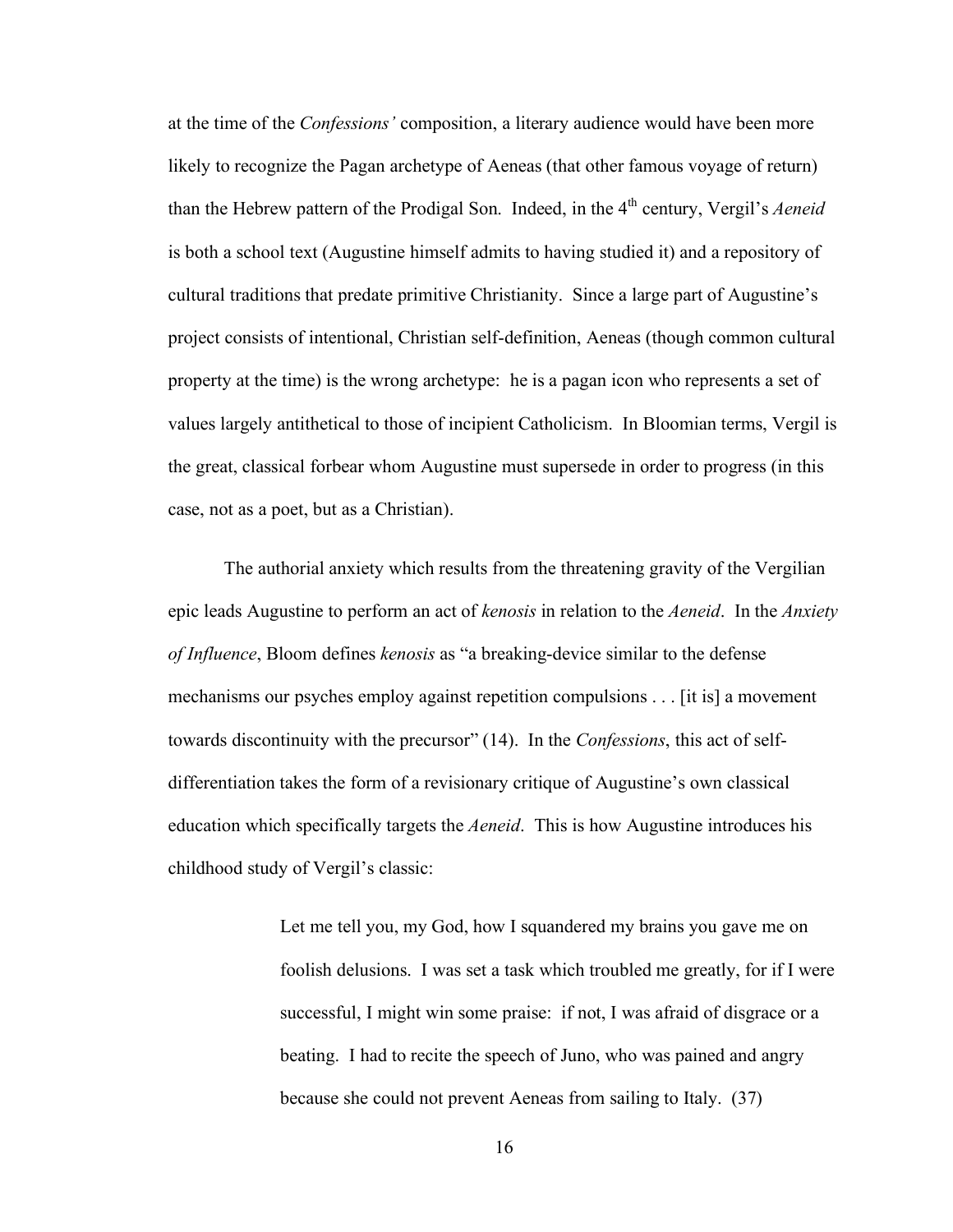This outright dismissal of a text almost universally renowned in the Roman world is provocative to say the least; however, it becomes even more striking when one considers the fact that Augustine borrows this same archetype to narrate his departure for Rome (and his suggestive parting from Monica): "she would not go home without me and it was all I could do to persuade her to stay that night in a shrine dedicated to Saint Cyprian, not far from the ship. During the night, secretly, I sailed away, leaving her alone to her tears and prayers" (101). Surely Juno's lines to Aeneas mean more to him than "a worthless crop of fruit, fit only for the birds to peck at" (38). Both Augustine's departure from Carthage for Rome and his emotional parting from the reluctant beloved (in this case, a mother rather than a lover) parallel the famous plot of Vergil's epic. How could a sensitive, classically literate author ask of the Juno passage in the *Aeneid*, one which bears such a striking resemblance to events in his own life: "What did all this matter to me, my God, my true Life? . . . Surely it was all so much smoke without fire?" (38).

This tension is the hallmark of *kenosis*, for the self-differentiating act, which casts the work of the great forebear in a negative light, never escapes the basic anxiety which renders it necessary. In Augustine's eyes, this emptying out of classical authority is a necessary stage in elevating the Hebraic tradition (which was looked upon by the average,  $4<sup>th</sup>$  century Roman as a slave tradition: sickly, strange, plebeian). Thus, if Augustine wants his Roman audience to accept his *Confessions* as a serious, literary work, to escape the Aenean paradigm in favor of that of the Prodigal Son, and to justify his own authority, he must first perform a work of interpretive sabotage (in short, *kenosis*). As Peter Brown observes,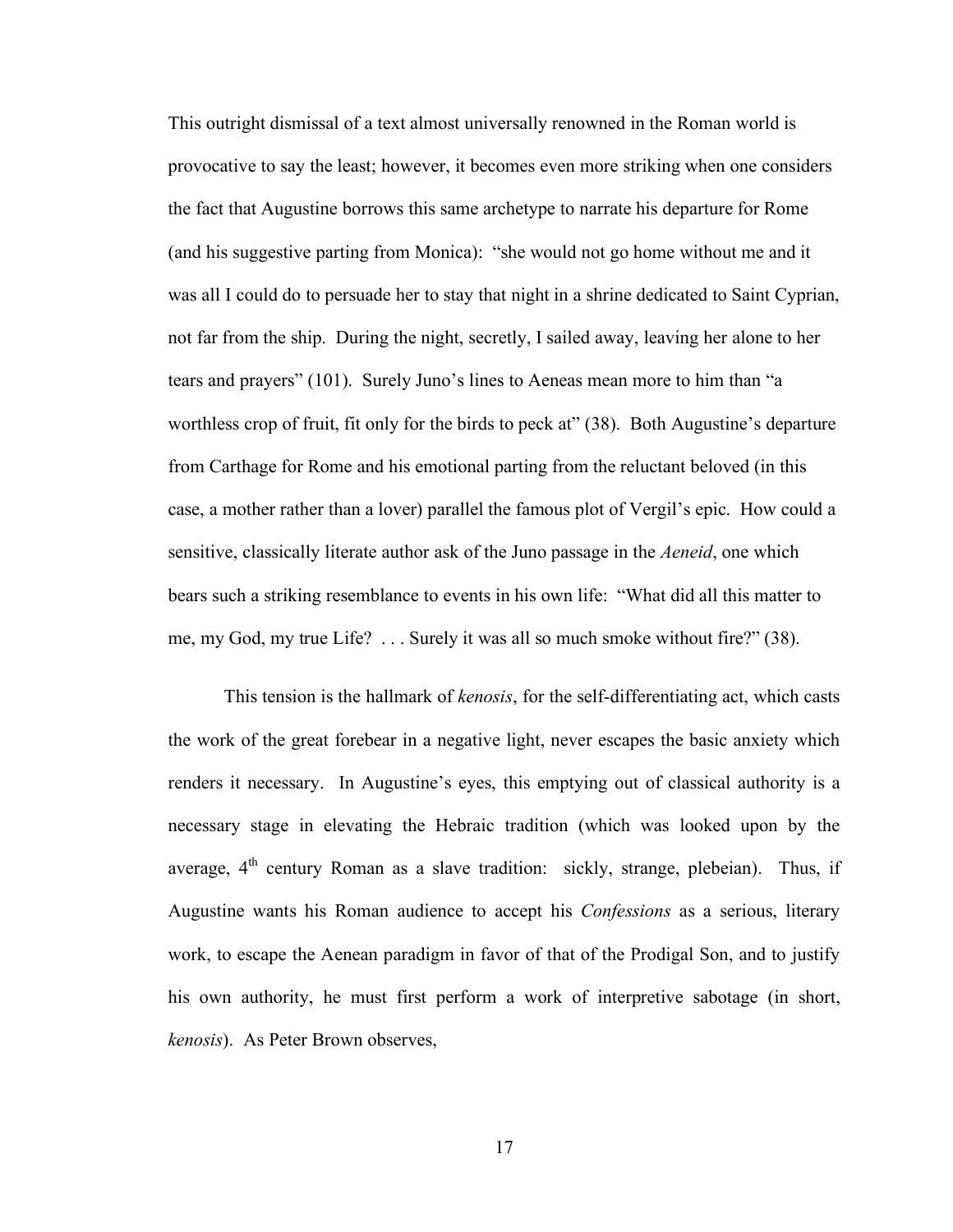It is not surprising that the *Confessions*, suffused as they are with a dramatic sense of God's interventions in Augustine's life, are studded with the language of the *Psalms*. This was, in itself, a startling literary innovation: for the first time, a work of self-conscious literary art had incorporated, (and most beautifully), the exotic jargon of the Christian communities." (168)

In order to supersede the classical forbear, Augustine must first draw into question the value of the Vergilian project, and then invert the classical hierarchy between the Pagan and Hebraic traditions. The first act is achieved through Bloomian *kenosis*, while the second is a stunning example of Nietzschean *ressentiment*. Ultimately, Augustine grafts this critique of his classical education onto the larger critique of his younger self: "But was it surprising that I was lured into these fruitless pastimes and wandered away from you, my God?" (38). The implication is that even his early scholarship is merely a part of the larger, Prodigal Son metanarrative; pagan Aeneas is superseded by the Judeo-Christian paradigm.

After this subtle work of revisionary criticism, Augustine links his early (mis)education to his experiences as an auditor among the Manichees. This portion of the *Confessions* marks the second notable instance of textual distortion; as O'Donnell contends, "Augustine in 397, telling the story of his Manichee years, had reason to minimize" (49). In order for the Prodigal Son narrative to remain true to itself (and to be sure that his claims to full Christian conversion are taken seriously), Augustine must retroactively interpret each earlier belief system as a more-or-less-exotic form of error. In relation to his Manichean stage, Augustine frequently depicts himself as a beast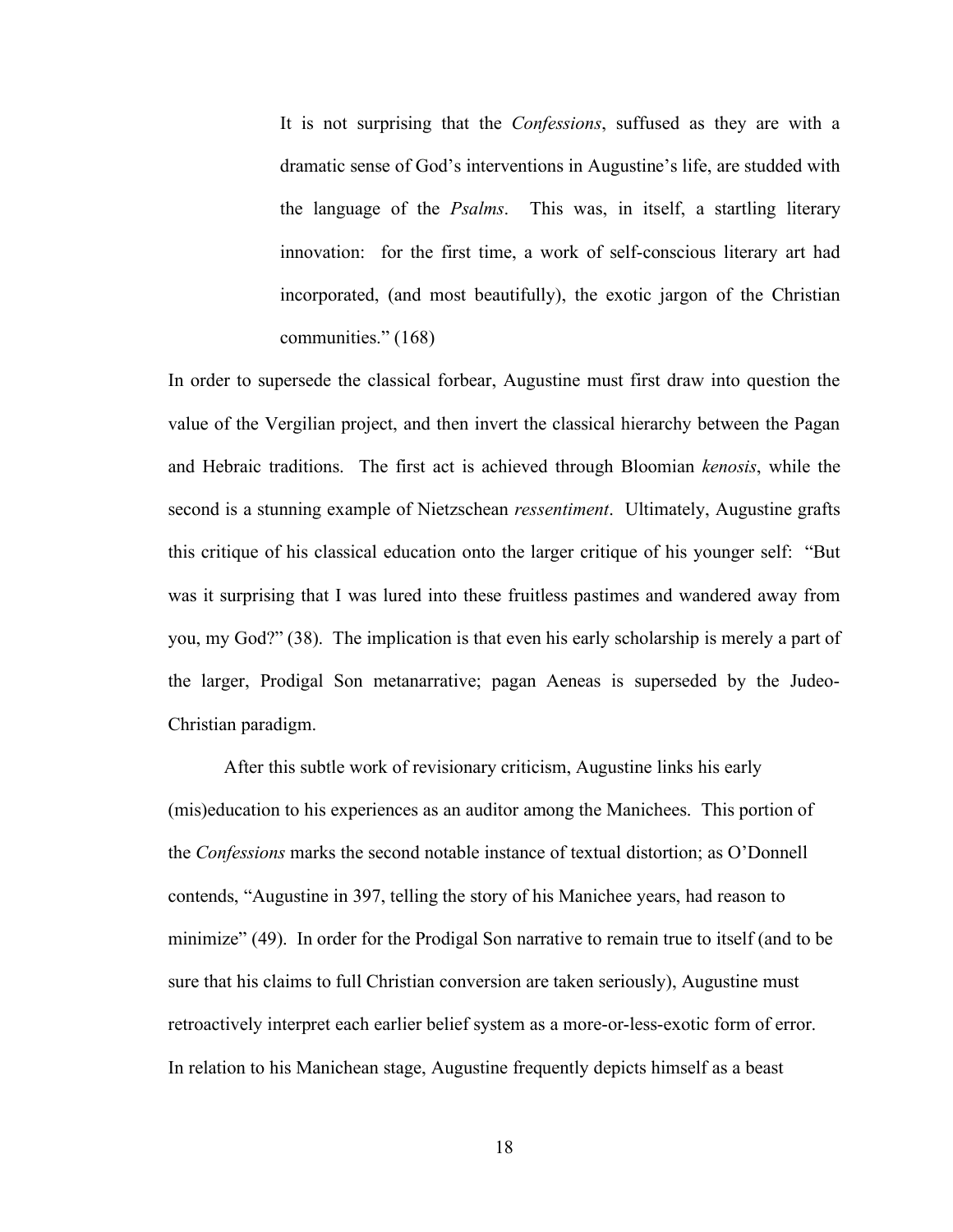consumed by some horrible desire (*cupiditas*, in his own language): "I did not blush to declare my blasphemies aloud and snarl at you like a dog. What, then, was the value to me of my intelligence . . . when in the doctrine of your love I was lost in the most hideous error and the vilest sacrilege?" (89). Elsewhere, he asks, "Was it any wonder that I, the unhappy sheep who strayed from your flock, impatient of your shepherding, became infected with a loathsome mange?" (57). If one were to take Augustine's representation of his Manichean days at face value, they would seem like a youthful form of madness – serious, as any illness is, but relative to the larger narrative of his conversion, short-lived. As O'Donnell contends, "His narrative in the *Confessions* would have us believe that he quickly saw through the intellectual shallowness of the cult and lingered passively and curiously, finally drifting away to wait for something else to turn up" (48). One must struggle to recall that the sect which Augustine so thoroughly repudiates dominated his religious life and beliefs for nearly twelve years (from the age of nineteen until his appointment at Milan).

As the new bishop of an embattled, minority church in Hippo, this is probably not the story he would want to emphasize. In fact, it is exactly this Manichean narrative which returns to haunt him in later life when Julian of Eclanum, his great Pelagian nemesis, seizes upon it and claims that "Augustine, in 'bellowing' the doctrine of original sin in all its fantastic and disgusting ramifications, was merely recalling from memory the teachings he had imbibed from Mani" (Brown 386). Indeed, for most of his life, "Augustine would be surrounded by suspicions that he was still more or less a Manichee" (O'Donnell 49). The similarities between Augustine's contentious doctrine of original sin and the Manichean theory of the origin of evil are undeniable. In this light, it only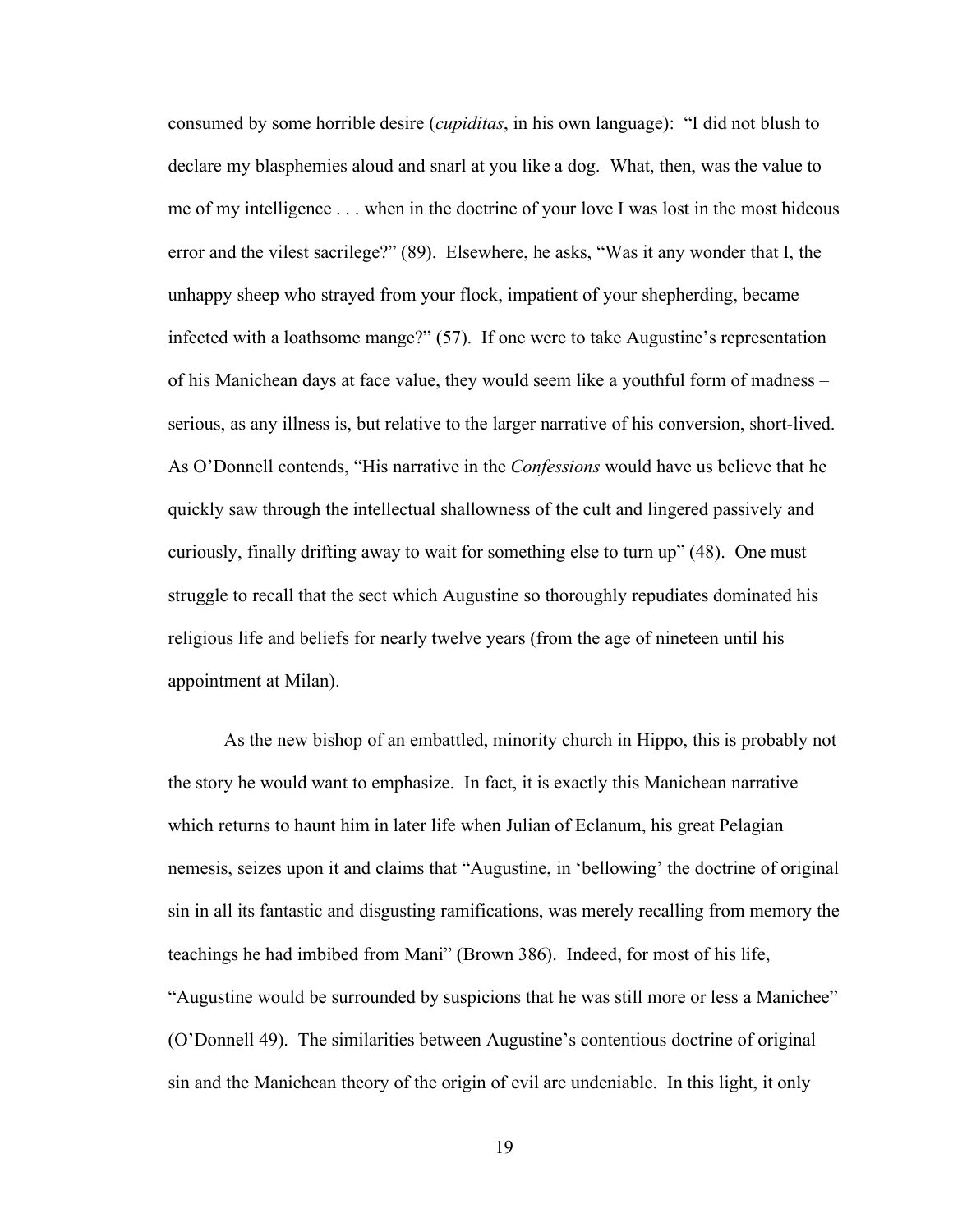makes sense that the *Confessions* could rightly be considered as an elaborate form of selfdefinition, self-defense, and self-promotion. By mitigating the significance of the Manichees through a structural condensation (which reduces twelve years of intimate engagement to two books), and through a rhetoric which constantly couches Manichean philosophy in terms of error, inordinate desire, and bestiality, Augustine attempts to put his own youth within parentheses as a mere vignette in the larger Christian narrative of conversion. Politically speaking, he does this both to clearly delineate his character and authority as bishop and to lay the groundwork for his attack on the Donatist Church, which (like Manichean philosophy) he considers to be "yet another aberration of 'mere human custom'" (Brown 203). His icy silence towards Donatism in the *Confessions* is the eerie quiet before a siege.

But, as these revisionary tactics reveal, "for all that [the *Confessions*] is a testimony of faith and confidence, it is permeated with anxiety" (O'Donnell 36). As a young bishop in an ideologically embattled city in North Africa, a classically trained rhetorician seeking to underplay his own rootedness in pagan tradition, a long-time devotee of Mani not far removed from those beliefs and practices, and a Christian convert seeking to render his life intelligible both to himself, his congregation, and his enemies, Augustine (at the time of the *Confessions*) is an author with every right to be anxious. In addition to the revisionary self-history detailed above, Augustine also employs a kind of structural and stylistic hybridity that continues to baffle literary taxonomists to this day. As I have argued suggested, hybridization is a tactic used by authors of autographic texts to attain, through an alchemical fusion of literary genres and styles, the pure gold of authority.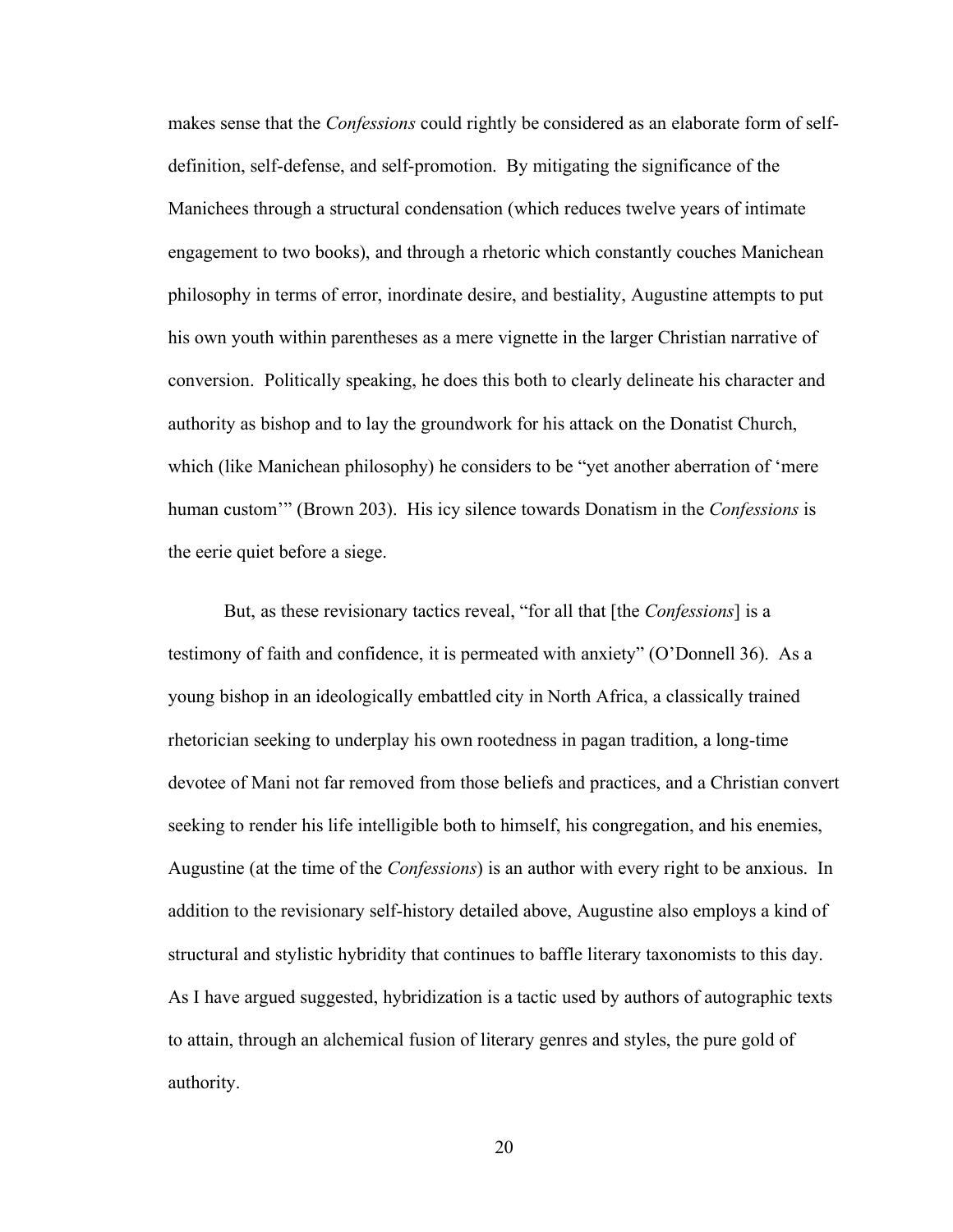From the very start, the *Confessions* is, by classical standards, a "startling book" (Brown 158). The first stylistic innovation takes the form of a notable absence: the book begins without preamble or explanation, and with a rhetorical question (which is actually an appropriation of *Psalm 144*): "Can any praise be worthy of the Lord's majesty" (Augustine 21). This is idiosyncratic for several reasons. As James O'Donnell observes, "The book does not behave like well-mannered ancient prose. To do that, it should have a preface, it should tell us what it is about, it should tell us where it is going, and it does none of these things" (64). As a student of Cicero's rhetoric and a contemporary, Roman man of letters, Augustine would have been well aware of the formal expectations of a scholarly, literary work. Thus, one can safely assume that he has chosen to eschew the conventional, Roman mode of exposition in favor of something radically different. What this "something" is becomes apparent from the content of that first sentence: an excerpt from the Old Testament of the Hebrews. At the time, this material would have been considered as a form of "low" literature (Augustine himself dismisses the Book of Isaiah, after first reading it, as muddled and incomprehensible), as opposed to the "high" philosophical and literary works of "legitimate," Roman authors like Vergil and Cicero. By incorporating what Brown calls "the exotic jargon of the Christian communities" into a self-consciously literary work, Augustine enacts – from the very beginning – a stylistic coup that inverts the traditional, Hebrew/Roman value hierarchy and throws off the formal constraints of the Ciceronian prose essay.

Despite the lack of preface, one discovers, soon enough, that the book appears to be structured as an extended prayer – a sort of monologue addressing God, overheard by the reader. Around Chapter 7 of Book I, however, the mode changes from conventional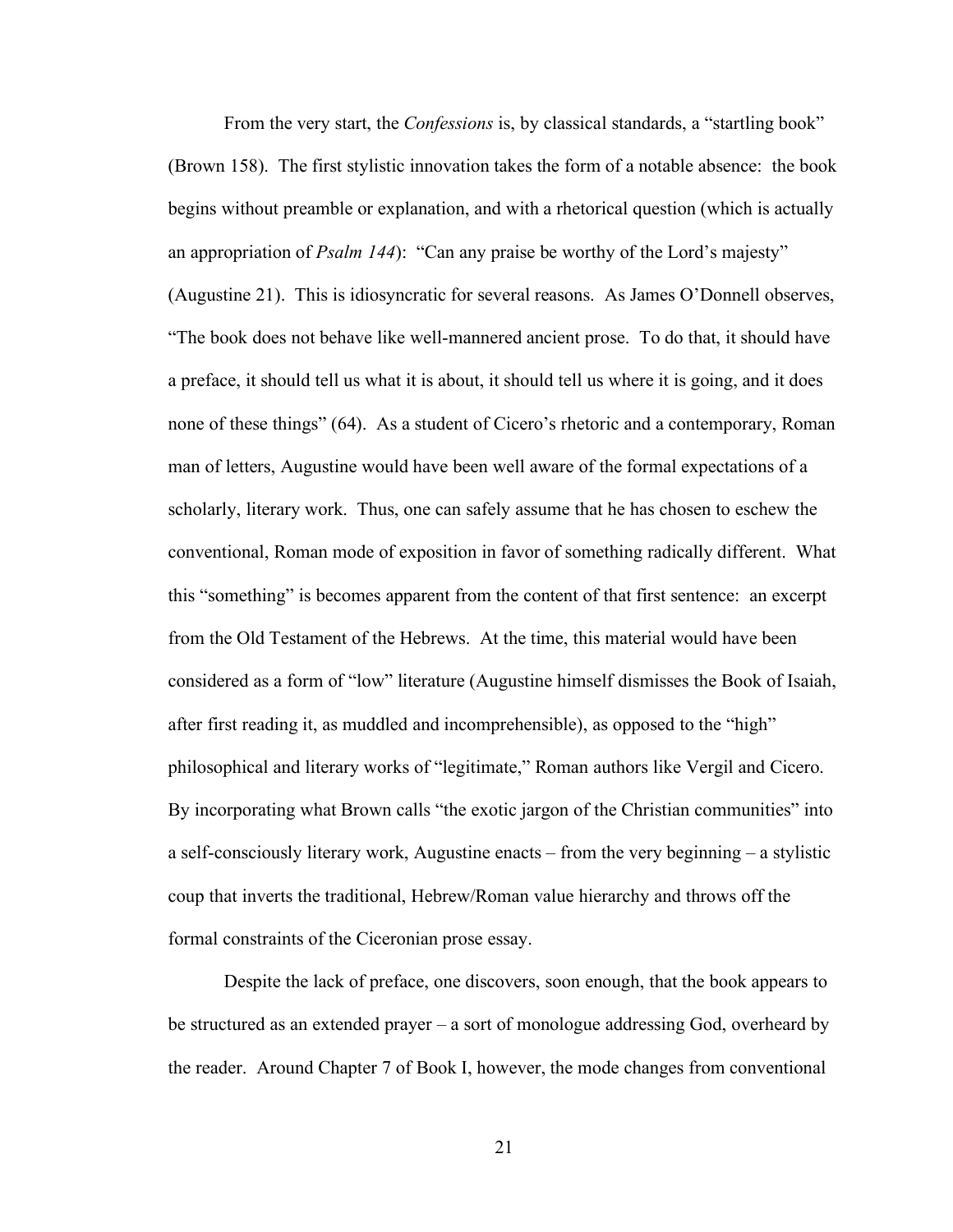(though philosophically probing) prayer to a strange, speculative mode of autographic writing: "What sins, then, did I commit when I was a baby myself?" (27). Prayer was not an unprecedented structural form for a text at this time; in fact, it "was a recognized vehicle for speculative enquiry . . . The *Confessions* were to be read right through in this spirit. They were a prolonged exploration of the nature of God, written in the form of a prayer, to 'stir up towards Him the intellect and feelings of men'" (Brown 159). However, this interjection of the personal narrative, which develops into an intimate exploration of some representative "sins," from childhood, adolescence and eventually adulthood, is unprecedented. Although it is intermittently interrupted by effusive moments of prayer, the personal narrative of development and conversion dominates the first nine books of the *Confessions*. Tellingly, the life seems to grow out of the prayer almost organically (as if the new life of the author necessitated a new form to do it justice). Though there had been works composed as philosophical prayers, and though some examples of Pagan autobiography exist, never had the two been wedded before in the same text – a text made even stranger by its idiosyncratic structure and "exotic jargon."

The *Confessions* becomes even stranger when one considers the last four books. Despite the opening prayer, and the interspersed moments of Divine contemplation, the first nine books hold together as, more-or-less, the story of a life from infancy to a crisis point. Books IX to XIII, however, take the form of an unusual and in-depth exegesis of the first book of Genesis. It is, of course, appropriate that Augustine, the new bishop of Hippo, should turn his gaze to that book of beginnings (both to emphasize what the life of a converted Christian should look like – i.e. contemplation and praise – and to reinforce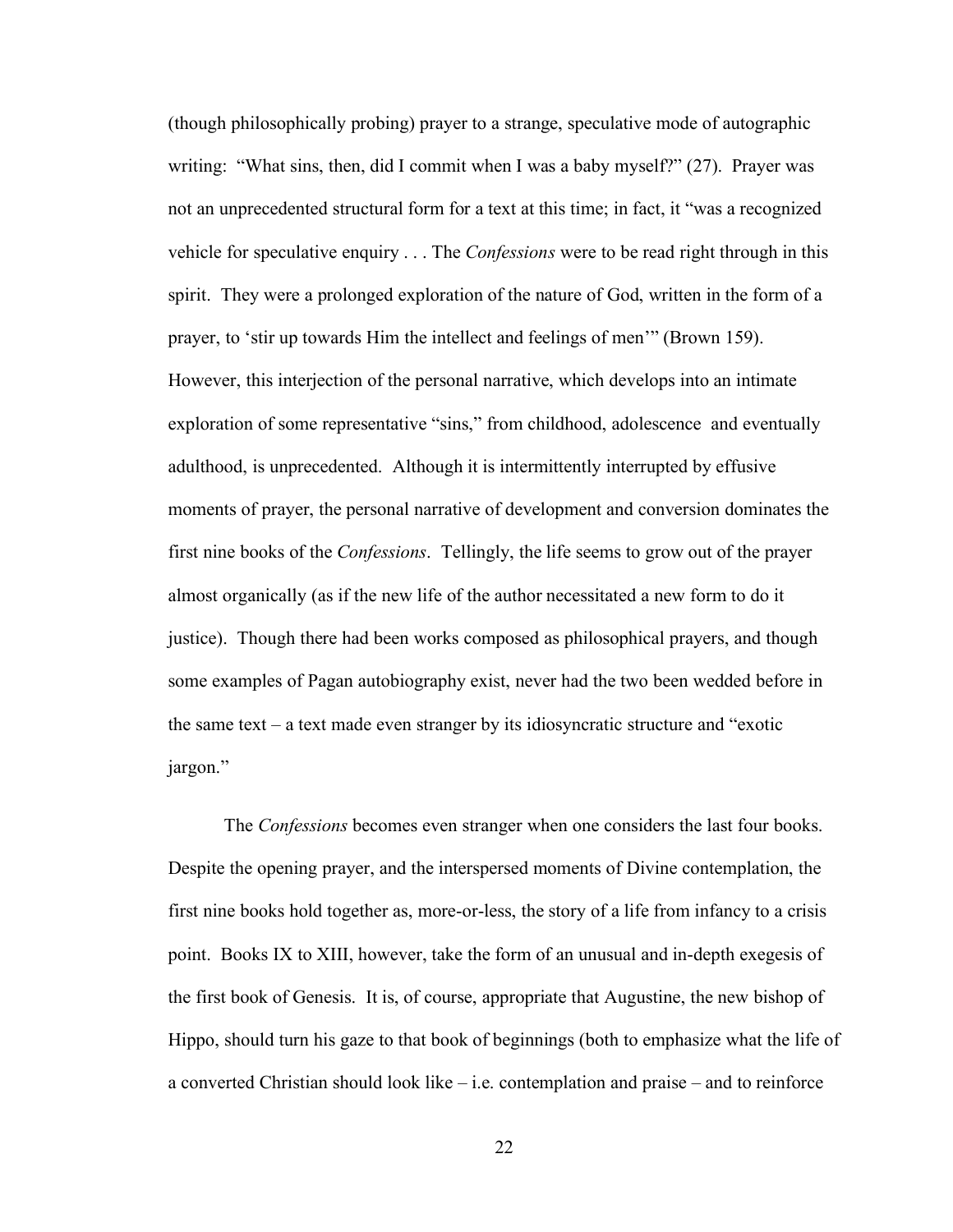his authority as a scholar of Biblical tradition). One gets the sense, reading those final four books, that Augustine is attempting to represent himself as somehow transformed, perhaps even transubstantiated. The picaresque, wandering, carnal Augustine of the first nine books is replaced by a disembodied, focused, and austere figure who feels confident enough in his own (God-given) intellectual prowess to conquer the problems of memory, space, time, and eternity. In these books, he is nowhere and everywhere: present as the voice of God in the garden. These final four books are an enactment of the transformation that has been prefigured since Book I, and which reaches its crisis point in Book VIII. There seems to be an inevitability to the structure, though it flies in the face of classical taste.

By the time one has finished the *Confessions*, the meaning of the text's strange hybridity comes into view. Augustine, that canny rhetorician, has melded prayer and autobiography, Christian jargon and classical technique, in order to create a text that is both familiar enough to be readable and unusual enough to be striking. The strangeness of the prefaceless first chapter would have forced the Roman reader to keep reading in search of an explanation (he would already have been implicated by the time of his discovery); the autobiographical section begins just soon enough (and seems familiar enough in terms of its narrativity and classical grounding) to appeal to a literate Roman; the personal narrative carries the reader along (through a mannered and strategic selfrevelation) to the moment of crisis; then, the four books on Genesis reveal the transfigured soul on the other side of the "infinite Yes" of conversion. Thus, the hybridity of the text serves both to guarantee Augustine the authority of the Divine elect (by revealing his personal transformation and his exegetical powers), to silence those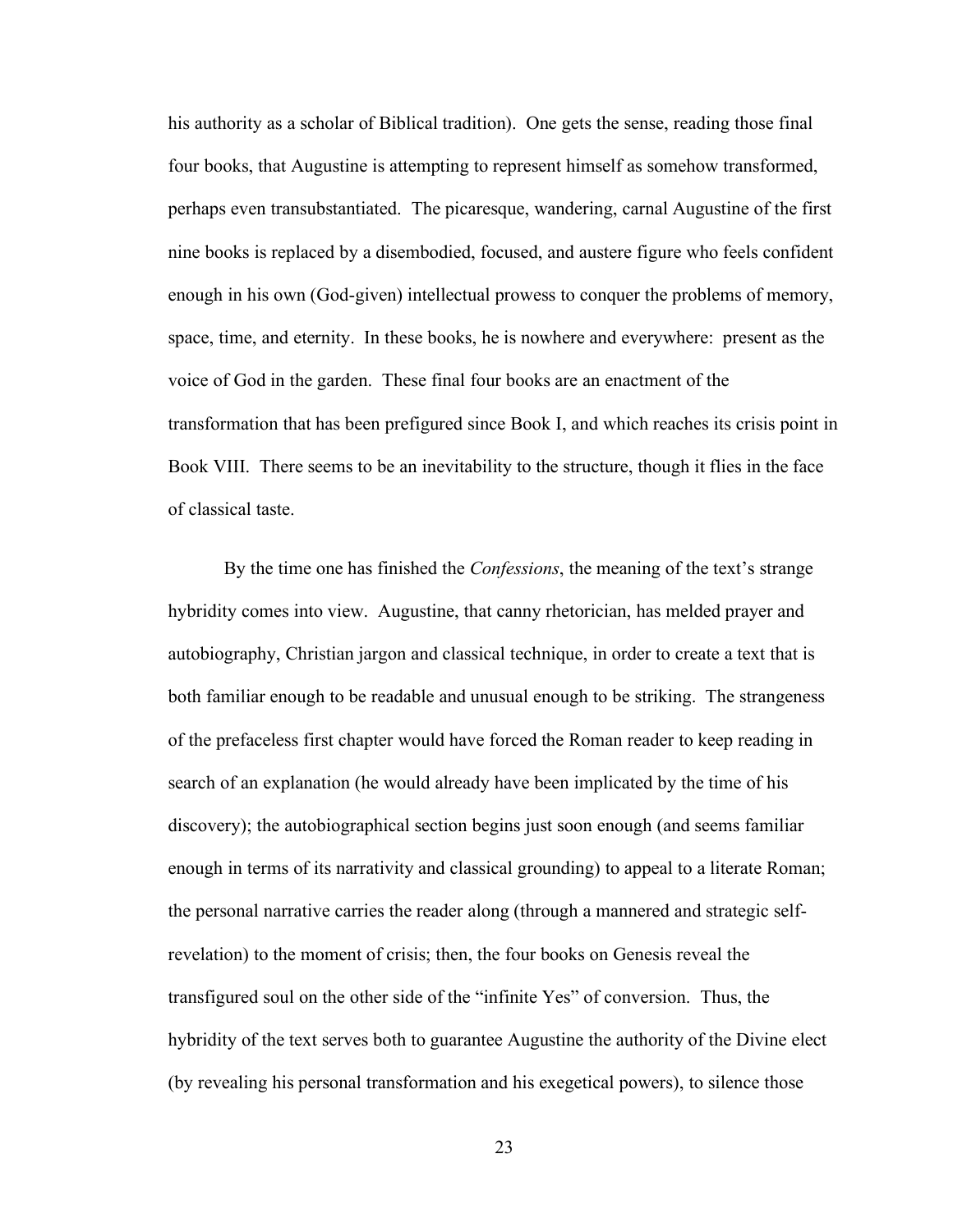who would accuse him of remaining a "closet-Manichee," and to create an intoxicating literary concoction that might appeal to the Pagan and Christian alike. The *Confessions* is a work of self-definition, self-defense, and self-promotion, as well as a powerful tool for "winning souls" to the young Catholic church.

To consider the book in merely one or two of these contexts is to lose track of its complexity; the most common error (and the most tempting) is to read the book as "pure" autobiography (i.e. to read it fictively), but this approach is ultimately unsatisfying. To read it autographically, on the other hand, is to keep all of these contexts in mind, to open up the possible meanings of the text in its various contexts, rather than to demand a tidy (though false) totality. The *Confessions* is a difficult work by a complex author, and one must be careful not to simplify that which can only be damaged by simplification. To read autographically is to preserve that difficulty and complexity: not to judge or condemn the author for what is concealed or left unsaid in a given, autographic project, but to keep open the ontological gap between author and subject in order to see (though through a glass darkly) that elusive self which both composes and conceals.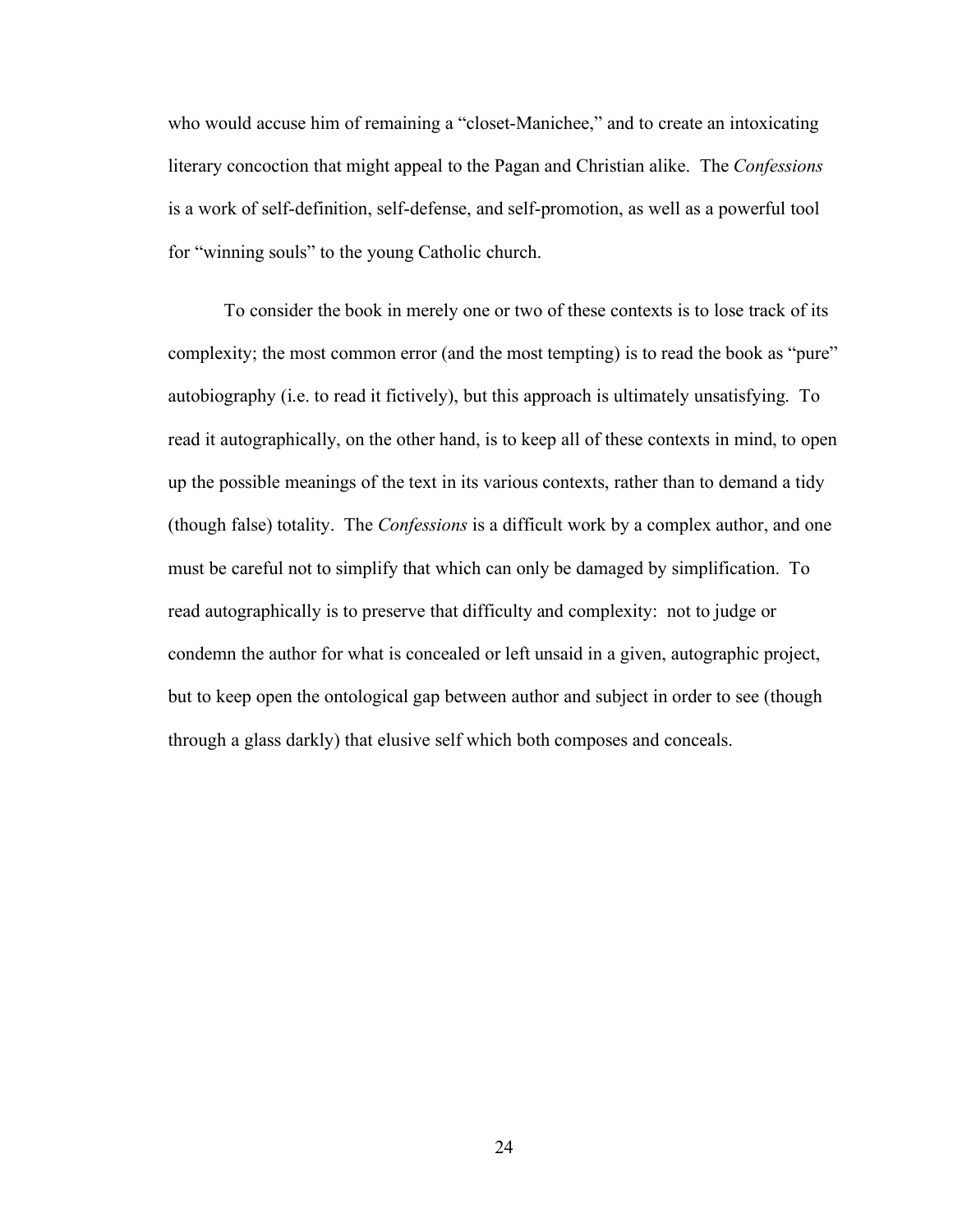## CHAPTER 2: ROUSSEAU

Like Augustine's *Confessions*, Rousseau's *Confessions* is a challenging and multivalent, autographic project that defies the critical impulse toward simplification and totality. As Leo Damrosch contends, "The *Confessions* are at once the record of a life, a recreation of its meaning, and an imaginative space in which the author found relief by recovering what it felt like to be his earlier self (Damrosch 434). But they are more than that. Like Augustine's *Confessions*, Rousseau's project is also an elaborate act of selfjustification, self-defense, and self-promotion, embedded in a specific, historical context.

The crisis which inspires Rousseau's confessional project is essentially political, rather than spiritual. When, in 1764, Rousseau publishes his *Letters Written from the Mountain*, a biting critique of the political scene in contemporary Geneva, he draws down upon himself the wrath of conservatives all across Europe. The publication of *Julie* (1761), *The Social Contract* (1762) and *Emile* (1762) had already established his reputation as a contentious and incendiary intellectual celebrity, and he had made some powerful enemies – most significantly, Voltaire (who saw him as little more than a selftaught nuisance). Voltaire seized upon the resistance to *Letters Written from the Mountain* and published "a little eight-page pamphlet . . . that staggered Rousseau as nothing had ever done before" (Damrosch 390). Penned under a fictitious identity, the pamphlet was called *Sentiment of the Citizens*, and it revealed (though with a great deal of hyperbole and outright falsehood, calculated for rhetorical effect) a troubling truth: that Rousseau had given up all of his children by Therese (his life partner) into the care of the state. For an author who had presented himself both as a moral authority and an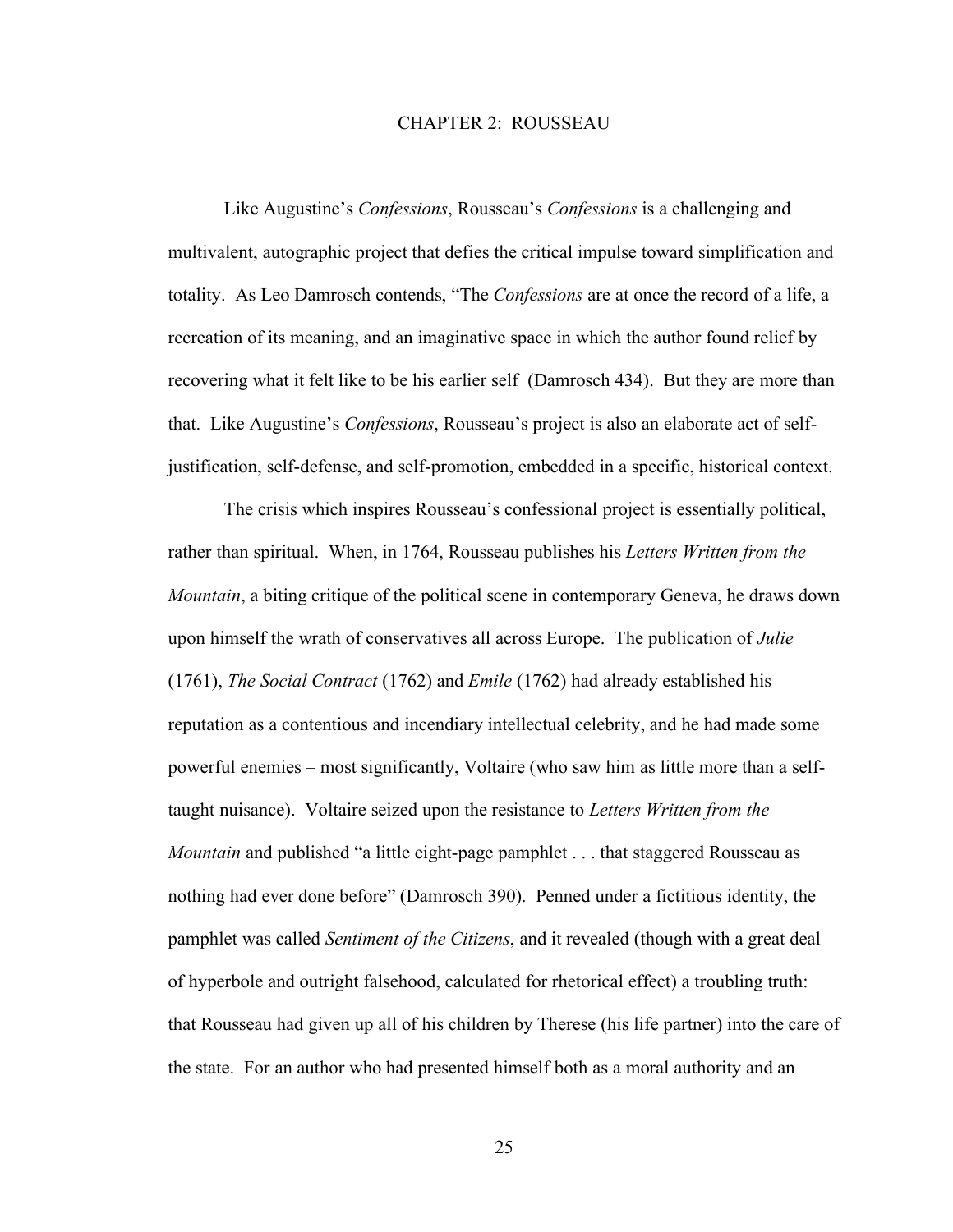expert on child-rearing, this was a damning revelation. As a result, a group of prominent, Protestant ministers organized a plot against Rousseau, which resulted in his expulsion from Motiers (in fact, he was chased from his home by an angry, stone-throwing mob). It is in this context that (after a brief stay at the Ile de Saint-Pierre) he flees with David Hume to England and eventually settles with Therese at Wootton, where he begins work on his *Confessions*.

Rousseau envisions the *Confessions* as a way of responding to his critics (both real and imagined); "to establish his integrity even while admitting his faults was now the motivating principle behind the autobiography he was planning to write" (Damrosch 392). One can discern from the very first page that he imagines the project as a kind of cosmic self-justification:

> Assemble about me, Eternal Being, the numberless host of my fellowmen; let them hear my confessions, let them groan at my unworthiness, let them blush at my wretchedness. Let each of them, here on the steps of your throne, in turn reveal his heart with the same sincerity; and then let one of them say to you, if he dares: '*I was better than that man*.' (Rousseau 5).

The high rhetoric and invocation of the "Eternal Being" (a rarity in Rousseau's *Confessions*) are reminiscent of Augustine, whose primary mode of self-revelation is the extended prayer. But this does not feel like Christian prayer; indeed, one gets the sense that Rousseau is commanding the "Eternal Being" to do his bidding. The Baroque excessiveness of the self-representation calls Augustine to mind, but the focus of the confession is upon human witness ("let *them* hear . . . let *them* blush . . . let *them* groan")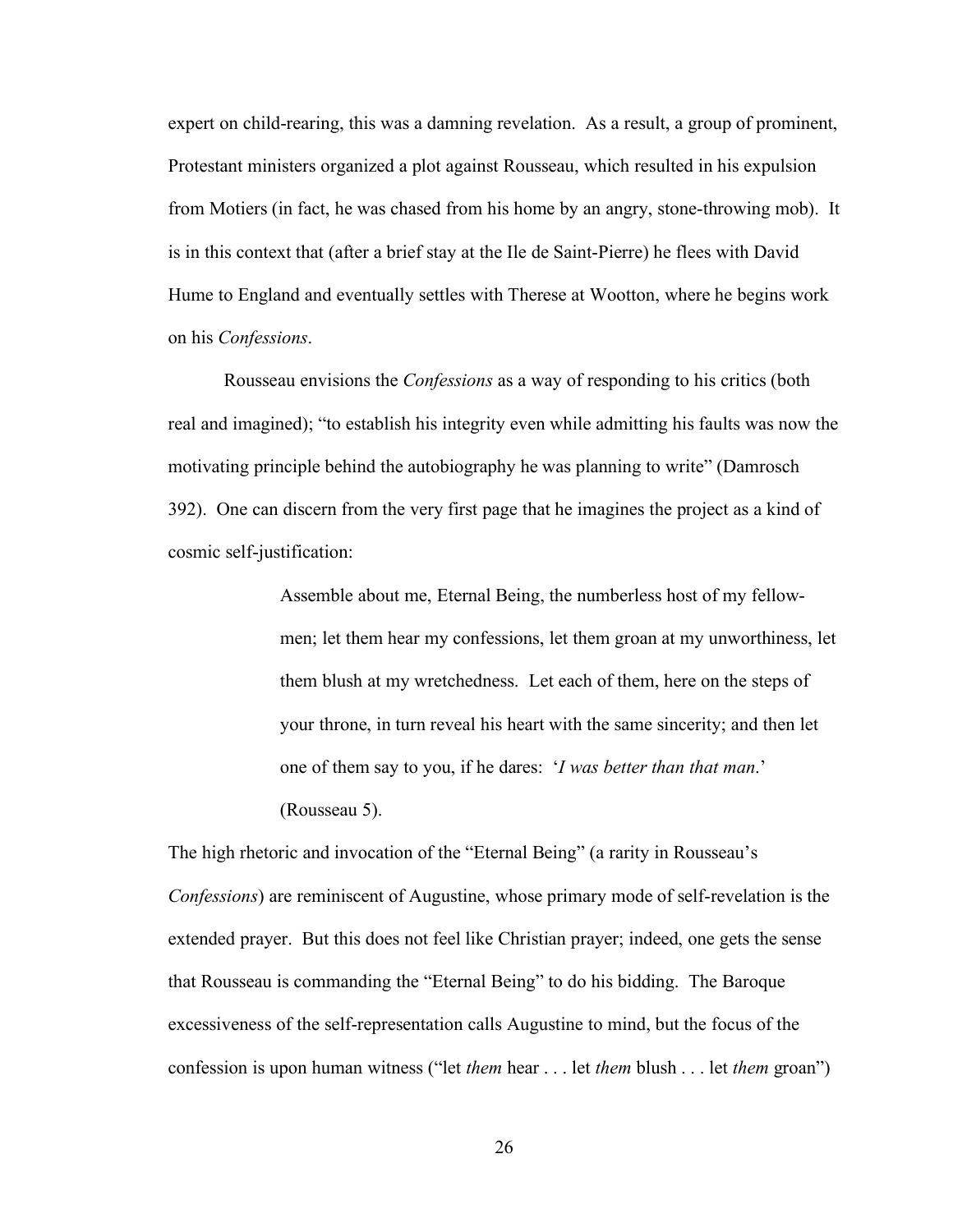rather than divine witness. Also, the final judgment (i.e. the one that matters) is human rather than divine: "let one of them say to you, if he dares: '*I was better than that man*.'" Why, at the outset of a work that is conceived as a response to contemporary critics, would Rousseau focus his energies on troubling the Augustinian confessional discourse? I would argue that the choice is necessary in terms of his larger project which entails more than mere apologetics. As I will argue, Rousseau appropriates the Augustinian confessional tradition in order to invert its basic architecture and thereby invent a new form of confession, a new language of the self . In a canny act of revisionary, critical history, Rousseau – by insisting upon the radical innocence of human nature – both revises Augustine's *Confessions* and moves the course of autographic writing in a new direction.

Before proceeding, it is necessary first to establish that Rousseau understands himself to be in critical dialogue with Augustine. In addition to the more complicated, tacit appropriations and revisions that this essay will explore, there is clear evidence that Rousseau continued, throughout the course of his autographic projects, to oppose himself explicitly to the Augustinian tradition. For instance, in his *Reveries of the Solitary Walker* – an autographic work which begins with a declaration of absolute, existential solitude: "I am now alone on earth, no longer having any brother, neighbor, friend, or society other than myself"  $(3)$  – Rousseau has not yet abandoned the ghost of Augustine. In what appears to be a monological passage in the "Second Walk," Rousseau offers one of his many unambiguous indictments of the *ancien regime* that he believes to have conspired against him: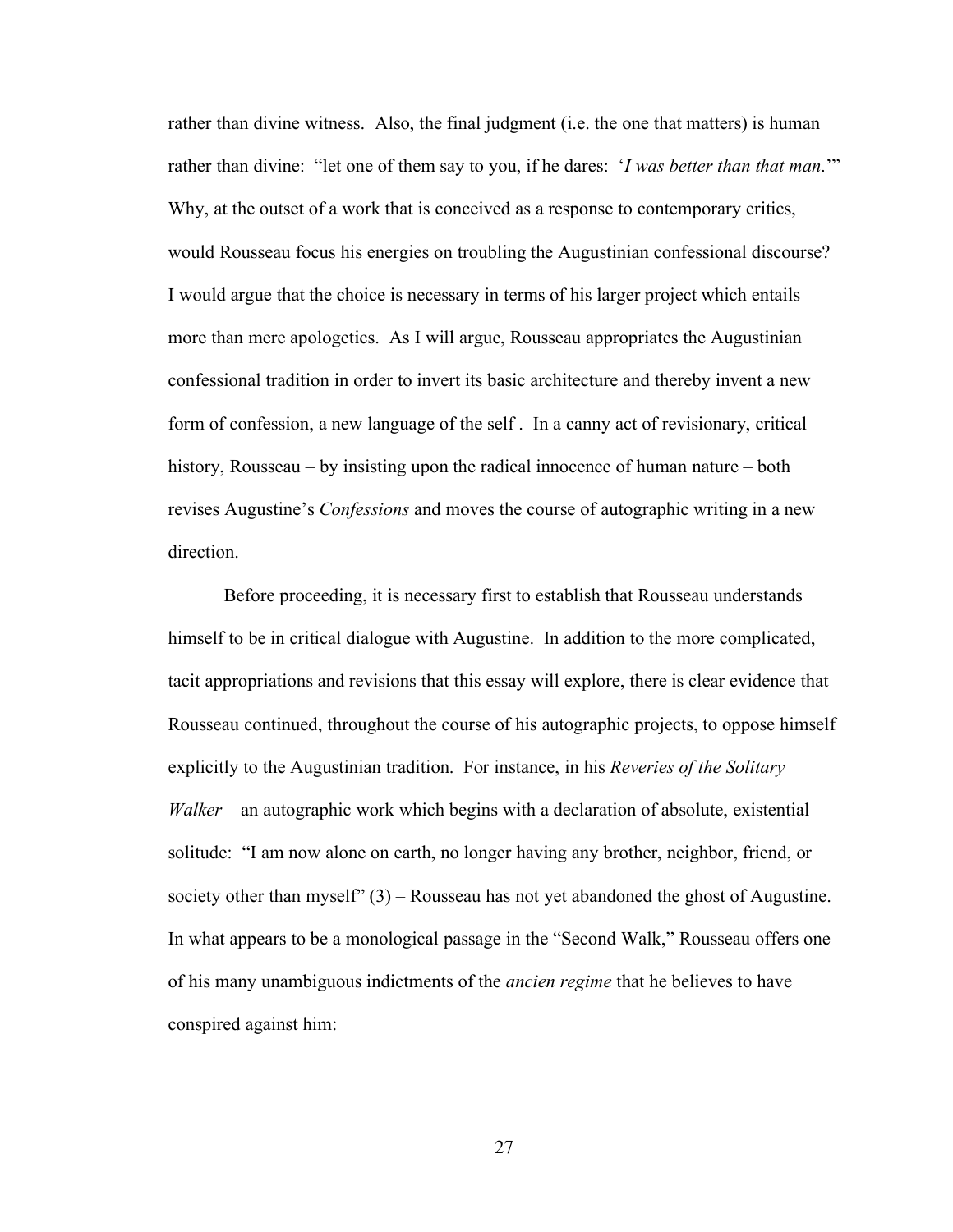The accumulation of so many fortuitous circumstances, the elevation of all my cruelest enemies favored, so to speak, by fortune; all those who govern the State, all those who direct public opinion, all the people in official positions, all the men of influence, picked and culled as it were from among those who have some secret animosity against me in order to concur in the common plot; this universal agreement is too extraordinary to be purely fortuitous. (Rousseau 15)

However, after this sweeping (and notably paranoid) declaration, which seems at first like a monologue uttered in vacuum, it becomes clear that Rousseau has actually been engaging in a kind of dialogue: "This idea [the "fact" of the conspiracy], far from being cruel and rending to me, consoles me, calms me, and helps me to resign myself. I do not go as far as St. Augustine who would have consoled himself to be damned if such had been the will of his God" (15-16). Here, even after his abandonment of human society, Rousseau still self-consciously opposes himself to Augustine. In fact, he not only defines himself against Augustine, but he also claims to surpass him: "My resignation comes, it is true, from a less disinterested source, but one no less pure and to my mind, *more worthy* of the perfect Being whom I adore" [italics mine] (16). This project of selfdistancing and revisionary critique of Augustinian confession undergirds Rousseau's larger autographic project and informs the structure and argument of his *Confessions*.

Curiously, in Rousseau's *Confessions*, a work which self-consciously appropriates Augustine's title, Augustine himself is mentioned only once – and even that reference seems, at first glance, merely incidental (a kind of anecdotal afterthought). During his time as a (compulsory) neophyte at a Catholic church in Turin, the young Rousseau is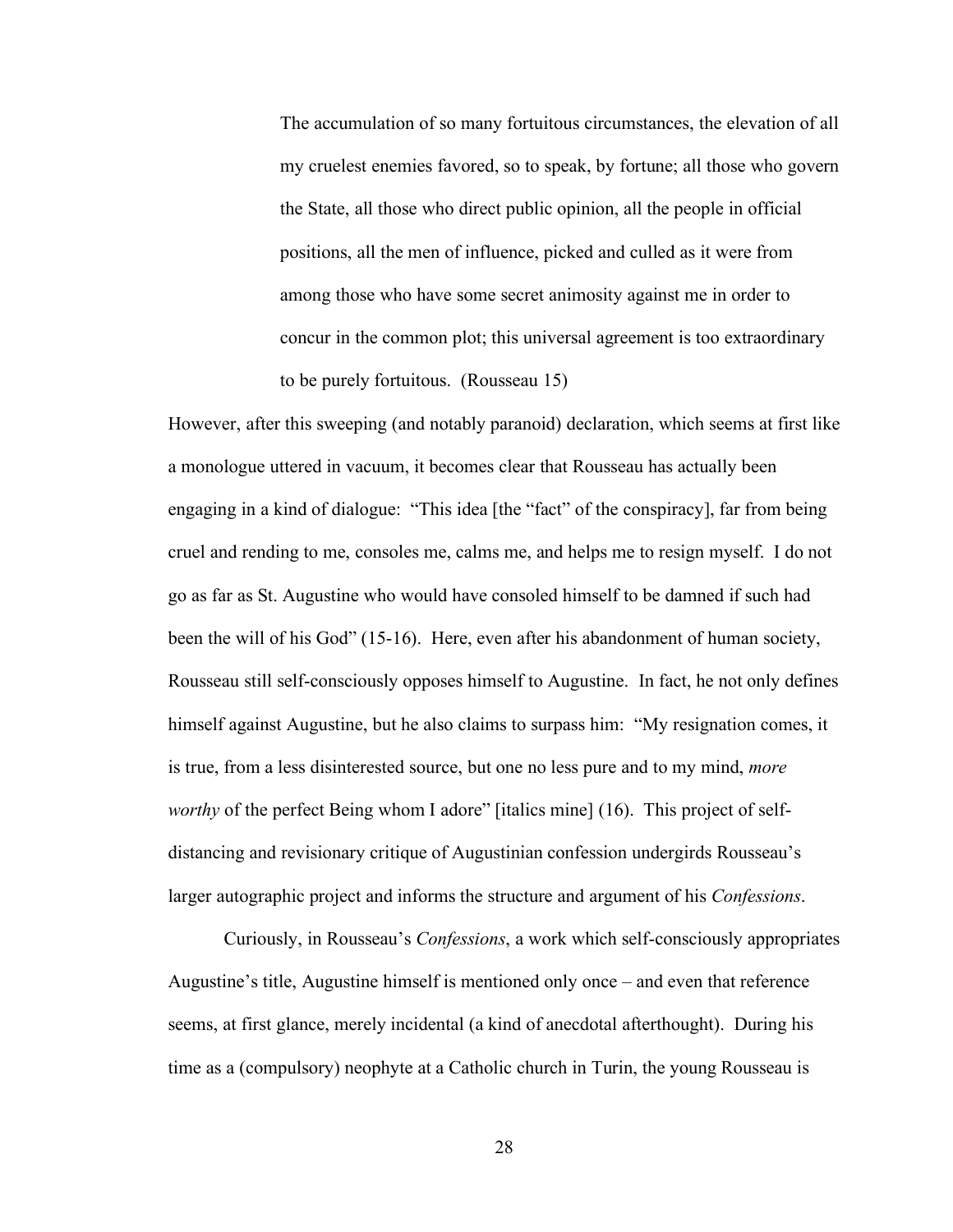exposed to several of the Catholic church fathers by "a younger priest, who spoke with great eloquence, which is to say in very long sentences, and was as pleased with himself as any learned doctor could be" (Rousseau 64). The young priest attempts to overwhelm him with a dazzling array of "learned" references and elaborate casuistry, but Rousseau manages to hold his own because of his familiarity with Le Suer's critical, Protestant work, *The History of Church and Empire*, which he "had almost learnt by heart" (63) when living with his father. It is in the context of this debate that Rousseau names Augustine:

> He tried to demolish me with St. Augustine, St. Gregory, and the other Church Fathers, but discovered, to his amazement, that I handled them almost as deftly as he did himself; it was not that I had ever read them, nor perhaps had he; but I had retained many of the passages included in my Le Suer, and, as soon as he quoted one at me, rather than contesting his quotation, I would retaliate with another from the same Father, which often perplexed him greatly (64).

From the beginning, then, Rousseau encounters Augustine as an antagonistic authority; in this case, his words are wielded like a sword by a representative of civilization's religious power structure (how fitting, then, that in an imposed-exile spurred on by Christian ministers, he should use his *Confessions* as a tool to subvert the authority of a prominent church father). Rousseau admits that he eventually loses the debate: the priest "prevailed in the end . . . because he was in a stronger position," and "had been trained" in theological argument (64). However, this encounter with Augustine leaves a mark;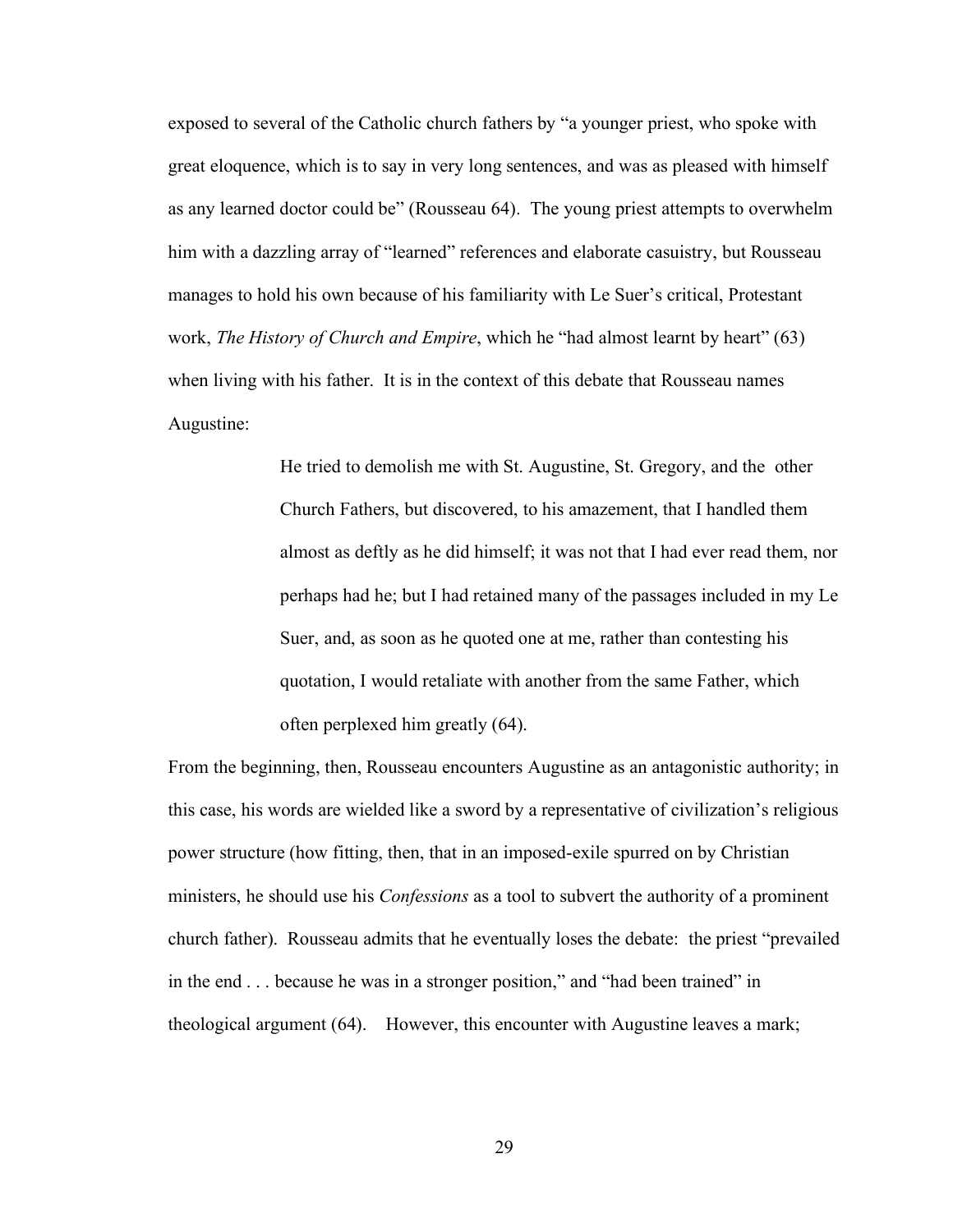Rousseau sees him as a great forbear who must be overcome in order to avoid his own "demolition."

Like Augustine's account of Vergil in his *Confessions*, Rousseau's version of Augustine takes the form of an anecdote of adolescent (mis)education. This is an attempt to appropriate the work of the great forbear in order to supersede him. Rousseau's *Confessions* can be seen, at least in part, as a Bloomian act of *misprision*: a creative misreading, which suggests that Augustine's *Confessions* "went accurately up to a certain point, but then should have swerved, precisely in the direction" that the new work moves (Bloom 14). Indeed, while Rousseau appropriates many of Augustine's famous tropes, themes, and ideas, he does so in order to offer a version of confession which is actually a radical inversion of its predecessor. This inversion proceeds on three levels: the biographical (dynamics of family drama), the tropical (conversion, prodigal son, expulsion from the garden), and the philosophical (two versions of confession, memory, and original sin/innocence).

The first aspect of this inversion relates to the basic dynamics of the family drama that structure the two *Confessions*. While Augustine's narrative is dominated by an absent father (consider his gravitational attraction to various, male authority figures from Faustus the Manichee to Ambrose the Bishop and ultimately to God the Father), Rousseau's autobiography centers around an absent mother, proceeds through a sequence of insufficient surrogates, and culminates in the rapturous embrace of "Mother Nature."<sup>3</sup> This desire for a return to the "divine feminine" in Rousseau also informs the narrative structure of the *Confessions*, which, despite its apparently linear plot of decline, is

<sup>&</sup>lt;sup>3</sup> This "culmination," however, is problematic. Rousseau's narrative continues through its denouement and returns cyclically to the same thematic concerns (namely, the "conspiracy") that dominate Part II.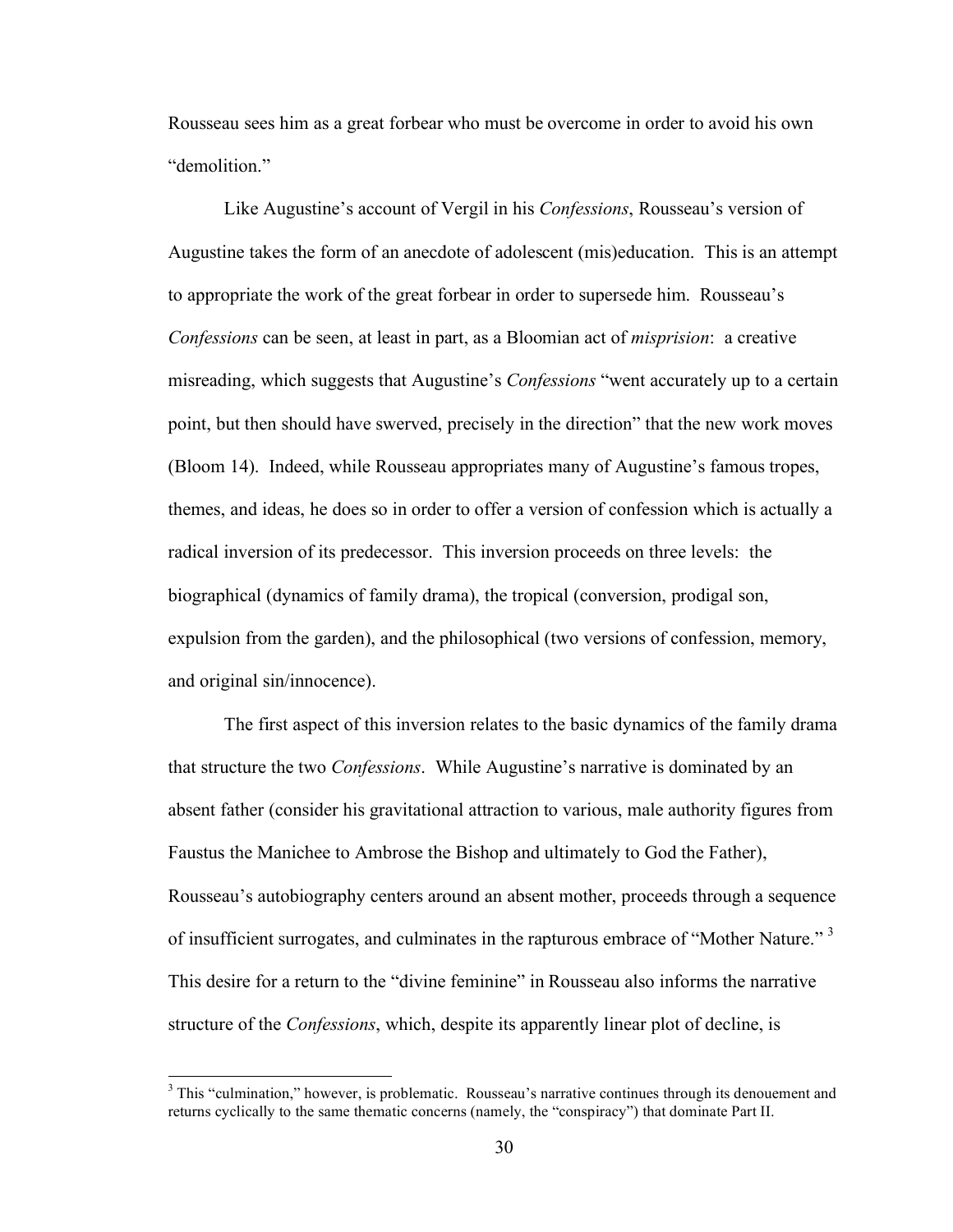complexly cyclical. While the narrative of the present seems to move continuously into darker territory, the work is also marked by an antithetical impulse to return to an imagined, paradisial past. Unlike Augustine's strictly linear (masculine/phallogocentric) narrative of error, repentance, and conversion, Rousseau's narrative recalls the pattern of cyclical returning that Fitzgerald articulates at the end of the *Great Gatsby*: "So we beat on, boats against the current, borne back ceaselessly into the past" (189). This being "borne back" takes the form of an intense nostalgia in Rousseau. While Augustine's narrative culminates in an unshakeable satisfaction (the attainment of the "divine supplement"), Rousseau's is a story of unfulfilled desire.

Rousseau's life, as he presents it in the *Confessions*, is inextricably tied up with the notion of the supplement. Indeed, one could argue that his *Confessions* reveal a man who has, from his earliest childhood, already defined himself in terms of lack and absence (that which requires supplementation). As he famously asserts, "I was born, weak and sickly; I cost my mother her life, and my birth was the first of my misfortunes" (Rousseau 7). In this brief phrase lie the kernels of Rousseau's self-narrative: the feelings of insurmountable weakness, unpayable debt, and unavoidable misfortune. These are the dark sisters who attend his cradle and who will later weave what he understands to be his destiny. What is striking about all three of these categories (weakness, debt, misfortune) is that they all imply a lack of something (strength, money, fortune); Rousseau understands himself as *that-which-requires-supplementation*: a song with lyrics missing. In the context of Freudian theory, this negative definition of self relates directly to the absence of the mother, for this absence constitutes the most primordial trauma of Rousseau's life and exerts an influence over all his future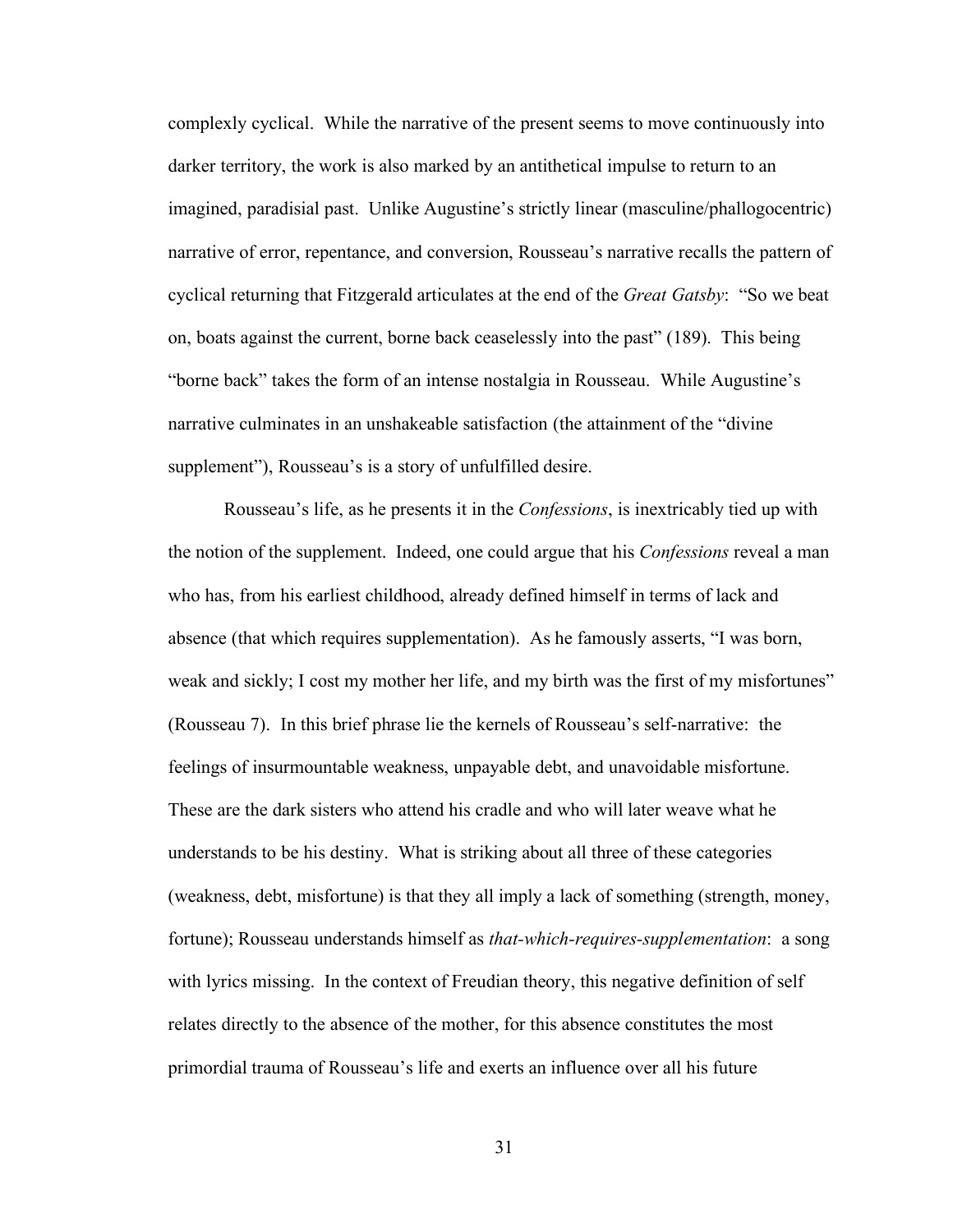relationships. Through an analysis of Rousseau's relationships with women, it becomes clear that his often baffling behavior is the manifestation of a subconscious masochism (which is itself the result of the guilt and shame associated with the death of his mother). *The Confessions* progress through supplementation, as Rousseau seeks to complete himself (to supplement the deeply felt lack) via one mother-figure after another.

As Freud asserts, "hardly anything is harder for a man than to give up a pleasure which he has once experienced. Actually, we can never give anything up: we only exchange one thing for another" ("Creative Writers" Freud 750). In other words, the long narrative of human existence unfolds according to the dialectic of loss and supplementation: "what appears to be a renunciation is really the formation of a substitute or surrogate" ("Creative Writers" Freud 750). In Rousseau's case, this dialectic is set in motion at the moment of birth; the death of his mother opens up a void that he will attempt (unsuccessfully) to fill for the rest of his life. Unlike Augustine, who in his *Confessions* never names a single woman other than Monica (even the mother of his child remains anonymous), Rousseau focuses explicitly upon his personal relationships with women (and spares very few details). The first female figure in Rousseau's life to play the role of mother is Mlle Lambercier, his tutor and caretaker at Bossey (where he is sent after his father's flight from Geneva). Rousseau states of her that she "felt for us the affection of a mother, so too she had a mother's authority, which she sometimes exerted to the point of inflicting common childhood punishments on us" (14). Thus, in Mlle Lambercier, Rousseau finds the fateful conjunction of his early impressions: a maternal female, who is both teacher and disciplinarian. In short, she is the perfect object for the young Rousseau's projections, and their relationship leaves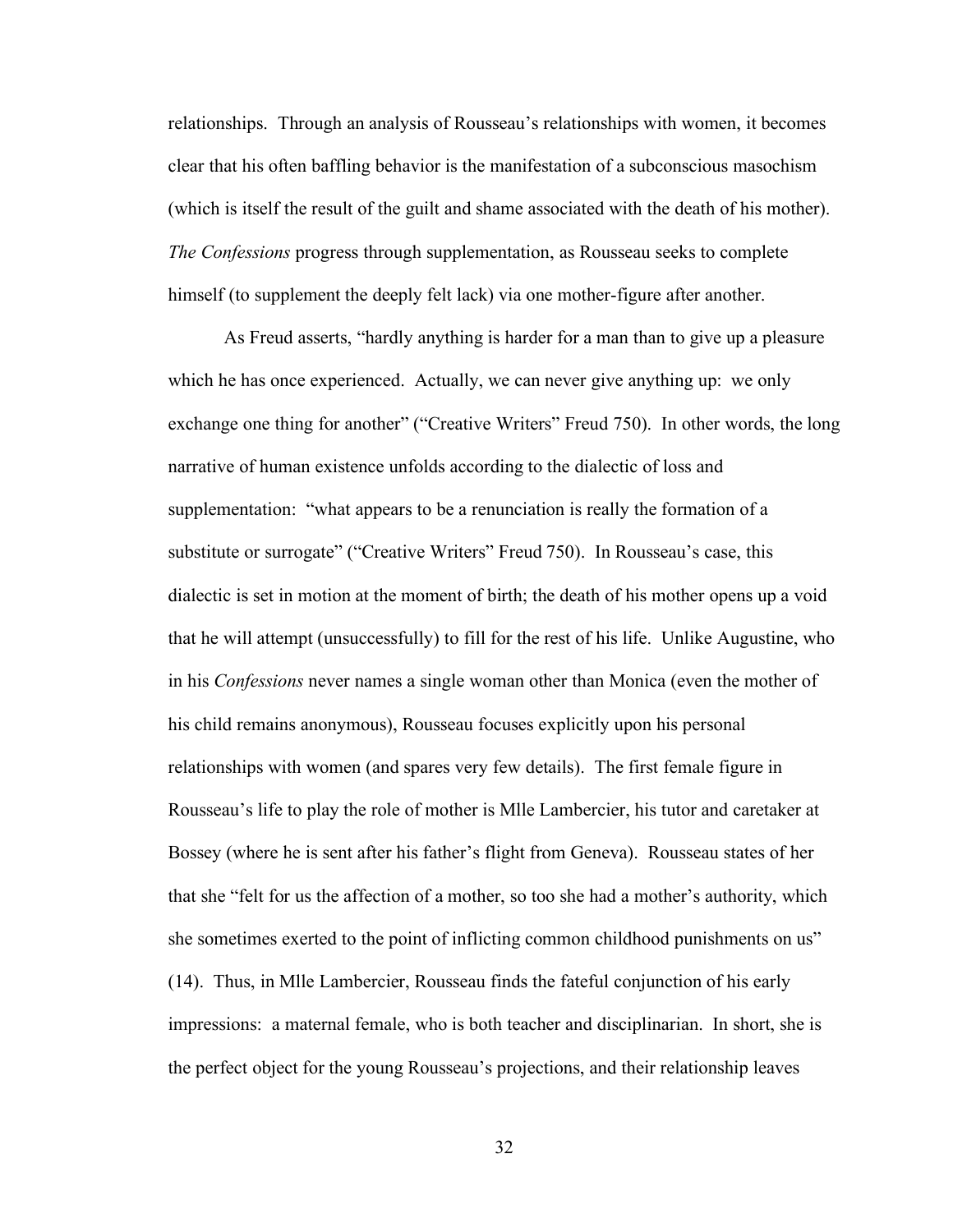lasting marks on his psyche. The spankings that Mlle Lambercier seem to make the biggest impression: "Who would have believed that this ordinary form of childhood punishment, meted out to a boy of eight years by a young woman of thirty, should have decided my tastes, my desires, my passions, my whole self, for the rest of my life . . . ?" (Rousseau 15). Lambercier promises a kind of completion that the young Rousseau has never known. She is at once the supplement for the absent mother, the teacher (a role that had before been reserved for the father), and the punisher (who supplements his sense of guilt and allows for a kind of atonement, at once punitive and sensual). The combination is intoxicating, and seems to hint at the possibility of finding the perfect supplement. Rousseau himself confesses that "I devoured with ardent gaze all the beautiful women I encountered. My imagination returned to them again and again, but only to deploy them in its own way, and to make of each of them another Mlle de Lambercier" (Rousseau 15). But Lambercier herself is merely the first in a string of supplemental females who, despite Rousseau's projections, fail to supplement.

After Rousseau's departure from Bossey, his life is largely defined by a series of females: Mme de Warens, Zulietta, Therese, Mme d'Epinay, and the Comtesse d'Houdetot. A thorough analysis of each of these relationships would require a sizeable book in itself, so a summary will have to suffice. Of Mme de Warens, Rousseau asserts, "from her first word, her first look . . . [she] inspired in me not only the most tender attachment but the most perfect trust" (50). This immediate trust is largely a function of Rousseau's projection; he needs a trustworthy, maternal figure and therefore he expects to find one wherever he looks. As he articulates it, "the most inextinguishable of my needs was . . . for an intimate companionship . . . The singular need was such that it could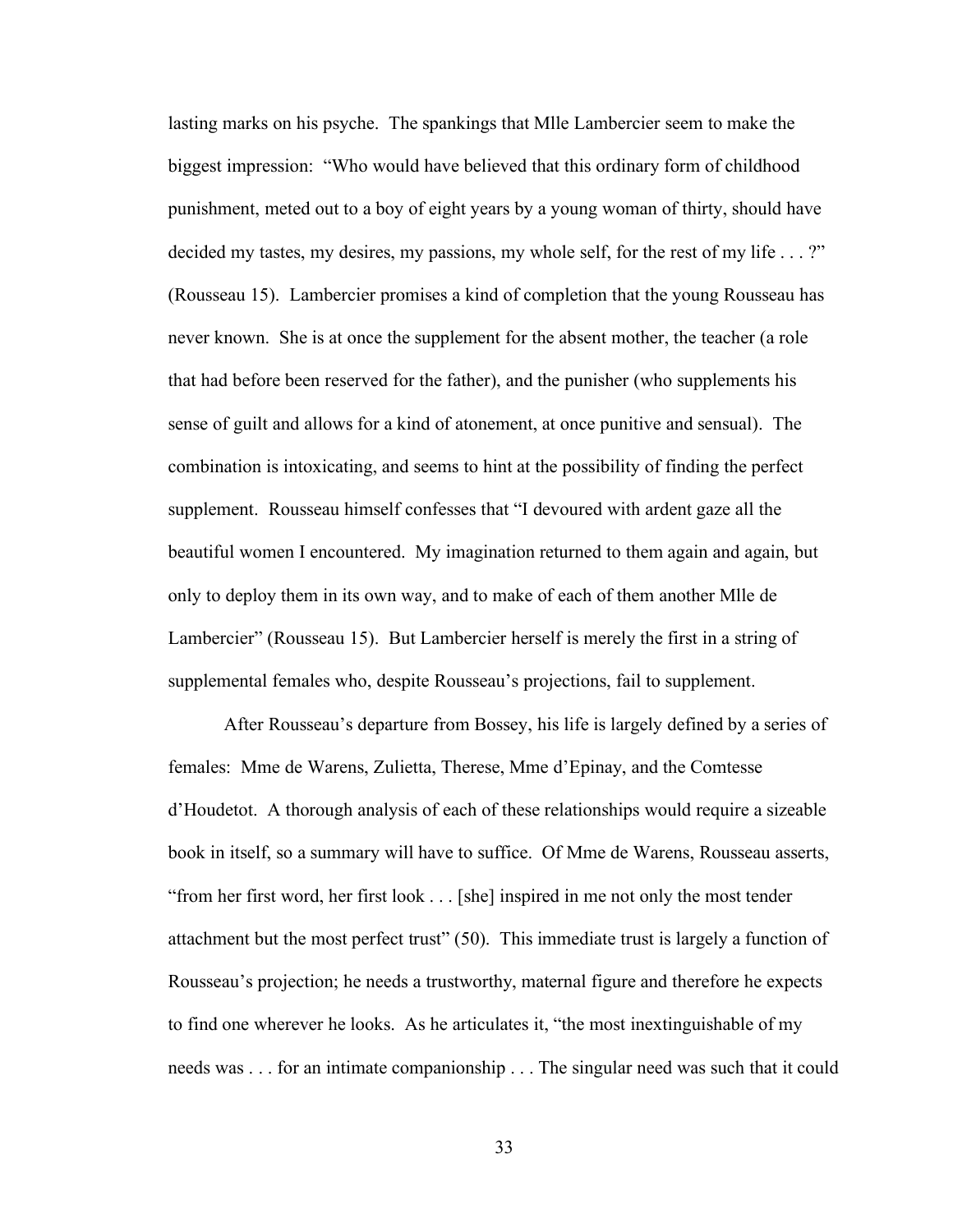not be satisfied by even the closest bodily union; what I needed were two souls in one body" (405). It is worth noting that "two souls in one body" is another way of describing the relationship between mother and child prior to birth. What Rousseau seeks, by this logic, is a return to the womb of absolute union, and he seeks this return in nearly every woman he encounters. This tendency becomes the most apparent when the objects of Rousseau's projections deviate most dramatically from what he is seeking. For instance, in Venice he pursues a relationship with an eccentric courtesan named Zulietta. Just as he is about to physically "consummate" the relationship, he explains, "I felt a mortal chill course through my veins, my legs gave way, and, on the point of fainting, I sat down and wept like a child" (311). What he seeks is not the union of bodies but that of "souls," and the intimate encounter with the physicality of the other only serves to remind him of separateness. Later, he projects his desires onto a young servant girl named Therese Le Vasseur, of whom he states, "In Therese I discovered the substitute I needed" (322). Though she remains his lifelong companion, his experience proves this statement untrue. When he is living alone with Therese at the Hermitage, he admits that "half disappointed in my expectations, and although I was leading a life that was to my taste, in a place of my choice, with a woman who was dear to me, I nevertheless started to feel almost lonely" (412). His quest for the perfect supplement always fails in the end; the absence he is trying to fill is too primordial.

While Augustine would have us believe that his conversion in Milan reunites him with the ultimate supplement (God the Father), Rousseau continues to carry around his loss like a cumbersome load of which he is only half aware. He stumbles again and again into the same types of relationships in search of the one ideal form that will complete the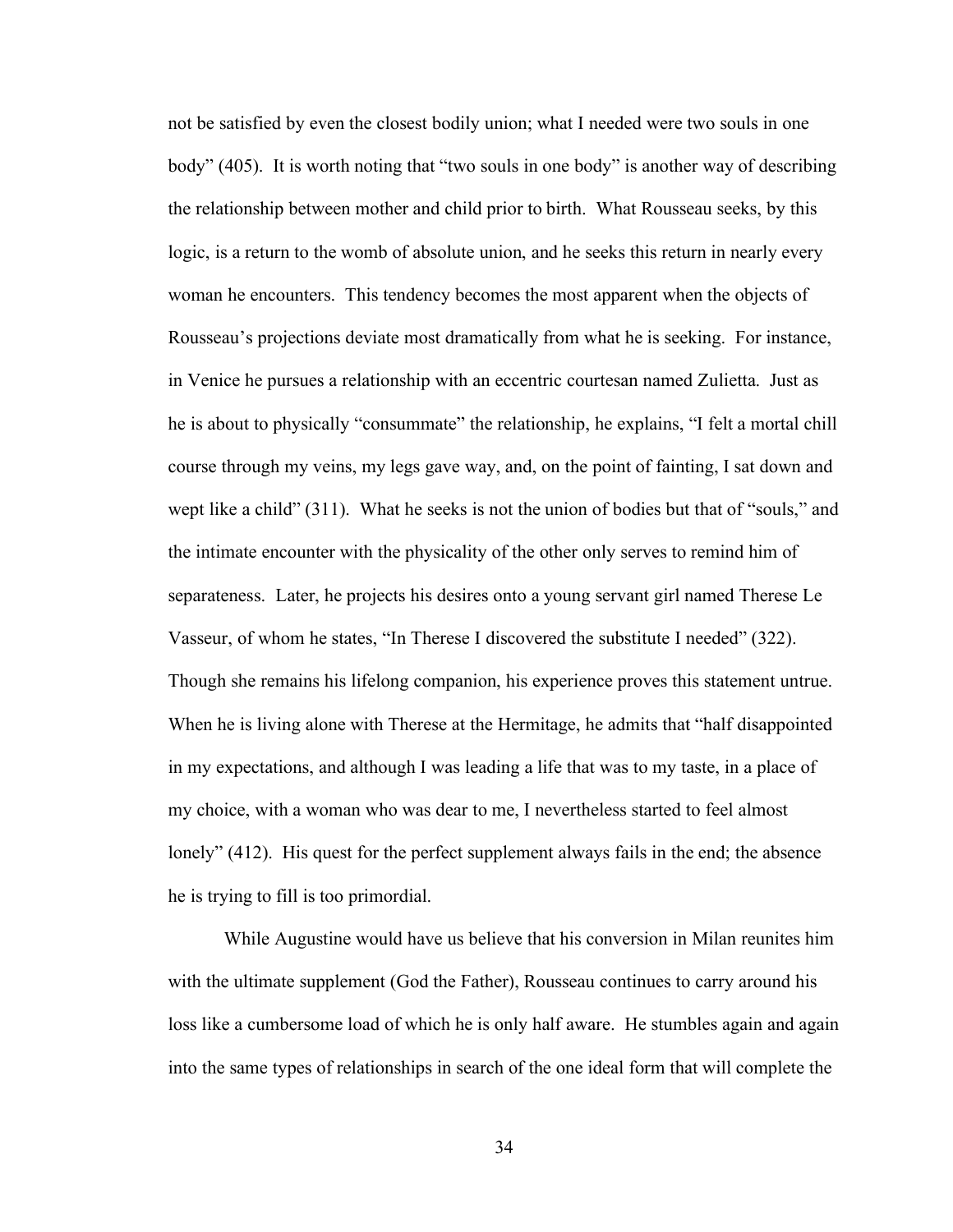self he perceives to be lacking. Tending to gravitate toward domineering (d'Epinay) and distant (d'Houdetot) women, he searches in vain for the perfect supplement and ultimately, through his own conflicted desires, brings misery upon himself. After these numerous failures, while living at the Ile de Saint-Pierre with Therese, he finds a different kind of supplement: "At times, filled with emotion, I would cry aloud: 'O nature! O my mother! Here at least I am under your guardianship alone; no cunning or treacherous man can come between us here'" (630). In nature he finds something like the stable supplement that he has sought without success; alone in the presence of the "ravishing spectacle of nature" (629), he finds a measure of the solace that has eluded him for his whole life. This passage also constitutes a cunning inversion of Augustine's model of redemption. Whereas in Augustine, the essentially sinful creature must first confess his sins (though they are already known), be judged, and then forgiven by a transcendent, masculine God, Rousseau presents a narrative in which the essentially innocent (though socially corrupted) creature must confess his sins against his own nature (which is originally pure) in order to purge them (for no forgiveness is necessary) and be welcomed into the arms of an imminent Mother Nature. Ultimately, however, he is driven from the Ile de Saint-Pierre, and even this rapturous *unio-mystica* is revealed to be temporary. His need is more permanent than what assuages it.

As many critics have noted, this sense of existential lack and privation also informs Rousseau's notion of writing. Indeed, it is here that the language of supplementation becomes most intriguing. As Jacques Derrida has famously noted in *Of Grammatology*, Rousseau uses the same language to discuss both writing and masturbation. In his "Essay on the Origin of Language," Rousseau characterizes writing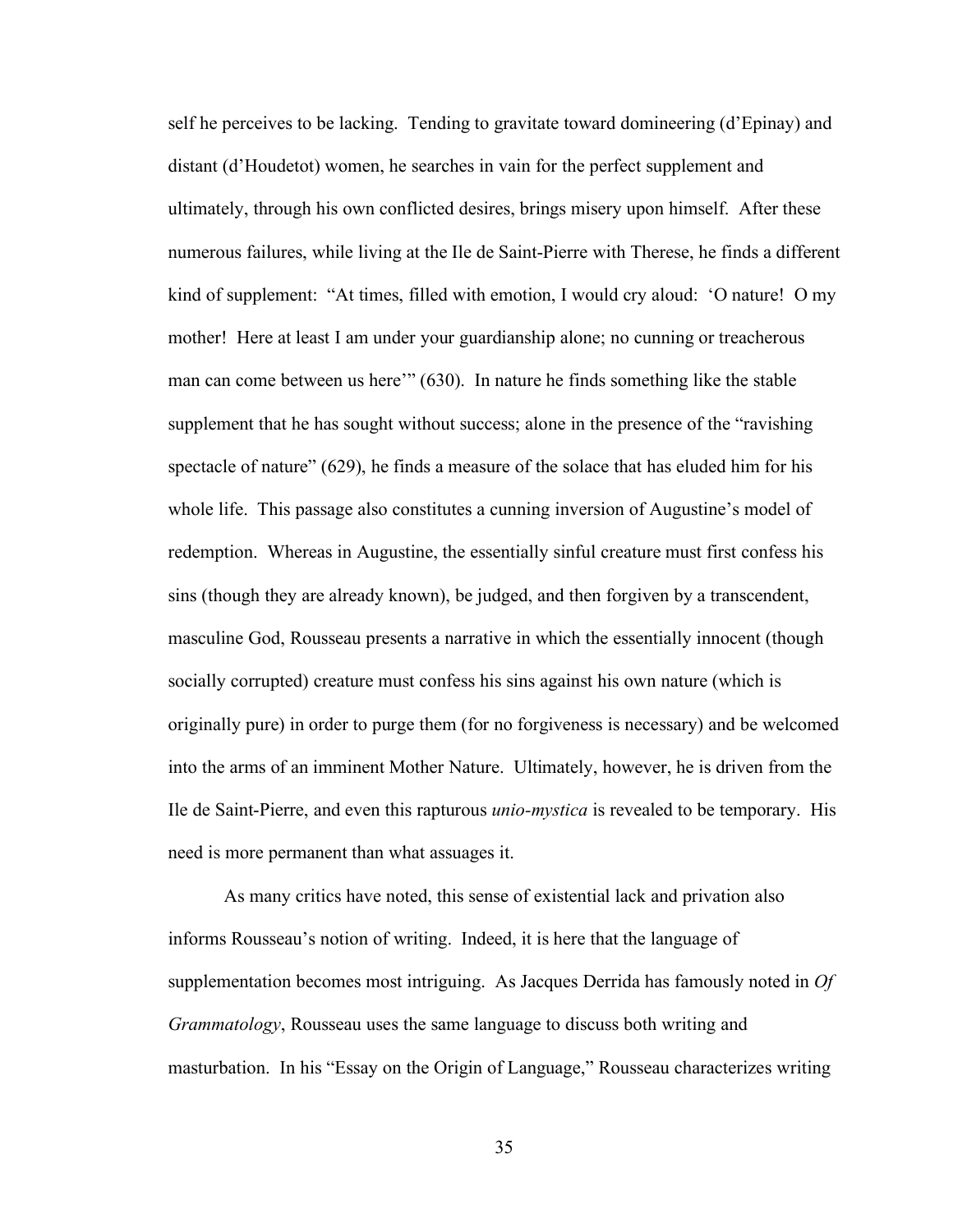as a kind of fallen speech; the history of script is a history of decline: "It becomes more regular and less passionate. It substitutes ideas for feelings. It no longer speaks to the heart but to reason" (Rousseau 16). In short, writing is cast as a "dangerous supplement." In the *Confessions*, Rousseau uses the same language to discuss masturbation: "I had learned to use that dangerous substitution which defrauds nature and saves young men of my temperament from many disorders, but at the expense of their health, their strength, and sometimes their life itself" (106). In both cases, the "dangerous supplement" initiates a fall out of naturalness: "The supplement that 'cheats' maternal 'nature' operates as writing, and as writing it is dangerous to life . . . Just as writing opens the crisis of living speech in terms of its 'image,' its painting or its representation, so onanism announces the ruin of vitality in terms of imaginary seductions (Derrida 151). The project of writing, then, is always already a fall out of "maternal nature," an unnatural supplement which "adds only to replace" (Derrida 145). This explains, in part, why the rapturous reunion marked by the exclamation, "O Nature! O my Mother!," is short-lived (perhaps even illusory). The project of atonement through self-inscription is doomed to failure because writing is always already a falling away from the maternal nature that Rousseau seeks. Unlike Augustine, for whom writing is a divine tool allowing for both self-exploration, extended prayer, and the spread of the Christian religion, Rousseau is clearly ambivalent about his autographic project. Ironically, as Eugene Stelzig notes, "The dangerous supplement of the hyperactive erotic imagination that has undermined his natural self... has helped to make Rousseau the writer he is" (56).

This discussion of the "perpetual fall" that structures the *Confessions* leads into the second level of Rousseau's revisionary critique of Augustine. This consists in his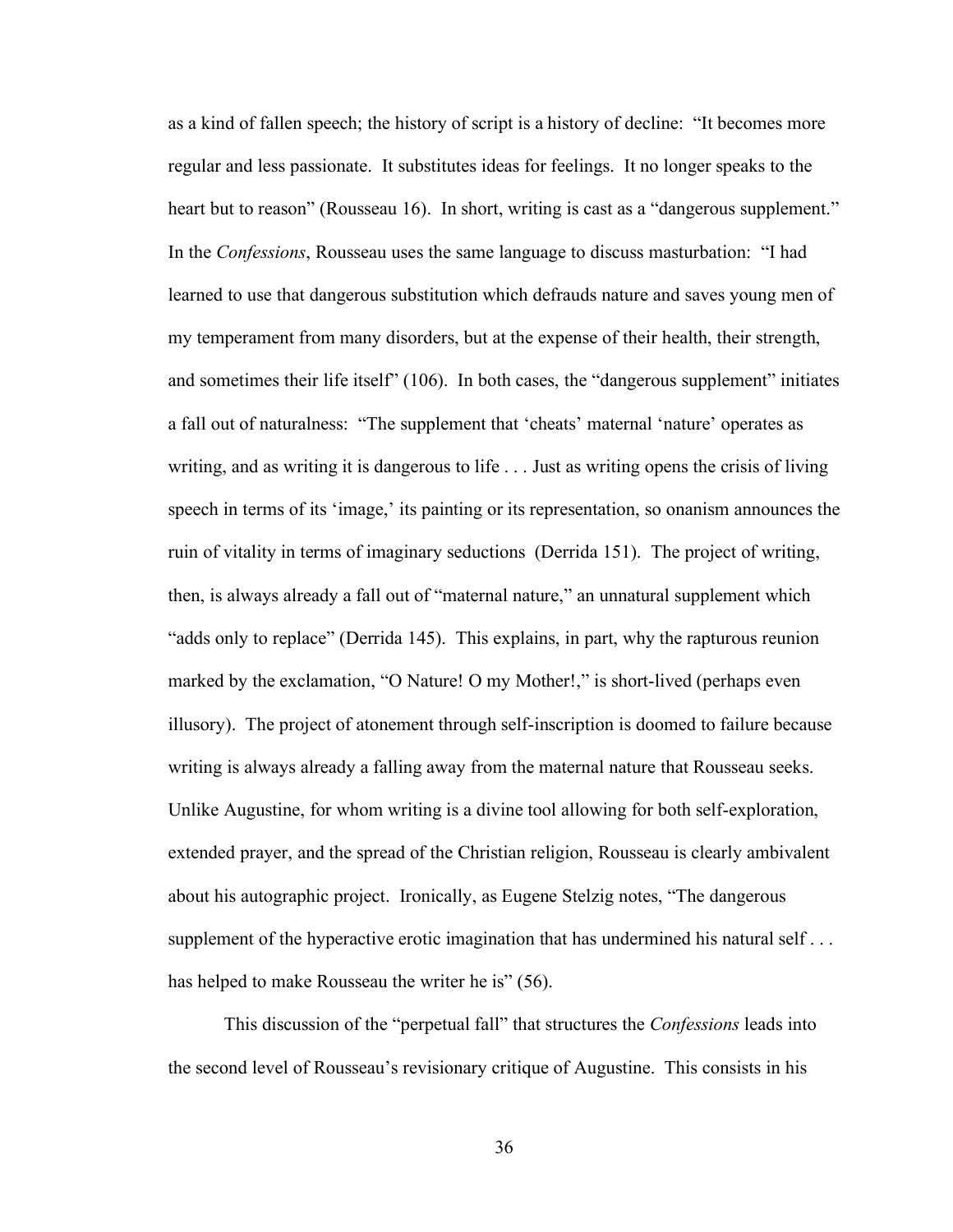appropriation of the inherited metanarratives that structure Augustine's work: the fall narrative, the prodigal son narrative, and the conversion narrative.

Although there is an always-already-fallenness implicit in Augustine's notion of original sin (wherein the fallen state is inherited through the blood of Adam and Eve), the first conscious sin depicted in his *Confessions* constitutes a willful fall and structures the narrative up until the moment of conversion in Milan. This "first fall," which takes place during Augustine's early adolescence, is commonly referred to as "the theft of pears": "I only picked them so that I might steal. For no sooner had I picked them than I threw them away, and tasted nothing in them but my own sin, which I relished and enjoyed" (Augustine 49). While Augustine confesses other sins during the course of his confession, he focuses upon none at greater length than this first; one gets the sense that, in Augustine's view, all later sins were implicit in this one (and even this first sin was implicit in his being a Son of Adam). For Augustine, there is only one Fall, and it has always already occurred. Rousseau, on the other hand, depicts his first "fall" as being the result of social injustice. He is *accused* of having stolen a comb by M. and Mlle. Lambercier, but insists upon his innocence. No one believes him. As a result, he claims:

> This is where the serene days of my childhood ended. Never again did I enjoy pure happiness, and even today I sense that my memories of childhood enchantment stop short at this moment. We lived there as we are told the first man did, when he was still in his earthly paradise but had ceased to enjoy it. (20)

But this early fall, despite (and partly because of) its inflated, Biblical rhetoric, proves unconvincing; Rousseau seems to fall perpetually. Rousseau's sexual encounter with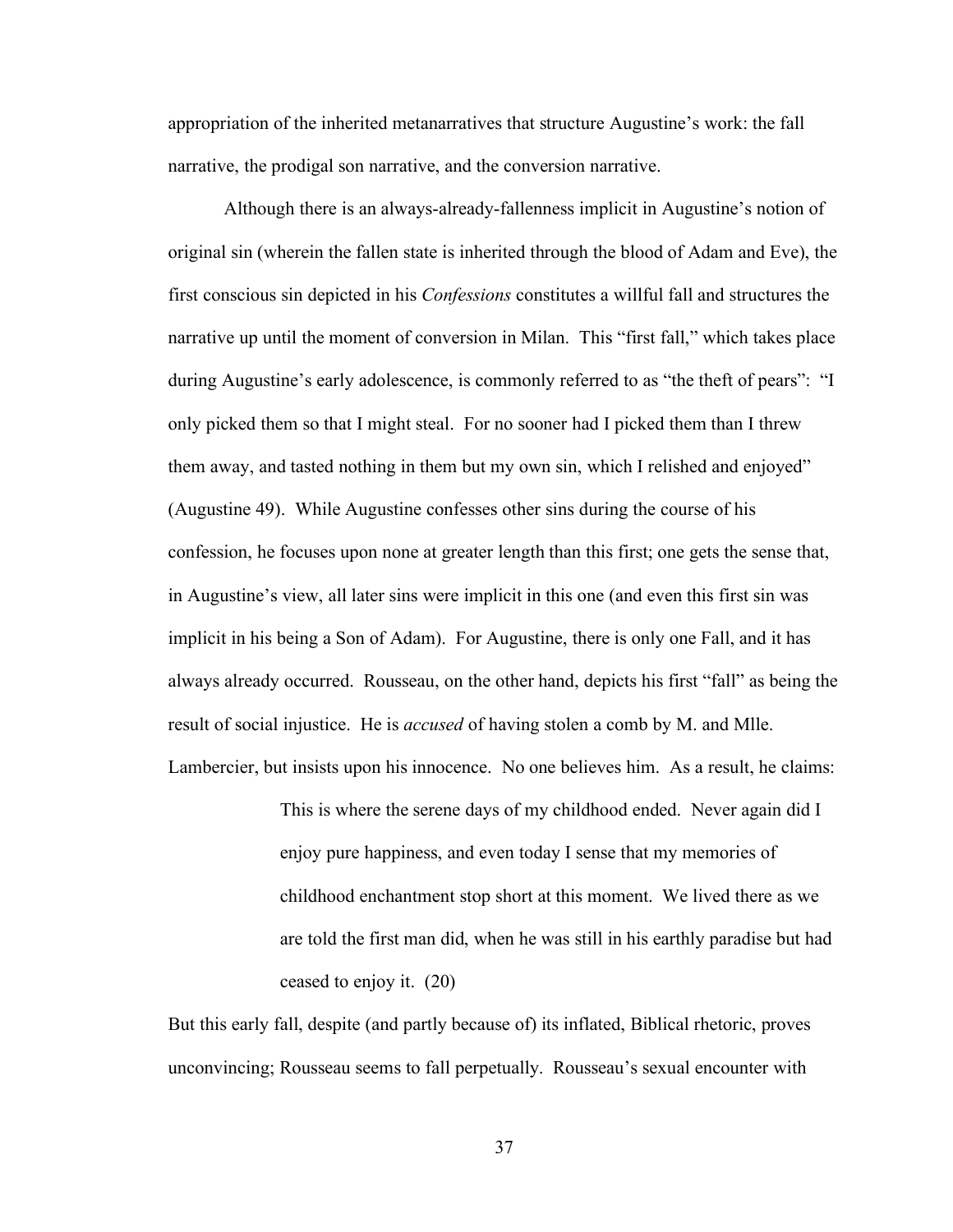Mlle. Lambercier, the aqueduct fiasco, the theft of an asparagus and an apple, and the closing of the gates of Geneva "are each described as if they were the prime cause that led to his eviction from Eden" (Wright). Each of his failed, romantic relationships is couched in similar terms. Indeed, Rousseau continues to announce the inception of a fall as if he has forgotten that he has already announced it. Even at the start of Book XII (the final book) of his *Confessions*, Rousseau asserts, "This is where the works of darkness begin" (576). Though Rousseau narrates a multitude of falls, he always insists upon his essential innocence; Augustine, on the other hand, asserts that there was only one, primordial Fall, and that humans are always already guilty as a result.

The next phase of Rousseau's tropical inversion consists in his reversal of the Prodigal Son narrative, which is essential to Augustine's *Confessions*. As has already been discussed in the first chapter, Augustine puts a great deal of effort into revaluating the Hebraic literary tradition and trying to make it palatable to the Roman intelligentsia of the late  $4<sup>th</sup>$  century. In an attempt to render this "esoteric" discourse more familiar, he draws heavily upon the Prodigal Son archetype in the structure of his *Confessions*. The father from whom Augustine has strayed, of course, is God, while the gift that he has been given (and has subsequently squandered) is life itself (the opportunity for confession, repentance, and divine grace). In Rousseau's *Confessions*, God is primarily a figure of speech used to rhetorical effect, so the only father is human – Genevese to be exact – and has not given the son (Rousseau) terribly much to begin with. Nevertheless, Rousseau admits to his "prodigality"; of money, he confesses, "what happens if a convenient and agreeable opportunity to spend it does arise? I take such full advantage of it that, before I know where I am, my purse is empty" (36-37). However, this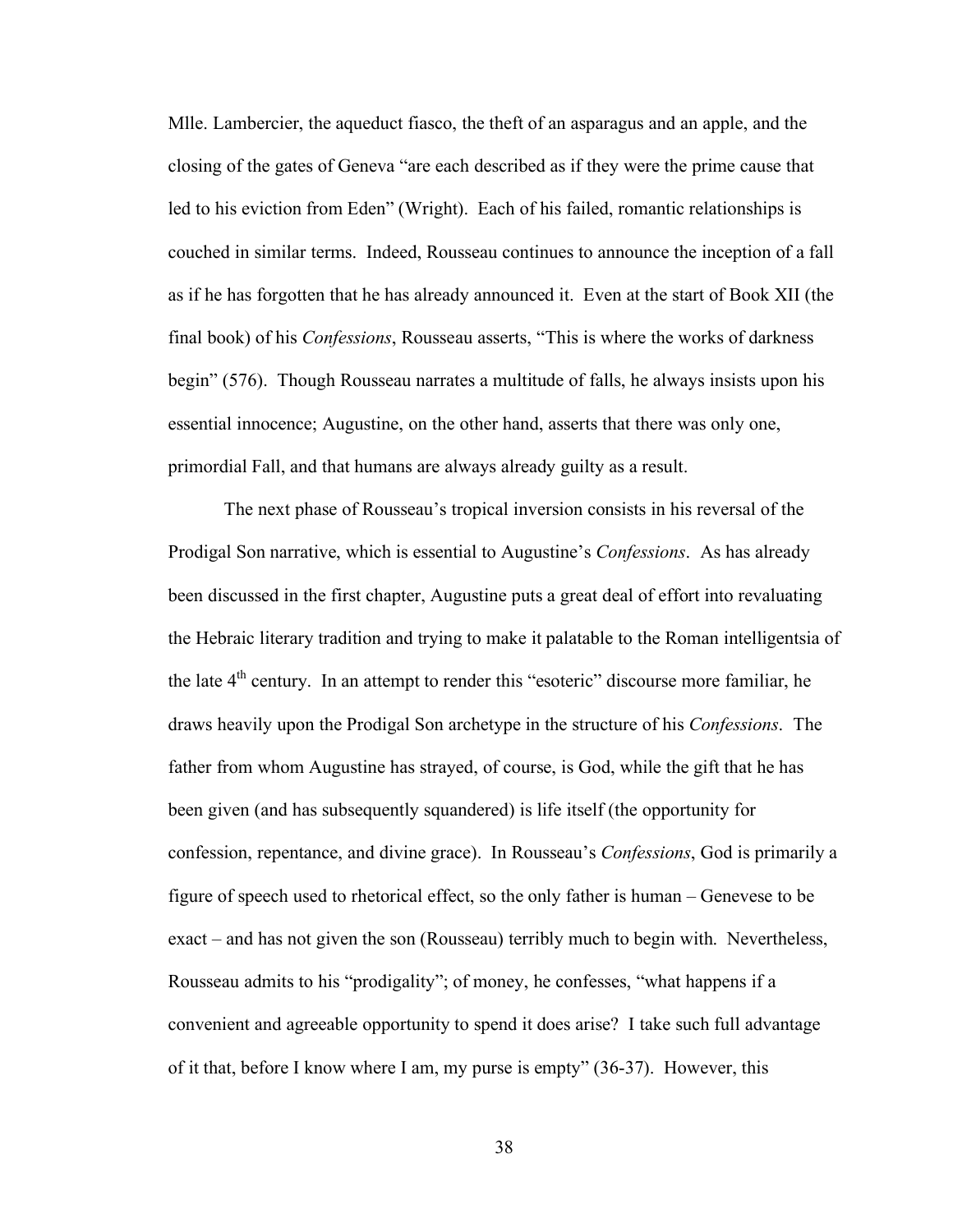"prodigal" is not particularly concerned with his "vice"; he claims to be basically "disinterested" in money: "my prodigality . . . is mere indolence" (37). Indeed, Rousseau thinks that obsession with money is a kind of civilized pathology. Thus, in this version of the prodigal son narrative, the father has little to offer, the son is not concerned about his "sin," and the son's departure results in neither repentance nor cathartic return (in fact, Rousseau's flight from his unpleasant apprenticeship is validated as a kind of necessity – his nature, he contends, cannot tolerate tyranny). Rousseau, the prodigal son, justifies both his "prodigality" and his departure in terms of social and psychological necessity. He does not feel that he has sinned; whereas Augustine, on the other hand, feels that, until his conversion (the prodigal's return), his whole life has been constituted by nothing but sin.

The third phase of Rousseau's tropical inversion lies in his ironic parody of Augustine's conversion narrative itself. The crisis moment in Augustine's *Confessions* occurs under a fig tree in Milan. In a state of internal turmoil which he describes as "a great storm," Augustine, "utterly bewildered," throws himself down, tears streaming from his eyes, and cries, "How long shall I go on saying 'tomorrow, tomorrow'? Why not now? Why not make an end of my ugly sins at this moment?" (177). Famously, at that moment, he hears the voices of children singing "Take it and read," interprets this as divine providence, opens the Bible and reads a passage which (in his version of the story) changes his life. He experiences a moment of illumination: "For an instant, as I came to the end of the sentence, it was as though the light of confidence flooded into my heart and all the darkness of doubt was dispelled" (178). He confides in his friend Alypius, who is likewise moved to convert to Christianity. As Augustine tells the story, this is the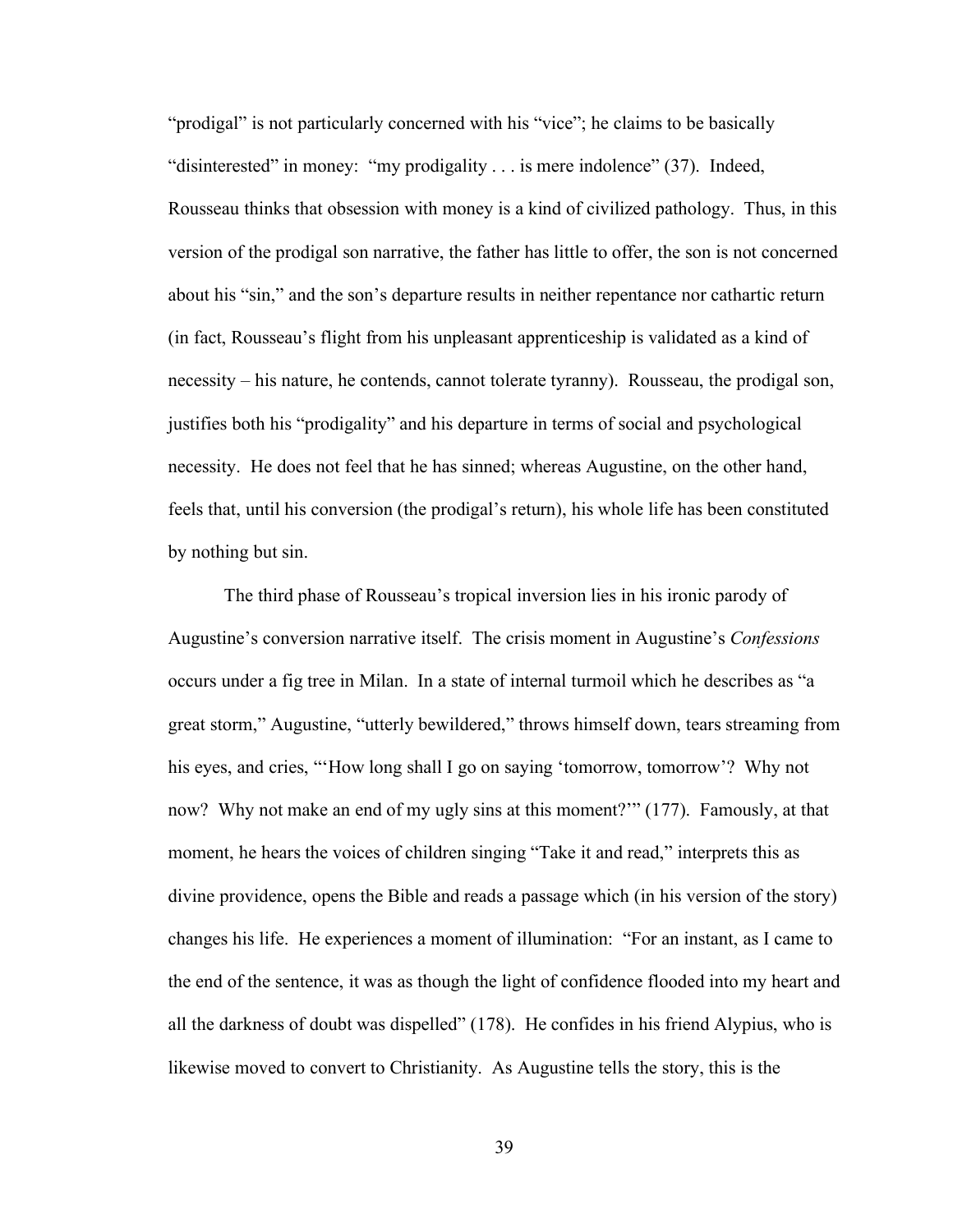conversion moment at which his life changes forever for the better. Rousseau, on the other hand, narrates a kind of conversion fiasco. In the summer of 1749, he is walking to Vincennes to visit his friend, Diderot, who had recently been imprisoned for his *Letters on the Blind*. On the way, "overcome by heat and fatigue," he would stretch out under the inadequate shade of the roadside trees and read from a copy of the *Mercure de France* (a French magazine) which he had brought with him. During one of his "rests," Rousseau reads an ad for an essay contest sponsored by the Academy of Dijon; the theme question asks: "Has the progress of the sciences and the arts contributed to the corruption or the purification of morals?" (342). Here, under a tree, like Augustine, Rousseau experiences a kind of illumination (which would lead to his prize-winning *Discourse*): "The moment I read these words I saw another universe and became another man" (342). Interestingly, though, the vision brings on "a great storm" rather than curing it; Rousseau claims, "when I arrived in Vincennes I was in a state of agitation bordering on delirium" (342). He confides his revelation in Diderot (a poor Alypius, indeed), who urges him to enter the competition. As a result of this vision and Diderot's subsequent advice, Rousseau achieves intellectual notoriety, a measure of status, and  $-$  later on  $-$  a lifetime of trouble. As he puts it: "The whole of the rest of my life and all my misfortunes were the inevitable effect of this moment of aberration" (342). In short, Augustine presents his conversion moment as the turning point in a divine comedy, while Rousseau presents his as the turning point in a secular tragedy.

The final level of Rousseau's sweeping revision of Augustine is philosophical; he offers new concepts of confession, sin, and memory that simultaneously critique basic,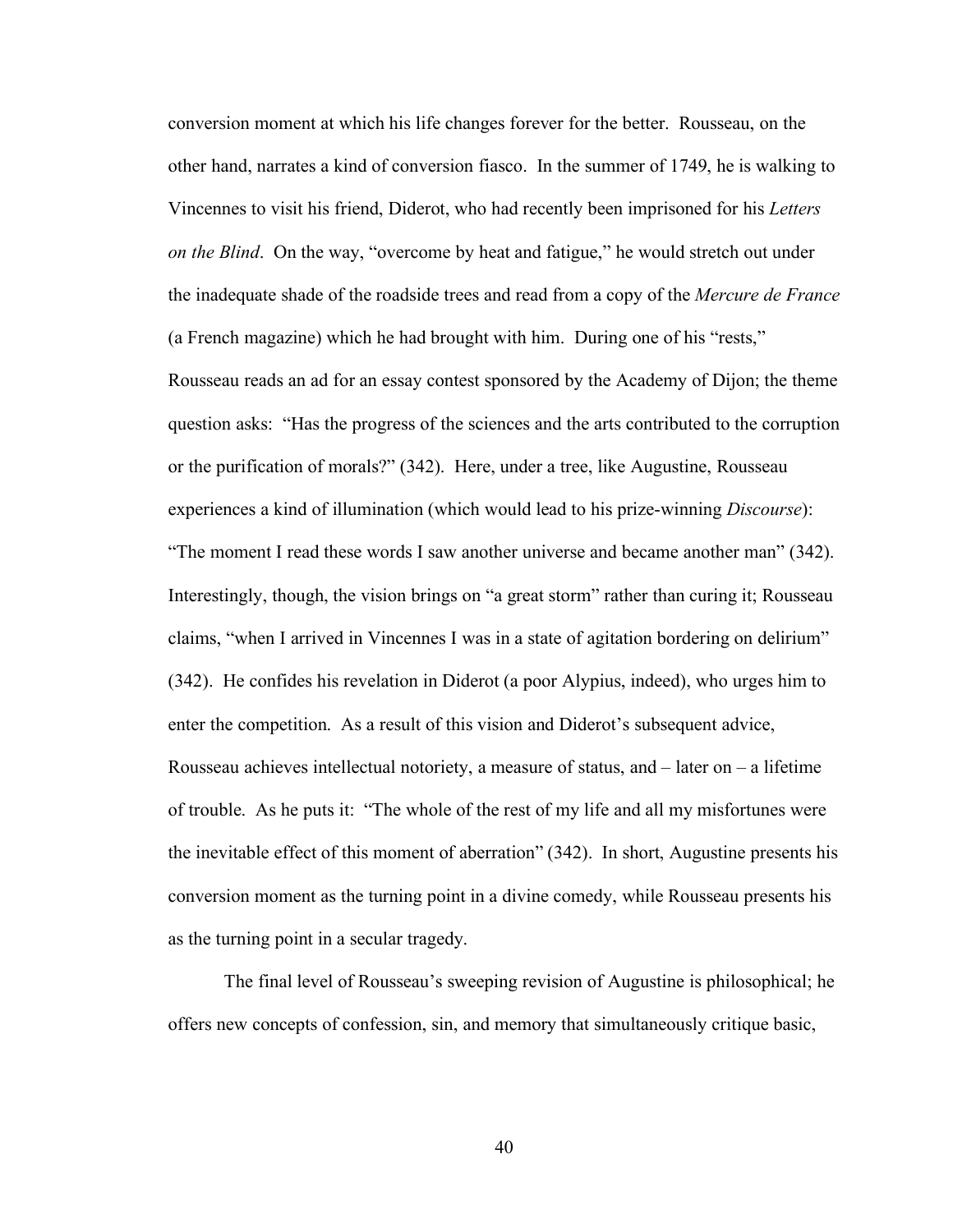establishment ideologies and justify his own past to a public that had literally hounded him from his home.

If, as Peter Brown argues, "*Confessio* meant, for Augustine, 'accusation of oneself; praise of God'" (169), then, for Rousseau, it means something like "accusation of others; praise of oneself." This is not an exaggeration. In Rousseau's *Confessions*, even the most apparently heinous actions are justified, and the veil of guilt which darkens Augustine's outlook is lifted. Instead of damning his past mistakes in light of a blanket concept like "Original Sin," Rousseau contextualizes his questionable behavior and attempts to justify it in social and psychological terms. When this fails, he appeals to his own bafflement: the opacity of himself to himself. His inimitable refrain runs, "there are times when I am so unlike myself that you might take me for another man with a character quite contrary to my own" (125). The implication is always that, though he might appear at times to be morally perverse, his "true nature" (126) remains essentially pure and self-consistent. Even of his decision to abandon his children to state care, he reasons: "since I had not the means to bring them up myself, in ensuring that they became labourers and peasants rather than adventurers, I believed that I was acting as a true citizen and father, and I looked upon myself as a member of Plato's republic" (348). This, essentially, is his direct response to Voltaire's polemic: he claims to have genuinely believed that his choice(s) were for the best, given his situation. The implication is that society made his decision necessary and then condemned him, unjustly, for acting out of that necessity. This is a standard move in Rousseau: the burden of guilt is shifted from the self and either placed onto others or onto an abstract, impersonal social order.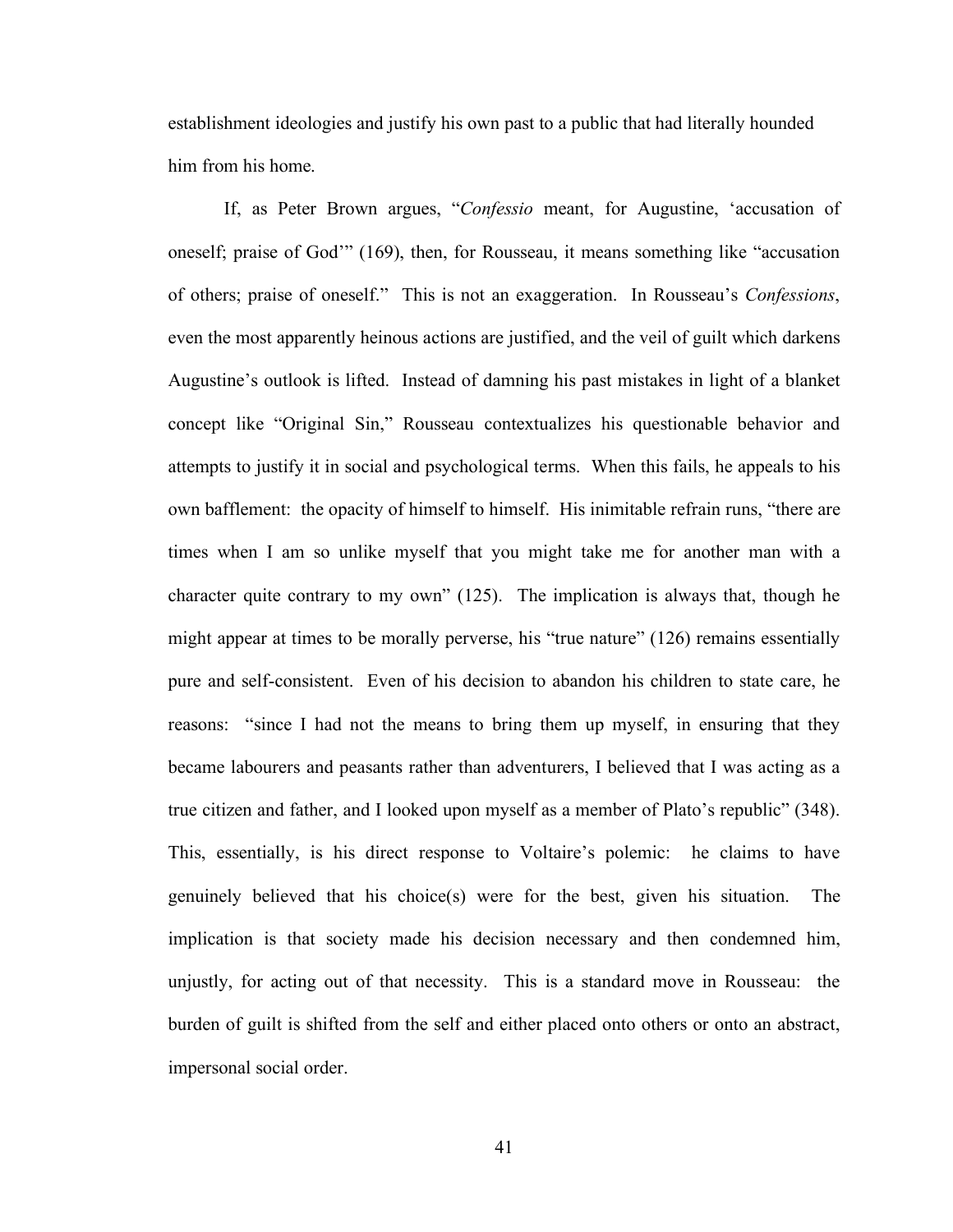This move makes sense in terms of Rousseau's skepticism towards the Augustinian notion of Original Sin. In his *Confessions*, Rousseau applies a metaphysical principle which he states most clearly in *Emile*:

> God makes all things good; man meddles with them and they become evil. He forces one soil to yield the products of another, one tree to bear another's fruit. He confuses and confounds time, place, and natural conditions. He mutilates his dog, his horse, and his slave. He destroys and defaces all things; he loves all that is deformed and monstrous; he will have nothing as nature made it, not even man himself, who must learn his paces like a saddle-horse, and be shaped by his master's taste like trees in his garden. (*Em*. 5)

In short, Rousseau asserts that all things are essentially good insofar as they are made by "nature," which he tellingly conflates with "God." The essence of reality is pure, but human artifice has corrupted this original purity. However, in Rousseau's view, this inauthentic mode of human existence (in which man "destroys and defaces all things") is not the result of some primordial, extratemporal fall, the consequences of which are passed down from generation to generation in the blood. This inauthenticity cannot be characterized as "divine punishment"; in Rousseau's philosophy, it has come about through historical, all-too-human decisions and is sustained by a kind of institutionalized inertia. Unlike Augustine, who claims that "no man is free from sin, not even a child who has lived only one day on earth" (27), Rousseau asserts of his own childhood, "never was it necessary either to discourage in me or to indulge any of those fanciful whims which are generally attributed to nature, and which are entirely the product of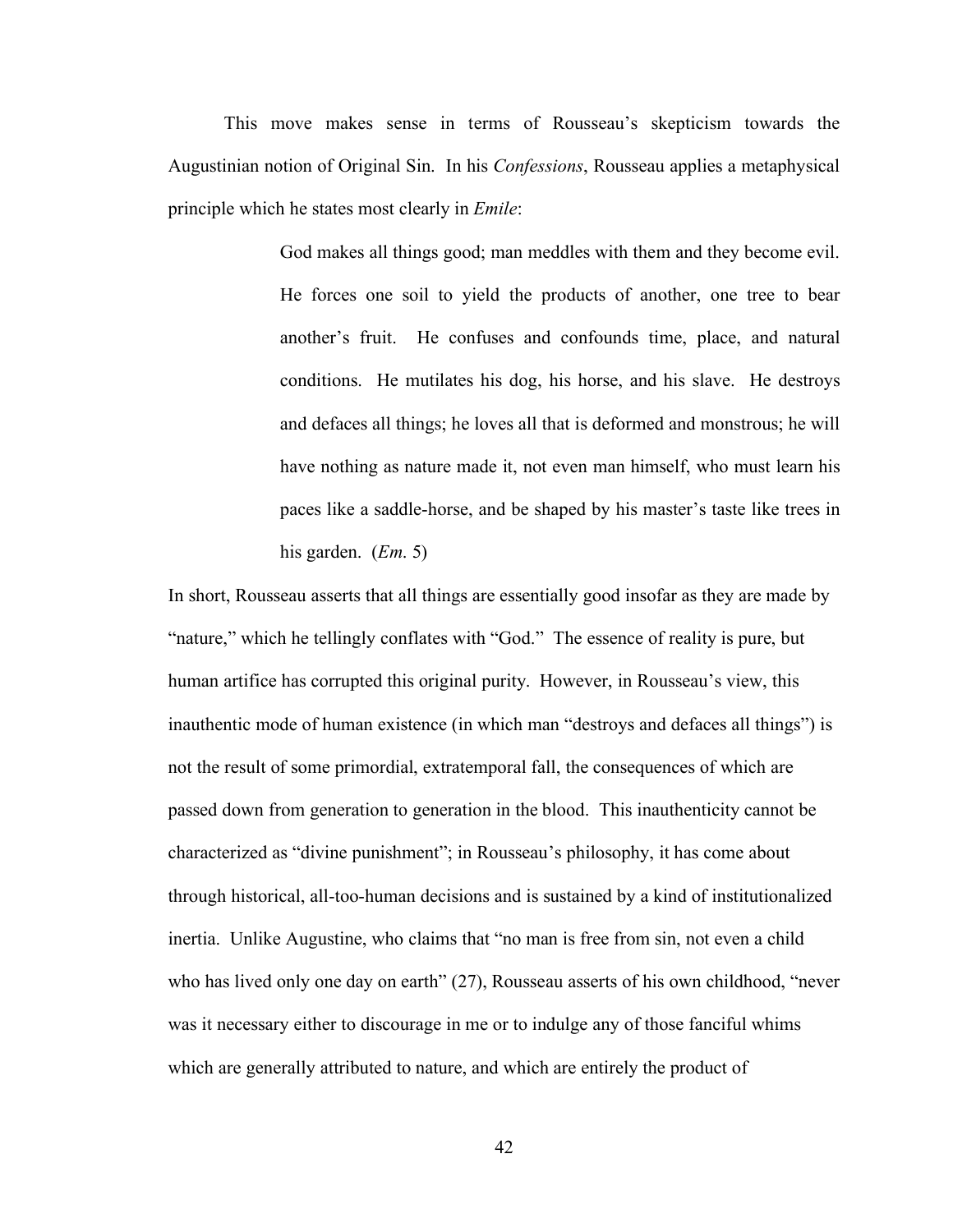upbringing" (10). Equally the "product of upbringing" is the enforced sense of guilt which Augustine finds "natural" and believes to be sent from God. Rousseau, when writing of his failed apprenticeship, details the brutal process of acculturation by which society attempts to propagate guilt-consciousness: "I had soon had so many beatings that I became less fearful: I saw them in the end as a sort of compensation for what I stole, which gave me the right to go on doing it . . . I decided that stealing and being beaten went together and constituted in some sense a contract" (33). Institutionalized religions use the notion of hell and "eternal torment" much like the master uses physical beatings: to control human behavior through fear. In Rousseau's thought, it is this attempt to control wild nature which brings evil into the world. Nature is good (this includes original, human nature), and all of its products are equally good; society (as it is currently constituted) is evil and its baleful influence corrupts everything it touches. This is the essential insight which Rousseau experienced on the road to Vincennes, and, despite the trouble it causes him, he stays true to it (in principle, if not in fact) until his death.

The project of confession entails, for Rousseau, an attempt to regain that lost, originary "nature" by pressing memory to its breaking point. Rousseau claims, "This is one of those singular aspects of my memory which it is worth recording here . . . as soon as I consign its contents to paper, it fails me; and once I have written something down, I no longer remember it at all" (342). Thus, according to a kind of Platonic logic, to remember and to inscribe is to forget. This is a basically cathartic model of memory, and, though it seems unlikely at the factual level, one must consider the fact that this is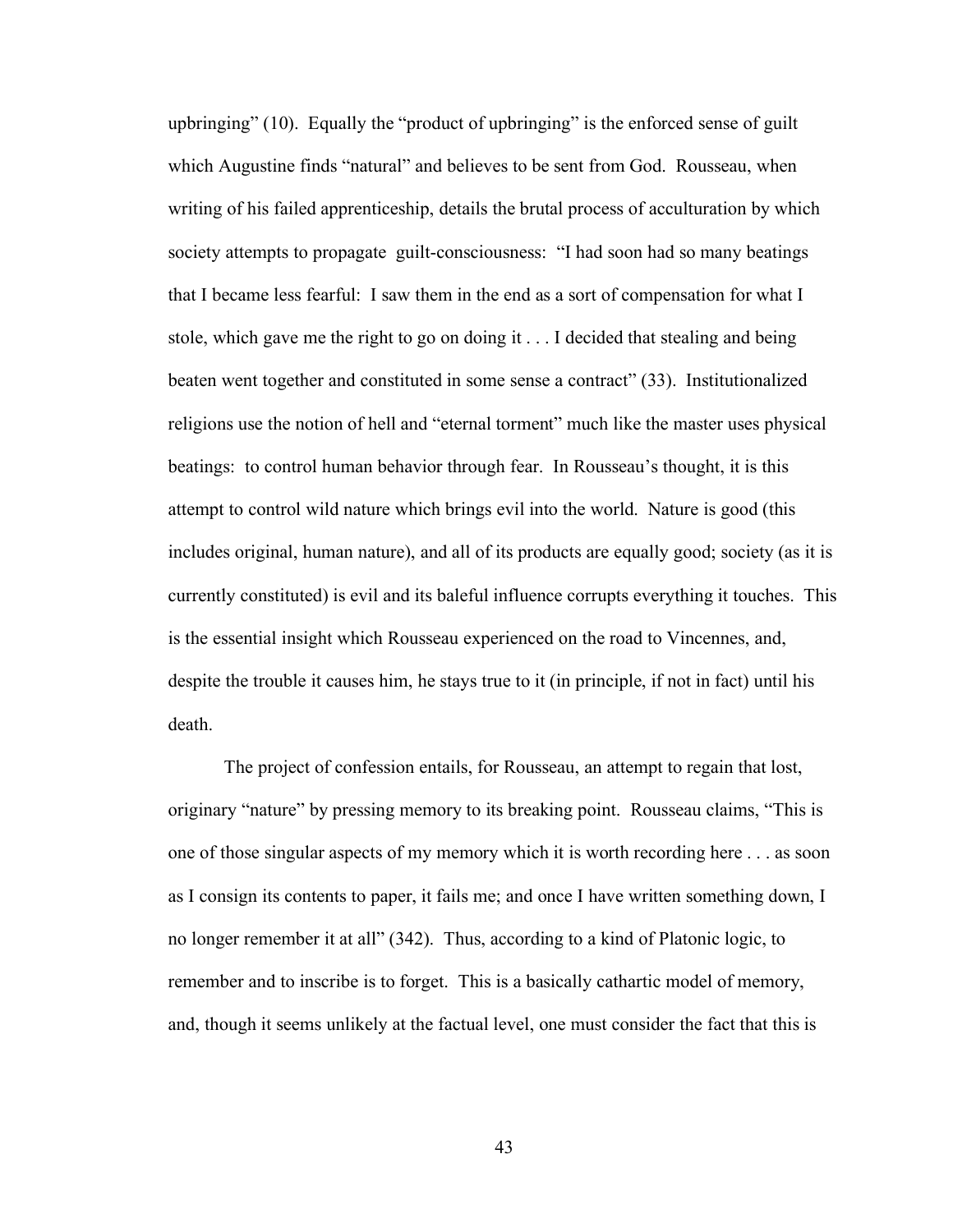how Rousseau *chooses* to depict the process.<sup>4</sup> At the same time, his method of confession requires a capacious and systematic memory:

> the undertaking I have embarked on, to reveal myself to [the reader] in my entirety, requires that nothing about me should remain hidden or obscure; I must be continually present to his gaze; he must follow me into all the aberrations of my heart, into every recess of my life; he must not lose sight of me for a moment, for fear that, finding in my story the least lacuna, the least void, and wondering to himself what I did during that time, he should accuse me of not wanting to reveal everything. (58)

The memory must, therefore, open up "every recess" of his life so as to leave not "the least lacuna, the least void." The project, then, by Rousseau's strange logic is to remember his life down to its smallest detail, to inscribe it, and therefore to forget it. An autobiography of this kind, "that contained the completed story of its author, would be accompanied by a spectral and solipsistic narrator confined entirely to the present —an amnesiac with no clear connection to the life that has just been told" (Wright). There is a kind of millennial impulse in this project: "To undo the damage brought about by an unmerited fall, to rid himself of a false and duplicitous history, Rousseau writes himself *out of* his life" (Wright). In so doing, he hopes to provide an indisputable, public record which both redeems his reputation and alleviates his own, remembered burden of unnatural and inauthentic behavior. He hopes, only after this purgative, confessional practice, to emerge into a new and radical innocence.

<sup>&</sup>lt;sup>4</sup> It is interesting to note, here, that Rousseau's version of self-writing implies a temporary self-forgetting which is, perhaps, dangerously similar to the *petit mal* resulting from that other "dangerous supplement."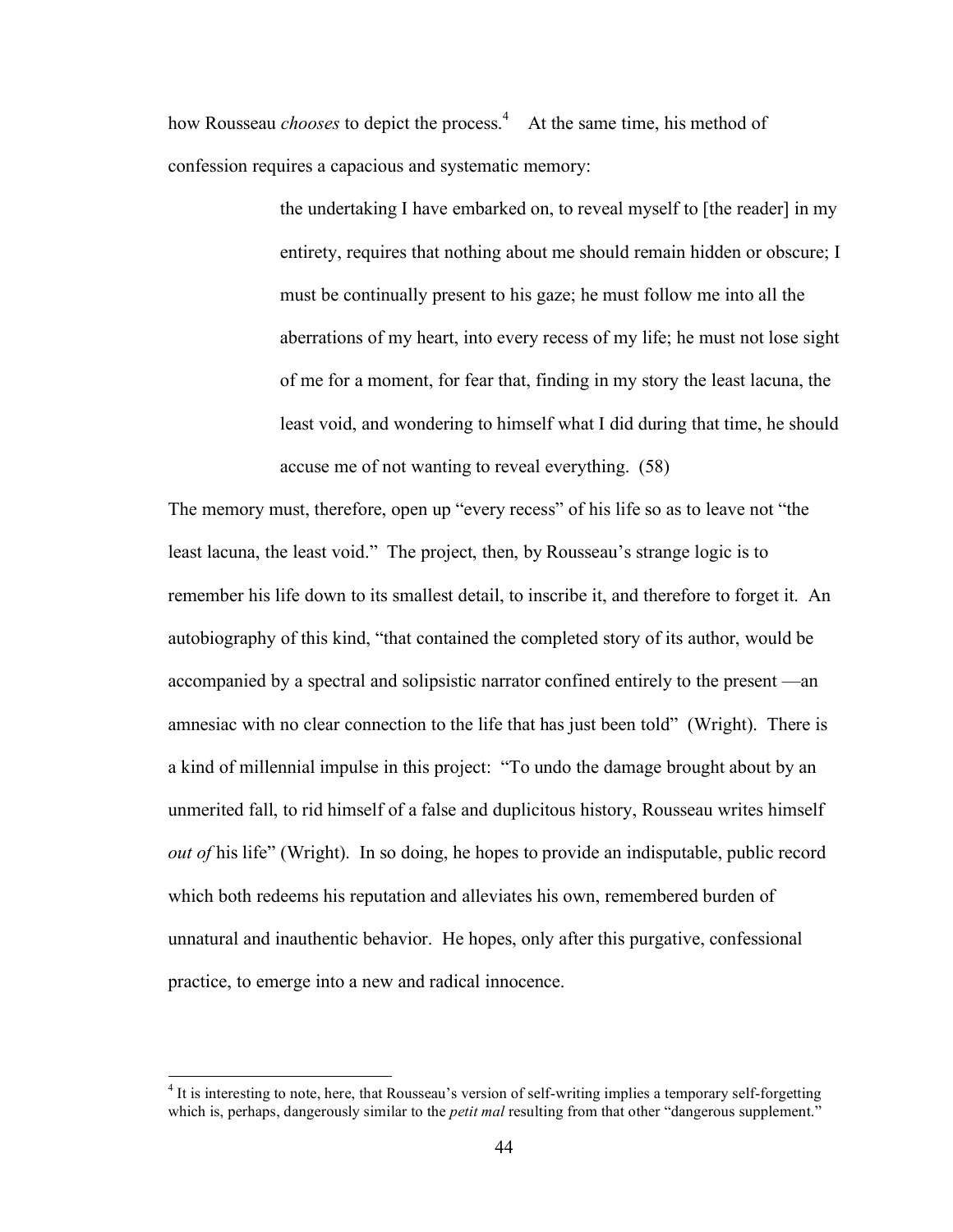On some level, however, Rousseau seems to understand that this project is destined to fail. As a result, the *Confessions* is defined by a thoroughgoing sense of anxiety. On the one hand, he is extremely self-conscious about the insufficiency of his memory to the task at hand; on the other hand, he appeals constantly to an external supplement that would guarantee his autographic authority.

As Rousseau admits near the start of Part II, "My first part was written entirely from memory and so is no doubt full of mistakes. Since I am forced to write the second from memory too, I will probably make many more" (269). If the goal of the project is complete, mnemonic catharsis via systematic recollection and inscription, then the problem of the unremembered looms large. One cannot forget, in the purgative sense, what one cannot recall. This is, in short, the basic problem of Freudian repression – and the root of what he calls neurotic complexes (which, in Rousseau's terms, would be the products of society rather than nature – Freud himself asserts that society makes individuals neurotic). In relation to traumatic memories, Rousseau contradicts his cathartic model of memory by arguing that "To remember them is to renew their bitterness . . . I avoid them as far as is possible, and I often succeed in this to the point of not being able to find them again when I need them" (269). Again, if to remember and inscribe is to forget, then to avoid remembering implies the preservation of the inauthentic self that is to-be-disposed-of. It is even more confusing, then, when Rousseau argues that this latter type of forgetfulness (which is really a mode of avoidance and denial) is "a consolation vouchsafed me by heaven in the midst of . . . woes" (269). Just after this assertion, he claims that pleasant memories are "the blessed counterweight to my terrified imagination" (269). The implication here is that to remember is to preserve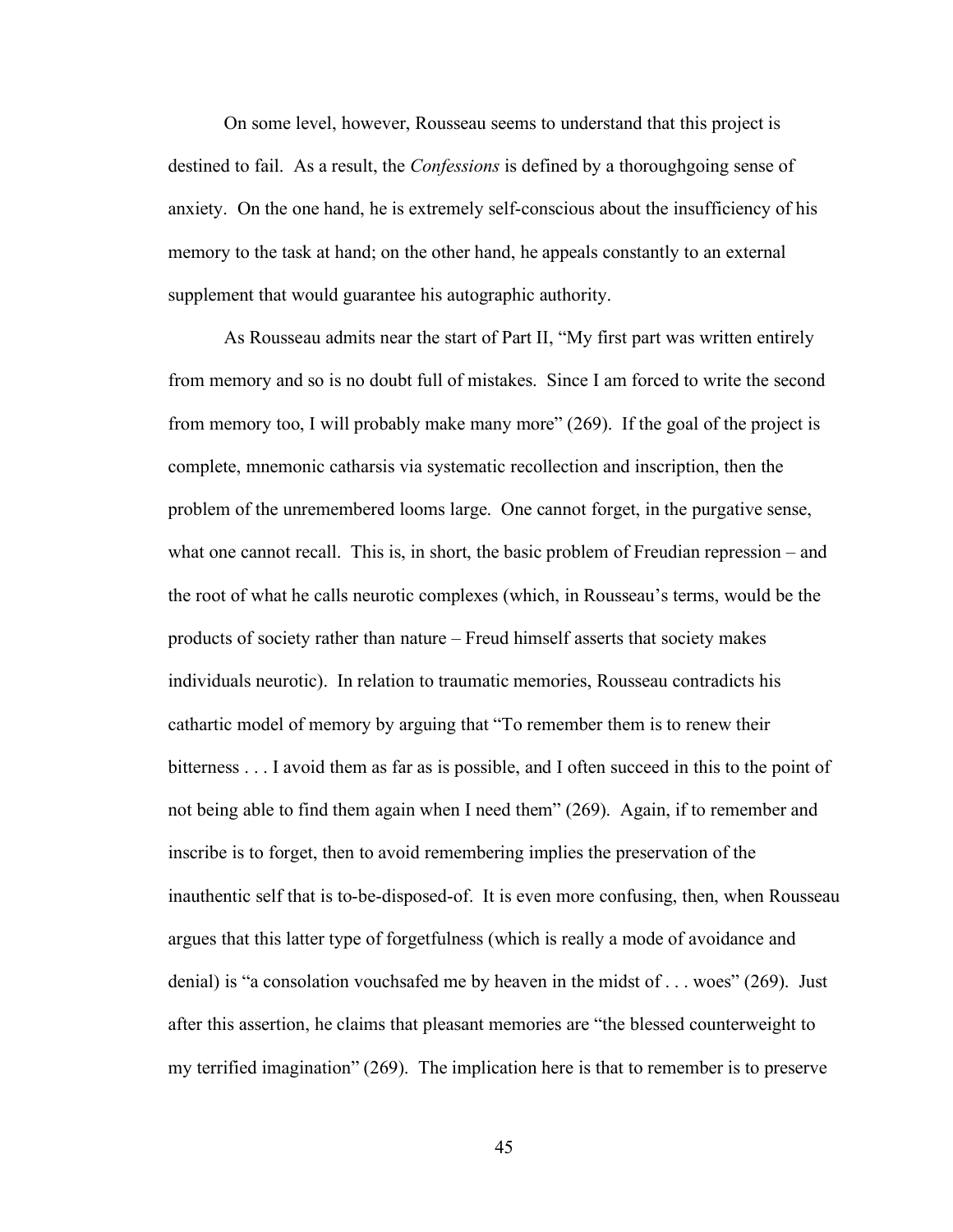(in which case it seems unlikely that he would ever have written any of his pleasant memories down). This vacillation between two contradictory versions of memory is the hallmark of bad faith and rationalization. Perhaps Rousseau recognizes that his cathartic model of memory is flawed but is still unwilling to sacrifice the possibility of a rebirth into radical innocence through systematic, confessional writing.

In any case, Rousseau is obviously anxious about memory, and since his confessional project hinges on accurate recall, he feels that he needs some form of external supplementation to bolster his error-prone faculties. As a result, he refers incessantly to a "supplement" – a collection of corroborating documents both legal and personal – which he always names hypothetically: "if I ever compile one" (333). Rousseau intends for this "supplement" to prove the veracity of his self-narrative; it is a sort of Biblical surrogate: a secular, documentary record which bears witness and validates authority. While Augustine is able to ground his authority in the musical language of the *Psalms*, Rousseau (aware of his own incompleteness but lacking the theistic metanarrative) falls back on a text which does not exist (and is, therefore, irrefutable). Instead of appealing to the ineffable, he appeals to the non-existent. Both can ultimately be seen as rhetorical strategies which serve to simultaneously defer and offer a pseudo-answer to the question of authority.

As Rousseau's paranoid anxiety increases, he associates the completion of this hypothetical "supplement" with a paradisial future in which his reputation is secure:

> But time presses hard on my heels, my spies are all around me; I am forced to perform in haste and badly a task that demands the leisure and the tranquility I lack. If ever providence, turning its eyes in my direction,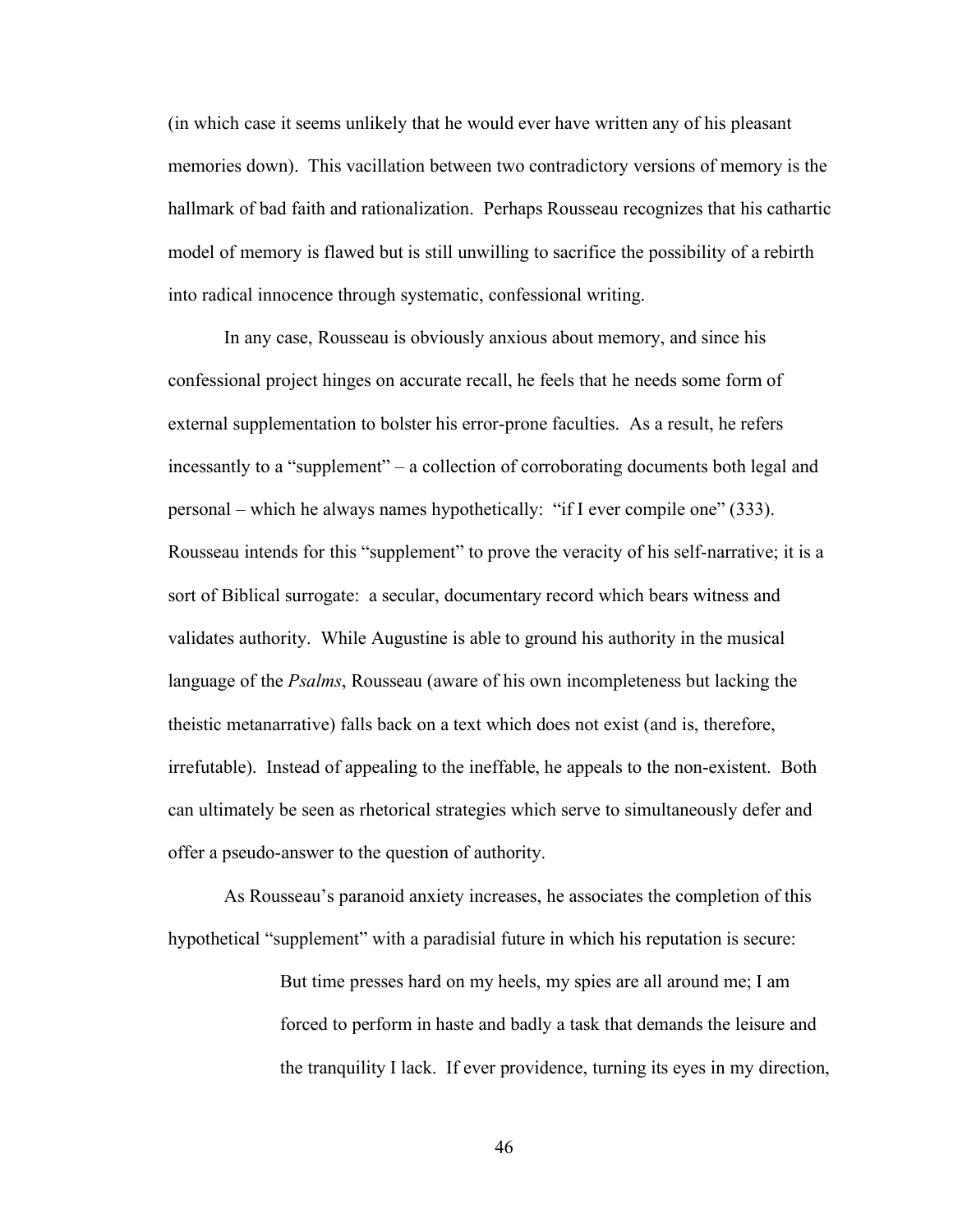should at last procure me calmer days, I will devote them, if I can, to recasting this work, or at least to adding to it the supplement I feel it so badly needs. (316)

The phrase "recasting this work" is particularly telling because it suggests the discourse of sculpture – the vital clarity of carefully hewn stone. He seeks a fictive finality in which his entire life is laid bare, a monumental text accompanied by irrefutable footnotes and voluminous, documentary evidence; however, he recognizes the impossibility of this desire. He confesses in a footnote that this is "A project I have abandoned" (316). He eulogizes his failure obsessively: "I am in no position to trace these things back to the hand that set them in motion and, while stating facts, to assign causes" (576). And again: "it is impossible for me to introduce any order into the events of my narrative; I will henceforward be forced to arrange them haphazardly and as they occur to me" (586). And yet again: "it is impossible for me to introduce any order or continuity into such ideas . . . I can therefore only record separately and in isolation, as they present themselves to my mind" (614). The insufficiency of memory and the failure of the "supplement" combine with Rousseau's political and personal trials to create an overwhelming anxiety which defines Book II of the *Confessions*. In the absence of any more effective alternative, he resorts (like Augustine, though with a greater desperation than Augustine) to an eccentric, stylistic hybridity in an attempt to achieve the "pure gold" of authority through experimental fusion.

Because the text is stylistically hybridized through and through, a couple, clear examples will have to stand in for the larger trend (a larger and more systematic study of hybridity in the *Confessions* would be an interesting and valuable project in itself).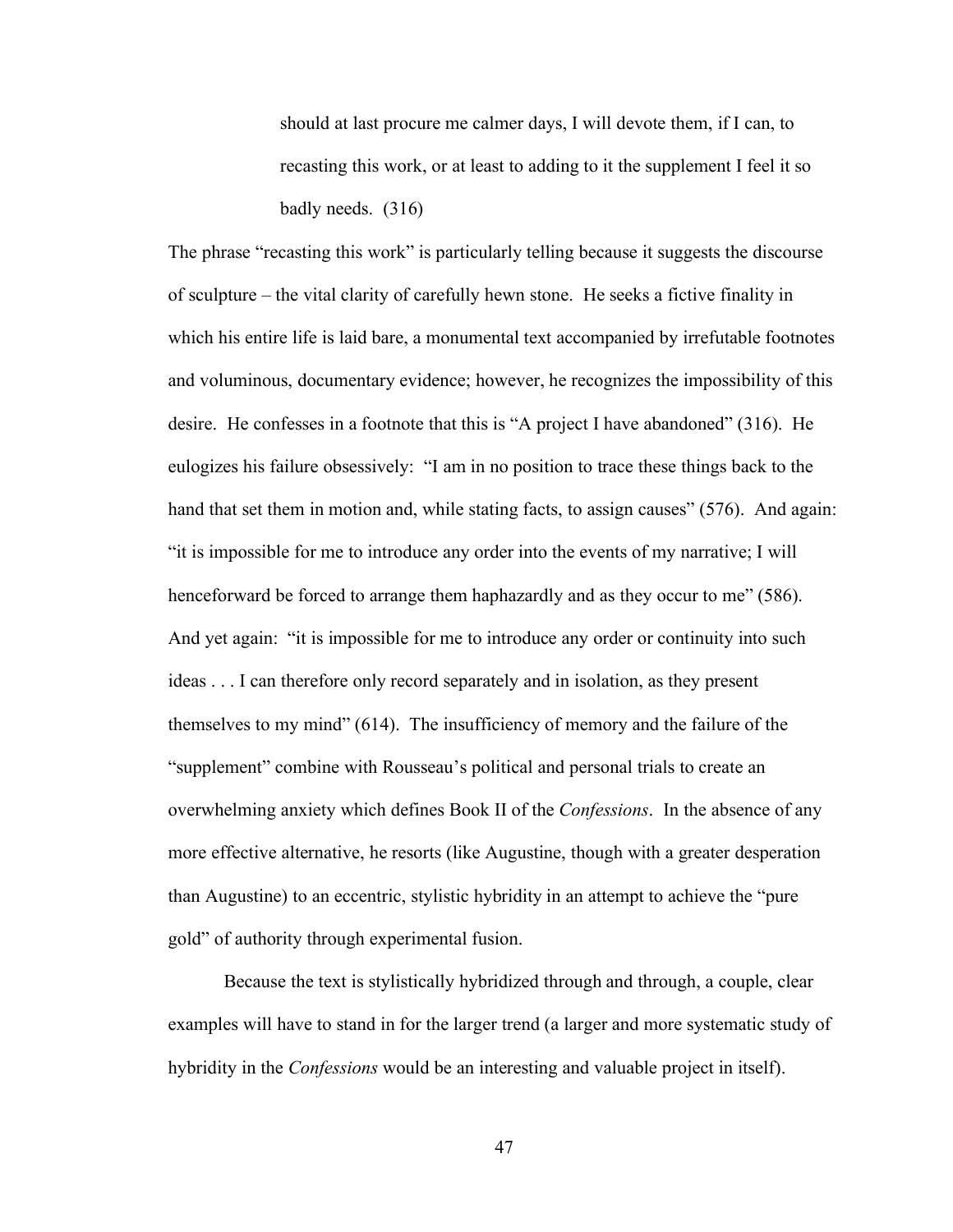Consider, first, the gothic style of the opening of Book XII: "This is where the work of darkness begins, in which for eight years I have found myself entombed without it being possible for me, however, I have gone about it, to penetrate their terrifying obscurity" (576). The language of the "tomb" and labyrinth dominate this autographic act; he casts himself as a lone wanderer in a vast, epistemological darkness. He pushes the gothic obsession with the tomb and ruin to a strange apotheosis: "the authors of *my ruin* have discovered the unimaginable art of making the public an accomplice to their plot" (576). Through an "unimaginable art," the mysterious figures behind this (highly dubious) conspiracy have reduced Rousseau to a "ruin": he is himself the trace, the decaying monument, the resonant signifier. He continues to sample the discourse of the gothic throughout Book XII because it lends rhetorical weight to what might otherwise be construed as "the air of someone who complains without reason" (576). There is an impressive gravitas to the gothic which Rousseau requires to lend authority to his own, elaborate complaints. However, he seems to be aware that the intensity of this form of self-description easily veers into absurd hyperbole, so he employs it only intermittently (and almost always when speaking of "the hidden machinations of [his] unseen persecutors" (637).

Rousseau employs the pastoral as a strategic, rhetorical counterbalance to this gothic gloom. Just prior to narrating his expulsion from the Ile de Saint-Pierre (one of the darker transitions in this hyperbolic narrative of "darkness"), he employs the pastoral discourse to balance his rhetorical excess:

> I have always loved water passionately; the sight of it plunges me into a delicious reverie, which often, however, has no determinate object. I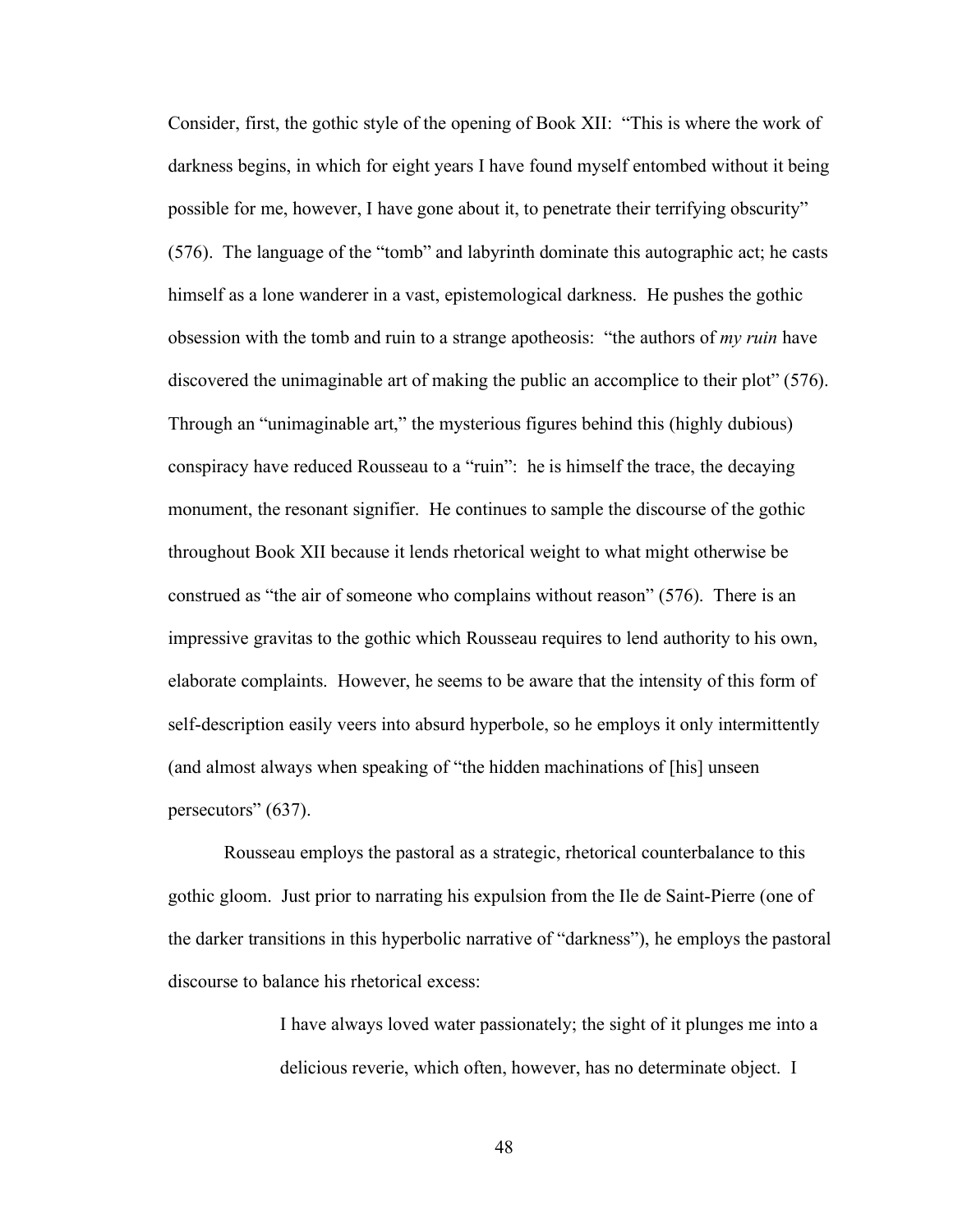never failed on rising, if the weather was fine, to hurry out on to the terrace and to breathe in the fresh and healthy morning air, and to scan with my eyes the horizon of that lovely lake whose shores, with the mountains that border it, enchanted my gaze. (628)

Here, Rousseau paints himself as the "happy shepherd" in a paradise of water, rock and air. This "delicious reverie" is the rhetorical antithesis of "the work of darkness" which begins the chapter and serves to reinforce Rousseau's autographic project. The passage seems to ask a leading question: one capable of such joy and simplicity must surely be a child of nature, betrayed by the machinations of an evil society, no? This moving (though strategically rhetorical) passage then opens out into yet another stylistic permutation: prayer. Unlike Augustine, who derides the merely natural in favor of the supernatural, Rousseau finds in the vision of "nature" an inspiration to praise: "I find no homage worthier of the deity than the mute admiration which the contemplation of His works encites . . . Confined to my room, I pray less often and less fervently; but at the sight of a fine landscape, I feel moved without being able to say what by" (628-629). Here, Rousseau reveals what he thinks of as the essential joy of his "true nature," and opposes it to the "confinement" of his room (also his "tomb" and "ruin"). Through this fusion of pastoral and prayer, Rousseau reveals the other, positive pole of his nature and attains a kind of authority through rhetorical balance and stylistic fusion.

This is the closest Rousseau comes to attaining the textual "supplement" which he requires. Ultimately, a sense of existential lack determines the very structure of the *Confessions*. The scope of the project is so vast because, as Rousseau himself admits, "To say what I have to say would require me to invent a new language as new as my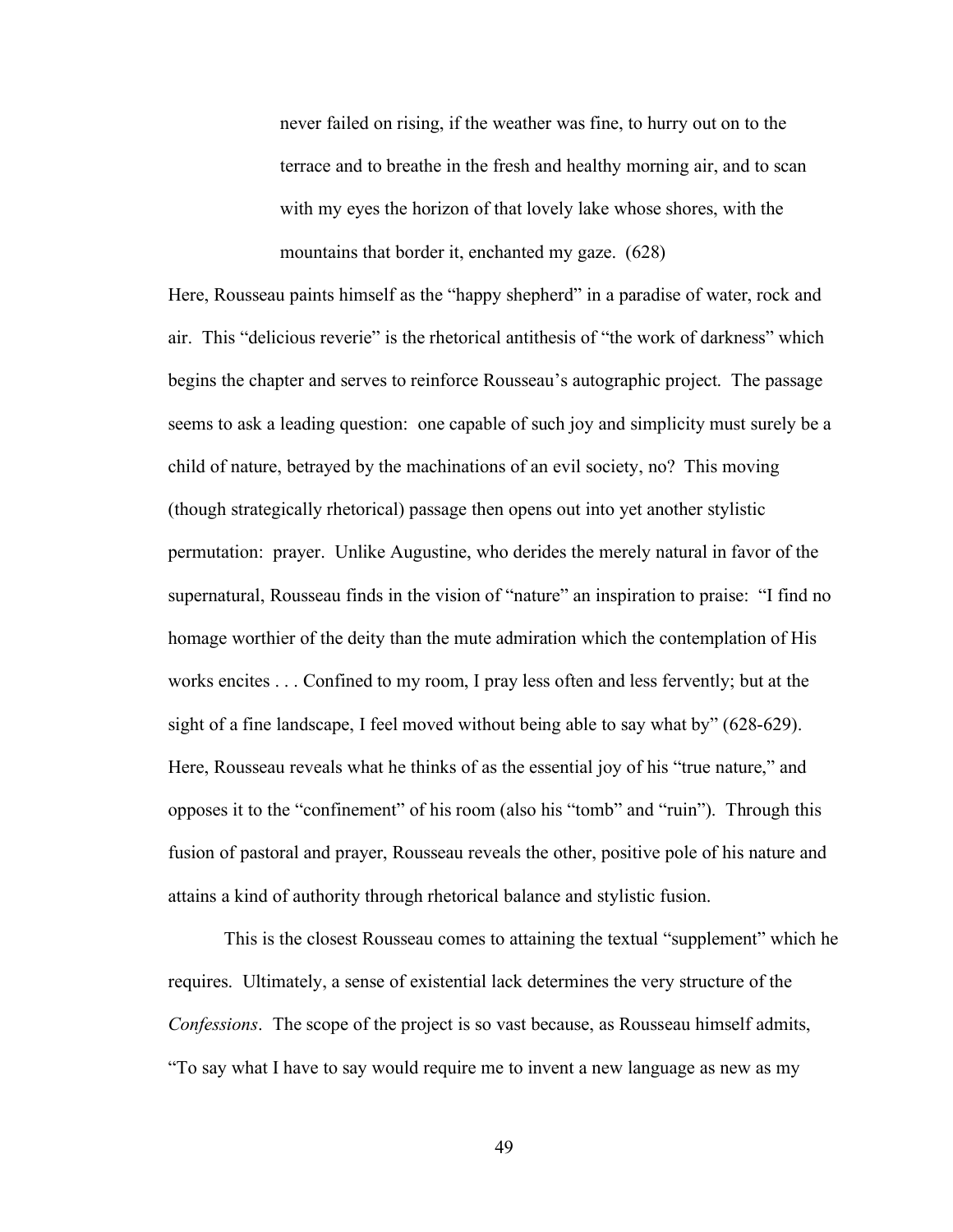project; for what tone, what style could I adopt that would disentangle this vast chaos of sentiments, so diverse, so contradictory . . .?" (647). One senses that he is never satisfied with the merely rhetorical authority which derives from hybridization; indeed, the book seems to explode into a plethora of styles, ranging from the picaresque to the philosophical and polemical. He attempts to fuse as many varying strands of discourse as he can into his one, larger autographic project (perhaps this is an attempt to supplement the lack of causal understanding which haunts him in Book II). The compulsion to repeat is telling here; it reveals a basic belief in the insufficiency of hybridity in establishing authority. He senses that what he wishes to express is unspeakable – that his language is insufficient to the task. In other words, for Rousseau, language itself needs a supplement, but he is unable to provide it. Rousseau's life, defined by the dialectic of loss and an endless quest for an unobtainable supplement, is reflected in his *Confessions* as an almost pathological need for supplementation (both in terms of language and documentary proof). Perhaps this is part of the reason that Rousseau considered this work to be "the most secret history of [his] soul" (648).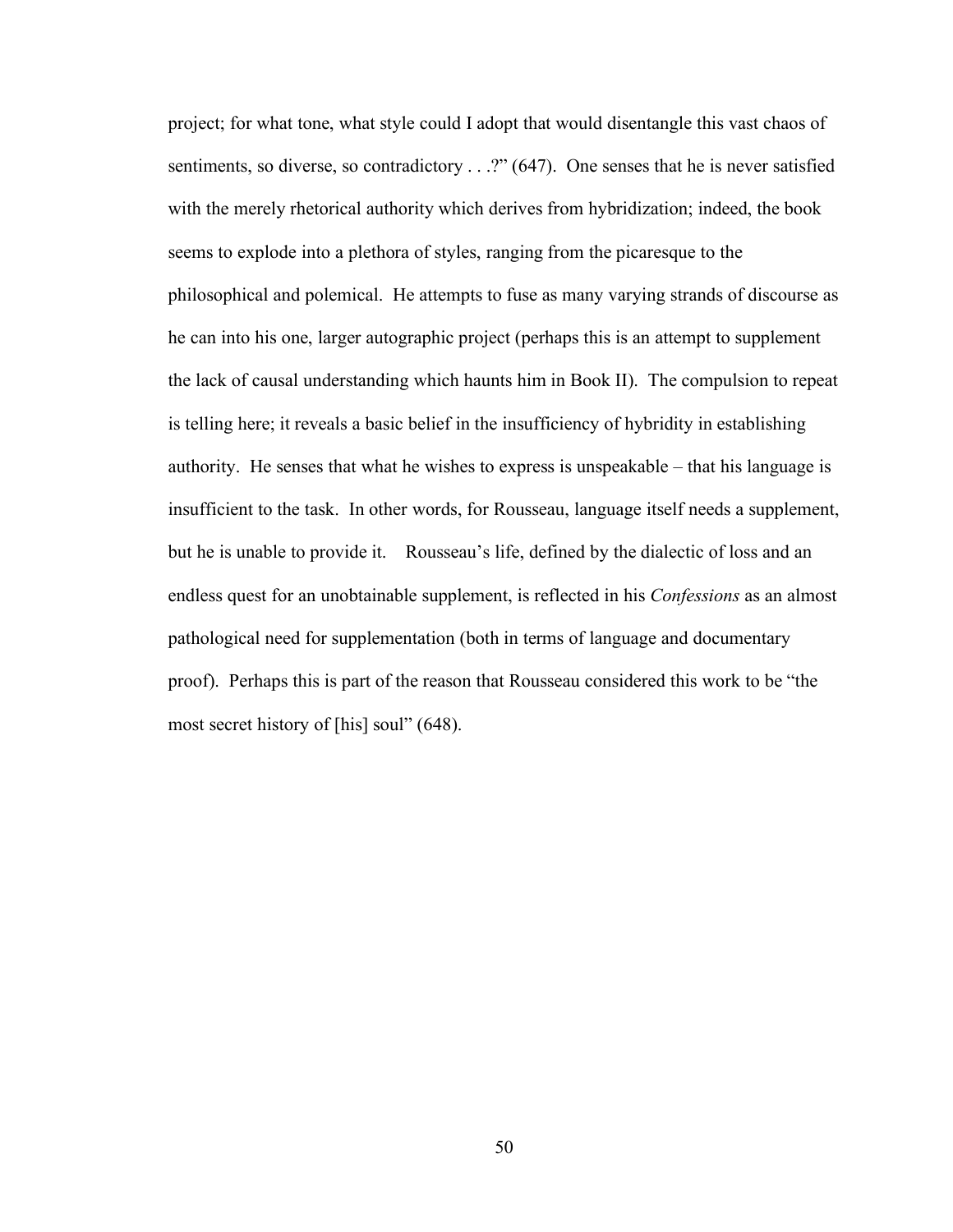## CHAPTER 3: WORDSWORTH

Although Harold Bloom has famously argued that Wordsworth's *Prelude* should be considered "an internalized epic written in creative competition to Milton" (*The Epic* 110), it is more fruitful in the context of autographic writing to situate the poem in "creative competition" with Rousseau. Indeed, as W.J.T. Mitchell asserts, the "comparative and antithetical" method of reading the *Confessions* and *The Prelude "*can proceed indefinitely, since there is no doubt that Wordsworth and Rousseau were writing within a common psychological vocabulary of sensation, feeling, memory, and imagination, and there is an endless supply of thematic and structural parallelism to be elaborated" (646). Out of this inexhaustible supply of potential, comparative points, I will focus primarily upon those aspects of Wordsworth's *Prelude* which reveal most clearly his creative (mis)reading of Rousseau (and for the purposes of this argument I will rely primarily upon the 1805 text, while referring on occasion to the 1850 revision). Unlike Rousseau's appropriation of Augustine's *Confessions*, Wordsworth's reading of Rousseau results in something closer to revision than inversion. While the two share a similar "psychological vocabulary" and engage with traditional, Augustinian confessional tropes, Wordsworth's *Prelude* redefines key terms in that vocabulary and revises those familiar tropes in an attempt to supersede the Rousseauvian method of self-narrative and assert a kind of autographic autonomy.

However, this dialogue with Rousseau's *Confessions* is submerged; it is a subtext which remains beneath the *Prelude's* surface as a generative principle. Before exploring Wordsworth's revision of Rousseau, it is necessary to establish the stated purpose of the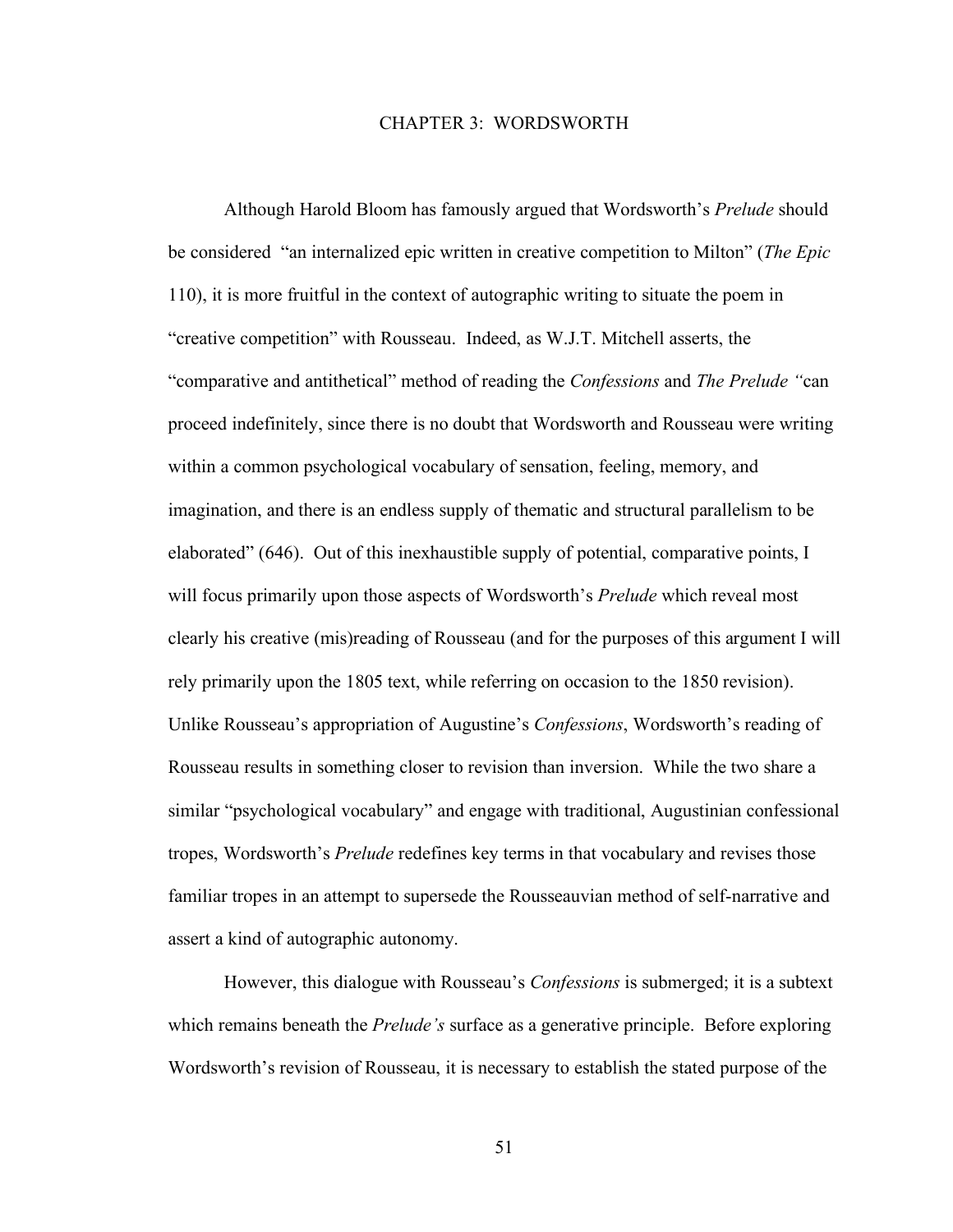project. The overt purpose of *The Prelude* is to present an autographic history of the "discipline / And consummation of the poet's mind" (*Book XIII*, 270-271). In *Natural Supernaturalism*, M.H. Abrams has noted that the structure of *The Prelude* is essentially tripartite:

> There is a process of mental development which, although at times suspended, remains a continuum; this process is violently broken by a crisis of apathy and despair; but the mind then recovers an integrity which, despite admitted losses, is represented as a level higher than the initial unity. (Abrams 77)

The initial "process of mental development" corresponds to the first eight books which "form a single movement, summed up in the title of Book Eight": "Retrospect: Love of Nature Leading to Love of Mankind" (*The Epic* Bloom 119). The subsequent "crisis of apathy and despair" comes about due to Wordsworth's involvement in the French Revolution and the eventual disappointment of his revolutionary hopes (this process is narrated in Books 9 and 10). Books 11 and 12 deal with the movement from the crisis of revolutionary failure (resulting in an "impairment" of imagination) to the restoration on a higher level of imaginative vitality. But to read *The Prelude* purely in this vein would be to read it fictively. The autographic reading I propose is more concerned with the inarticulate anxieties that drive the project and shape it (like Augustine's and Rousseau's *Confessions*) into an elaborate act of (anticipatory) self-justification, self-defense, and self-promotion.

The origin of *The Prelude* is essentially tied up with Wordsworth's nevercompleted philosophical poem, *The Recluse*, and both owe a debt to Coleridge. As early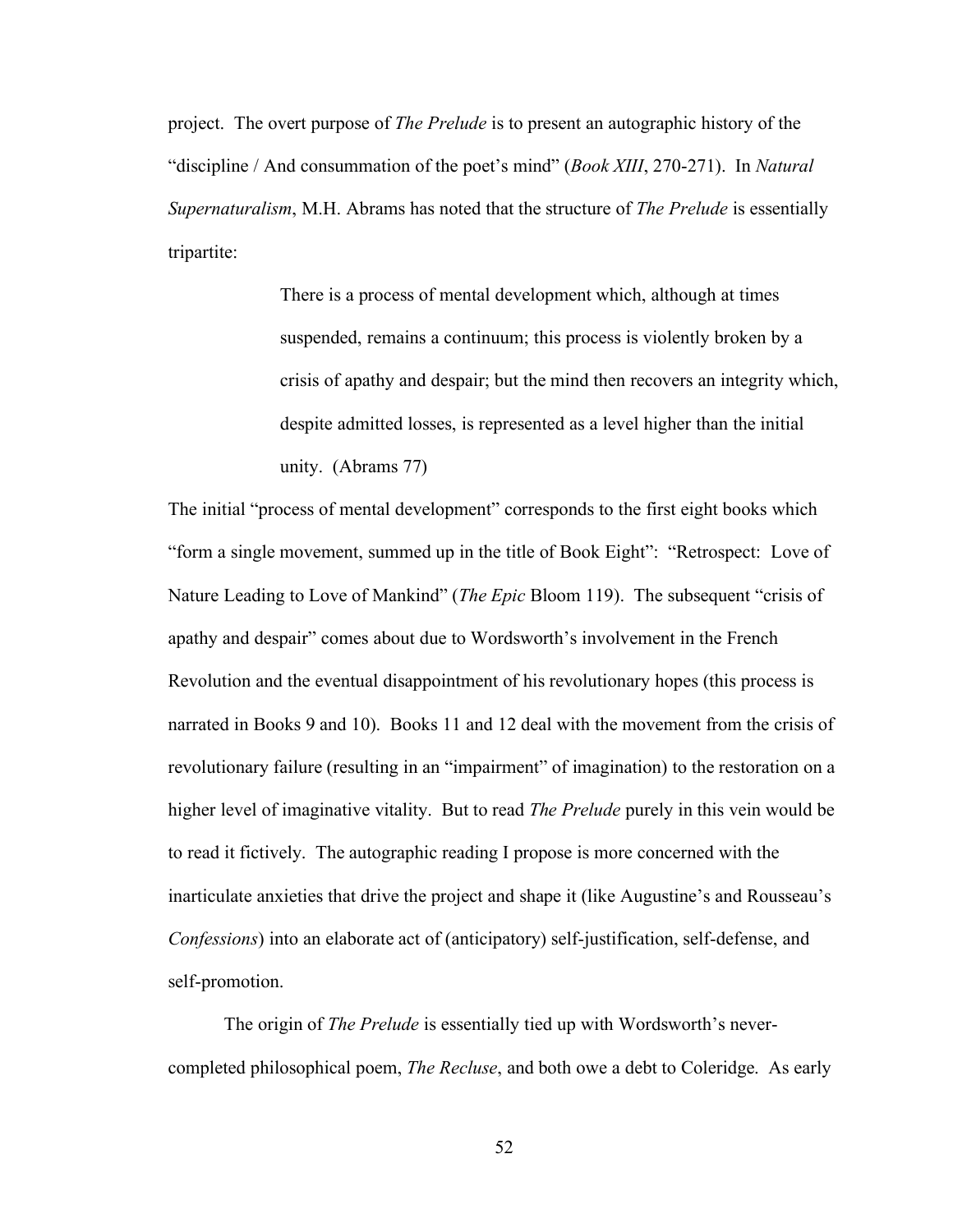as 1798, Wordsworth had announced in a letter to James Tobin: "I have written 1300 lines of a poem in which I contrive to convey most of the knowledge of which I am possessed" (Gill 144). Five days later, Wordsworth had given the project a name: "*The Recluse: or, Views of Nature, Man, and Society*" (Gill 144). In an attempt to live up to the title of "philosopher-poet" that Coleridge had conferred upon him, Wordsworth set out "to synthesize humankind's philosophical, scientific, historical, and political knowledge and experience in poetry that would move people to realize on earth the Utopian vision confined for centuries to their hopes and dreams" (Darlington 4). As Wordsworth's biographer, Stephen Gill notes, "The philosophical-poetical ambition so unguardedly disclosed affected Wordsworth's sense of his identity as an artist" (Gill 144). Indeed, in 1798, with only the relatively unknown "Descriptive Sketches," "An Evening Walk," and *Lyrical Ballads* to his name, Wordsworth could only justify his poetic ambitions in light of a momentous, future work. However, in the face of the daunting task he had set for himself in *The Recluse*, he would retreat continually, unable to achieve his desired end.

This tension between the high ambition of Wordsworth's announced project and his minimal progress towards its completion would eventually produce the crisis that inspired *The Prelude*. In 1799, Coleridge declared in a letter to Wordsworth,

> I am anxiously eager to have you steadily employed on `The Recluse' . . . . I wish you would write a poem, in blank verse, addressed to those, who, in consequence of the complete failure of the French Revolution, have thrown up all hopes of the amelioration of mankind, and are sinking into an almost epicurean selfishness, disguising the same under the soft titles of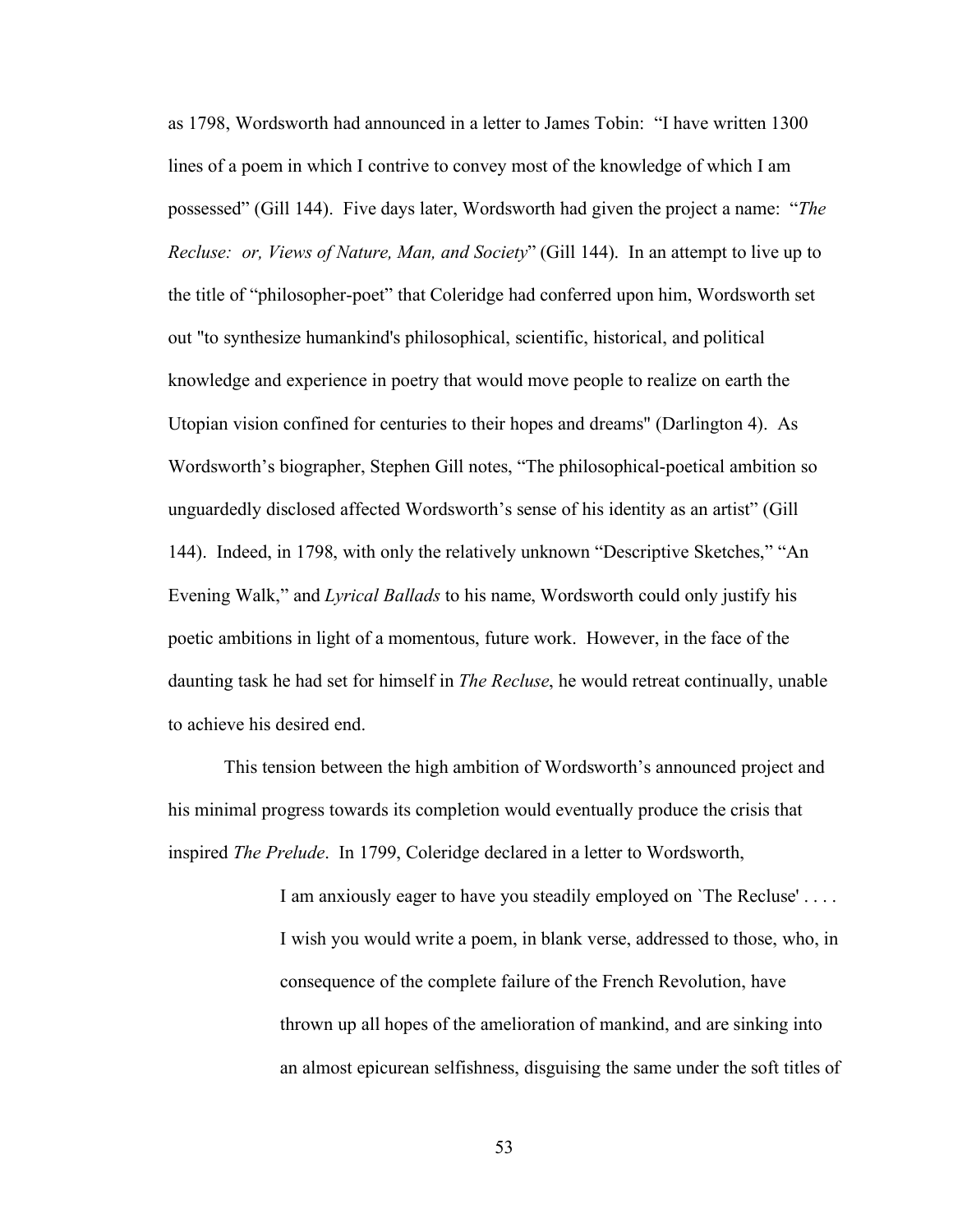domestic attachment and contempt for visionary philosophes. It would do great good, and might form a Part of `The Recluse.'" (STC to WW, Sept. 1799)

This letter connects the crisis of the *Recluse* project to Wordsworth's earlier, revolutionary crisis; the poem which grows out of this connection is *The Prelude*, which begins in an attempt to resolve and integrate both crises simultaneously. The 1799 version of *The Prelude*, an extended, lyrical meditation upon the poet's development, is the result of this initial attempt; however, this early draft fails to tackle the failure of the Revolution. The 1805 revision of this early work is inspired, in part, by Coleridge's continued confidence:

> I dare affirm that he [WW] will hereafter be admitted as the first & greatest philosophical Poet--the only man who has effected a compleat and constant synthesis of Thought & Feeling and combined them with Poetic Forms, with the music of pleasurable passion and with Imagination. . . . and I prophesy immortality to his *Recluse*, as the first & finest philosophical Poem, if only it be (as it undoubtedly will be) a Faithful Transcript of his own most august & innocent Life. (STC to Richard Sharp, 15 January 1804)

As Wordsworth continues to struggle with *The Recluse*, he finds himself thrown back again and again upon *The Prelude*. As a result, he comes to see the two as essentially related: "the two Works have the same kind of relation to each other . . . as the Antichapel has to the body of a gothic church" (*Preface* to the Excursion, 1814 pg. 535). He believes, however, that the basic egotism of *The Prelude* could never be justified "till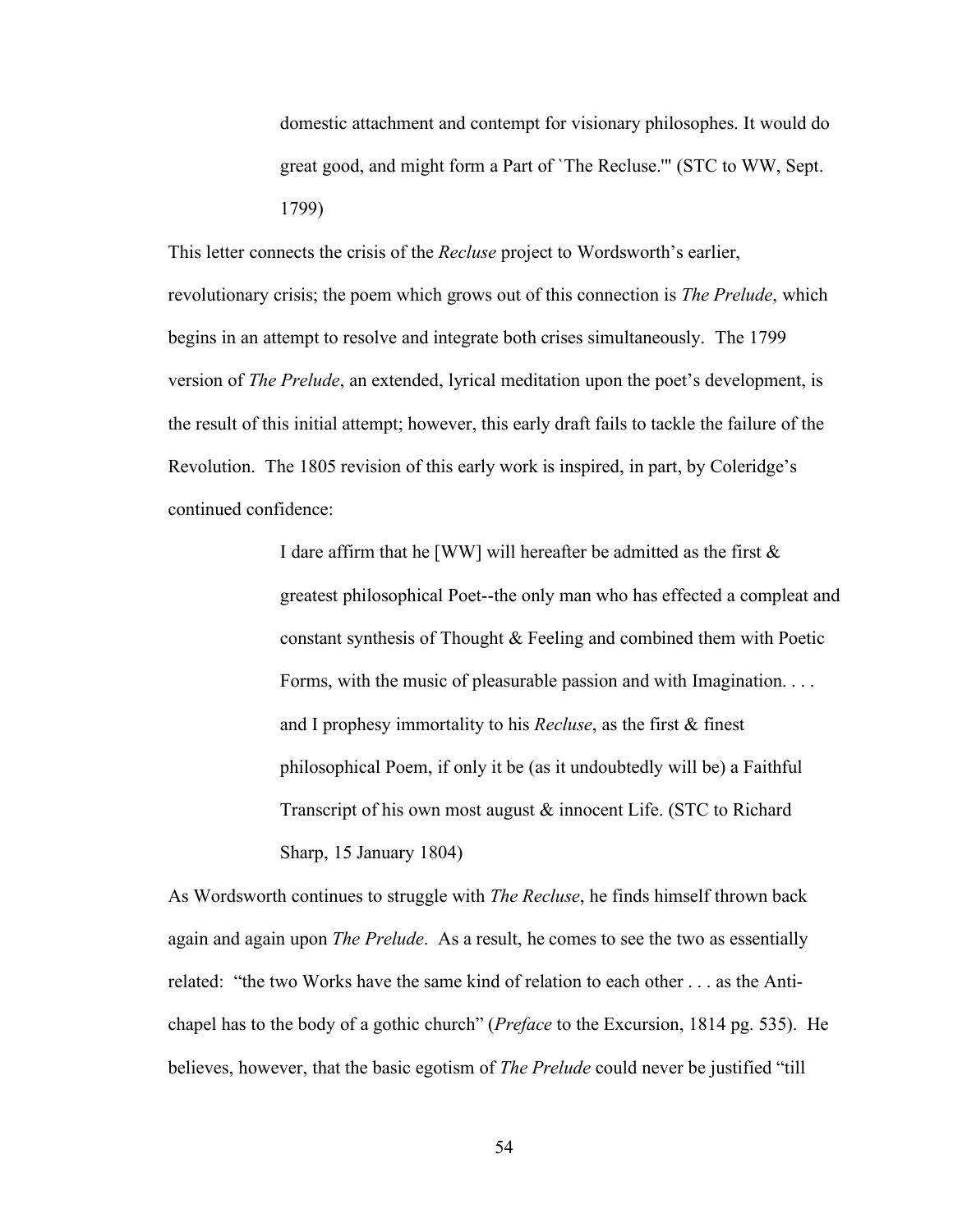another work [*The Recluse*] has been written and published, of sufficient importance to justify me in giving my own history of the world" (WW to Sharp, 29 April 1804). This basic anxiety of authorship runs through *The Prelude* and explains, in part, the project of self-justification which runs through the poem.

Crucial to this project of self-justification is the self-distancing which Wordsworth enacts in relation to Rousseau. He boldly announces in *The Prelude*:

> That poets, even as prophets, each with each Connected in a mighty scheme of truth, Have each for his peculiar dower a sense By which he is enabled to perceive Something unseen before. (Book XII 301-305)

The implication of this remarkable passage is that each poet (if he truly *is* a poet) has access to something entirely original, "Something unseen before." Indeed, in Wordsworth's eyes, this is the litmus test of the strong poet. It is in this context that he duels overtly with Milton, whom he identifies as the great forbear throughout the poem; however, the more intense (and therefore *muted*) rivalry is between Wordsworth and Rousseau. As W.J.T. Mitchell notes,

> "Monuments in memory," "spots of time," the "sentiment of being," the recovery of childhood, the reverence for nature, the quest for moral perfection of the self, the love of simplicity, the vocation of retirement, the analysis of sensation and emotion, the love of walking, or reverie, idleness, and solitude, the love of love itself as a theme for elaboration, the egotism that turns the writer to autobiography, and the elaboration of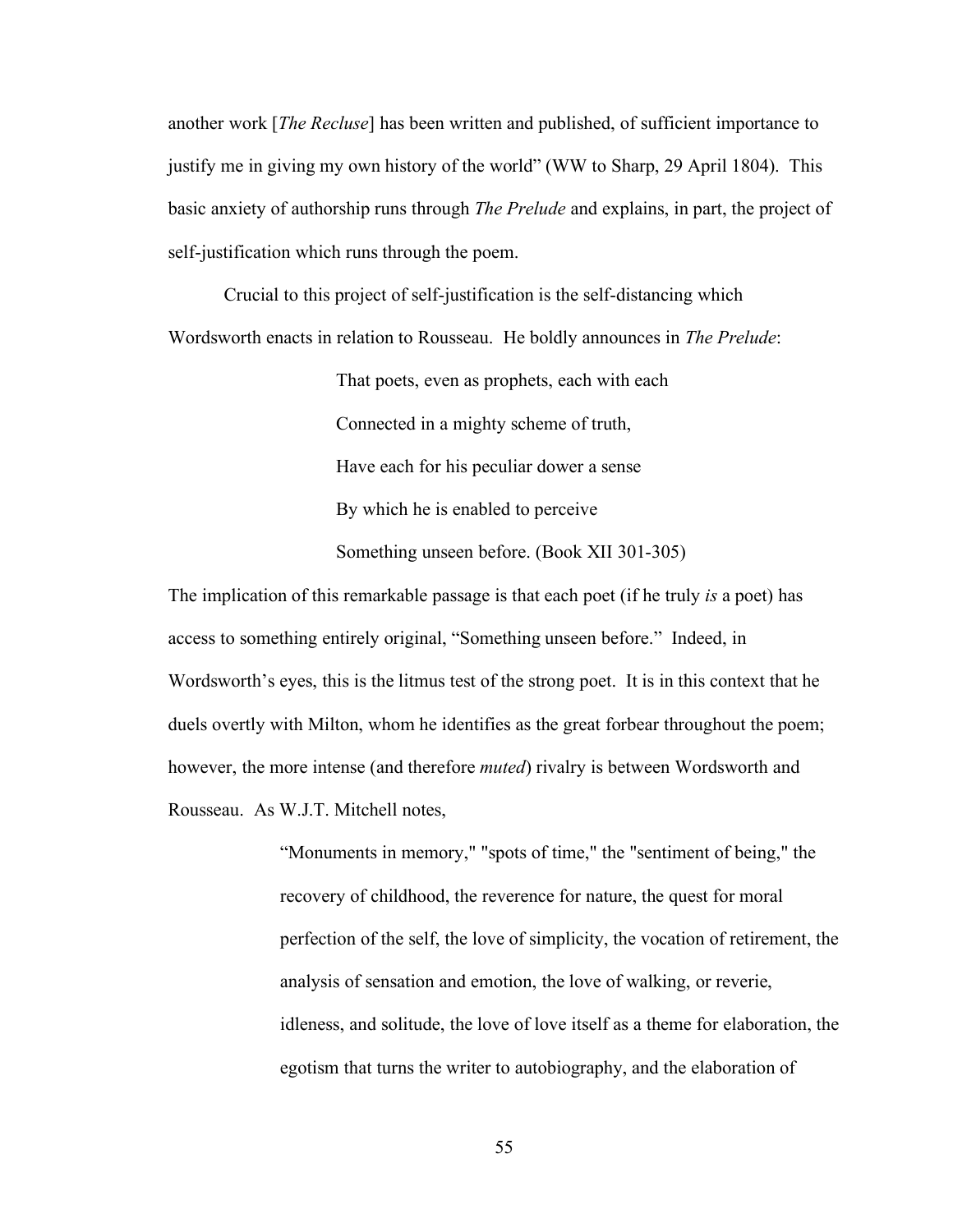autobiography as a story of repeated "falls" into error, perplexity, and madness followed by redemptive states of calm assurance and transcendence – all these themes identify the *Confessions* with *The Prelude* (645-646).

It seems, then, that Rousseau has beaten Wordsworth to the punch – that his "Something unseen before" has not only been seen already, but documented (and well). How, then, does a poet who emphasizes the necessity of absolute originality address this difficulty? The answer seems to be this: through an elaborate revisionary project which appropriates and alters Rousseau's basic tropes and key terms in order to recast them in an original form.

The most obvious act of appropriation relates to Wordsworth's treatment of error: "All of the 'errors' Wordsworth confesses to are part of a providential pattern that brings him back to his true self, and all of them are meliorated versions of the notorious crimes of Rousseau" (Mitchell 657). While Rousseau confesses (without repentance) to multiple, seemingly random thefts (not only as a child or adolescent, but as a grown man), Wordsworth employs the theft-trope in order to reveal the intricate interplay between mind and nature. Consider, for instance, Rousseau's glib confession: "No doubt I stole fruit, sweets, things to eat; but I never, just for the fun of it, did any harm or damage" (*Conf*. 10); this is a considerably different tone than Wordsworth adopts. In the justly famous "stolen-boat" sequence in Book I, Wordsworth narrates his temporary theft of a "shepherd's boat": "It was an act of stealth / And troubled pleasure. Nor without the voice / Of mountain-echoes did my boat move on" (388-390). However, instead of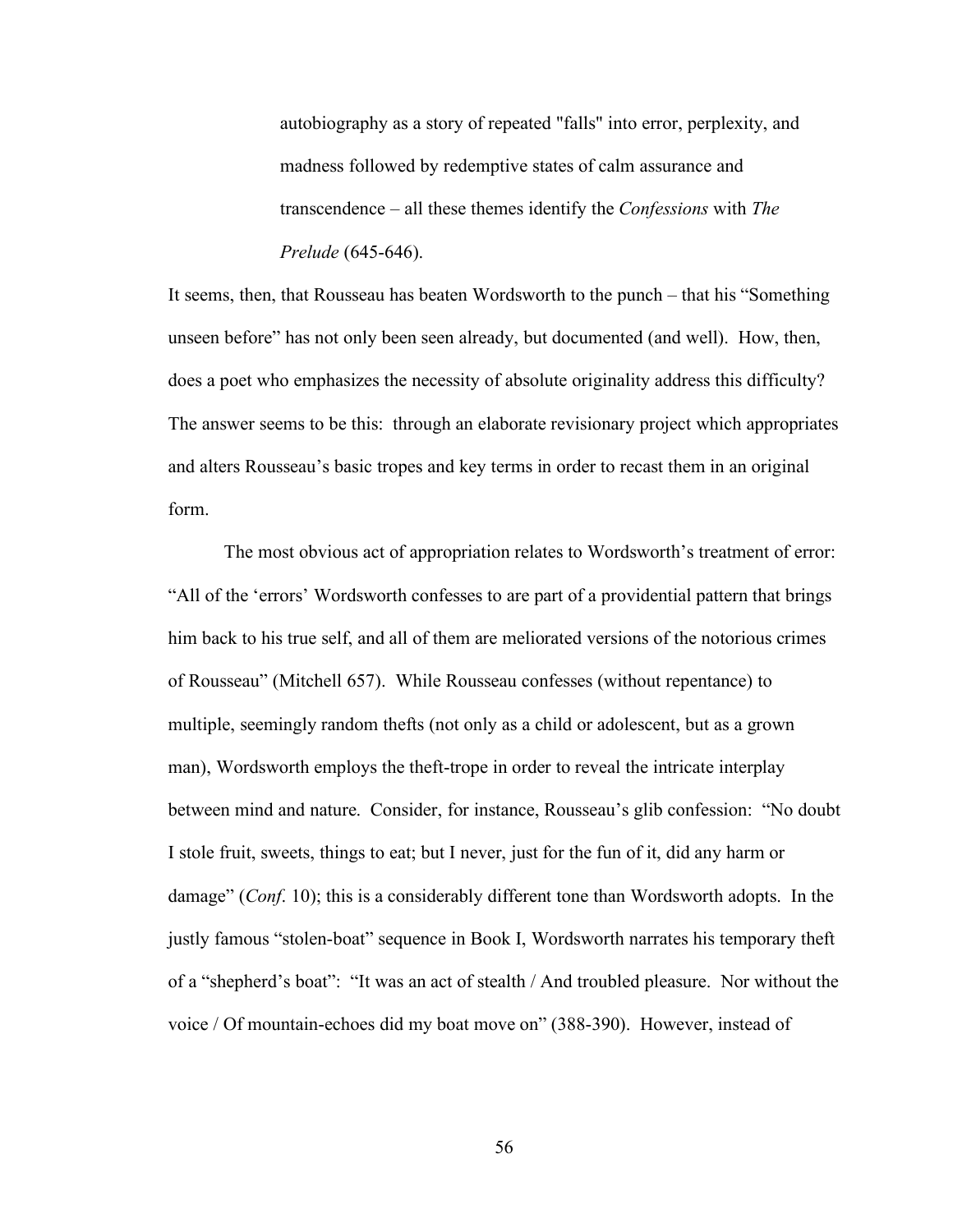justifying his "crime" in the style of Rousseau, he reveals the strange way in which nature seems to reprimand and correct him:

## the huge cliff

Rose up between me and the stars, and still With measured motion, like a living thing Strode after me. With trembling hands I turned And through the silent water stole my way Back to the cavern of the willow-tree. (409-414).

Here, the "huge cliff," like a monumental father, awakens his conscience and inspires a meek repentance. He confesses to carrying his guilt with him for days after the event: "In my thoughts there was a darkness" (420-421). More like Augustine in this instance than Rousseau, Wordsworth uses youthful error as an opportunity to reveal his ethical sensibility and to elaborate upon his theory of natural morality (as Augustine uses the "theft of pears" as an opportunity for a sermon on the vacuity of sin). This is an attempt to situate himself as a more authoritative, moralistic writer than Rousseau, whose reputation as a moral debaucher (though exaggerated) provides Wordsworth with a critical, rhetorical opening. This sequence also helps to establish Wordsworth as a "poet of Nature," for his affinity with the "huge cliff" is what makes him sensitive to the mute reprimand.

Wordsworth enacts a comparable self-distancing in relation to Rousseau through his narrative of early, intellectual "apprenticeship" at Cambridge. Rousseau's first apprenticeship as a watchmaker turns out rather badly: "Such was the tyranny of my master that, in the end, work I would otherwise have liked became intolerable, and I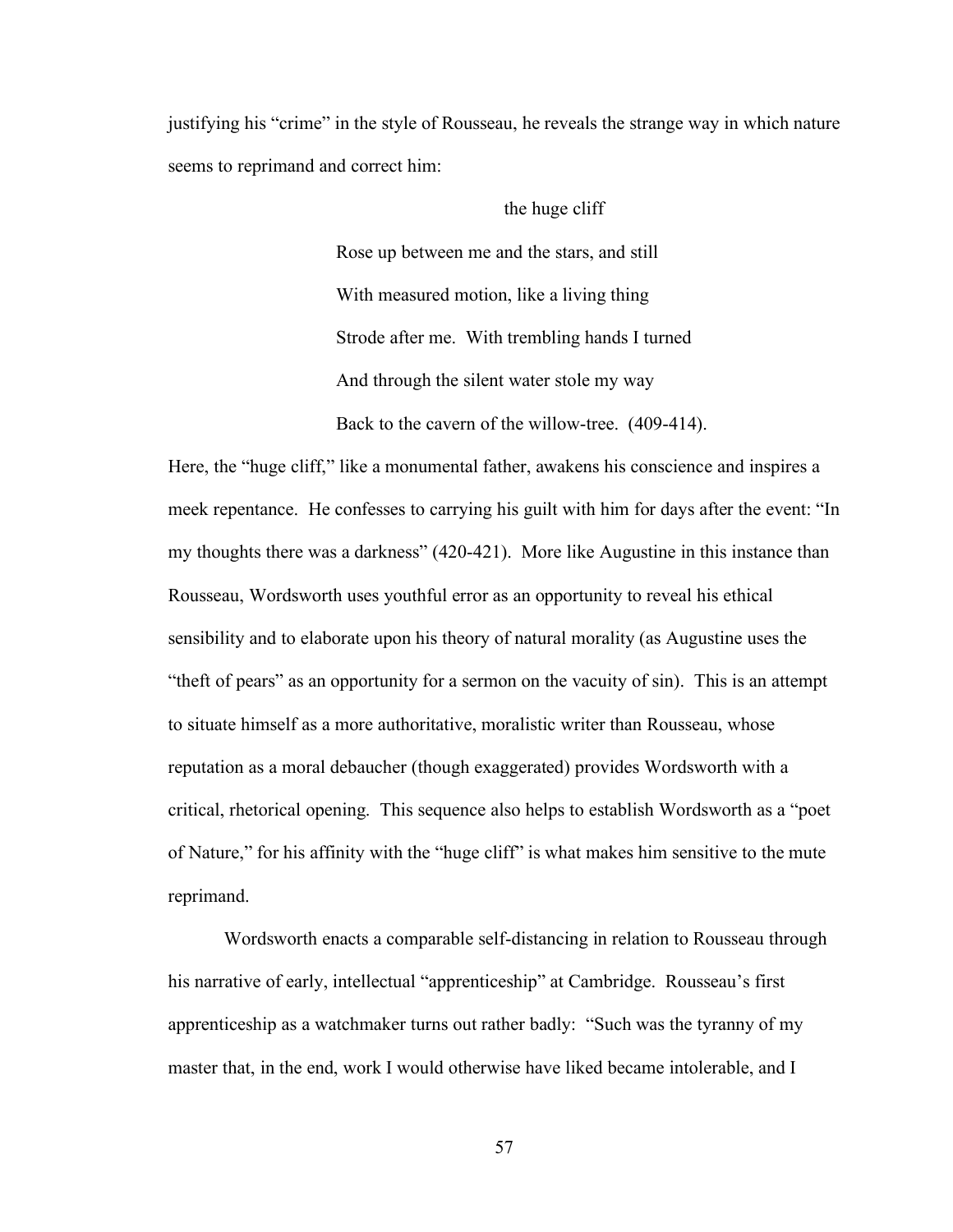acquired vices I would otherwise have hated, such as lying, laziness, and stealing" (*Conf*. 30). In short, Rousseau blames his vices on social circumstances and eventually flees without a reasonable alternative:

> I was deserting a half-finished apprenticeship without knowing my craft well enough to earn my living; I was abandoning myself to the horrors of destitution without any means of escape from it; I was exposing myself, while still at the age of innocence and frailty, to all the temptations of vice and despair. (*Conf*. 44)

If one is not sympathetic to Rousseau's justificatory narrative, then this episode seems to reveal a rather bad character who, out of a combination of laziness, incompetence, and irresponsibility, manages to squander his first and best opportunity to participate actively in human society (and perhaps earn a living for himself). On the other hand, Wordsworth paints a different image of his first apprenticeship; though he casts Cambridge as an inhospitable environment for one of his temperament, he manages to finish what he starts. Of Cambridge he writes:

> Alas, such high commotion touched not me; No look was in these walls to put to shame My easy spirits, and discountenance Their light composure – far less to instil A calm resolve of mind, firmly addressed To puissant efforts. (Book III 349-354)

Like Rousseau, he seems at odds with his environment and unfitted to the type of labor he is expected to pursue. Unlike Rousseau, however, he continues,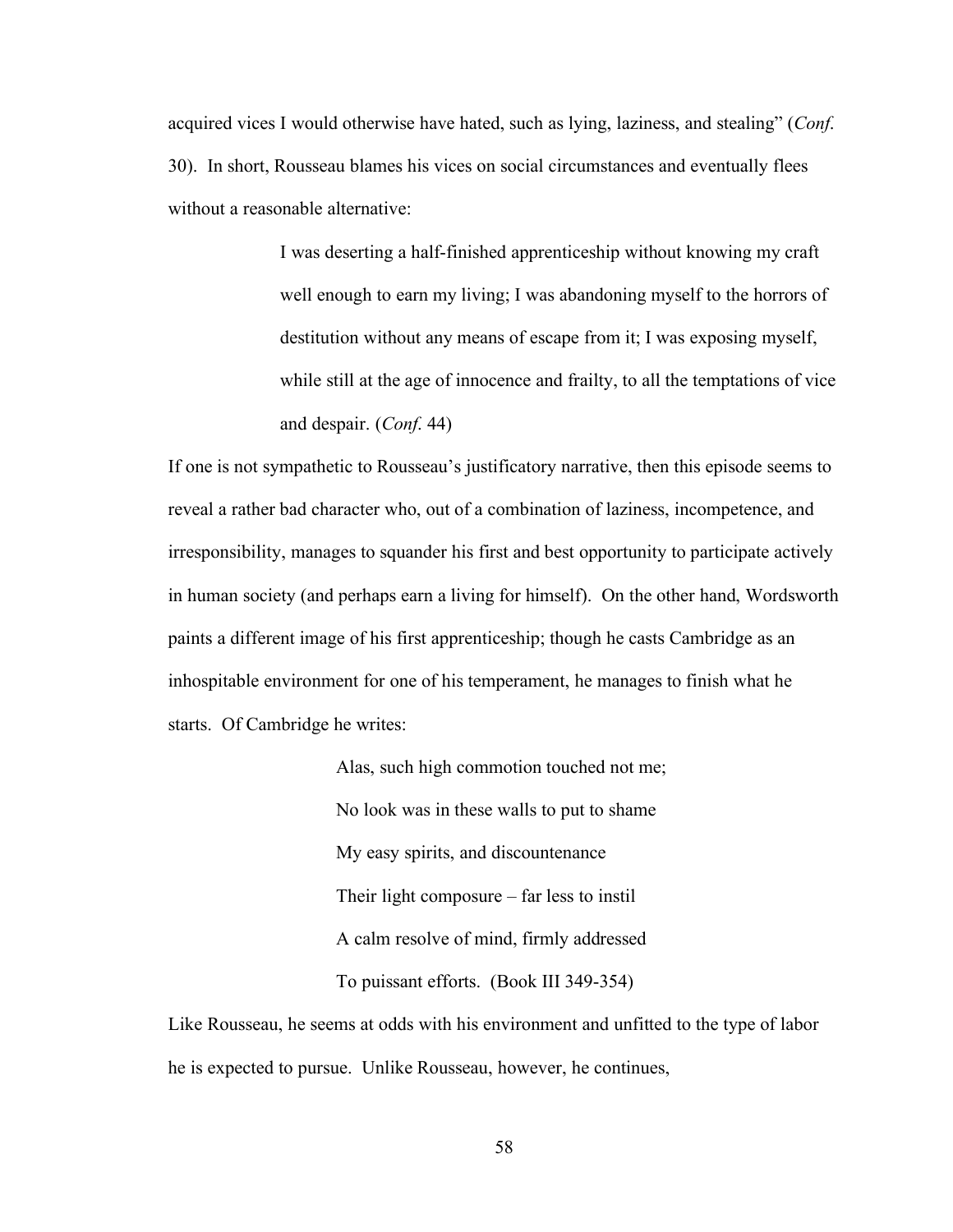Nor was this the blame Of others, but my own; I should in truth, As far as doth concern my single self, Misdeem most widely, lodging it elsewhere. For I, bred up in Nature's lap, was even As a spoiled child. (Book III 354-359)

There is a sense of guilt and self-reprimand here which is entirely foreign to Rousseau's self-conception. Indeed, Wordsworth, though not perhaps an exemplary student at Cambridge, finishes his intellectual apprenticeship, while Rousseau flees from his. Here, the rhetorical gesture distances Wordsworth from Rousseau, reveals a difference in temperament and a willingness, on Wordsworth's part, to claim responsibility for his own actions (rather than to project his own guilt onto others, or onto society in general, in the style of Rousseau).

These subtle, tropical revisions are too numerous to exhaust in an essay of this scope; however, there is one which cannot go unmentioned. Wordsworth believes that his role as poet is to serve as a kind of moral beacon in a benighted world, a prophet speaking out in the wilderness,

> Of a new world – a world, too, that was fit To be transmitted and made visible To other eyes, as having for its base That whence our dignity originates, That which both gives it being, and maintains A balance, an ennobling interchange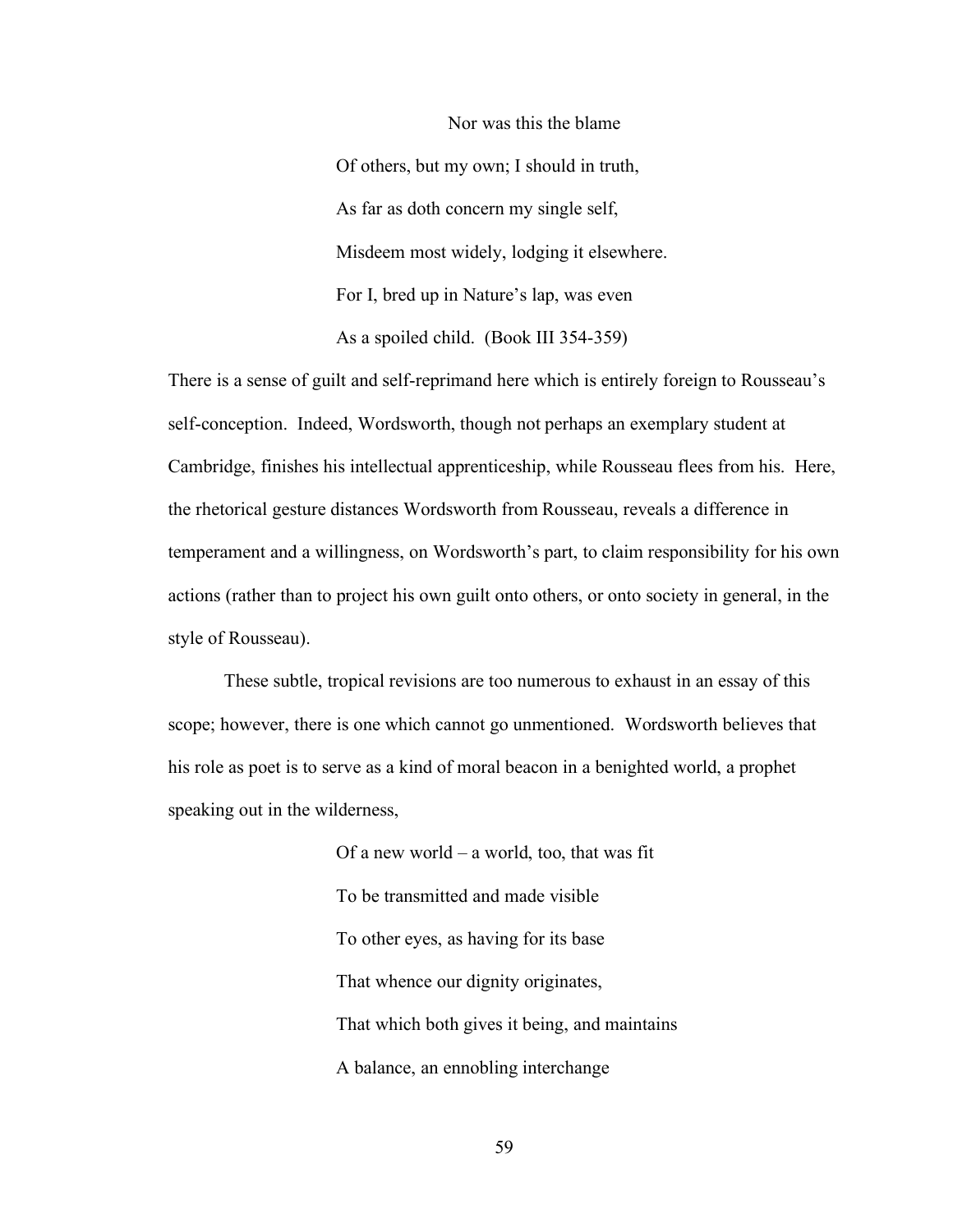Of action from within and from without:

The excellence, pure spirit, and best power,

Both of the object seen, and eye that sees. (Book XII 371-379) His project of self-distancing and self-authorizing, then, is absolutely essential to his larger project, for only a moral authority could be taken seriously as a prophetic poet. Indeed, it is Rousseau's perceived immorality which, in part, leads to his disgrace; his greatest offense in the public mind consisted of "abandoning" his children to state care while, at the same time, holding forth in *Emile* and *The Social Contract* as an authority on early education, child-rearing, and social justice. If Wordsworth is to be taken seriously, and his vision of "a new world" is to be received with gratitude rather than skepticism, then he has to make sure his self-narrative is morally pristine. This means that he must find a way either to explain or to conceal both his involvement in the French Revolution and his relationship with Annette Vallon.

As Stephen Gill rightly asserts regarding Wordsworth, "his strongest instinct was to search for the continuity between past and present selves, to demonstrate an essential wholeness of being" (234). As such, he requires some method of integrating the dangerously disjunctive past (both political and personal) into a present scheme which both explains and edifies. For Wordsworth, the initial agent of self-integration is memory. He first engages with the notion of memory in relation to psychological integration in Book II of *The Prelude* while discussing his younger self:

> A tranquilizing spirit presses now On my corporeal frame, so wide appears The vacancy between me and those days,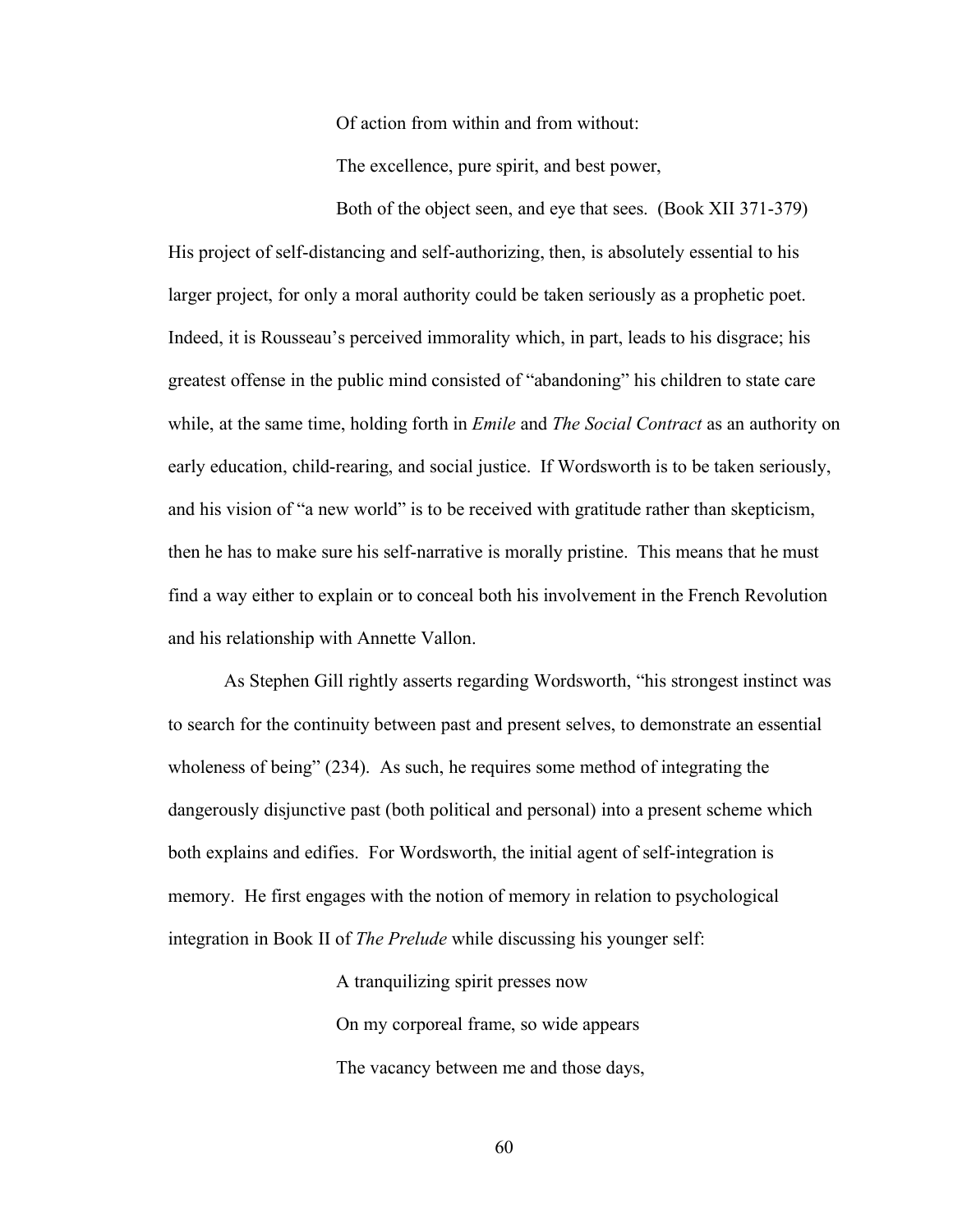Which have yet such self-presence in my mind That sometimes when I think of them I seem Two consciousnesses – conscious of myself, And of some other being. (Book II 27-33)

In this passage, memory makes possible an association between "two consciousnesses" – one past, and one present. As David Bromwich argues, "the work of memory is to associate virtually separate selves and not to recollect the shadows of a self already unified" (Bromwich 149). Since human reality is always already temporal (and temporary), the self is always passing away and, to be integrated, moments of that past must be "recalled." Memory makes this recollection possible and so allows the present mind to engage with its own past. However, it is significant, here, that Wordsworth experiences this encounter with his past self as a startling lacuna: "so wide appears / The vacancy between me and those days." Memory alone cannot bridge the gap between self and self; however, in Wordsworth's view, poetry (that text closest to textiles) can weave those divided but "self-present" strands into a single, continuous whole. While Rousseau despairs of this kind of self-integration, Wordsworth pursues it throughout the course of The Prelude – even, and especially, when the events recalled seem most discontinuous and problematic.

As Bloom argues, "Dominating *The Prelude* is the natural miracle of memory as an instrumentality by which the self is saved" (*The Epic* 121). This "natural miracle of memory" seems particularly miraculous in relation to Wordsworth's integration of his French Revolution experience into the larger narrative of personal and poetic development. What is remarkable about Wordsworth's version of the Revolution is that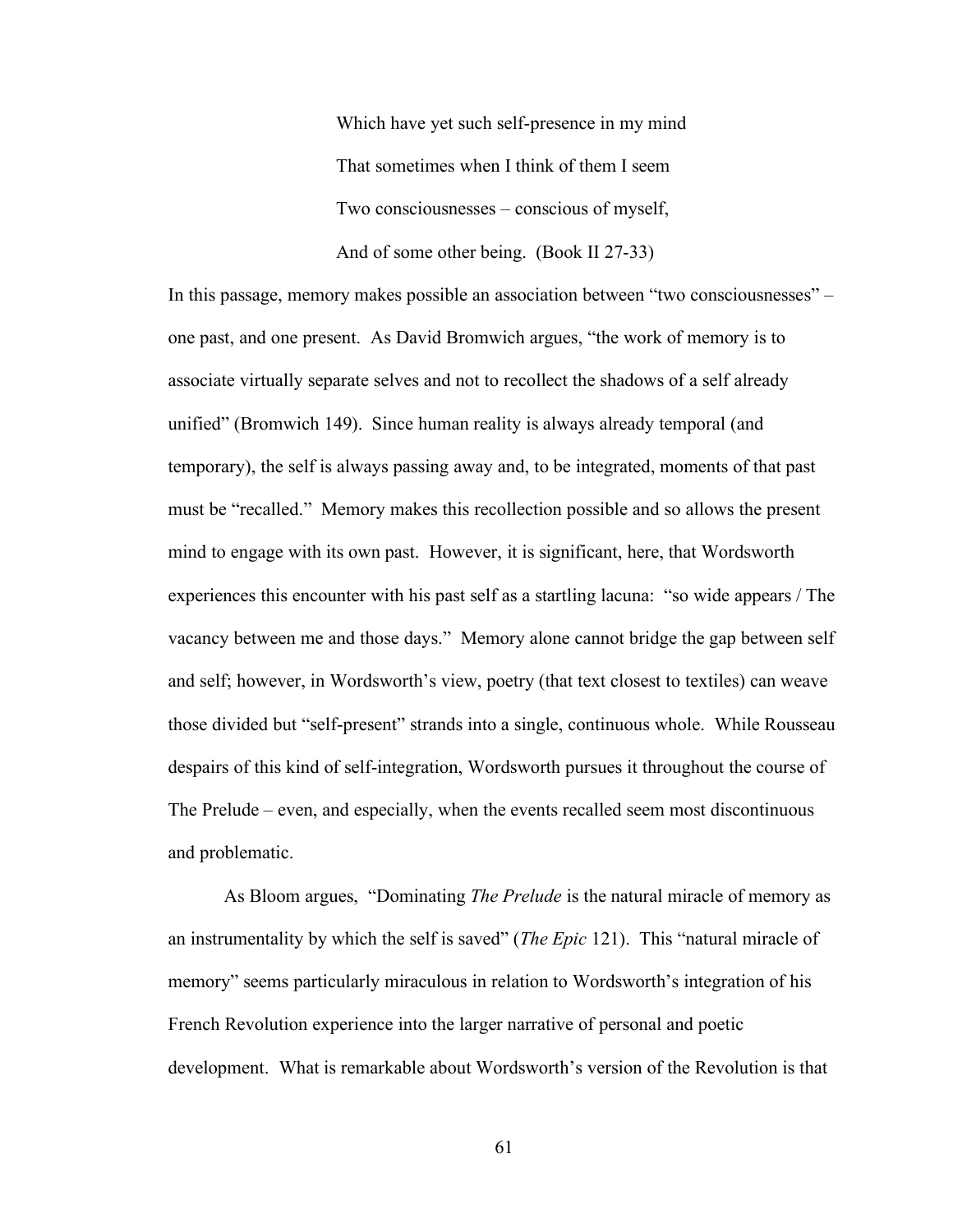he manages to convey the youthful spirit of revolution which inspired him in the early 1790s, but, at the same time, to modify his earlier view without the conventional badfaith rationalization of the disillusioned idealist. To understand Wordsworth's complete dedication to the early ideals of the Revolution, one need only turn to his 1793 letter to Bishop Llandaff – a letter written, tellingly, after the execution of Louis XVI (a point at which many advocates began to doubt the direction of movement). Rebuffing Llandaff with all the vehemence of a young polemicist, Wordsworth writes:

> You say: 'I fly with terror and abhorrence even from the altar of Liberty, when I see it stained with the blood of the aged, the innocent, the defenceless sex, of the ministers of religion, and of the faithful adherents of a fallen monarch.' What! have you so little knowledge of the nature of man as to be ignorant that a time of revolution is not the season of true Liberty? Alas, the obstinacy and perversion of man is such that she is too often obliged to borrow the very arms of Despotism to overthrow him. (*Apology* 6).

It is an impressive bit of self-narration and integration, then, when Wordsworth is able to transition from this Paineite view of the Revolution to its Burkean antithesis in 1805:

> In France, the men who for their desperate ends Had plucked up mercy by the roots were glad Of this new enemy. Tyrants, strong before In devilish pleas, were ten times stronger now,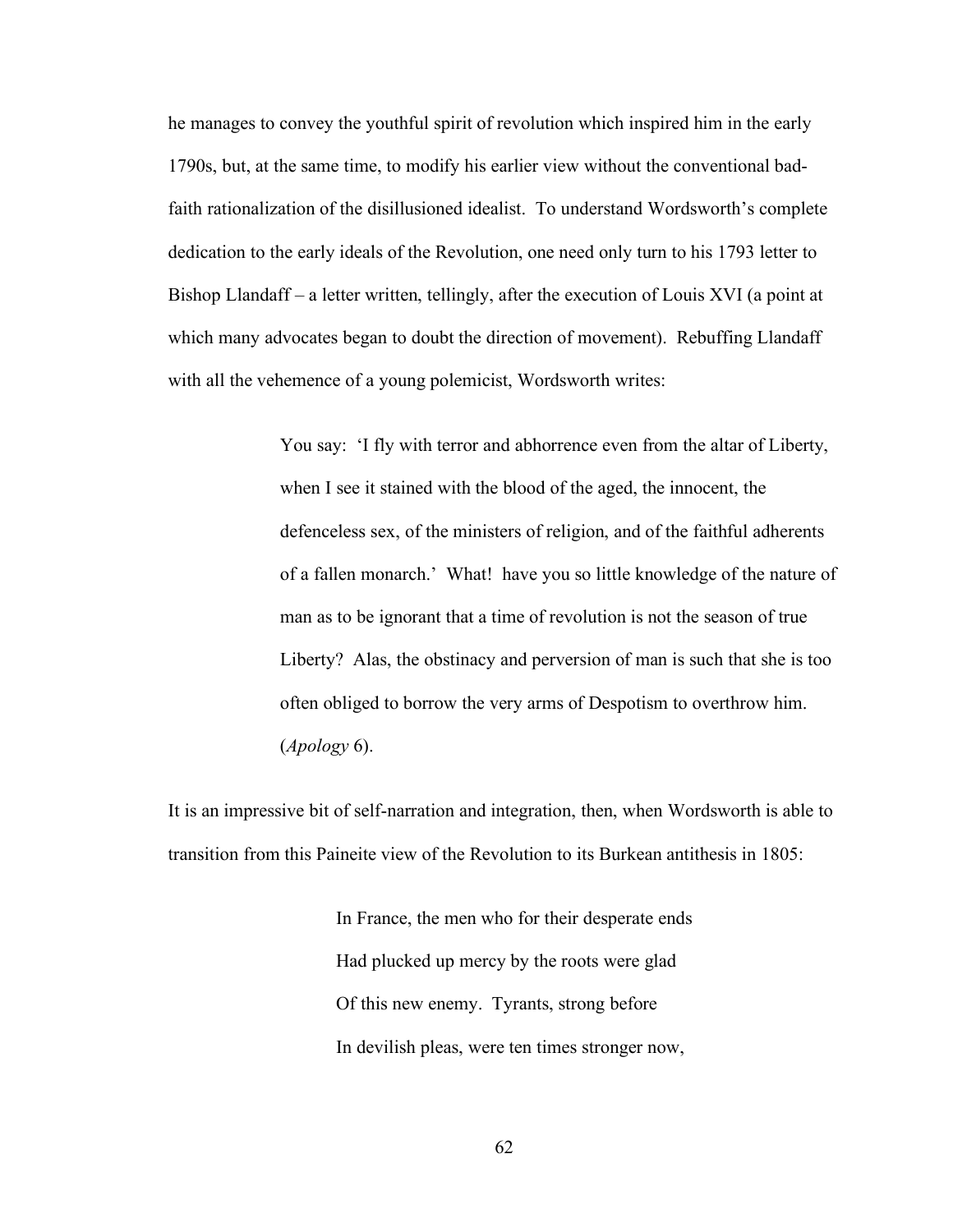And thus beset with foes on every side, The goaded land waxed mad; the crimes of few Spread into madness of the many; blasts From hell came sanctified like airs from heaven. (Book X 306-314).

He writes this passage of 1793 (the year during which the British navy was readied for war with France) – the same year he had sent his vehemently pro-revolution letter to Llandaff. This change seems to be total, perhaps irreconcilable, but Wordsworth maintains his dedication to self-consistent self-narrative by treating (in the 1805 *Prelude*) his revolutionary period as a time of crisis and transformation.

Like Augustine and Rousseau, Wordsworth narrates this transitional period by employing the discourse of personal crisis. After the failure of the Revolution and Wordsworth's compensatory movement towards Godwinism, he confesses:

## I lost

All feeling of conviction, and, in fine, Sick, wearied out with contrarieties, Yielded up moral questions in despair. (Book X 897-900)

This moment of "despair" is at odds with Wordsworth's habitually hopeful temperament and so stands out with particular vividness in the structure of the narrative. However, unlike Augustine (who negates the "sinful" self and turns to God) or Rousseau (who yields up causality and coherence in despair), Wordsworth turns to memory for salvation. Wordsworth revision of Rousseauvian memory is perhaps his most dramatic revisionary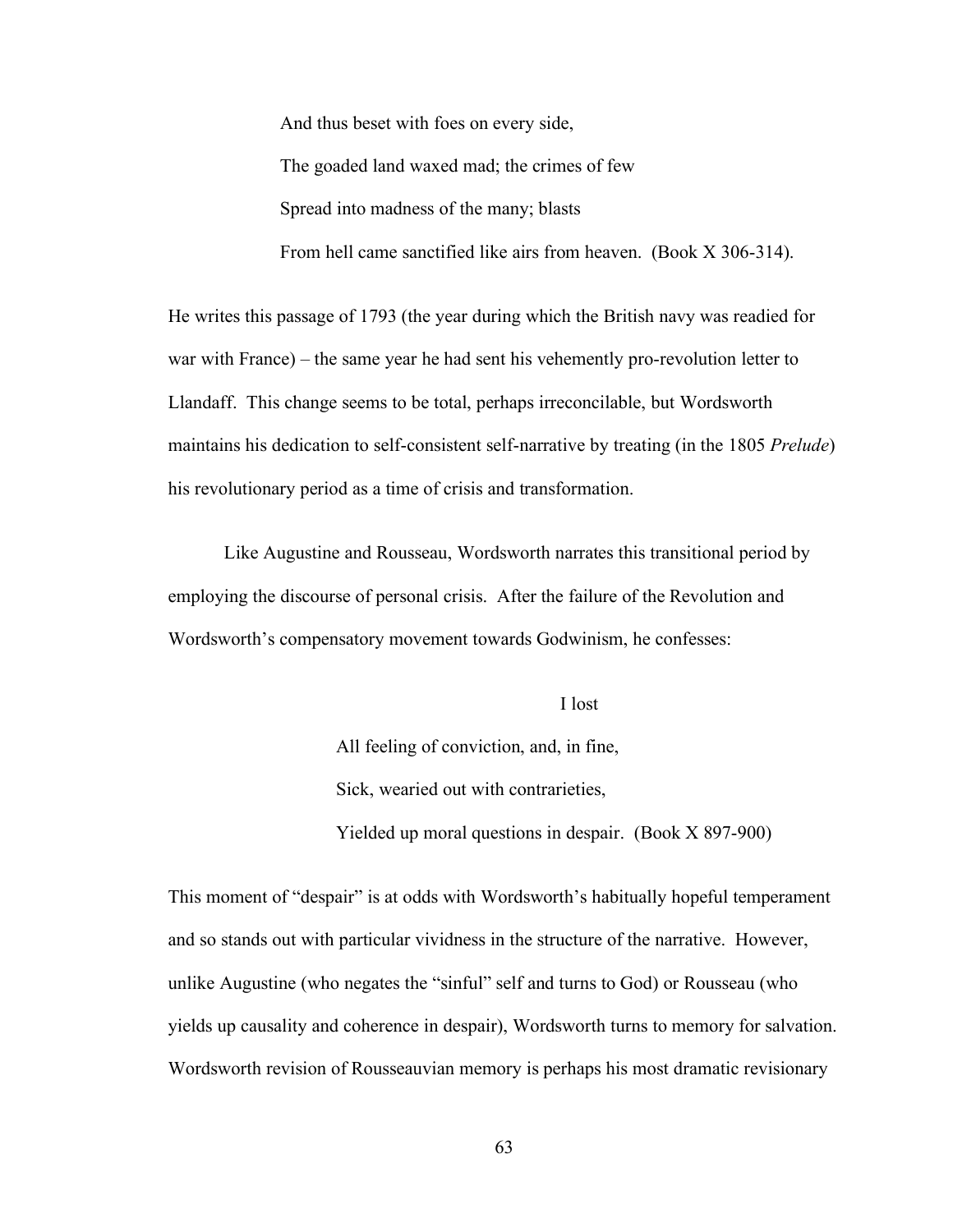movement in *The Prelude*. While Rousseau (as I have argued in the previous chapter) remembers in order to forget (the purgative model of memory), Wordsworth contends that memory can, on its own, heal and renovate the wounded self:

> There are in our existence spots of time, Which with distinct preeminence retain A renovating virtue, whence, depressed By false opinion and contentious thought, Or aught of heavier or more deadly weight In trivial occupations and the round Of ordinary intercourse, our minds Are nourished and invisibly repaired. (Book XI 429-436)

This implies a kind of transpersonal aspect of memory, a deep well of being which flows up from its unknown source to "nourish" and "repair" the fragmented self. This model of memory makes salvation a function of recollection, remembering (in the literal sense of "a putting-back-together"). As Bromwich argues,

> The discontinuity of self and world, for the political reasons here suggested, was bound to be felt with particular pathos by Wordsworth as the opportunities for juncture with his earlier aims were closed. The disruption could be partly healed by a growing sense of the continuity between moments linked in the history of a self – moments that, to a sympathetic mind, could seem to take on a substantial unity. (143)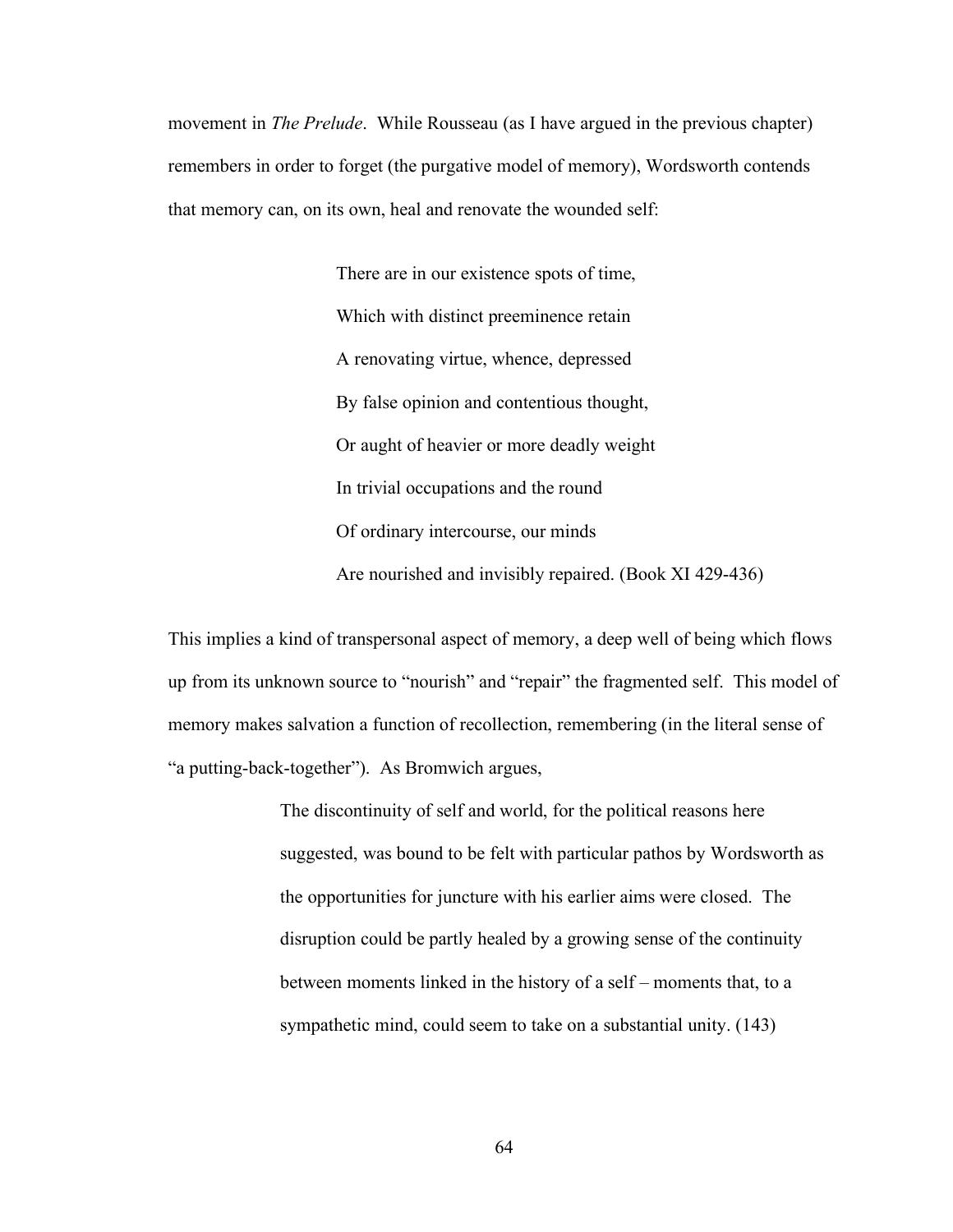*The Prelude* as a whole can be seen as an attempt to weave the apparently discordant elements of a life into such a "substantial unity" by fusing them with vividly remembered and vitally restorative "spots of time."

However, there is at least one instance in *The Prelude* where the narrative becomes particularly "spotty," and the integrating powers of poetry are put to the test. As Fitzgerald famously observes in *The Great Gatsby*, "The intimate revelations of young men, or at least the terms in which they express them, are usually plagiaristic and marred by obvious suppressions." (Fitzgerald 6). This is perhaps even more accurate when the "young man" in question is particularly brilliant and sensitive, and when the "intimate revelation" involves psychic material of a highly volatile nature (for sensitivity opens one to deeper wounds, while brilliance permits the cleverest evasions). In this context, Wordsworth's *Prelude*, a book which claims to be an autobiographical "history" of the "discipline / And consummation of the poet's mind" (Book XIII, 270-271), remains suspiciously silent regarding certain incidents that could not justly be omitted from any *kunstlerroman*.

This essay will focus more upon "obvious suppressions" than "plagiarism," though one could certainly argue that Wordsworth's frequent appropriations of Milton, Shakespeare and Spenser sometimes verge on the plagiaristic. In particular, it must strike any modern reader as strange that Wordsworth would remove all but the slightest trace of his love affair with Annette Vallon (an affair which resulted in the birth of his first daughter, Caroline) from the book which sets out to trace the development "of the poet's mind." As Mitchell notes, "Wordsworth says nothing about his abandonment of Annette Vallon and his daughter in *The Prelude* . . . [but] it has frequently been suggested that the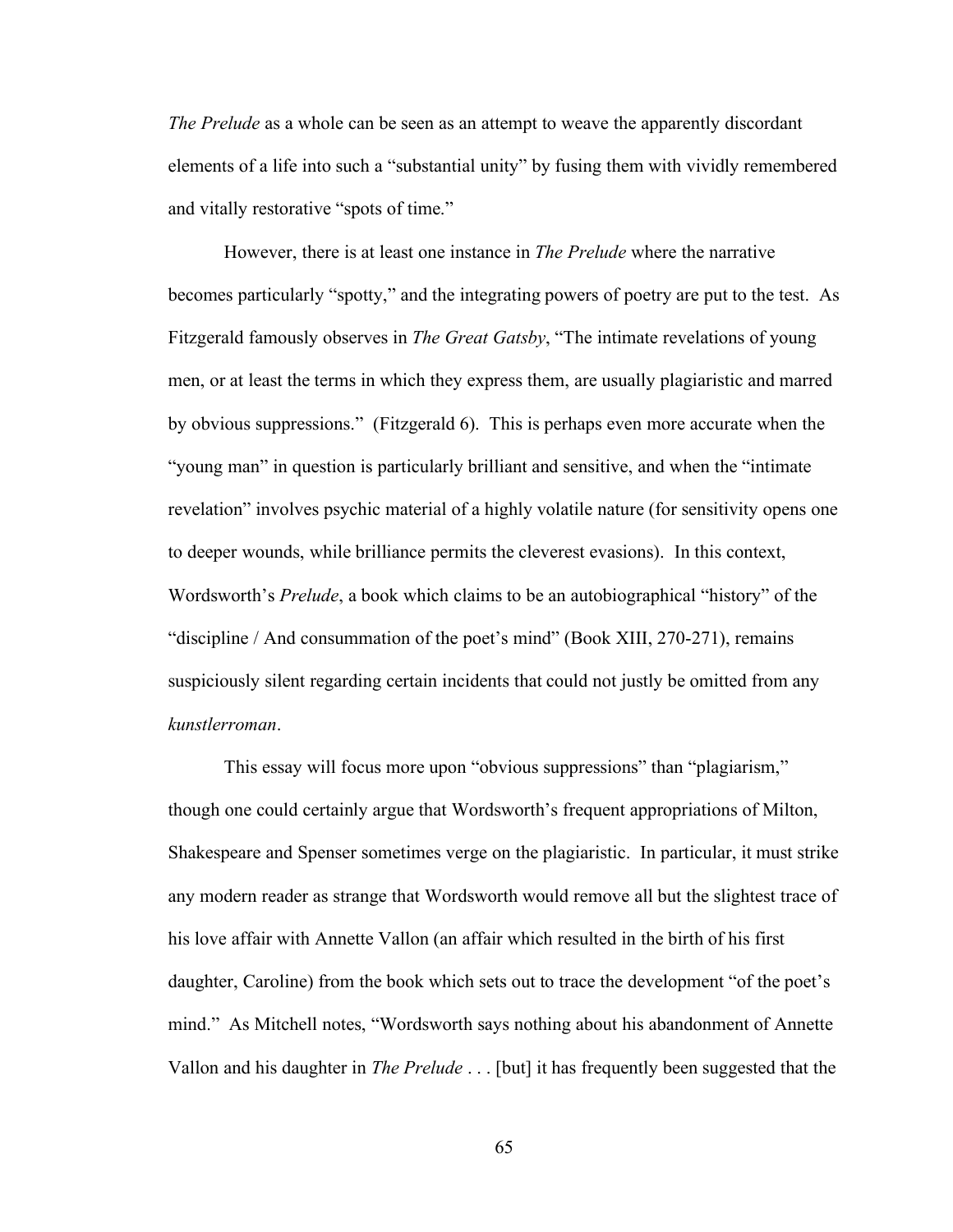awkward and recalcitrant Vaudracour and Julia episode in *The Prelude* is a highly indirect 'confession' of this crime" (657). In the context of "obvious suppressions," this "episode" seems to call out for a deeper, psychological interpretation. With the aid of Freud's theory of "dream-displacement," the significance of the Vaudracour and Julia narrative to Wordsworth's greater project – the crisis autobiography – becomes clear.

Before proceeding, however, I must first attempt to justify this apparently eccentric application of Freudian dream interpretation to a narrative which Wordsworth claims to have "heard . . . related by my patriot friend / And others who had borne a part therein" (Book IX, 553-555). The obvious objection is this: If the Vaudracour and Julia story is simply Wordsworth's recounting of a "tragic tale" told by others, then it should not be analyzed as if it were a personal dream narrative. To do so would be to arbitrarily project the Freudian paradigm onto a text that escapes its proper domain. There is some merit to this criticism; however, Wordsworth has doubtlessly appropriated and altered the narrative in his poetic retelling of the story – this fact alone "personalizes" the narrative to a large degree. Furthermore, both the temporal placement of the narrative in the larger structure of *The Prelude* and certain striking parallels within the text itself suggest that Vaudracour and Julia stand as a romantic analogue to the story he cannot tell: that of his relationship with Annette Vallon. First, structurally speaking, the tale of Vaudracour and Julia – one of young love baffled by external circumstances – appears in *The Prelude* at exactly the moment when some account of William's relationship with could reasonably have been expected to appear. The combination of Wordsworth's silence regarding Annette with an otherwise tangential, romantic interlude invites a more *personalized*, psychological reading of the narrative. Furthermore, the specifics of the narrative seem to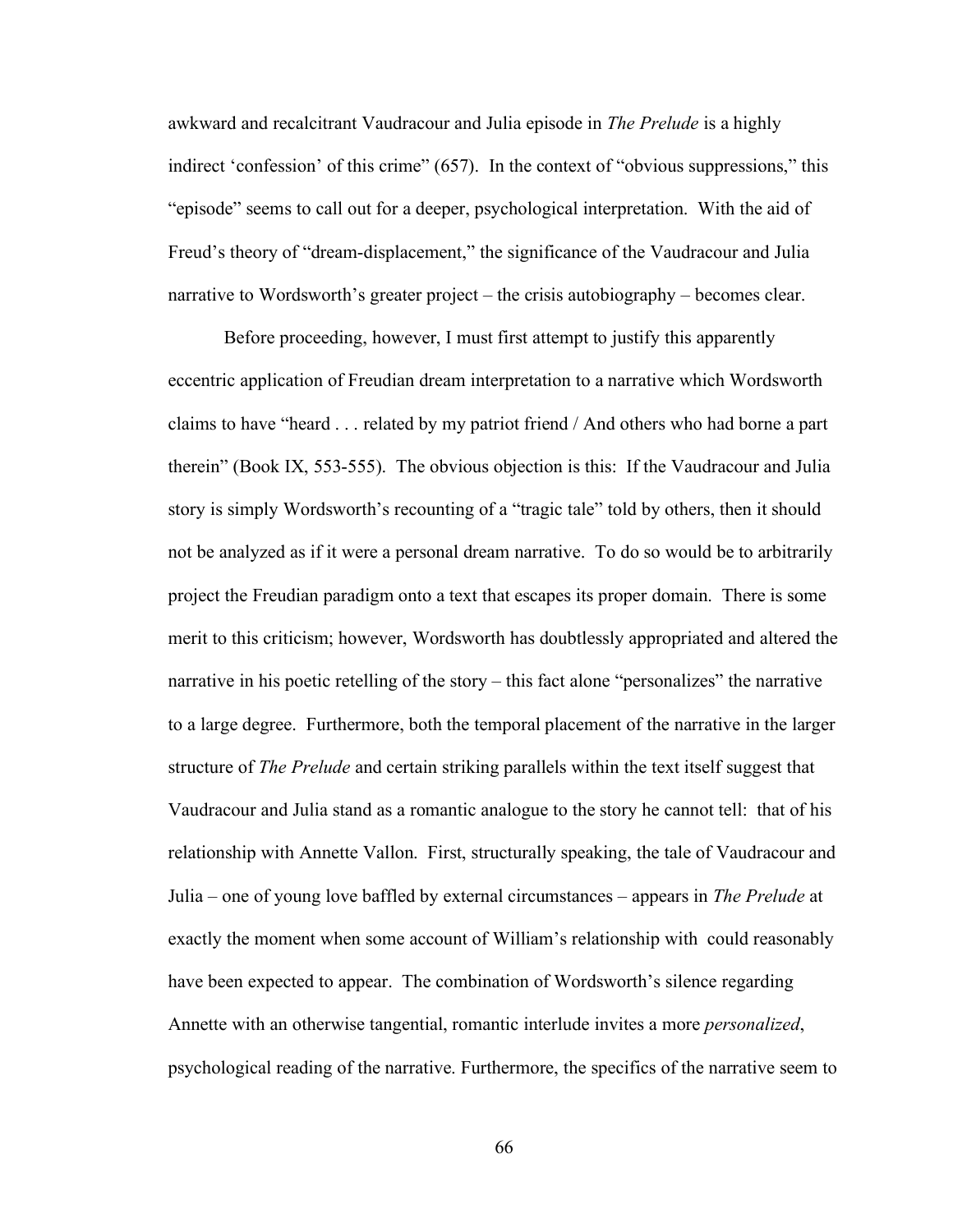parallel (to a large degree) the actual events of Wordsworth's life; the differences between the two lovers, the obstacles put in the way of their marriage, and the birth of Julia's baby are all quite similar to the actual events of William's and Annette's affair. Taking all of this into consideration, it seems at the very least plausible that Vaudracour and Julia is more than a simple digression from the greater "current" of *The Prelude* (or as Wordsworth refers to it disdainfully in the 1850 version: loitering "wilfully within a creek") (Book IX 562). The next obvious objection to a personalized, Freudian reading of Vaudracour and Julia is that the events of the narrative, though remarkably similar at some points to Wordsworth's life, ultimately deviate in dramatic ways from his personal history. For instance, when the authorities arrive to arrest Vaudracour,

## The youth

in the first impulse of his rage laid one Dead at his feet, and to the second gave A perilous wound – which done, at sight Of the dead man, he peacefully resigned His person to the law, was lodged in prison, And wore the fetters of a criminal. (Book IX 678-684)

Obviously, nothing like this actually transpires in Wordsworth's life; in fact, "Annette urged him to leave her, agreeing that he should go back to England to get some money . . . and then return when it was safe" (Davies 58). While Vaudracour, the victim of an unjust aristocracy bent on keeping him from his love, resists violently and is imprisoned, Wordsworth, low on funds, leaves his love voluntarily (and at her behest) only to be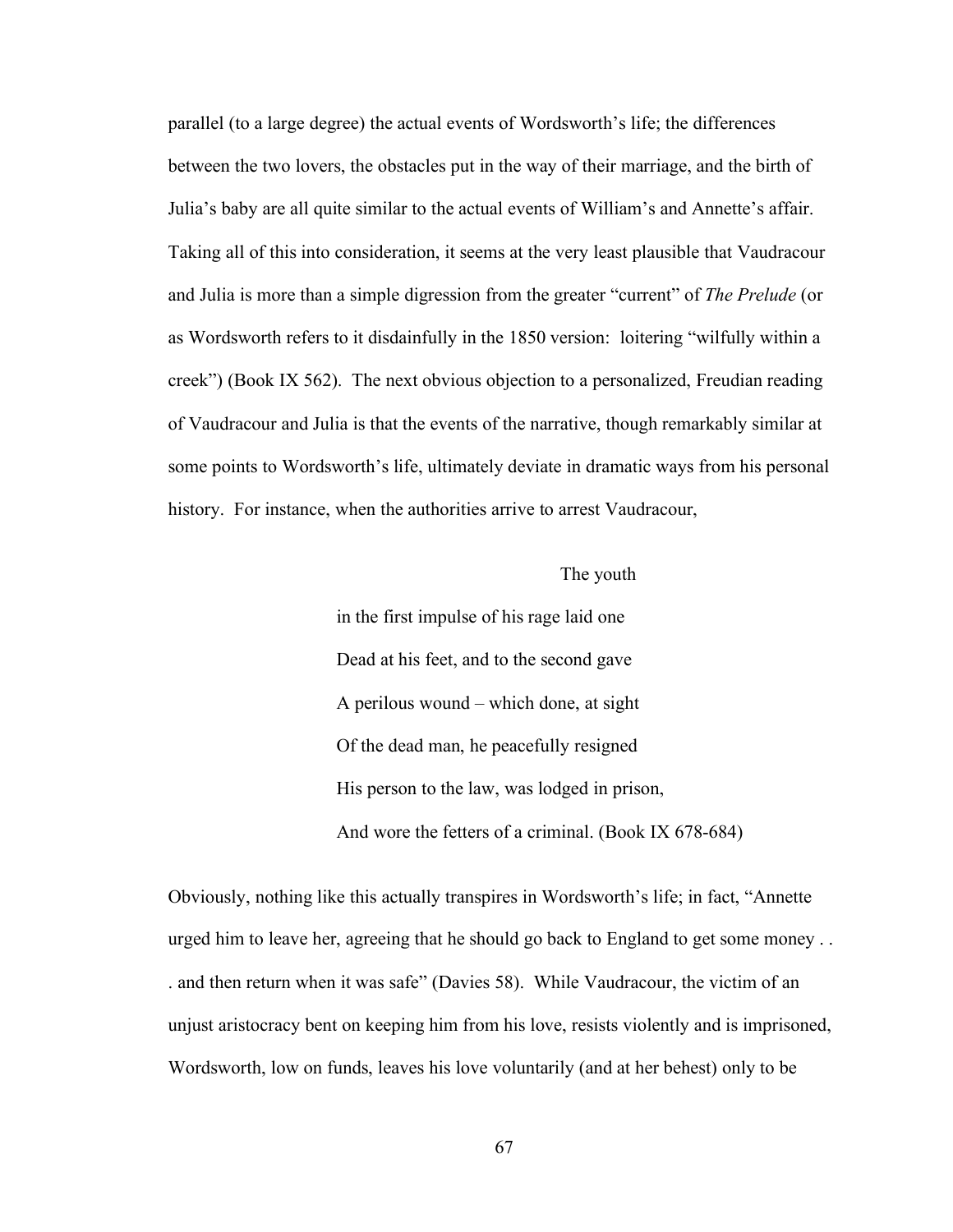subsequently prevented from returning by the outbreak of war between England and France. From this point in the narrative onward, the stories diverge in even more significant ways: Julia joins a convent; Vaudracour takes responsibility for the child; the child dies; and Vaudracour, stricken with grief, loses his mind. Needless to say, this is a far cry from literal biography. These simple narrative facts seem to be a *reductio ad absurdum* of the argument that this story is somehow autobiographical – or even personal – in any serious way. But this is where Freud's dream theories become particularly instructive.

In Freudian theory, dream-displacement is understood as the process by which the mind "strips the elements which have a high psychical value of their intensity, and ... creates from elements of low psychical value new values, which afterwards find their way into the dream content" (*IoD* Freud 342-343). In other words, those psychic elements (wishes, desires, etc.) which are most powerful (traumatic, disturbing, etc.) are stripped of their "intensity" in order to be reconstituted in the dream in different forms. For instance, a man who has suffered the loss of his lover might dream of a different pair of lovers (perhaps a pair from a popular story) whose struggle both mirrors and distorts his own repressed desires. Through this process of displacement, particularly volatile psychic material disguises itself in order to escape the notice of the dream "censor," which otherwise would prevent it from manifesting in the dream. It is through displacement that "the difference between the text of the dream-content and that of the dream-thoughts comes about, [and] . . . the dream gives no more than a distortion of the dream-wish which exists in the unconscious" (*IoD* Freud 343). This is all to say that, in dreams, traumatic psychic contents are repressed, distorted, and given new shapes so as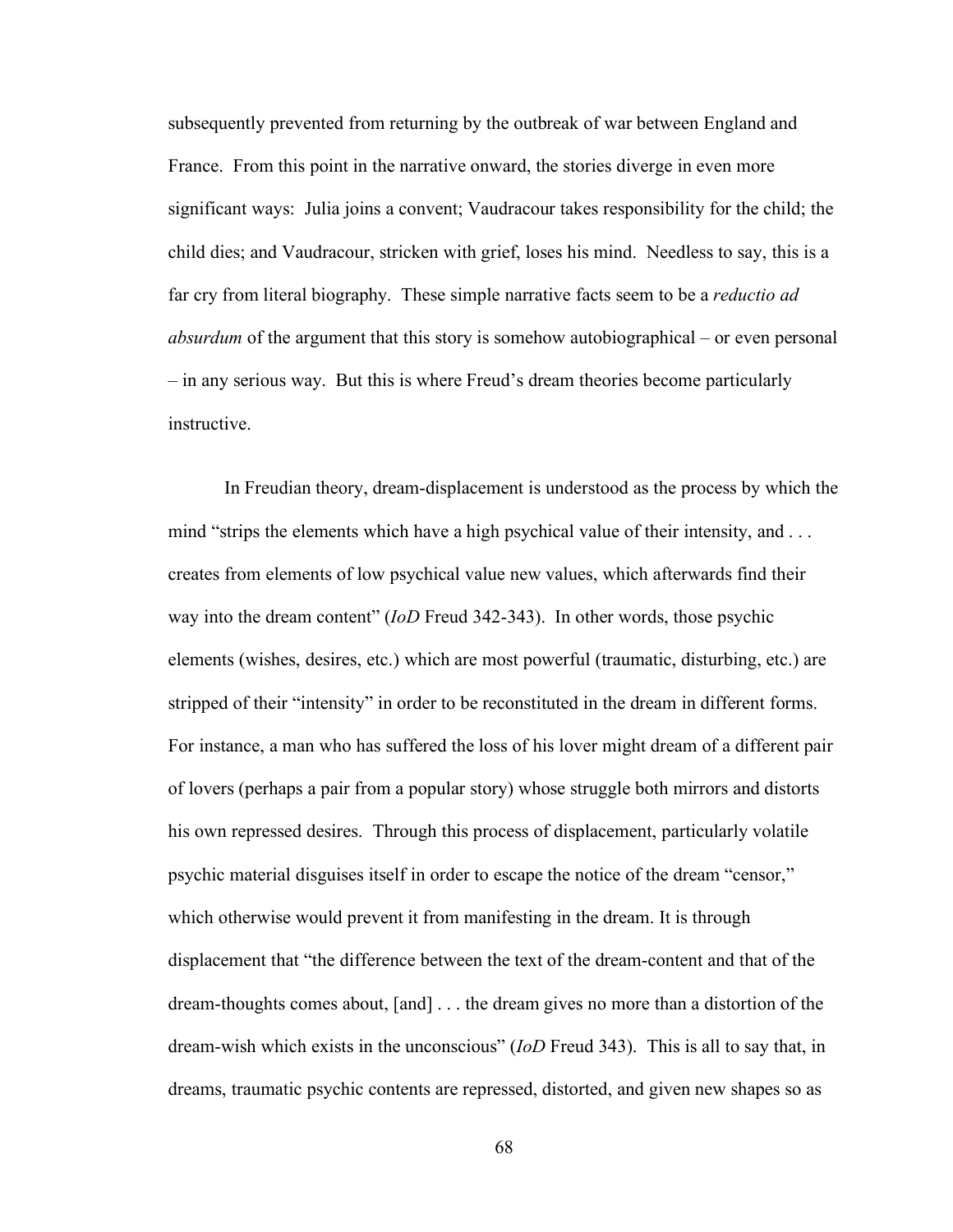to escape the watchful eye of the dream censor and convey to the conscious ego the urgent messages of the unconscious mind. These messages are the "dream-thoughts" or "dream-wishes" which constitute the latent meaning of the dream. The dream itself is but a messenger of these hidden thoughts and wishes. Might what is true of dreams also be true of poems, which are themselves so often like conscious dreams?

In the context of *The Prelude*, the idea of dream-displacement opens up an intriguing avenue of textual analysis. First, one must consider Wordsworth's obvious repression of his affair with Annette . In the 1805 version of the poem, we find only the episode of Vaudracour and Julia; in the 1850 version, even this has been removed. As Mitchell argues,

> Wordsworth must have felt his share of guilt as the letters from pleading for his return came to him across the channel. He had good excuses for not returning to France, for not bringing Annette to England, perhaps even for not agreeing to a proxy marriage that would have legitimized his daughter. Unfortunately, his excuses (political necessity and poverty) were uncannily similar to those Burke denounced in Rousseau's *Confessions*. (658)

Indeed, these are almost exactly the reasons that Rousseau cites for abandoning his children: "I will only say that this error was such that in handing over my children to be raised at public expense, since I had not the means to bring them up myself . . . I believed that I was acting as a true citizen and father" (*Conf*. 348). Given the thesis that a large part of Wordsworth's project consists both in an appropriation of Rousseauvian tropes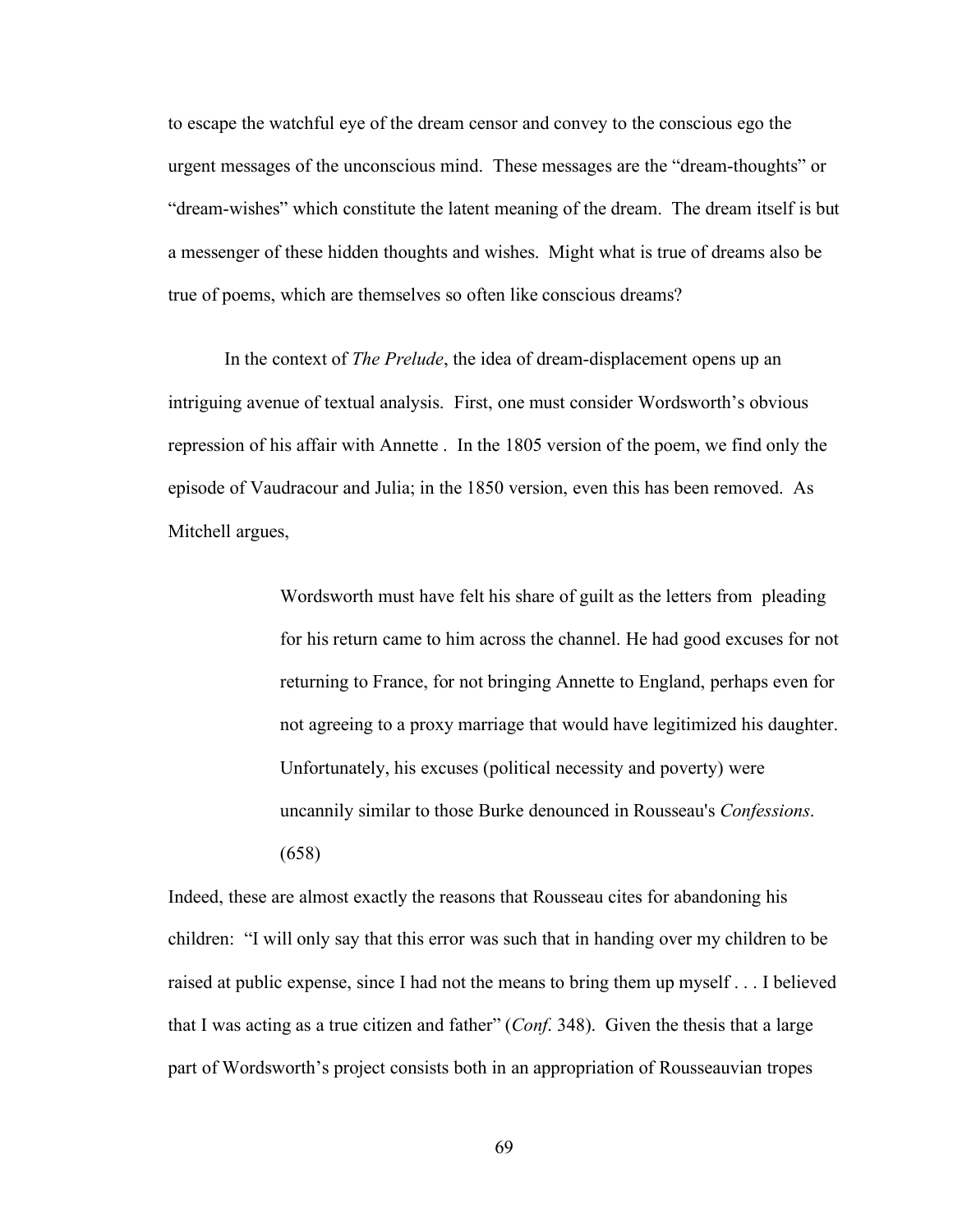and a moralistic self-distancing, this unfortunate overlap threatens the authority of the whole project. On another level, if *The Prelude* is conceived as an act of self-integration (the therapeutic model), then this period in Wordsworth's life, must appear to the poet in 1805 across an uncannily "wide vacancy." It is fair to say that, in Freudian terms, this qualifies as a traumatic memory with "high psychical value."

Unable to confess to his relationship with Annette, since such a choice would be an invitation to public scandal, and yet unwilling to give up the project of poetic selfintegration, Wordsworth engages with this period in his life through a strange, coded narrative digression. At exactly the moment in his autobiographical poem when this memory should have manifested, Wordsworth consciously censors himself, omitting it entirely, and includes instead a dream-like, romantic narrative which both mirrors and distorts the history of the affair. In the poem, this is the movement that is essentially equivalent to dream-displacement, for the "hot" psychic content is transformed and distorted, "cooled off," then reconstituted in a different form: that of Vaudracour and Julia. This movement of displacement makes sense in the context of *The Prelude*, which mirrors in its temporal fragmentation, its associative logic, and its privileged access to visions of early childhood, the distinctive structure of dreams. The notion of displacement also explains why the events of the Vaudracour and Julia saga diverge significantly from those of Wordsworth's life, for "the dream gives no more than a distortion of the dream-wish which exists in the unconscious" (*IoD* Freud 343). What we have, then, in the narrative of Vaudracour and Julia, is – rather than a "tedious" and unwarranted digression from the central theme – a distorted dream-thought that, as any Freudian knows, must be decoded to reveal its latent meaning.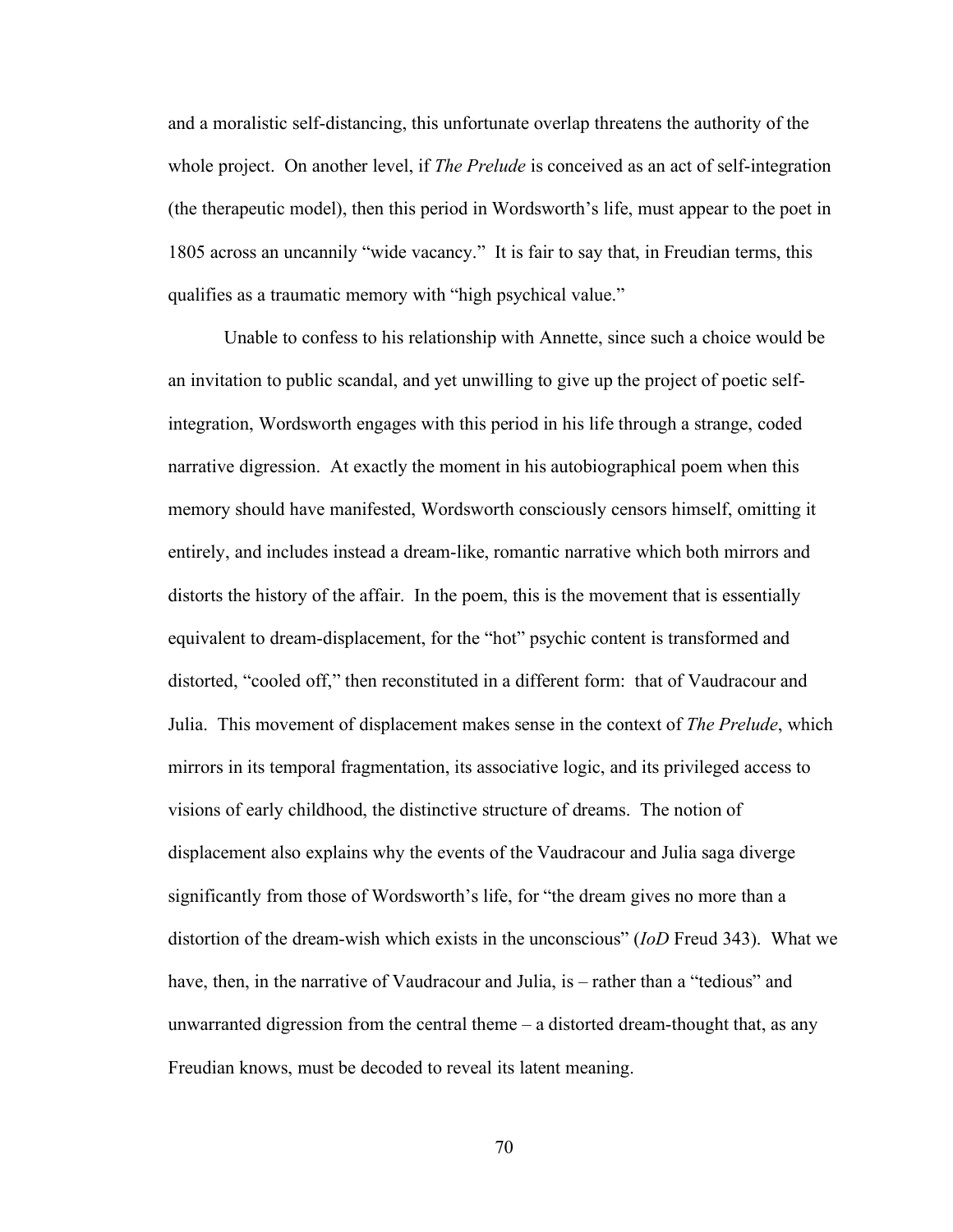The first notable passage in this context relates to Julia's birth, where she is described as "a bright maid from parents sprung / Not mean in their condition" (Book IX 565-566). What is striking in this passage is its sexlessness. Julia is, from the first, characterized in terms of light as "a bright maid," and she seems almost to leap fullgrown into existence like Athena: "from parents sprung" (Book IX 565). Thus, Julia appears on the scene as a luminous, immaterial creature who seems to have been immaculately conceived. Wordsworth's "sanctifying" vision transforms her very house into "a sainted shrine," in which "Her chamber-window did surpass in glory / The portals of the east, all paradise" (Book IX 589-591). The result of this conceptual transformation is that Julia feels more like an angel or saint than a woman of flesh, blood and human desire. Wordsworth goes as far as to describe her as "divinely beautiful" (Book IX 608). Furthermore, though the story centers around a sexual transgression (Vaudracour must have gotten Julia pregnant somehow), only the subtlest hint of their passion betrays itself in the poem. Indeed, we only discover Julia's pregnancy in a round about, almost euphemistic manner: "[I] reluctantly must add / That Julia, yet without the name of wife, Carried about her for a secret grief / The promise of a mother" (Book IX 609-612). While this passage does manage to convey the essential information, one could argue that it almost turns the blame around by making Julia the subject of the sentence. It is "Julia" who "carries" this "secret grief," but there is no mention of Vaudracour – its effective cause. Striking, too, is the line break which follows "The promise of a mother," for the next line, set off by itself, is the infinitive "To conceal" (Book IX 613). The weight that accrues to a broken, three-syllable line in a poem composed almost exclusively of solid,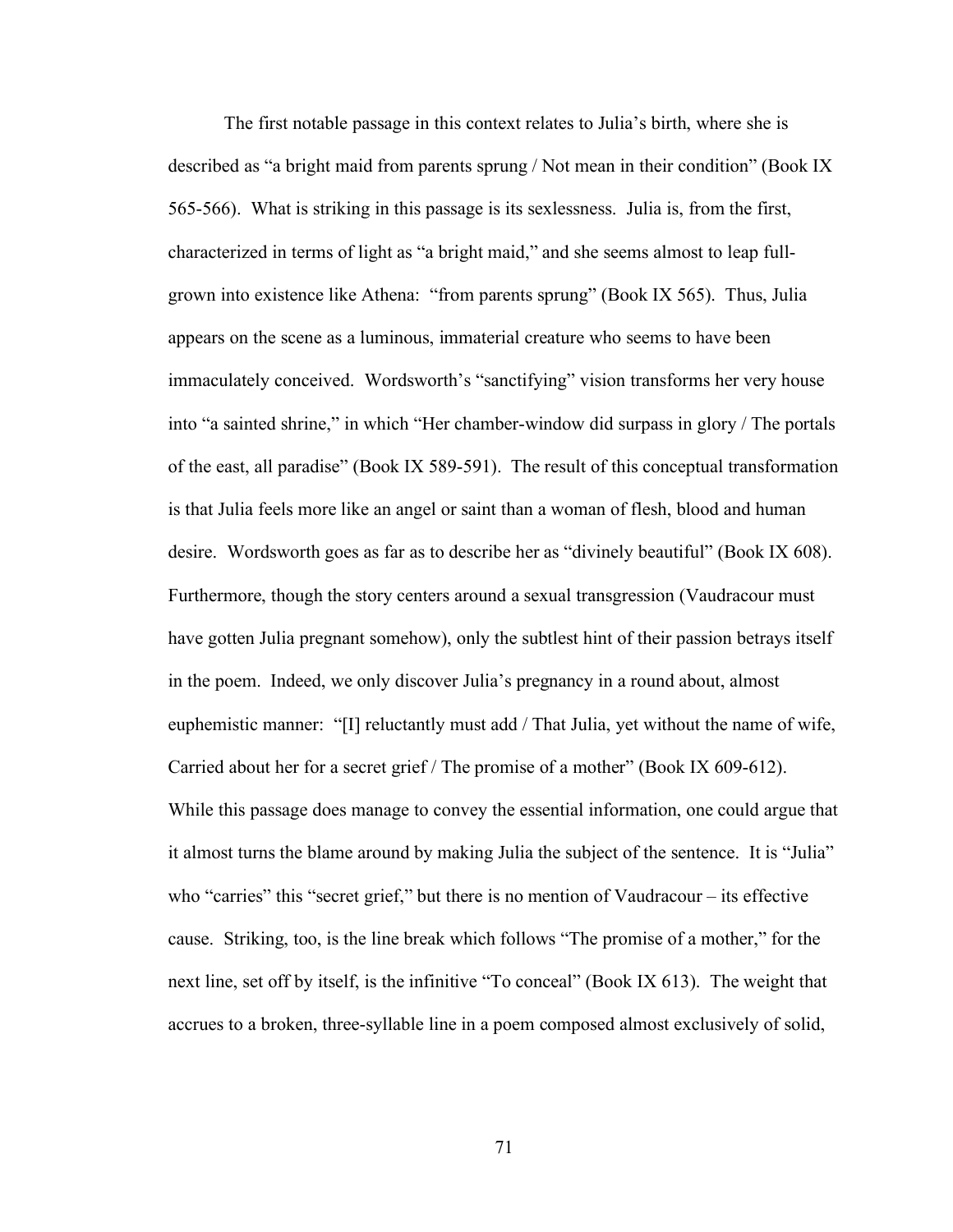pentameter lines is considerable. What, then, is being concealed in this strangely sexless narrative of sexual transgression?

Through the Freudian lens, the answer to this question seems rather obvious. Wordsworth is attempting, in the guise of romance, to make sense of his affair with Annette Vallon. Vaudracour and Julia can be understood as an attempt, perhaps not wholly conscious, to integrate the first true disappointment of his life into the greater fabric of his autobiographical project. However, the events themselves are too volatile to address directly, so he proceeds in the form of a dream-distorted anecdote – "a tragic tale" (Book IX 551) overheard rather than experienced. In this "tale," Julia (Annette's double) must be stripped of her physicality; the love affair must be stripped of sexuality; and the blame must be subtly shifted onto Julia/Annette. These are the psychological adjustments of a guilty conscience attempting to rewrite a personal tragedy in a more palatable form.

In other words, the poem enacts at least three conflicting desires: first, to have been able to return to Annette; next, to transform her into something immaterial and sanctified; and finally, to blame and punish her for tempting him from a state of relative "moral innocence." The first of these desires (which make up the latent content of the dream vision) is the desire to return to the beloved. In this narrative, Vaudracour's attempts to resist "ruffian power" (Book IX 678) is rewarded with exquisite suffering. He laments to Julia afterwards that "All right is gone, / Gone from me. Thou no longer now art mine, / I thine. A murderer, Julia, cannot love / An innocent woman" (Book IX 707-710). This is a dream-distortion of Wordsworth's actual decision, for he leaves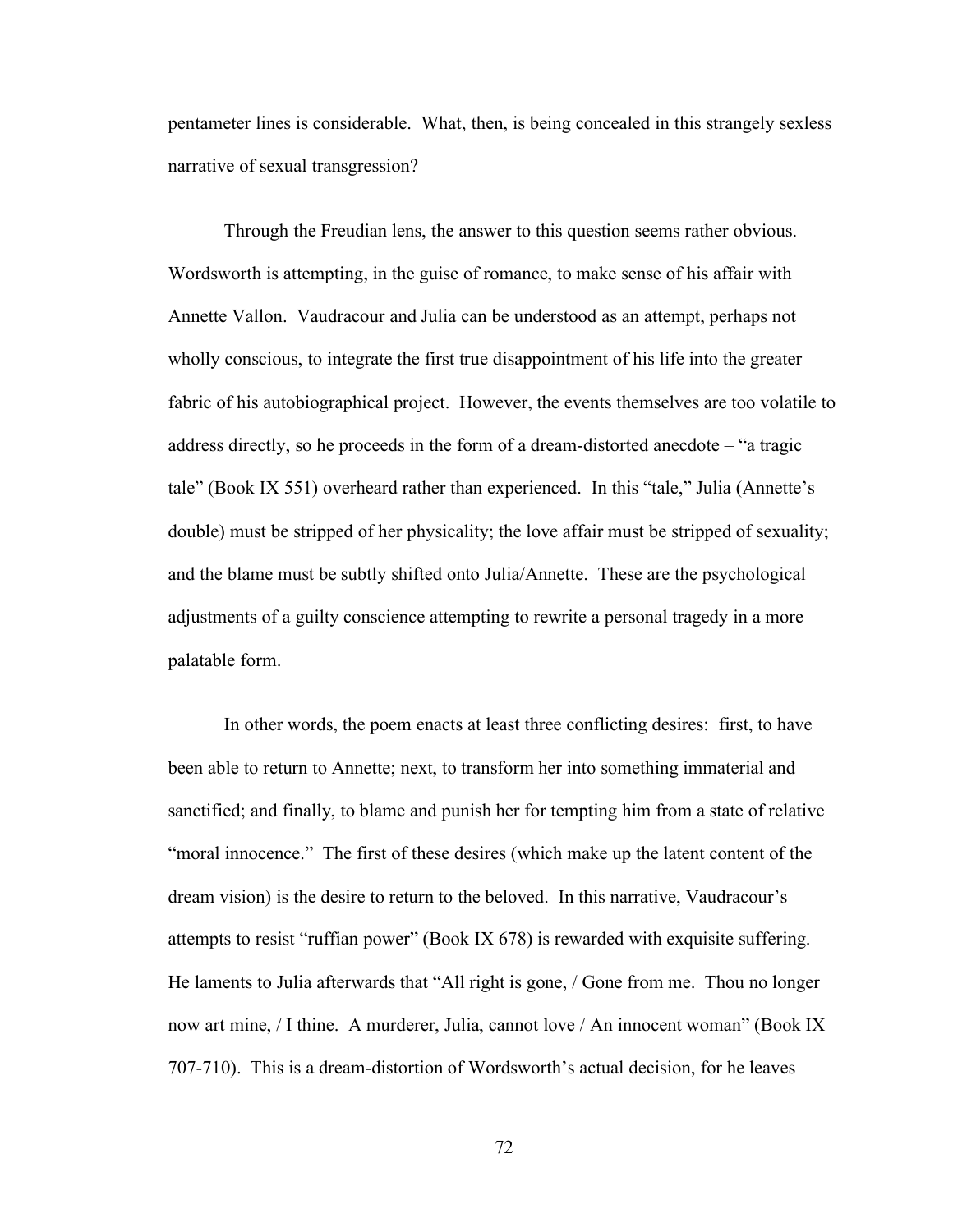Annette voluntarily and never risks returning during the war. Ultimately, Vaudracour resigns himself to life without Julia, and "perform[s] / The office of a nurse to his young child"(Book IX 905-906). Despite his best efforts, however, the child "after a short time, by some mistake / Or indiscretion of the father, died" (Book IX 907-908). This passage reflects an even greater distortion of reality, for Annette, not Wordsworth, is the one who ultimately takes care of their child, Caroline. Again, the hidden meaning here is that Julia/ abandons the child, and Vaudracour/Wordsworth takes over as the responsible parent. What is notable about the instances discussed above is that they both involve a direct inversion of personal history in favor of wish-fulfillment. At the same time, Vaudracour fairs badly as a result of both choices; he is imprisoned for resisting authority and, for attempting to raise a child who ultimately dies, he is rewarded with the guilt of parental negligence. Here, a counter-wish is manifesting, for Wordsworth is attempting to justify to himself the decisions that he has made.

The second and third latent dream-thoughts (wishes) are closely intertwined, and we have already begun to explore his desire to transform Julia/ into a "divine" being (Wordsworth's transformative, etherealizing gaze). On one hand, to render Julia/ immaterial or "divinely beautiful" (though apparently flattering) is to strip her of her sexuality. On the other, such a transformation is a violent act on the part an ascetic male gaze, which is completed by the literal change of Julia/ from sexual woman to asexual nun: "she must retire / Into a convent and be there immured" (Book IX 839-840). This is where the two, subterranean wishes of the dream-vision converge, for Julia/ is both "unsexed," sanctified, and locked away. Wordsworth's desire to blame and punish further reveals itself after the death of the child, for he protests (perhaps *too much*) that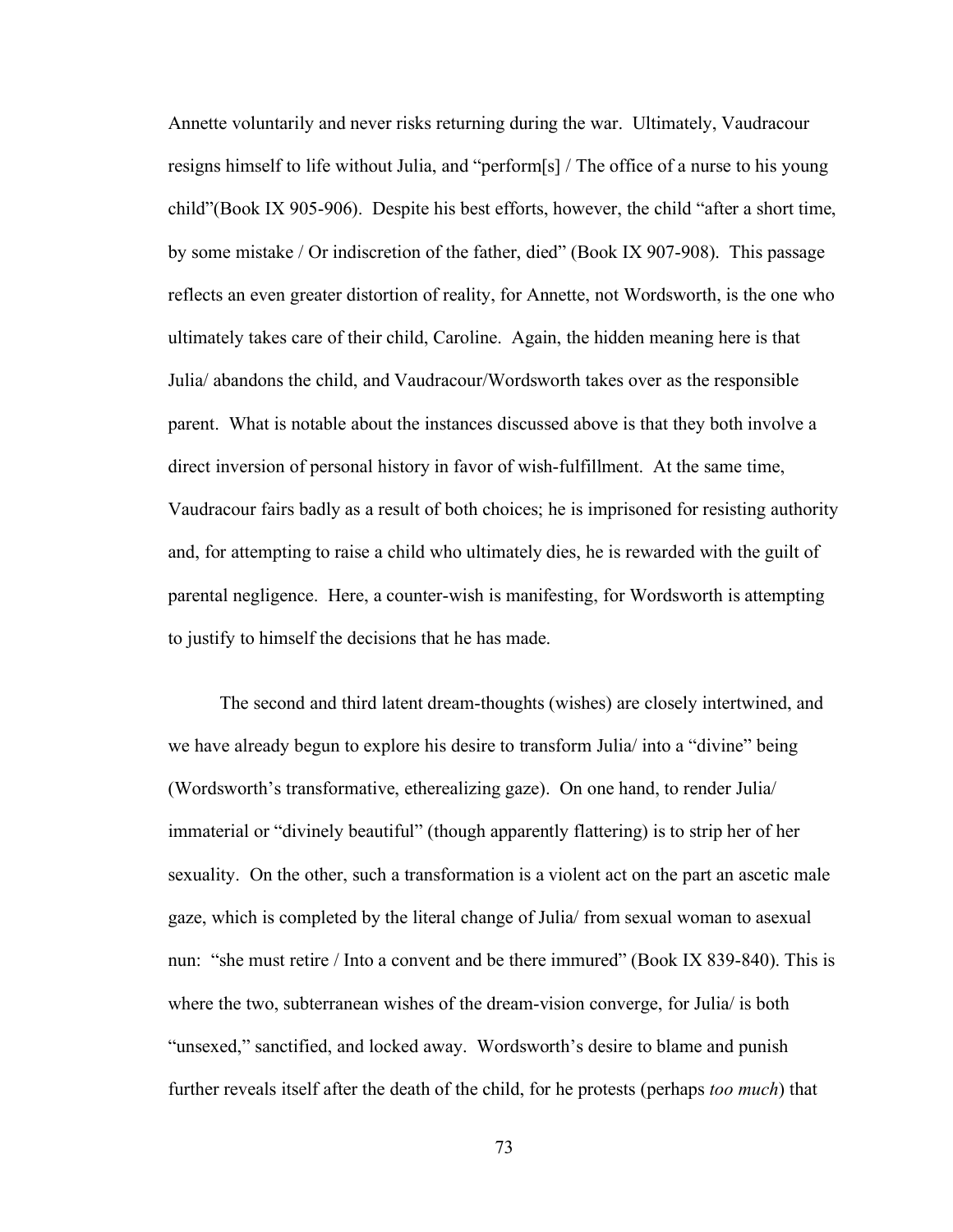"Theirs be the blame who caused the woe, not mine" (Book IX 911). If Wordsworth himself does not feel some personal involvement in the tale, then what possible purpose could this passage serve? This line once again implicates Julia in the guilt ("*Theirs* be the blame"), though the fault seems to be largely Vaudracour's (after all, he allowed the child to die, not her).

Ultimately, the Vaudracour and Julia romance is an attempt to articulate and make sense of an impossibly complicated personal history. The narrative proceeds according to the conflicted logic of dream-displacement and enacts the poet's repressed desires in order to justify the decisions that he has made. One could argue that this is a necessary phase of Wordsworth's development, for, along with the failure of the French Revolution, his affair with is one of the earliest and deepest disappointments of his life. If *The Prelude* is to be a poem of personal development, then this personal crisis must either be integrated into the fabric of the whole (or wholly repressed). The young Wordsworth seems to have attempted to process the crisis through a romantic dreamvision, while the older Wordsworth opts for the latter option and excises all trace of from *The Prelude*. Neither option seems particularly satisfactory, and both are ultimately forms of violence (one of distortion, the other of omission), but the attempt in the 1805 version is at least notable for its psychological complexity.

The Vaudacour and Julia narrative stands out as a notable "gap" largely because Wordsworth is so successful in the rest of *The Prelude* at weaving personal memory into a unified, meaningful whole. This is, perhaps, the most significant difference between Wordsworth and Rousseau: Wordsworth believes in the capacity of memory to provide a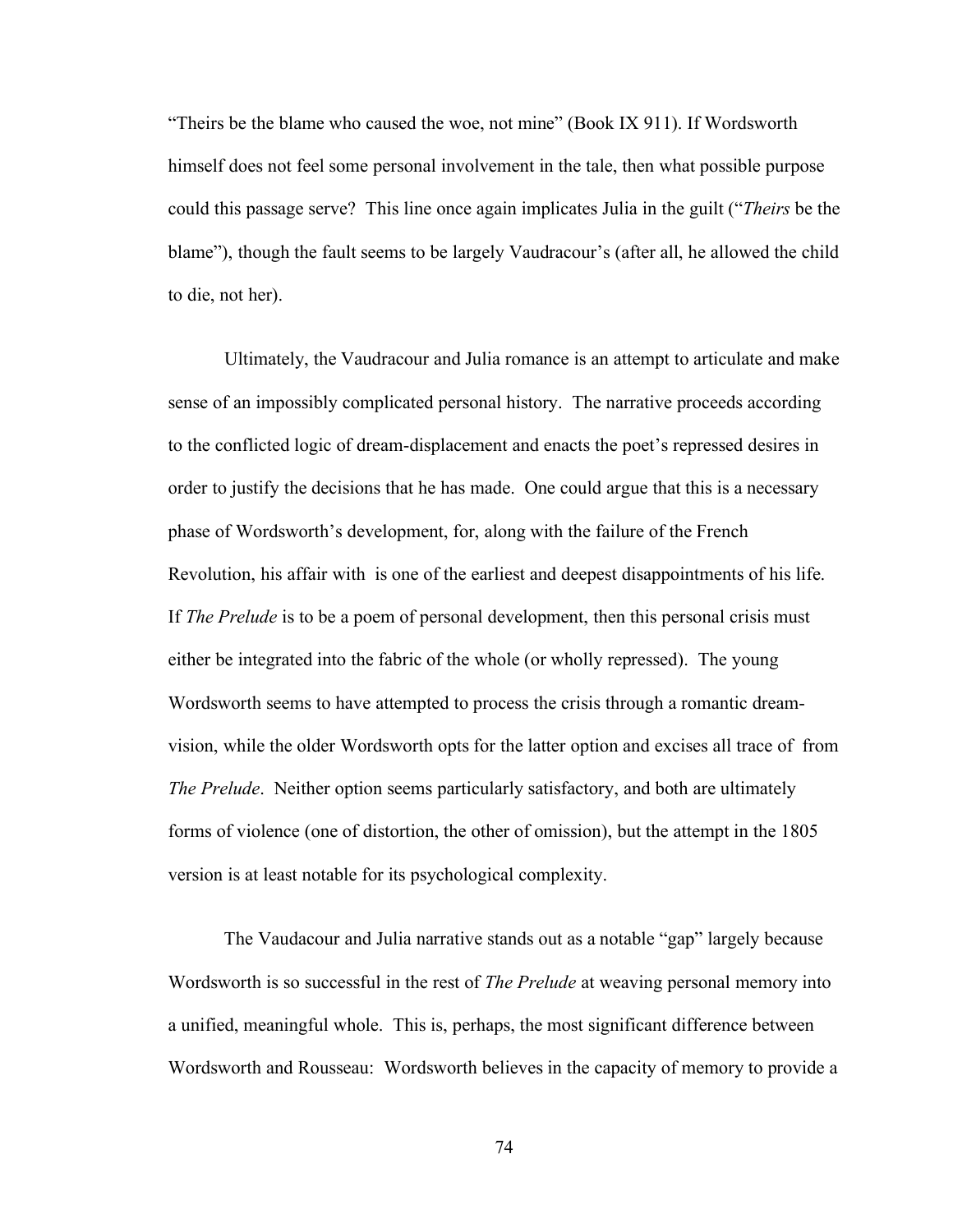coherent and continuous narrative of selfhood, while Rousseau in the second half of his *Confessions* gives up on this possibility. As David Bromwich argues in *Disowned by Memory*, "The longer poems of 1797-1800 mean to invent a new sympathy between moments in the experience of a single self" (149), and this project culminates in the vast, sympathetic memory-network of the 1805 *Prelude*. The project, despite its failure in relation to the Annette Vallon episode, is remarkably successful at connecting the preand-post-Revolutionary Wordsworth through a narrative of crisis which resists both the temptation to negate the younger self (as Augustine does in his *Confessions*) and the alternative temptation to forfeit any notion of causality and coherent development (as Rousseau does toward the end of his *Confessions*). However, the concealment of the Annette Vallon episode prevents this "substantial unity" from reaching its apotheosis. This story of development is haunted by that notable lack. One could argue that Wordsworth's use of radical hybridization is an attempt to compensate for this perceived discontinuity. Like Augustine (who fuses Classical rhetoric with the poetry of *Psalms*) and Rousseau (who blends numerous, antithetical narrative modes from the gothic to the pastoral), Wordsworth utilizes hybridization in his self-narrative in order to attain the level of autographic authority that he desires. Wordsworth's hybridization occurs at the level of genre: he takes both the great epic poet (Milton) and the great philosopher of the Revolution (Rousseau) and, through a radical act of hybridization, fuses them together in order to surpass them both. The authorial choice to write an autobiography "as an impersonal epic that would erase almost all 'personal matters,' refusing to name names, give dates, or identify particular, definite influences, was itself an act of critical revision directed at Rousseau's *Confessions*, the great prototype of autobiography centered on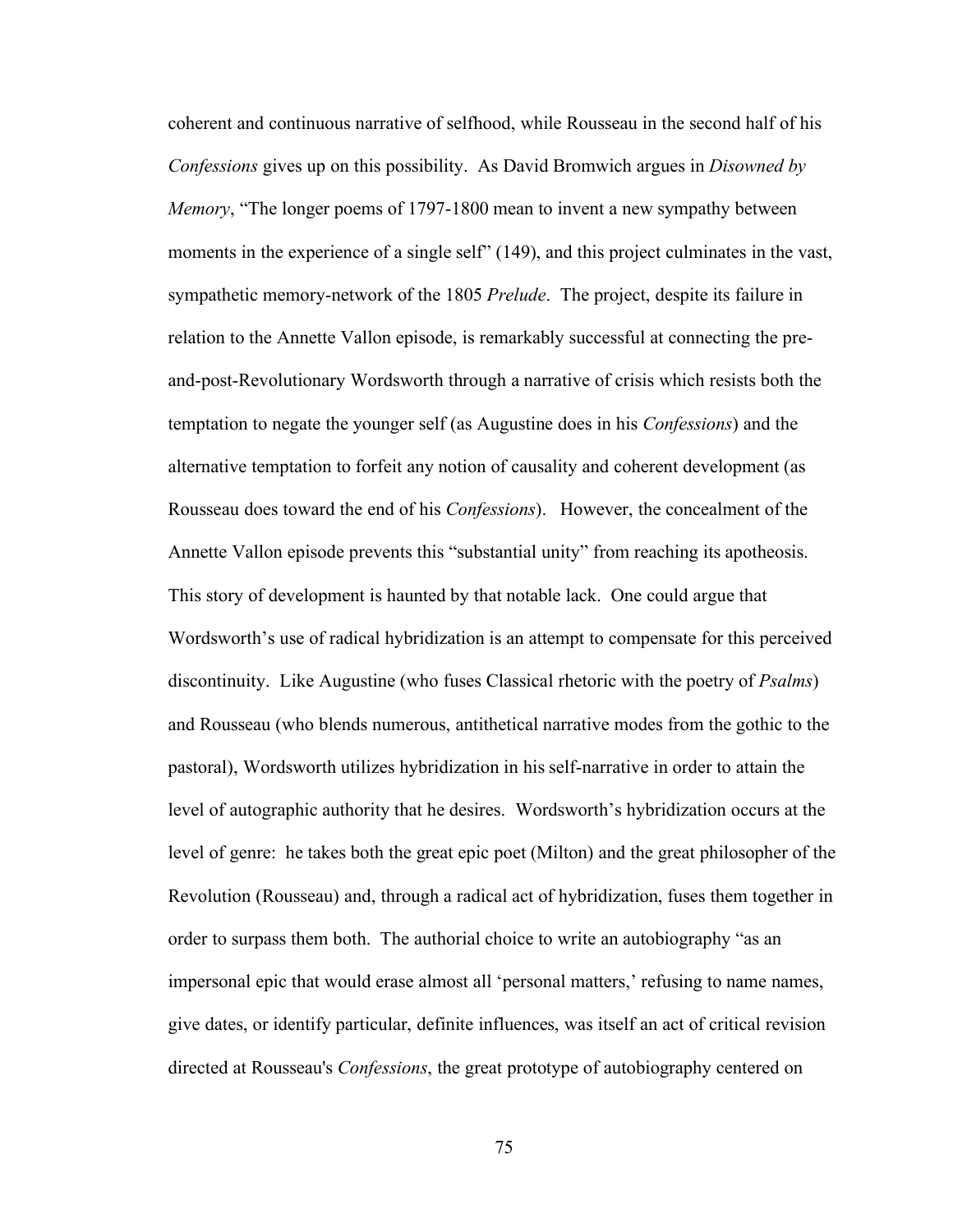'personal matters' (Mitchell 660). At the same time, the infusion of the radically personal, the subjective (i.e. the matter of lyric poetry) into the genre of the Miltonic epic is a direct challenge to *Paradise Lost*. Wordsworth sets his great poetic and autobiographical precursors against one another in order to approach the rhetorical authority he needs to overcome the factual omission which haunts both his narrative and his memory.

Wordsworth's hybridization is not limited to this mix of autobiography and epic; he also blends aspects of the pastoral, gothic, picaresque, and romantic with high philosophy, aesthetics, political theory, and theology. Like Rousseau's *Confessions*, *The Prelude* is hybridized through and through. However, one particularly telling moment of genre fusion occurs at that crucial juncture between the French Revolution narrative and the coded tale of Vaudracour and Julia. While the subject matter of the French Revolution books is closer to the traditional content of epic poetry, Wordsworth selfconsciously interrupts his own narrative in order to introduce a tale which is closer to the "low" genre of popular romance:

> Having touched this argument I shall not, as my purpose was, take note Of other matters which detained us oft In thoughts or conversation – public acts, And public persons, and emotions wrought Within our minds by the ever-varying wind Of record and report – *but I will instead*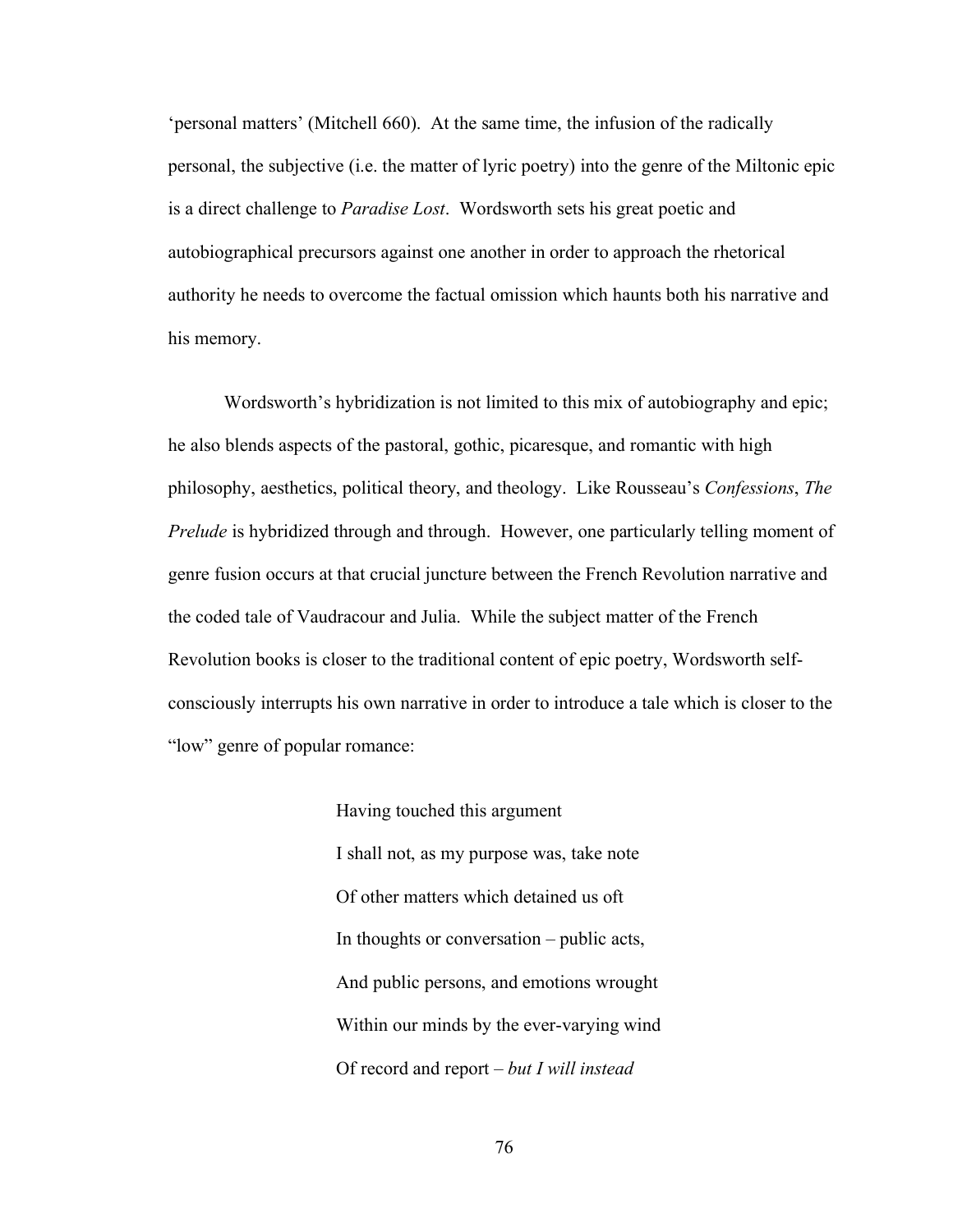Draw from obscurity a tragic tale, Not in its spirit singular indeed, But haply worth memorial. [italics mine] (Book IX 544-553)

Here, the impact of the hybridization of epic and romance is twofold: the Vaudracour and Julia romance is elevated by its proximity to the epic, while the conventional impersonality of the epic is ruptured temporarily by the intensely personal romance. Rhetorically, this lends a great deal of weight to the Vaudracour and Julia narrative  $-a$ weight which it could never achieve on its own. Simultaneously, the romance serves as a kind of interlude, which interrupts the epic mode and, as an opposite in close proximity, helps to define it. The gesture seems at once to elevate the Vaudracour and Julia narrative (and by implication, the whole episode) by fusing it with the epic and to diminish it by treating it as a digressive romance, a mere "instead." This ambivalence reflects the larger tension between revelation and concealment which runs through Books IX and X; however, the self-consciousness of the gesture earns Wordsworth a rhetorical authority which helps to mitigate the eccentricity of the choice. This capacity for rhetorical flare is the allure of the hybrid text. Tellingly, the conspicuous gesture towards rhetorical authority appears at the most uncertain and indeterminate moment of *The Prelude*.

However, it seems that Wordsworth himself was never satisfied with this merely rhetorical self-authorization: he never published *The Prelude* during his lifetime. As Stephen Gill asserts, "it remained in manuscript to the end of his life. Into old age Wordsworth was oppressed by a sense of failure" (145). Perhaps, like Rousseau, he was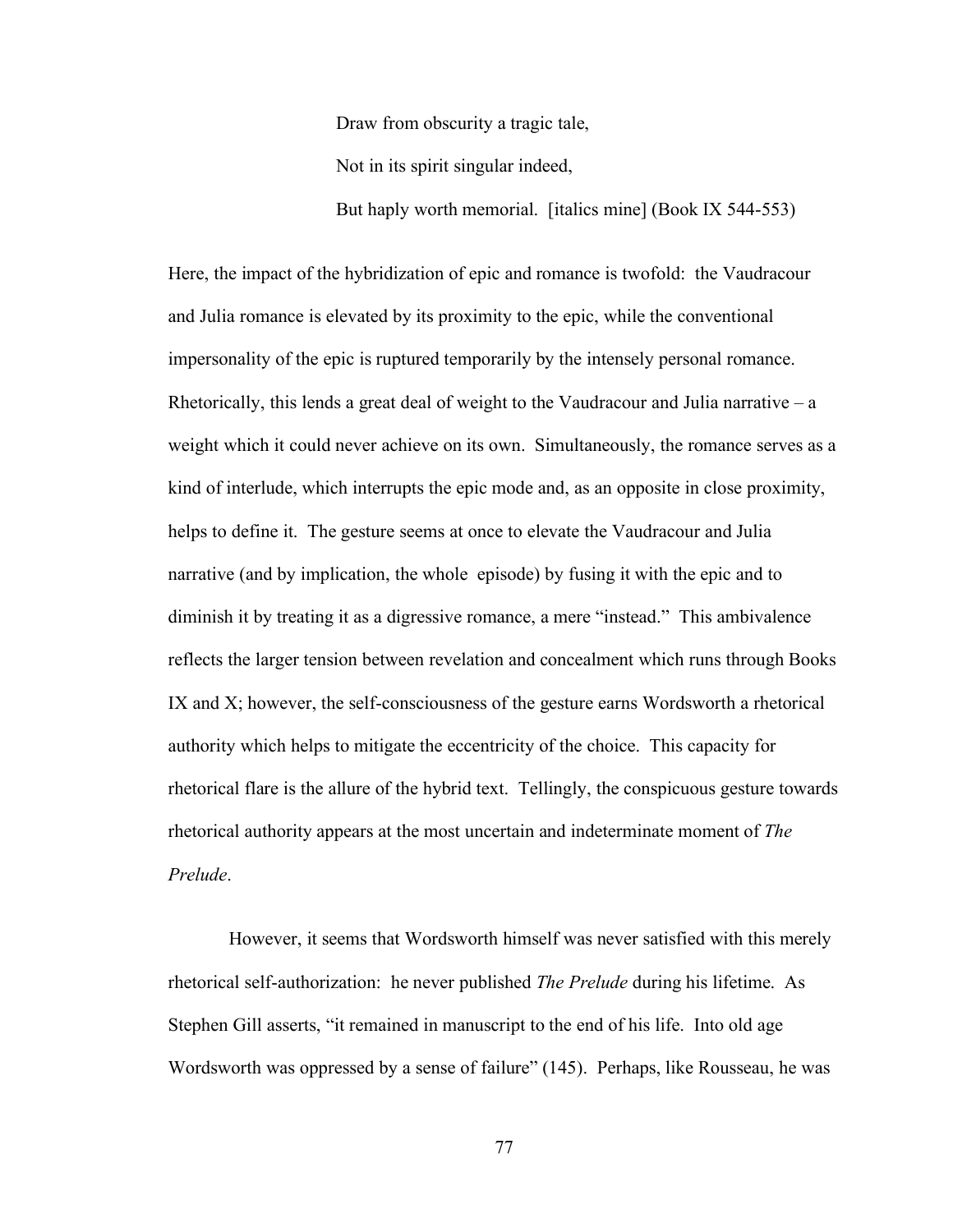haunted by the spectre of a non-existent but necessary text: the unwriteable *Recluse* to which *The Prelude* was to serve as preface. Indeed, even in the final book of the 1805 (and 1850) *Prelude* manuscripts, it is apparent that Wordsworth still justifies the project referentially:

> Having now Told what best merits mention, further pains Our present labour seems not to require, And I have other tasks. (Book XIII 369-370)

The largest of these "other tasks" is the perpetually deferred philosophical section of *The Recluse*, which Wordsworth never completes. Like Rousseau's references to his nevercompleted supplement, this gesture towards an external, justifying text reveals a fundamental, authorial anxiety. Elsewhere in that final book, Wordsworth addresses Coleridge directly and intimates that the whole of *The Prelude* is merely a preamble to *The Reculse*:

> And now, O Friend; this history is brought To its appointed close: the discipline And consummation of the Poet's mind. ... we have reach'd The time (which was our object from the first) When we may, not presumptuously, I hope, Suppose my powers so far confirmed, and such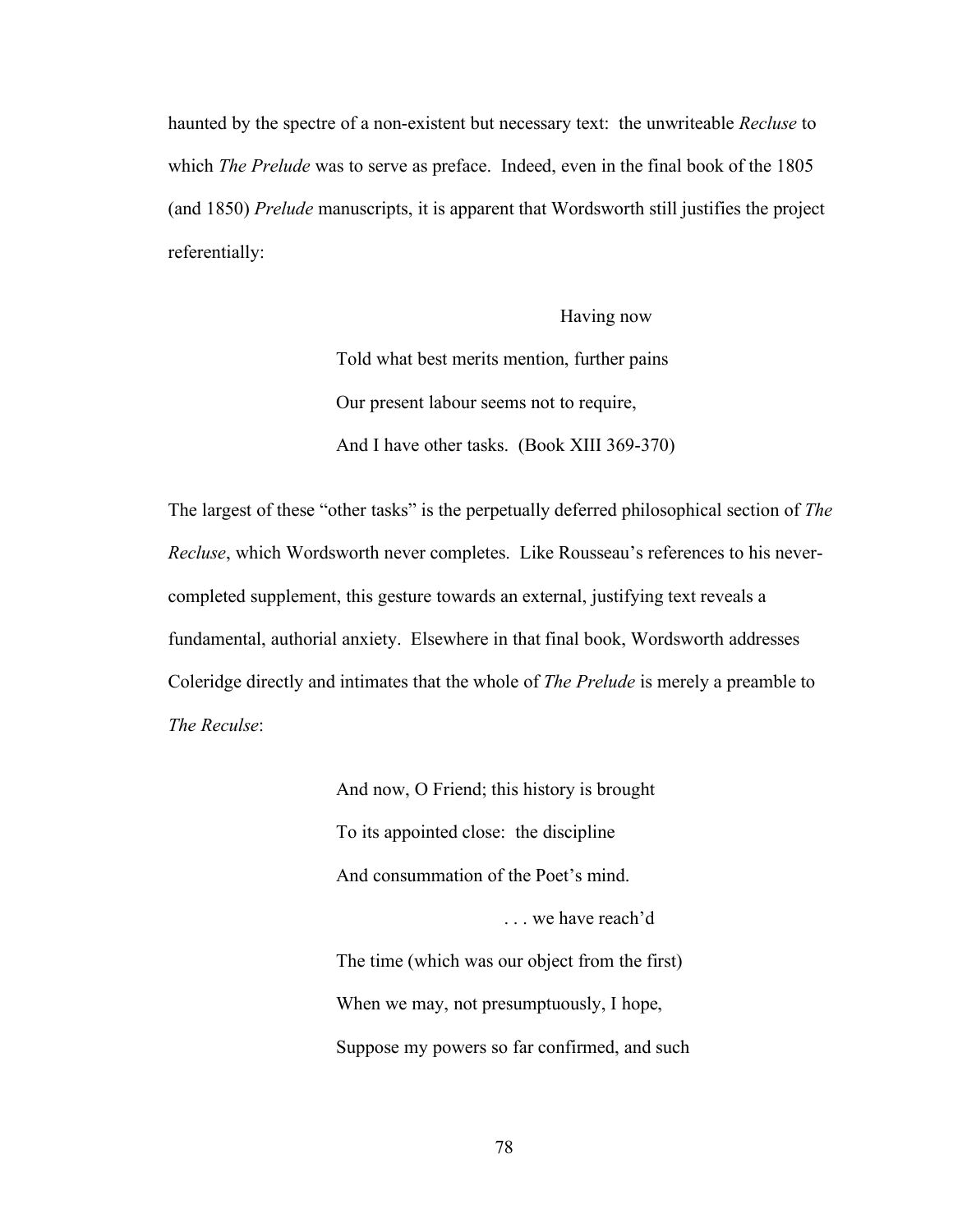My knowledge, as to make me capable

Of building up a work that should endure. (Book XIII 261-278)

Built into *The Prelude* is this constant pointing-away; the work outlines the "consummation of the Poet's mind" only to suggest that true "confirmation" of poetic "power" lies ahead in an indefinite future. Ironically, the "work that should endure" is never completed, and so *The Prelude* remains "an involuted poem which is about its own genesis – a prelude to itself" (Abrams 79).

While one could argue that this combination of rhetorical self-justification and deferral of publication merely point toward the anxiety of a young author who fears that his autobiography (in the absence of a larger ouvre) would be "presumptuous." But this does not explain why the older Wordsworth, perhaps the most influential poet of his generation, would withhold the publication of his masterpiece. Another possible explanation for this choice might be that his omission of the true Anntette Vallon narrative prevented him from making the definitive decision to publish the work (indeed, he would have known the danger of exposure: the goad of public ridicule that tormented Rousseau). In any case, there is some truth to Bloom's conclusion that, though *The Prelude* was to be only a portico to the Gothic church of *The Recluse*, it may be (aside from Blake's *Jerusalem*) "the finest long poem of the nineteenth century" (*RiT* Bloom 29). But its "substantial unity" is always already ruptured by the impossible narrative which it defines as its perpetual outside. There are, perhaps, some wounds that memory cannot reach, and some gaps that poetry cannot bridge.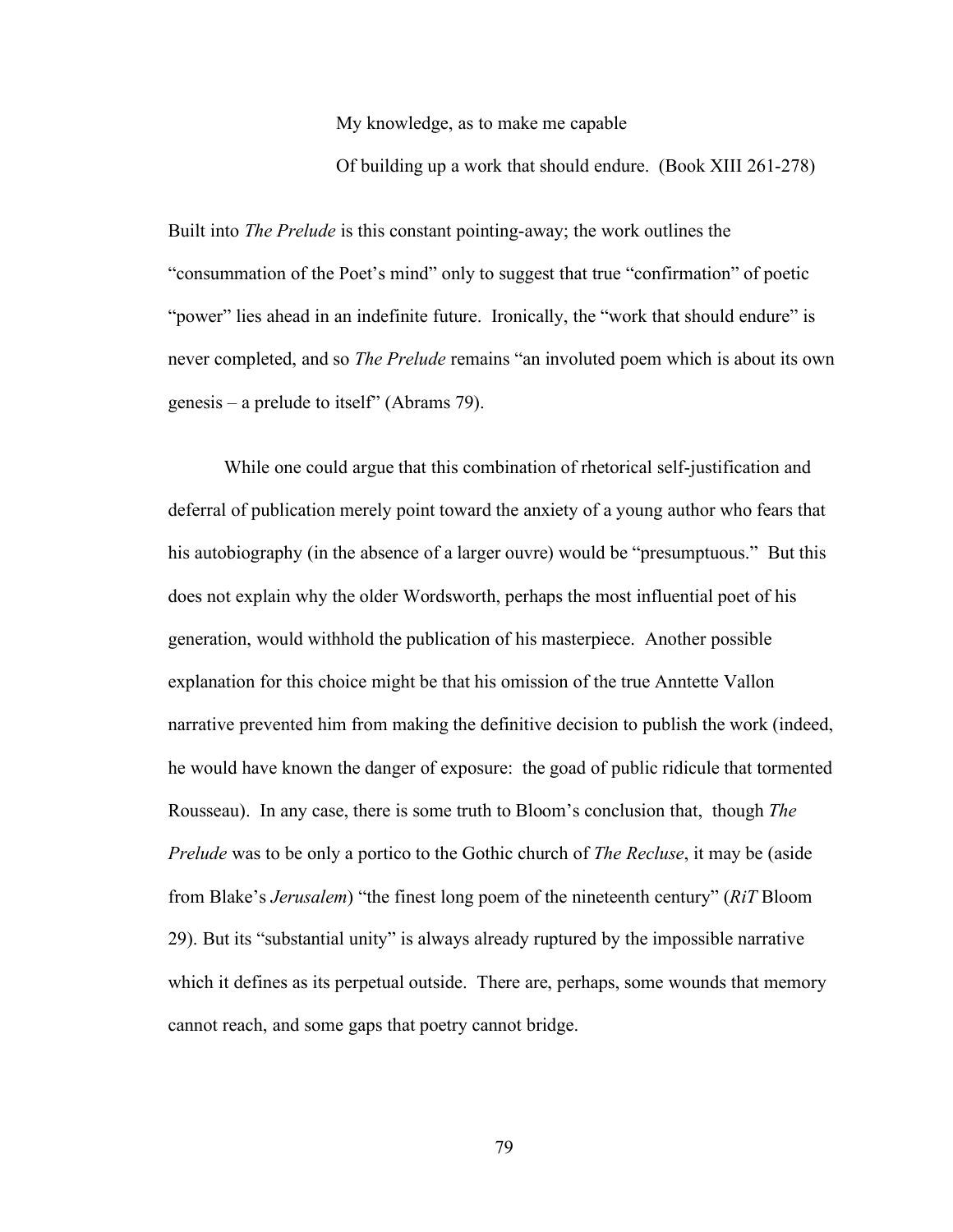## **Conclusion**

Despite the vastly different historical contexts in which Augustine, Rousseau, and Wordsworth composed their autographic works, it is clear that there are many significant points of connection between them. All three offer distinct versions of memory and consider explicitly the relationship between memory and autographic writing. Augustine, despite his ambivalence in choosing a metaphor for memory, emphasizes the "great storehouse" model in which memories are conceived as passive contents that can be accessed at will by the conscious agent. For him, clear recollection is requisite for true confession, and such confession leads to atonement with God. Rousseau desires a systematic memory in order to bring his past into "full view" so as to understand it completely. On the one hand, he seeks a scientific objectivity in relation to his own being; on the other, he seems to desire to forget himself. Interestingly, the relationship between memory and autographic writing is conceived as purgative: to recall and to inscribe is to forget. Rousseau seems to desire this self-forgetting as a way of returning to radical innocence. Wordsworth, on the other hand, has a multi-level conception of memory. For him, ordinary memory is fallible insofar as it alters that which is recalled; however, on a deeper level, memory allows access to a deep core of self in which keenly remembered "spots of time" remain present as a source of healing and revitalization. For Wordsworth, unlike Augustine and Rousseau, memory itself is potentially therapeutic.

Further, all three authors are self-conscious about the nature of and justification for their authority. Augustine, as a young bishop and ex-Manichee, constructs his *Confessions* as a kind of anticipatory self-justification in which he attempts to reconcile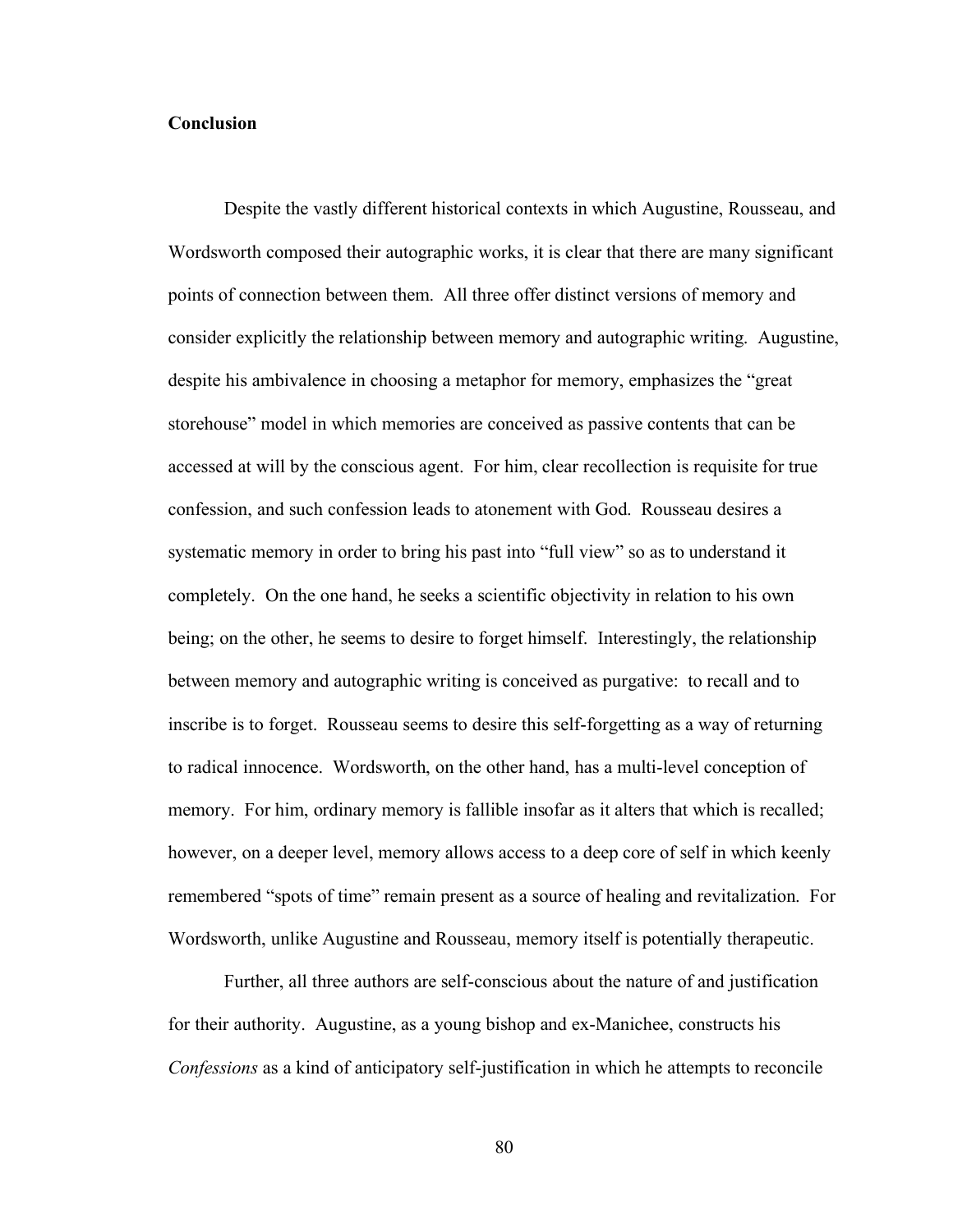his earlier self (a potential source of controversy) with his Christian identity. He grounds his authority largely in the word of the Bible (specifically the music of *Psalms*). Rousseau, in exile and on the defensive, conceives of his *Confessions* as an opportunity to set the public record straight by offering a full and true account of his actions from childhood to the time of composition. He attempts to ground his authority in complete transparency of self-revelation; however, he fears that he will not be believed and so refers constantly to a never-completed, external "supplement." Wordsworth, on the other hand, sees *The Prelude* as an opportunity both to integrate his earlier, revolutionary identity with his new worldview and to announce himself as England's next great, epic poet (thereby setting the stage for *The Recluse*). However, as a relatively unknown, young poet, and as a man whose outspoken political views had changed significantly within a short timeframe, Wordsworth is, to say the least, uneasy about the project of autographic writing. He justifies the act in terms of *The Recluse*, which he never completes.

Though the causes of this authorial anxiety vary depending upon the historical and cultural circumstances in which each author is writing, all three engage in a kind of generic and stylistic hybridization in an attempt to achieve a compensatory, rhetorical authority. Augustine blends aspects of classical rhetoric and biography with the poetry of *Psalms* and allusions to the Hebrew Bible. Rousseau fuses antithetical styles – like the pastoral and gothic – into an idiosyncratic literary hodgepodge that is (in its strange diversity) more capable of accurately representing the protean self. Wordsworth melds the antithetical modes of epic and lyric poetry into a historically resonant self-narrative;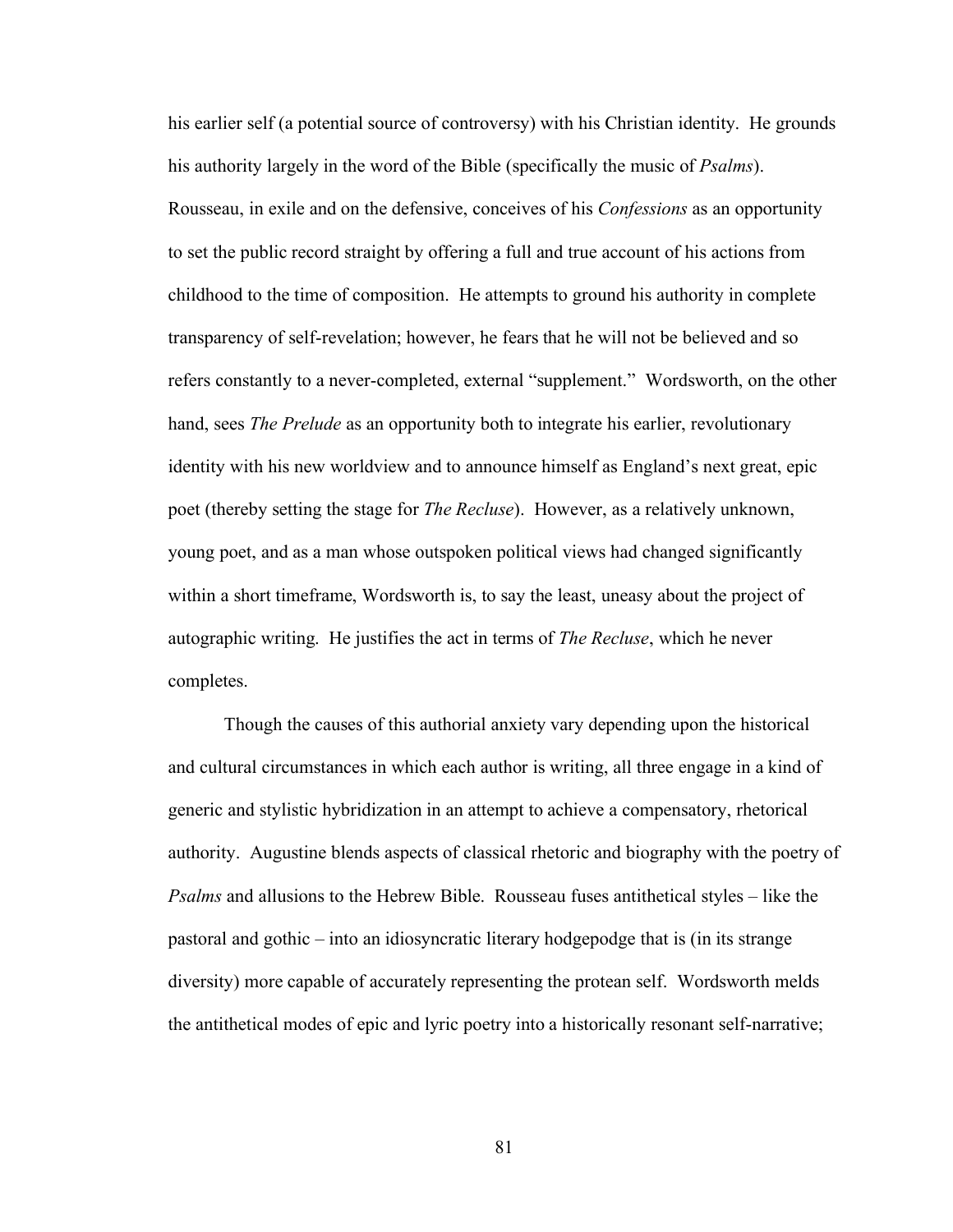furthermore, like Rousseau, he mixes styles and genres in an attempt to articulate the history of his own development.

In addition to these points of comparison, one can trace a clear lineage that runs directly from Augustine to Rousseau to Wordsworth. This line of influence can best be explained in the terms of Bloom's *The Anxiety of Influence*, which provides the relevant concept of "revisionary ratios." <sup>5</sup> Though Bloom applies his concepts exclusively to poetry, I believe that they can be applied in a similar manner to confessional works (indeed, wherever there is a tradition, one will discover such creative appropriations). Rousseau's project can, in part, be understood as a subterranean critique and inversion of Augustine's *Confessions*, while Wordsworth engages in a similar act of autographic appropriation in relation to Rousseau. To articulate these lines of influence in relation to the larger genre of confession would help to solidify the critical study of that genre, just as Bloom's genealogies of poetic influence have helped to clarify the contours of Romantic poetry.

Ultimately, this analysis suggests that the comparative study of confessional texts reveals complex relationships that are similar in kind (though different in nature) to those revealed through comparative studies of novels and poetry. By examining such definitive, recurrent themes as the role of memory, the nature of authority, hybridity, and supplementation in autographic texts, we will come closer to articulating a clear, critical economy of terms – perhaps even a more rigorous critical discourse comparable to that which already exists for other genres. Within this discourse, the notion of "autographic reading" would figure prominently as a method of approaching such texts. Because the

 <sup>5</sup> For <sup>a</sup> lucid synopsis of these Bloomian concepts, see *The Anxiety of Influence*, pgs. 14-16.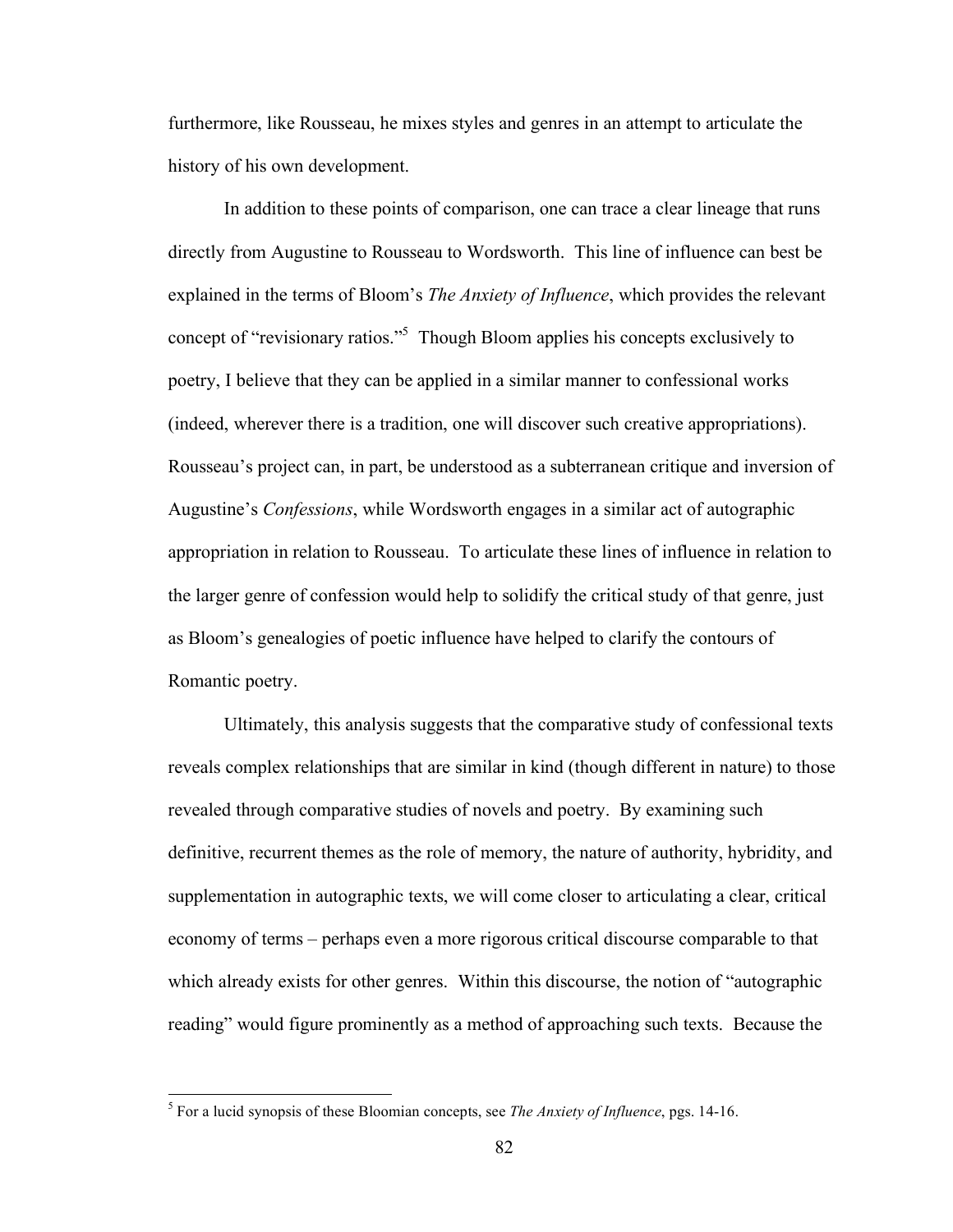method of autographic reading refuses the closure of fictive finality, it opens up the possibility of a critical discourse sensitive both to craft and to historical context. I conceive of this essay as a gesture toward that discourse.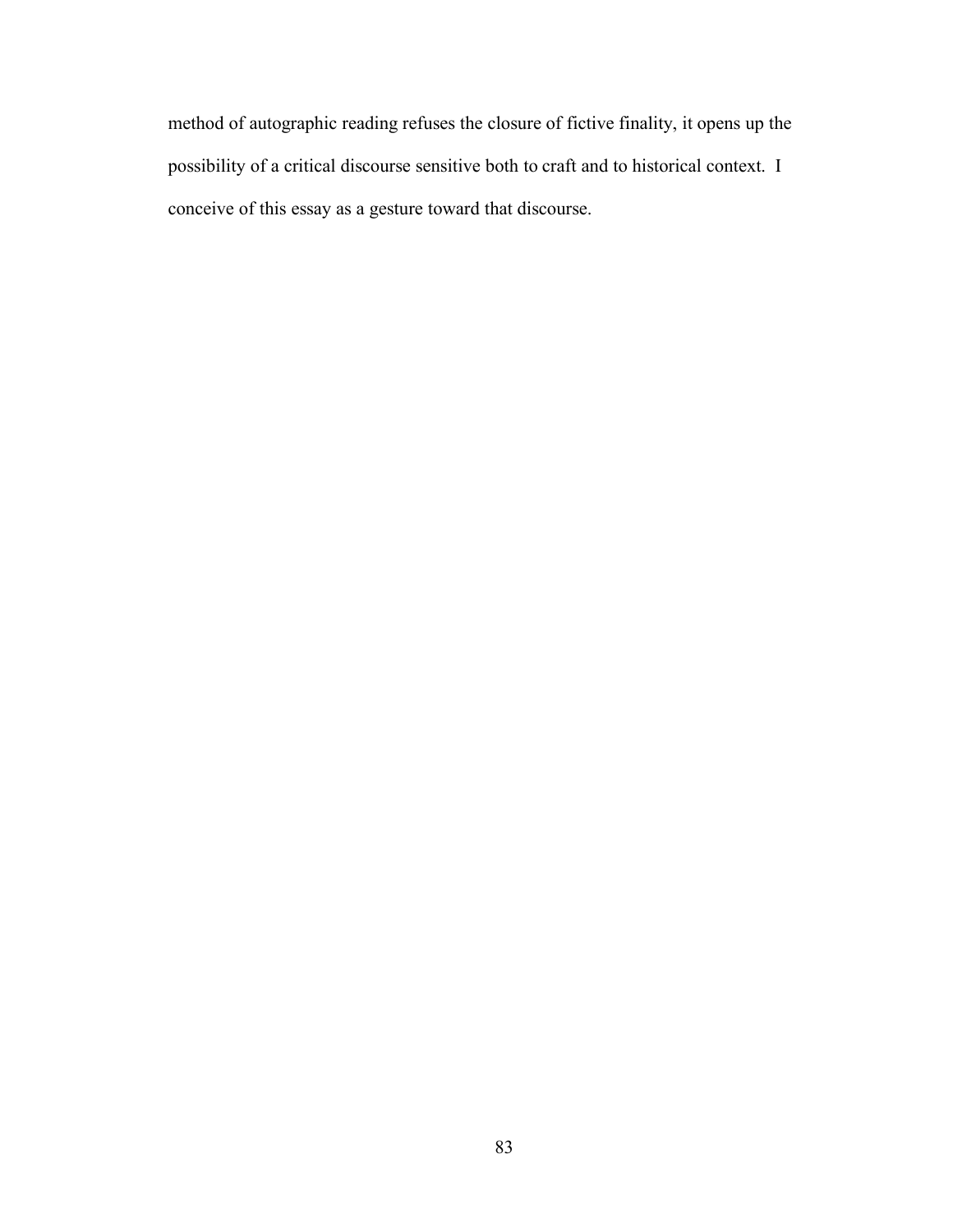## Works Cited

Abbot, H. Porter. "Autobiography, Autography, Fiction: Groundwork for a Taxonomy of Textual Categories." *New Literary History* 19 (1988): 597-615.

Augustine, Saint. *Confessions*. Trans. R.S. Pine-Coffin. New York: Penguin, 1961.

Abrams, M.H. *Natural Supernaturalism*. New York: Norton, 1971.

Bloom, Harold. *The Anxiety of Influence*. New York: Oxford University Press, 1997.

- ---. *The Epic*. Philadelphia: Chelsea House Publishers, 2005.
- ---. *The Ringers in the Tower: Studies in Romantic Tradition*. Chicago: University of Chicago Press, 1971.

Bromwich, David. *Disowned by Memory*. Chicago: University of Chicago Press, 2000.

- Brown, Peter. *Augustine of Hippo: A Biography*. Berkeley: University of California Press, 2000.
- Coleridge, Samuel Taylor. *The Collected Letters of Samuel Taylor Coleridge: Volume I 1785-1800*. Ed. Earl Leslie Griggs. Oxford: Oxford University Press, 2000.
- Damrosch, Leo. *Jean-Jacques Rousseau: Restless Genius*. Boston: Houghton Mifflin, 2005.
- Darlington, Beth. *Introduction*. *Home at Grasmere: Part First, Book First, of the Recluse*. Beth Darlington, ed. Cornell University Press, 1977.

Davies, Hunter. *William Wordsworth: a Biography*. New York: Atheneum, 1980.

Derrida, Jacques. *Of Grammatology*. Trans. Gayatri Chakravorty Spivak. Baltimore: Johns Hopkins University Press, 1976.

Fitzgerald, F. Scott. *The Great Gatsby*. New York: Scribner, 1995.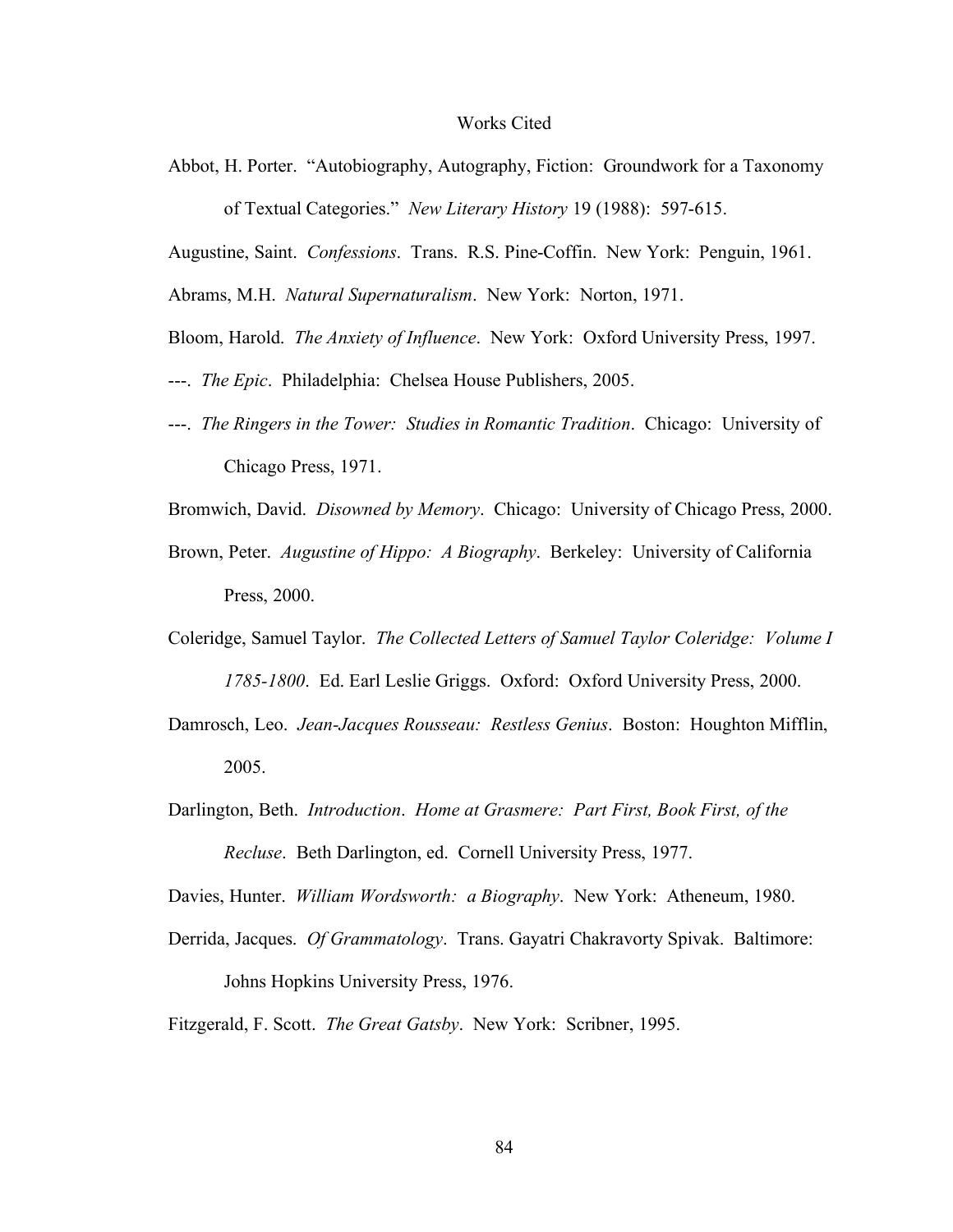- Freud, Sigmund. "Creative Writers and Daydreaming." *Critical Theory Since Plato*. Hazard Adams, Ed. New York: Harcourt Brace Jovanovich, Inc., 1971.
- ---. *Five Lectures on Psycho-Analysis*. Trans. James Strachey. New York: Norton, 1989.
- ---. *A General Introduction to Psycho-Analysis*. Trans. Joan Riviere. New York: Washington Square Press, 1960.
- ---.*The Interpretation of Dreams*. New York: Avon Books, 1998.
- Gill, Stephen. *William Wordsworth: A Life.* Oxford: Oxford University Press, 1990.
- Mitchell, W.J.T. "Influence, Autobiography, and Literary History: Rousseau's Confessions and Wordsworth's the Prelude." *ELH 57* (1990): 643-664.
- O'Donnell, James J. *Augustine: A New Biography*. New York: Harper Collins, 2005.
- Olney, James. "Autobiography and the Cultural Moment: A Thematic, Historical and Bibliographical Introduction." *Autobiography: Essays Theoretical and Critical*. Ed. James Olney. Princeton, 1980.
- Rousseau, Jean-Jacques. *Confessions*. Trans. Angela Scholar. Oxford: Oxford University Press, 2000.
- ---. *Emile*. Trans. Barbara Foxley. London: Everyman, 2000.
- ---. "On the Origin of Language." *Two Essays on the Origin of Language*. Trans. John H. Moran and Alexander Gode. Chicago: University of Chicago Press, 1986.
- ---. *The Reveries of the Solitary Walker*. The Collected Writings of Rousseau. Vol. 8. Ed. Christopher Kelly. Hanover: University Press of New England, 2000.
- Stelzig, Eugene L. *The Romantic Subject in Autobiography: Rousseau and Goethe*. Charlottesville: University of Virginia, 2000.